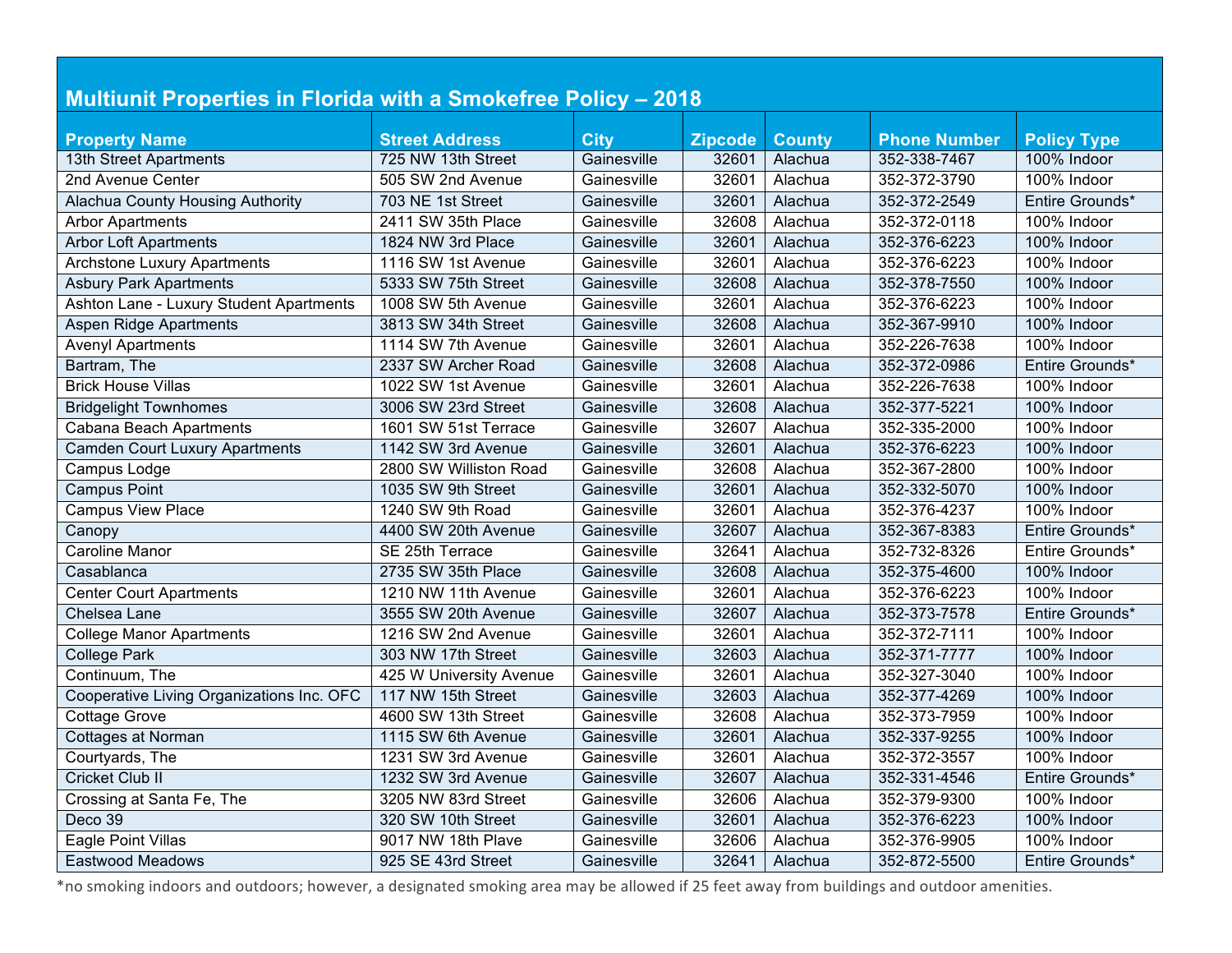| Enclave, The                        | 3000 SW 35th Place       | Gainesville | 32608 | Alachua | 352-276-0696 | 100% Indoor     |
|-------------------------------------|--------------------------|-------------|-------|---------|--------------|-----------------|
| Estates at Sorority Row, The        | 825 SW 11th Street       | Gainesville | 32601 | Alachua | 352-376-6223 | 100% Indoor     |
| <b>Fair View</b>                    | 1615 NE 16th Avenue      | Gainesville | 32601 | Alachua | 352-240-9001 | 100% Indoor     |
| <b>Forest Pines</b>                 | NE 25th Street & Terrace | Gainesville | 32609 | Alachua | 352-872-5502 | Entire Grounds* |
| <b>Frederick Garden Apartments</b>  | 1405 SW 10th Terrace     | Gainesville | 32061 | Alachua | 352-372-7555 | 100% Indoor     |
| <b>Gainesville Place Apartments</b> | 2800 SW 35th Place       | Gainesville | 32608 | Alachua | 352-271-3131 | 100% Indoor     |
| <b>Gator Park</b>                   | 1600 NW 4th Avenue       | Gainesville | 32603 | Alachua | 352-376-1111 | 100% Indoor     |
| <b>Granada Apartments</b>           | 1800 NW 4th Street       | Gainesville | 32609 | Alachua | 352-373-4423 | 100% Indoor     |
| <b>Green Cove Apartments</b>        | 3650 SW 20th Avenue      | Gainesville | 32607 | Alachua | 352-316-4803 | 100% Indoor     |
| <b>Greenleaf Townhome</b>           | 4431 SW 70th Terrace     | Gainesville | 32608 | Alachua | 352-562-0099 | 100% Indoor     |
| <b>Greenwich Green Apartments</b>   | 3515 SW 39th Boulevard   | Gainesville | 32608 | Alachua | 352-505-9191 | 100% Indoor     |
| <b>Greystone Luxury Apartments</b>  | 909 SW 6th Avenue        | Gainesville | 32601 | Alachua | 352-376-6223 | 100% Indoor     |
| <b>Hampton Oaks Apartments</b>      | 124 SW 62nd Street       | Gainesville | 32607 | Alachua | 352-333-8643 | 100% Indoor     |
| Heritage Oaks Carriage Houses       | 110 NW 12th Terrace      | Gainesville | 32601 | Alachua | 352-376-6222 | 100% Indoor     |
| Heritage Oaks Luxury                | 117 NW 12th Terrace      | Gainesville | 32601 | Alachua | 352-376-6223 | 100% Indoor     |
| <b>Holly Heights</b>                | 631 SW 70th Terrace      | Gainesville | 32607 | Alachua | 352-332-5070 | 100% Indoor     |
| <b>Holly Heights North</b>          | 427 SW 69th Street       | Gainesville | 32607 | Alachua | 352-331-8225 | 100% Indoor     |
| Ivy House                           | 1005 SW 8th Avenue       | Gainesville | 32601 | Alachua | 352-376-6223 | 100% Indoor     |
| Lake Terrace                        | SE 26th Terrace & Street | Gainesville | 32641 | Alachua | 352-872-5503 | Entire Grounds* |
| <b>Lakeshore Towers Apartments</b>  | 2306 SW 13th Street      | Gainesville | 32608 | Alachua | 352-376-4456 | 100% Indoor     |
| Landings at Bivens Arm, The         | 3801 SW 13th Street      | Gainesville | 32608 | Alachua | 352-336-3838 | 100% Indoor     |
| Latitude 29° Luxury Apartments      | 1016 SW 8th Avenue       | Gainesville | 32601 | Alachua | 352-376-6223 | 100% Indoor     |
| Laurel Vue                          | 1130 SW 5th Avenue       | Gainesville | 32601 | Alachua | 352-226-7638 | 100% Indoor     |
| Laurels, The                        | 4455 SW 34th Street      | Gainesville | 32608 | Alachua | 352-335-4455 | 100% Indoor     |
| Lenox Corner Apartments             | 3601 SW 31st Drive       | Gainesville | 32608 | Alachua | 352-377-1633 | 100% Indoor     |
| <b>Lexington Crossing</b>           | 3700 SW 27th Street      | Gainesville | 32608 | Alachua | 352-373-9009 | 100% Indoor     |
| Liv Apartments                      | 1902 SW 42nd Way         | Gainesville | 32607 | Alachua | 352-376-5065 | 100% Indoor     |
| Looking Glass Apartments            | 111 NW 16th Street       | Gainesville | 32603 | Alachua | 352-376-1111 | 100% Indoor     |
| Lux 13 Apartments                   | 1015 NW 21st Avenue      | Gainesville | 32609 | Alachua | 352-374-3866 | 100% Indoor     |
| LynCourt Square                     | 1218 SW 3rd Avenue       | Gainesville | 32601 | Alachua | 352-415-2120 | 100% Indoor     |
| <b>Madison Pointe</b>               | 2701 NW 23rd Boulevard   | Gainesville | 32605 | Alachua | 352-372-0400 | 100% Indoor     |
| Magnolia Manor                      | 3911 SW 27th Street      | Gainesville | 32608 | Alachua | 352-375-2436 | Entire Grounds* |
| Margaret Manor                      | 931 SW 5th Avenue        | Gainesville | 32601 | Alachua | 352-335-5424 | 100% Indoor     |
| <b>Mount Vernon Apartments</b>      | 2370 SW Archer Road      | Gainesville | 32608 | Alachua | 352-372-5389 | 100% Indoor     |
| <b>Museum Walk</b>                  | 3500 SW 19th Avenue      | Gainesville | 32607 | Alachua | 352-379-9255 | 100% Indoor     |
| Nantucket Walk                      | 1440 NW 3rd Place        | Gainesville | 32603 | Alachua | 352-872-4644 | 100% Indoor     |
| <b>Napier Grant Apartments</b>      | 2340 SW 32nd Place       | Gainesville | 32608 | Alachua | 352-377-5221 | 100% Indoor     |
| Oak Park                            | 100 NE 8th Ave           | Gainesville | 32601 | Alachua | 352-872-5504 | Entire Grounds* |
| <b>Oakbrook Walk Apartments</b>     | 1331 SW 13th Street      | Gainesville | 32608 | Alachua | 352-325-4063 | 100% Indoor     |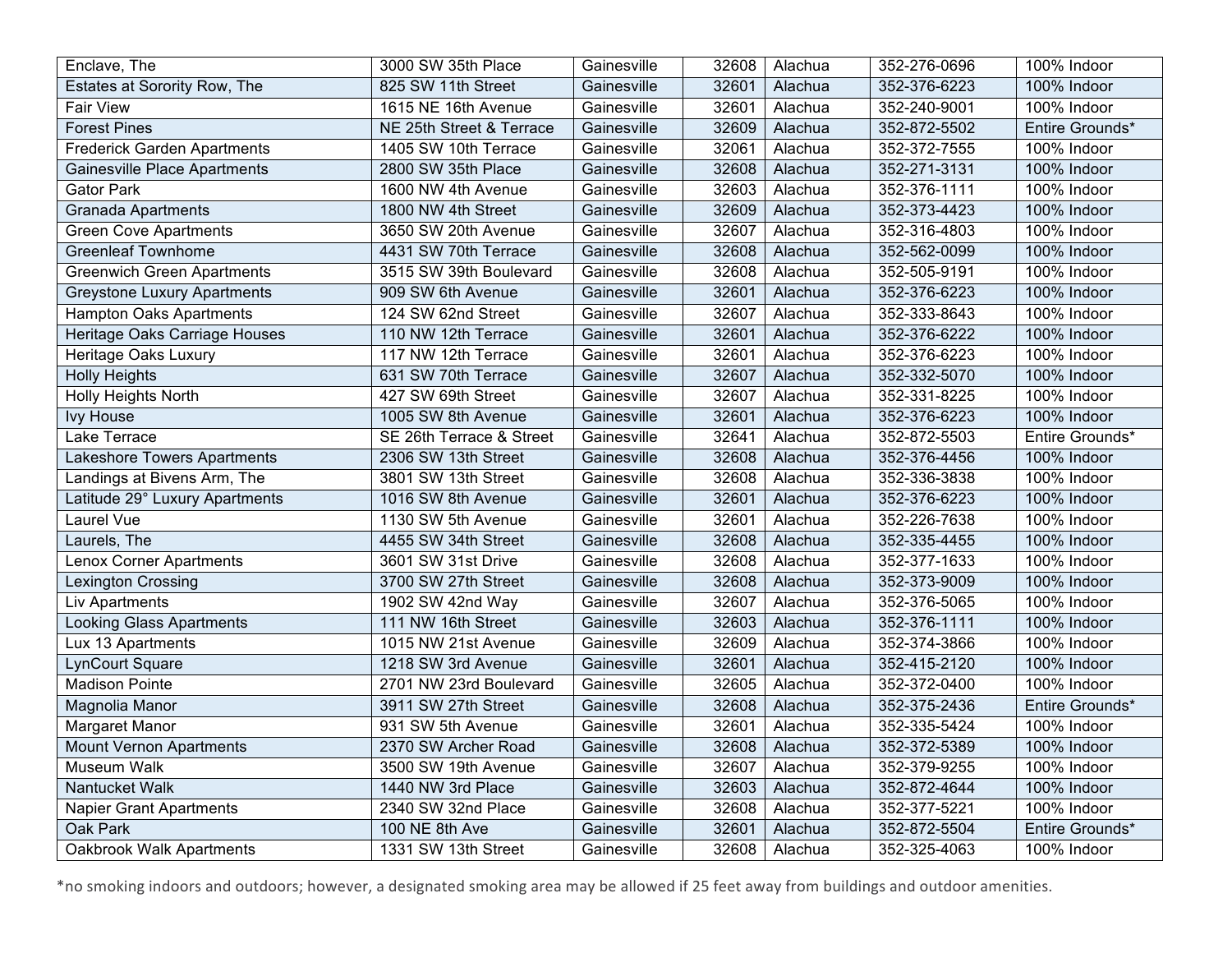| <b>Oasis Apartments</b>                       | 3436 SW 42nd Avenue      | Gainesville         | 32608 | Alachua | 352-377-3149 | 100% Indoor     |
|-----------------------------------------------|--------------------------|---------------------|-------|---------|--------------|-----------------|
| <b>Oxford Manor</b>                           | 2777 SW Archer Road      | Gainesville         | 32608 | Alachua | 352-377-2777 | 100% Indoor     |
| Palm Bay Apartments                           | 996 SW 16th Avenue       | Gainesville         | 32601 | Alachua | 352-376-0635 | 100% Indoor     |
| <b>Park Avenue Apartments</b>                 | 3800 NW 79th Terrace     | Gainesville         | 32606 | Alachua | 352-377-2759 | 100% Indoor     |
| Pavilion on 62nd, The                         | 1000 SW 62nd Boulevard   | Gainesville         | 32607 | Alachua | 352-381-3100 | 100% Indoor     |
| <b>Piccadilly Apartments</b>                  | 2220 SW 34th Street      | Gainesville         | 32608 | Alachua | 352-376-2483 | 100% Indoor     |
| <b>Pine Forest Homes</b>                      | 4021A NE 2 Way           | Gainesville         | 32609 | Alachua | 352-335-2365 | Entire Grounds* |
| <b>Pine Meadows</b>                           | 2626 E. University       | Gainesville         | 32607 | Alachua | 352-872-5505 | Entire Grounds* |
| <b>Pinnacle Point Apartments</b>              | 3640 SW 20th Avenue      | Gainesville         | 32607 | Alachua | 844-388-3254 | 100% Indoor     |
| <b>Point West Apartments</b>                  | 500 SW 34th Street       | Gainesville         | 32607 | Alachua | 352-372-3126 | 100% Indoor     |
| Pointe 23 Apartments                          | 740 NE 23rd Avenue       | Gainesville         | 32609 | Alachua | 352-372-9913 | 100% Indoor     |
| <b>Polos of Gainesville</b>                   | 2330 SW Williston Road   | Gainesville         | 32608 | Alachua | 352-335-7656 | 100% Indoor     |
| Retreat, The                                  | 1111 SW 16th Avenue      | Gainesville         | 32601 | Alachua | 352-372-6535 | 100% Indoor     |
| Ridge, The                                    | 3718 SW 24th Avenue      | Gainesville         | 32607 | Alachua | 352-792-0102 | 100% Indoor     |
| <b>Ridgemar Commons</b>                       | 3611 SW 34th Street      | Gainesville         | 32608 | Alachua | 352-376-0828 | 100% Indoor     |
| Royal Palms Luxury Apartments                 | 1015 SW 7th Avenue       | Gainesville         | 32601 | Alachua | 352-376-6223 | 100% Indoor     |
| Royal Village Apartments                      | 710 SW Depot Avenue      | Gainesville         | 32601 | Alachua | 352-338-0202 | 100% Indoor     |
| Sabal Palms Luxury Apartments                 | 1013 SW 7th Avenue       | Gainesville         | 32601 | Alachua | 352-376-6223 | 100% Indoor     |
| Santa Fe Oaks Apartments                      | 8203 NW 31st Ave.        | Gainesville         | 32606 | Alachua | 352-559-8175 | 100% Indoor     |
| Savannah Apartments                           | 316 SW 62nd Boulevard    | Gainesville         | 32607 | Alachua | 352-331-0101 | Entire Grounds* |
| Savion Park                                   | 719 SW 5th Avenue        | Gainesville         | 32601 | Alachua | 352-376-6223 | 100% Indoor     |
| <b>Silver Creek</b>                           | 3009 SW Archer Road      | Gainesville         | 32608 | Alachua | 352-377-0555 | 100% Indoor     |
| Social 28                                     | 311 SW 13th Street       | Gainesville         | 32601 | Alachua | 352-397-2573 | 100% Indoor     |
| Solaria Luxury Apartments                     | 1023 SW 6th Avenue       | Gainesville         | 32601 | Alachua | 352-376-6223 | 100% Indoor     |
| Southwood Apartments                          | 3904 SW 26th Drive       | Gainesville         | 32608 | Alachua | 352-332-5070 | 100% Indoor     |
| Spring Hill Village                           | 19810 NW 231st Drive     | <b>High Springs</b> | 32643 | Alachua | 386-454-1469 | 100% Indoor     |
| Spring Hill Village Too                       | 23256 NW 199th Place     | <b>High Springs</b> | 32643 | Alachua | 386-454-1470 | 100% Indoor     |
| <b>Spyglass Apartments</b>                    | 701 SW 62nd Boulevard    | Gainesville         | 32607 | Alachua | 352-373-6330 | 100% Indoor     |
| <b>Stratford Court Luxury Apartments 2005</b> | 604 SW 10th Street       | Gainesville         | 32601 | Alachua | 352-376-6223 | 100% Indoor     |
| <b>Stratford Court Luxury Apartments 2009</b> | 628 SW 10th Street       | Gainesville         | 32601 | Alachua | 352-376-6224 | 100% Indoor     |
| <b>Sunshine Park</b>                          | 1901 NW 2nd St           | Gainesville         | 32609 | Alachua | 352-872-5506 | Entire Grounds* |
| The Gardens                                   | 75 SW 75th Street        | Gainesville         | 32607 | Alachua | 352-332-7401 | 100% Indoor     |
| The Niche                                     | 4000 SW 37th Boulevard   | Gainesville         | 32608 | Alachua | 855-638-1440 | 100% Indoor     |
| The Nook                                      | 3415 SW 39th Boulevard   | Gainesville         | 32608 | Alachua | 855-638-1457 | 100% Indoor     |
| The Standard                                  | 1404 W University Avenue | Gainesville         | 32603 | Alachua | 352-377-9745 | 100% Indoor     |
| <b>Tivoli Apartments</b>                      | 2841 SW 13th Street      | Gainesville         | 32608 | Alachua | 352-379-8090 | 100% Indoor     |
| <b>Towne Parc</b>                             | 2930 SW 23rd Terrace     | Gainesville         | 32608 | Alachua | 352-375-3072 | 100% Indoor     |
| <b>Treehouse Village</b>                      | 117 SE 16th Avenue       | Gainesville         | 32601 | Alachua | 352-372-3096 | 100% Indoor     |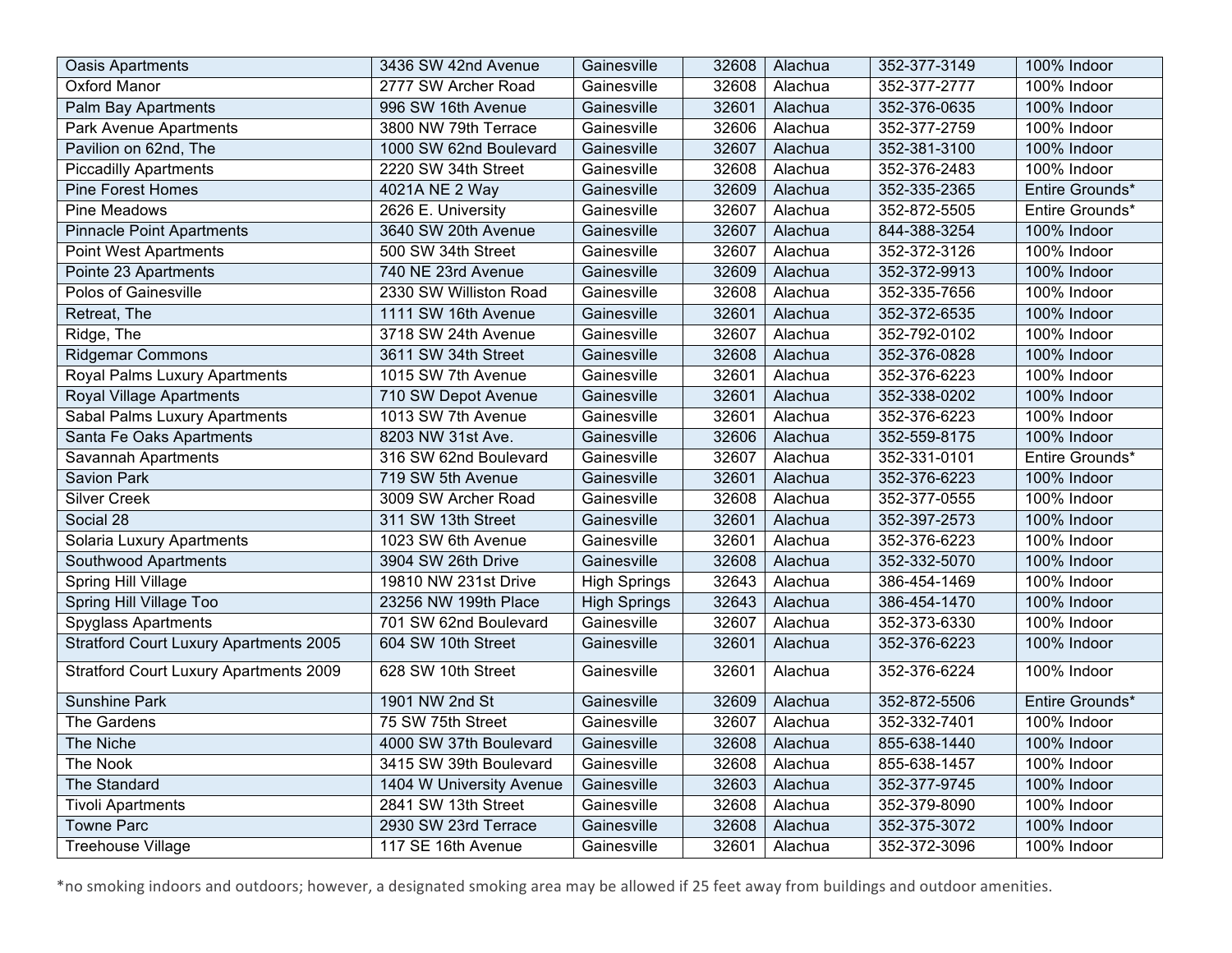| <b>Tuscana Luxury Apartments</b>       | 811 SW 8th Street                    | Gainesville | 32601 | Alachua      | 352-376-6223       | 100% Indoor     |
|----------------------------------------|--------------------------------------|-------------|-------|--------------|--------------------|-----------------|
| <b>Union Street Apartments</b>         | 1201 SW 1st Avenue                   | Gainesville | 32601 | Alachua      | 352-376-6223       | 100% Indoor     |
| <b>University Club Apartments</b>      | 2900 SW 23rd Terrace                 | Gainesville | 32608 | Alachua      | 352-380-9899       | 100% Indoor     |
| <b>University Commons</b>              | 2601 SW Archer Road                  | Gainesville | 32608 | Alachua      | 352-397-2063       | 100% Indoor     |
| <b>University Heights</b>              | 1100 SW 8th Avenue                   | Gainesville | 32601 | Alachua      | 352-376-6223       | 100% Indoor     |
| University of Florida Graduate Housing | P.O. Box 112100                      | Gainesville | 32611 | Alachua      | 352-392-2161       | Entire Grounds* |
| University of Florida Undergraduate    | P.O. Box 112100                      | Gainesville | 32611 | Alachua      | 352-392-2161       | Entire Grounds* |
| Housing                                |                                      |             |       |              |                    |                 |
| University Park Studios Apartments     | 1222 NW 8th Avenue                   | Gainesville | 32601 | Alachua      | 352-376-6223       | 100% Indoor     |
| <b>Varsity House</b>                   | 1720 SW 37th Street                  | Gainesville | 32607 | Alachua      | 352-376-5373       | 100% Indoor     |
| <b>Villa Ravine Apartments</b>         | 1500 NW 16th Avenue                  | Gainesville | 32605 | Alachua      | 352-377-9710       | 100% Indoor     |
| Village and Forest Green Apartments    | 3501 NE 15th St                      | Gainesville | 32609 | Alachua      | 352-378-9135       | Entire Grounds* |
| <b>Village Crossing</b>                | 501 SE 18th St,                      | Gainesville | 32641 | Alachua      | 352-373-9914       | Entire Grounds* |
| Weston Square/Hawaiian Village         | 3461 SW 2nd Avenue                   | Gainesville | 32607 | Alachua      | 352-327-3644       | 100% Indoor     |
| Apartments                             |                                      |             |       |              |                    |                 |
| <b>Wildflower Apartments</b>           | 1210 SW 11th Avenue                  | Gainesville | 32601 | Alachua      | 855-734-4368       | 100% Indoor     |
| <b>Willamsburg Village</b>             | 2000 SW 16th Street                  | Gainesville | 32608 | Alachua      | 352-376-1253       | 100% Indoor     |
| <b>Windmeadows Apartments</b>          | 3700 Windmeadows<br><b>Boulevard</b> | Gainesville | 32608 | Alachua      | 352-373-3558       | Entire Grounds* |
| <b>Windsor Hall</b>                    | 629 SW 9th Street                    | Gainesville | 32601 | Alachua      | 352-376-6223       | 100% Indoor     |
| <b>Windsor Park</b>                    | 3705 SW 27th Street                  | Gainesville | 32608 | Alachua      | 352-219-2879       | 100% Indoor     |
| <b>Windsor Terrace</b>                 | 3520 SW 20th Avenue                  | Gainesville | 32607 | Alachua      | 352-373-7578       | 100% Indoor     |
| <b>Wisteria Downs</b>                  | 405 SE 2nd Avenue                    | Gainesville | 32601 | Alachua      | 352-338-0002       | 100% Indoor     |
| <b>Woodbury Row</b>                    | 1122 SW 6th Avenue                   | Gainesville | 32601 | Alachua      | 352-415-2120       | Entire Grounds* |
| <b>Woodland Park</b>                   | 1900 SE 4th St                       | Gainesville | 32641 | Alachua      | 352-872-5507       | Entire Grounds* |
| Woodlands, The                         | 1055 SW 62nd Boulevard               | Gainesville | 32607 | Alachua      | 352-395-6110       | 100% Indoor     |
| <b>Woodriver Apartments</b>            | 920 SW Depot Avenue                  | Gainesville | 32601 | Alachua      | 352-214-1233       | 100% Indoor     |
| 10108 Jefferson Ave N                  | 10108 Jefferson Ave N                | Glen St.    | 32040 | <b>Baker</b> | (904) 259-9603     | 100% Indoor     |
|                                        |                                      | Mary        |       |              |                    |                 |
| 203 3rd St S                           | 203 3rd St S                         | Macclenny   | 32063 | <b>Baker</b> | $(904)$ 259-5700   | 100% Indoor     |
| 231 3rd St S                           | 231 3rd St S                         | Macclenny   | 32063 | <b>Baker</b> | $(904) 838 - 8584$ | 100% Indoor     |
| 351 N Lowder St                        | 351 N Lowder St                      | Macclenny   | 32063 | <b>Baker</b> | (904) 838-8584     | 100% Indoor     |
| 43 - 49 Ohio Ave W                     | 43 - 49 Ohio Ave.                    | Macclenny   | 32063 | <b>Baker</b> | (904) 259-6488     | 100% Indoor     |
| 491 Michigan Ave                       | 491 Michigan Ave.                    | Macclenny   | 32063 | <b>Baker</b> | (904) 259-5700     | 100% Indoor     |
| 652 Katie Ct                           | 652 Katie Ct.                        | Macclenny   | 32063 | <b>Baker</b> | (904) 838-8584     | 100% Indoor     |
| <b>Bella Tara</b>                      | 5512 Tara Dr.                        | Macclenny   | 32063 | <b>Baker</b> | $(904)$ 259-4690   | 100% Indoor     |
| <b>Big Oak Ct</b>                      | 600 Big Oak Ct.                      | Macclenny   | 32063 | <b>Baker</b> | (904) 259-3300     | 100% Indoor     |
| Canary Ln                              | 458 - 484 Canary Ln.                 | Macclenny   | 32063 | <b>Baker</b> | $(904)$ 259-3300   | 100% Indoor     |
| <b>Macclenny Housing Authority</b>     | 402 E Stansell Ave                   | Macclenny   | 32064 | <b>Baker</b> | (904) 259-6881     | Entire Grounds* |
| <b>Andrews Place Apartments</b>        | 1914 Frankford Ave                   | Panama City | 32405 | Bay          | 850-215-5483       | 100% Indoor     |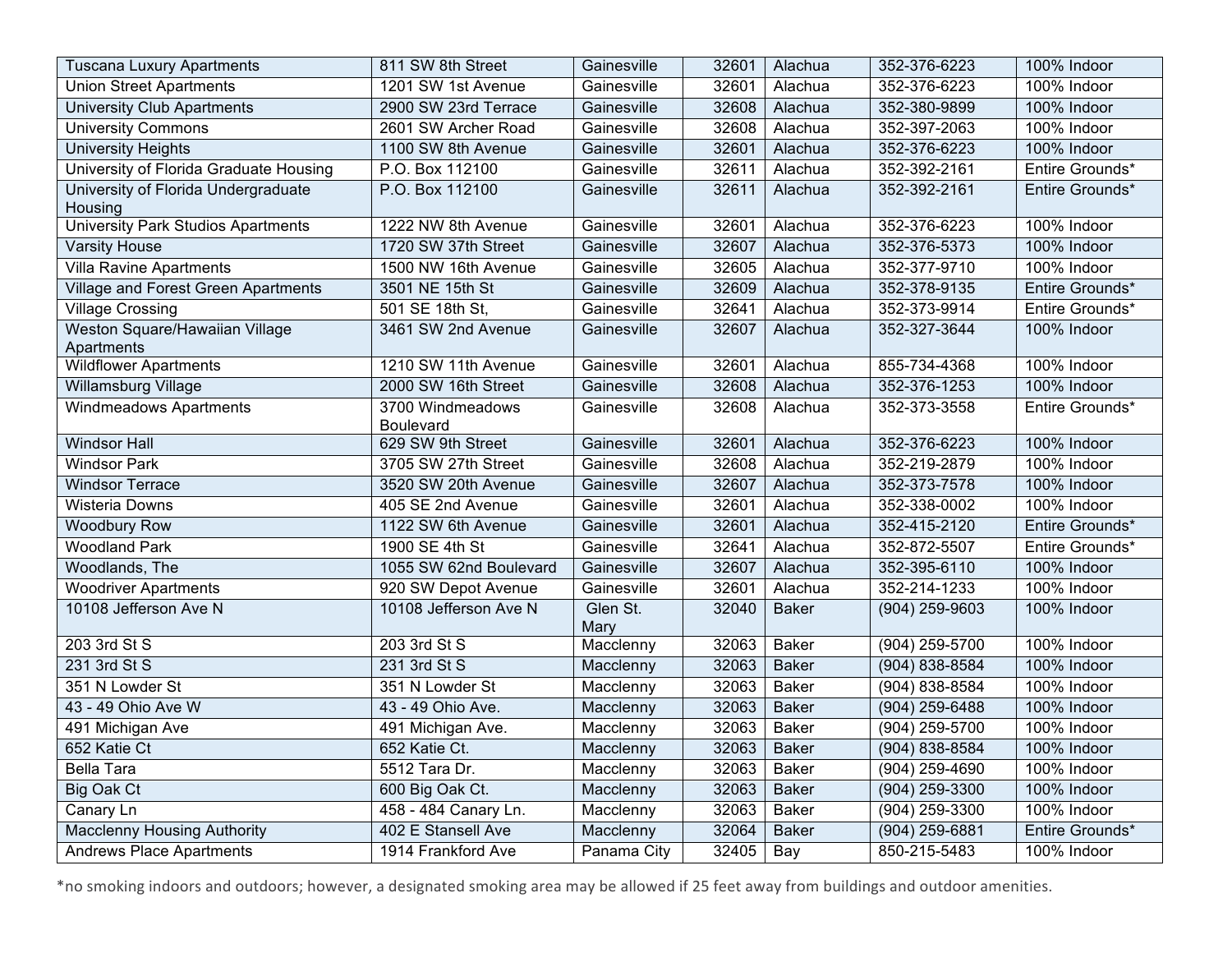| <b>Arbor Trace Apartments</b>          | 3900 Arbor Trace Dr                 | Lynn Haven                  | 32444 | Bay             | 844-681-0060     | 100% Indoor     |
|----------------------------------------|-------------------------------------|-----------------------------|-------|-----------------|------------------|-----------------|
| Ashley @ Breakfast Point               | 9700 Panama City Beach              | Panama City                 | 32407 | Bay             | $(850)$ 236-0133 | 100% Indoor     |
|                                        | Pkwy.                               | Beach                       |       |                 |                  |                 |
| <b>Baldwin Rowe</b>                    | 602 Baldwin Rowe Cir                | Panama City                 | 32405 | Bay             | 8502503996       | 100% Indoor     |
| <b>Bay Front Apartments</b>            | 6101 Howard Road #101D              | Panama City                 | 32404 | Bay             | (850) 871-2706   | 100% Indoor     |
| Cabana West Apartment Homes            | 302 Cabana Blvd                     | Panama City<br><b>Beach</b> | 32407 | Bay             | 850-532-6706     | 100% Indoor     |
| <b>Eagles Landing Apartments</b>       | 2870 Harrison Avenue                | Panama City                 | 32401 | Bay             | (850) 763-6970   | 100% Indoor     |
| <b>Grand Laguna</b>                    | 6903 N Lagoon Dr                    | Panama City<br><b>Beach</b> | 32408 | Bay             | 850-250-3517     | 100% Indoor     |
| La Villa Cove                          | 240 Harmon Avenue                   | Panama City                 | 32401 | Bay             | (850) 819-2628   | 100% Indoor     |
| Laketown Wharf Apartments              | 9902 S Thomas Dr                    | Panama City<br><b>Beach</b> | 32408 | Bay             | 850-588-2651     | 100% Indoor     |
| Parkway Garden Apartments              | 5818 E US-98                        | Panama City                 | 32404 | Bay             | 844-204-6848     | 100% Indoor     |
| <b>Pelican Bay Apartments</b>          | 924 Florida Avenue                  | Panama City                 | 32401 | Bay             | 850-763-1111     | Partial         |
| Pine Wood Village                      | 4455 W 19th St                      | Panama City                 | 32405 | Bay             | 844-219-3197     | 100% Indoor     |
| <b>Russ Lake Apartments</b>            | 901 Russ Lake Dr                    | Panama City                 | 32404 | Bay             | 844-268-4706     | 100% Indoor     |
| Siena Gardens Apartments               | 901 W 19th St                       | Panama City                 | 32405 | Bay             | 844-248-7250     | 100% Indoor     |
| Somerset Condominiums                  | 13020 Front Beach Rd                | Panama City                 | 32407 | Bay             | 850-814-5557     | 100% Indoor     |
| <b>Spring Valley Club Apartments</b>   | 2121 Harrison Ave                   | Panama City                 | 32405 | Bay             | 850-784-1366     | 100% Indoor     |
| <b>Spyglass Apartments</b>             | 4938 Spy Glass Dr                   | Panama City<br><b>Beach</b> | 32408 | Bay             | 1-888-385-1204   | 100% Indoor     |
| <b>St Andrews Towers</b>               | 24 Harrison Avenue                  | Panama City                 | 32401 | Bay             | 850-785-9575     | 100% Indoor     |
| The Enclave                            | 2950 Harrison Avenue                | Panama City                 | 32401 | Bay             | (850) 913-9008   | 100% Indoor     |
| <b>Turtle Lake Apartments</b>          | 4324 W 20th St                      | Panama City                 | 32405 | Bay             | 850-907-7016     | 100% Indoor     |
| <b>Tyndall Pointe Apartments</b>       | 166 N Fox Ave                       | Panama City                 | 32404 | Bay             | 850-257 -5856    | 100% Indoor     |
| Waterstone at Jenks                    | 3502 Jenks Avenue                   | Panama City                 | 32405 | Bay             | 850-760-0227     | 100% Indoor     |
| Waterstone at Springfield              | 4141 East 15th Street               | Springfield                 | 32404 | Bay             | (850) 769-0505   | 100% Indoor     |
| <b>Whispering Palms Apartments</b>     | 4141 E 15th St                      | Panama City                 | 32404 | Bay             | 844-809-7977     | 100% Indoor     |
| <b>Bradford Terrace Nursing Center</b> | 808 South Colley Road               | <b>Starke</b>               | 32091 | <b>Bradford</b> | (904) 964-6220   | 100% Indoor     |
| Parkside Assisted Living               | 329 Church Street                   | Starke                      | 32091 | <b>Bradford</b> | (904) 964-2220   | 100% Indoor     |
| Sunrise Home Care Services             | 9926 Prospect Avenue                | Hampton                     | 32091 | <b>Bradford</b> | $(352)$ 468-2619 | 100% Indoor     |
| <b>Whispering Oaks Apts</b>            | 900 Waters Street                   | Starke                      | 32091 | <b>Bradford</b> | 904-368-0007     | 100% Indoor     |
| <b>Windsor Manor</b>                   | 602 East Laura Street               | <b>Starke</b>               | 32091 | <b>Bradford</b> | 904-964-3383     | Entire Grounds* |
| Anchor Care and Rehabilitation Center  | 1515 Port Malabar Blvd<br><b>NE</b> | Palm Bay                    | 32905 | <b>Brevard</b>  | 321-723-1235     | Entire Grounds* |
| Autumn House                           | 7999 Spyglass Hill Rd.              | Melbourne                   | 32940 | <b>Brevard</b>  | 321-242-1006     | Entire Grounds* |
| <b>Booker Heights</b>                  | 520 Walls Street                    | Melbourne                   | 32901 | <b>Brevard</b>  | 321-775-1582     | 100% Indoor     |
| <b>Buena Vida Estates</b>              | 2129 West New Haven<br>Ave          | West<br>Melbourne           | 32904 | <b>Brevard</b>  | 321-724-0060     | 100% Indoor     |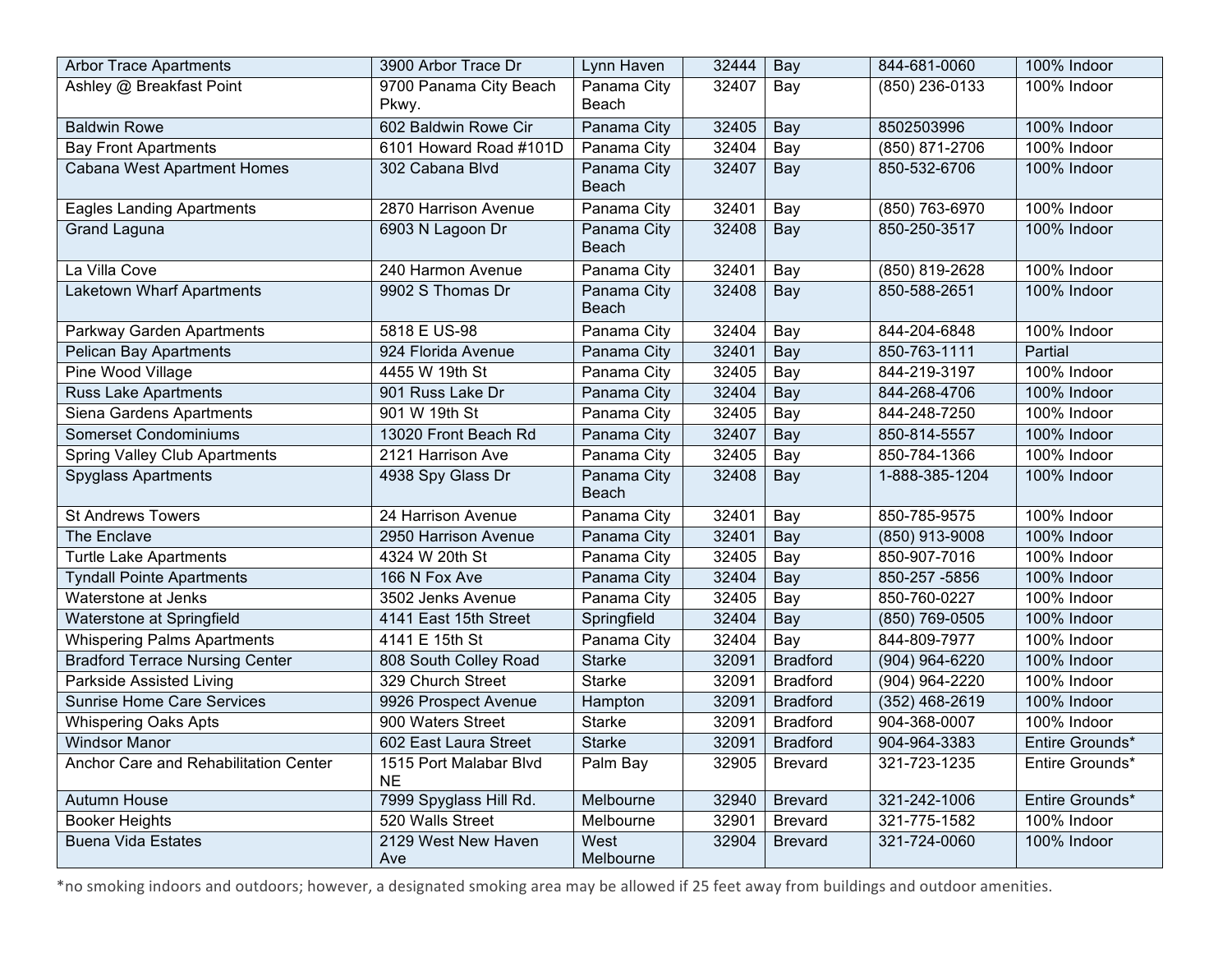| Cedar Creek Life Center          | 4279 Judith Ave                 | Merritt Island        | 32953 | <b>Brevard</b> | 321-454-7768     | 100% Indoor     |
|----------------------------------|---------------------------------|-----------------------|-------|----------------|------------------|-----------------|
| <b>Citrus Court</b>              | 2700 Old Dixie Hwy              | <b>Mims</b>           | 32955 | <b>Brevard</b> | 321-775-1577     | 100% Indoor     |
| <b>Country Oaks</b>              | 4001 Stack Blvd                 | Melbourne             | 32901 | <b>Brevard</b> | 321-722-4400     | Entire Grounds* |
| <b>Courtenay Springs Village</b> | 1100 South Courtenay<br>Parkway | Merritt Island        | 32952 | <b>Brevard</b> | 321-452-1233     | Entire Grounds* |
| East Mims Landing                | 2452 Harry T. Moore Ave.        | Mims                  | 32955 | <b>Brevard</b> | 321-755-1577     | 100% Indoor     |
| <b>Fields Court</b>              | 411 N Courtney Pkwy             | Merritt Island        | 32953 | <b>Brevard</b> | 321-775-1577     | 100% Indoor     |
| <b>Garden Apartments</b>         | 4000 N. Riverside Drive         | Melbourne             | 32937 | <b>Brevard</b> | 321-775-1582     | 100% Indoor     |
| <b>Grand Villa of Melbourne</b>  | 964 S. Harbor City Blvd         | Melbourne             | 32901 | <b>Brevard</b> | 321-328-8140     | Entire Grounds* |
| <b>Harbor Village</b>            | 220 E. University Blvd          | Melbourne             | 32901 | <b>Brevard</b> | 321-676-2210     | 100% Indoor     |
| <b>Hopkins Place</b>             | 3000 Monroe Street              | Melbourne             | 32901 | <b>Brevard</b> | 321-775-1582     | 100% Indoor     |
| Lake Pointe Apartments           | 2880 N. Wickham                 | Melbourne             | 32935 | <b>Brevard</b> | 321-622-2977     | 100% Indoor     |
| Lake view Pointe                 | 4003 Lake Circle                | Cocoa                 | 32926 | <b>Brevard</b> | 321-775-1577     | 100% Indoor     |
| Palm Harbor Village              | 3311 Monroe Street              | Melbourne             | 32901 | <b>Brevard</b> | 321-775-1582     | 100% Indoor     |
| <b>Park Villas Apartments</b>    | 1021 South Park Ave             | <b>Titusville</b>     | 32780 | <b>Brevard</b> | 321-383-0008     | 100% Indoor     |
| Shady Village                    | 1705 Marywood Road              | Melbourne             | 32934 | <b>Brevard</b> | 321-775-1582     | 100% Indoor     |
| Southlake Towers                 | 5501 Pinewood Drive NE          | Palm Bay              | 32905 | <b>Brevard</b> | 321-725-2386     | Entire Grounds* |
| <b>Temple Terrace Apartments</b> | 1825 Temple Terrace             | Melbourne             | 32935 | <b>Brevard</b> | 321-775-1582     | 100% Indoor     |
| The Brookshire                   | 85 Bulldog Blvd.                | Melbourne             | 32904 | <b>Brevard</b> | 321-984-7966     | 100% Indoor     |
| The Place at Merritt Island      | 535 Crocket Blvd.               | Merritt Island        | 32952 | <b>Brevard</b> | 321-454-2363     | Entire Grounds* |
| The Villas at Harbor City        | 1506 University Blvd            | Melbourne             | 32901 | <b>Brevard</b> | 321-775-1582     | 100% Indoor     |
| <b>Titusville Housing</b>        | 502 Collins Ave                 | <b>Titusville</b>     | 32796 | <b>Brevard</b> | 321-267-4204     | 100% Indoor     |
| <b>Titusville Towers</b>         | 405 Indian River Drive          | Titusville            | 32796 | <b>Brevard</b> | 321-264-8965     | 100% Indoor     |
| <b>Trinity Towers East</b>       | 700 E. Strawbridge Ave          | Melbourne             | 32901 | <b>Brevard</b> | 321-723-7511     | Entire Grounds* |
| <b>Trinity Towers South</b>      | 615 E. New Haven Ave            | Melbourne             | 32901 | <b>Brevard</b> | 321-723-8620     | Entire Grounds* |
| <b>Trinity Towers West</b>       | 650 E. Strawbridge Ave          | Melbourne             | 32901 | <b>Brevard</b> | 321-723-7512     | Entire Grounds* |
| <b>Tropical Living Club</b>      | 320 Fortenberry Rd.             | Merritt Island        | 32952 | <b>Brevard</b> | 321-452-7644     | 100% Indoor     |
| <b>Tucker Heights</b>            | 1148 Mathers Street             | Melbourne             | 32935 | <b>Brevard</b> | 321-775-1582     | 100% Indoor     |
| <b>Tucker Heights</b>            | 1780 Steele Street              | Melbourne             | 32935 | <b>Brevard</b> | 321-775-1582     | 100% Indoor     |
| Viera Health & Rehab Center      | 8050 Spyglass Hill Blvd.        | Melbourne             | 32940 | <b>Brevard</b> | 321-752-1000     | Entire Grounds* |
| Villas at Palm Bay               | 1880 Mogra Circle               | Palm Bay              | 32905 | <b>Brevard</b> | 321-724-2414     | 100% Indoor     |
| <b>Walton Court</b>              | 564 Player Lane                 | Merritt Island        | 32953 | <b>Brevard</b> | 321-775-1577     | 100% Indoor     |
| <b>Wood Lake Oaks</b>            | 491 Roosevelt Ave               | <b>Merritt Island</b> | 32953 | <b>Brevard</b> | 321-775-1577     | 100% Indoor     |
| <b>Altis</b>                     | 1700 S. State Road 7            | North<br>Lauderdale   | 33068 | <b>Broward</b> | $(954)$ 972-2260 | 100% Indoor     |
| <b>AMLI Sawgrass Village</b>     | 3001 NW 130th Terrace           | Sunrise               | 33323 | <b>Broward</b> | (855) 478-5817   | 100% Indoor     |
| Aqua Vita Las Olas               | 60, 70, 80 Hendricks Isle       | Fort<br>Lauderdale    | 33301 | <b>Broward</b> | (561) 416-2099   | Entire Grounds* |
| <b>Archbishop Hurley Hall</b>    | 632 NW 1st Street               | Hallandale<br>Beach   | 33009 | <b>Broward</b> | 954-454-0855     | Entire Grounds* |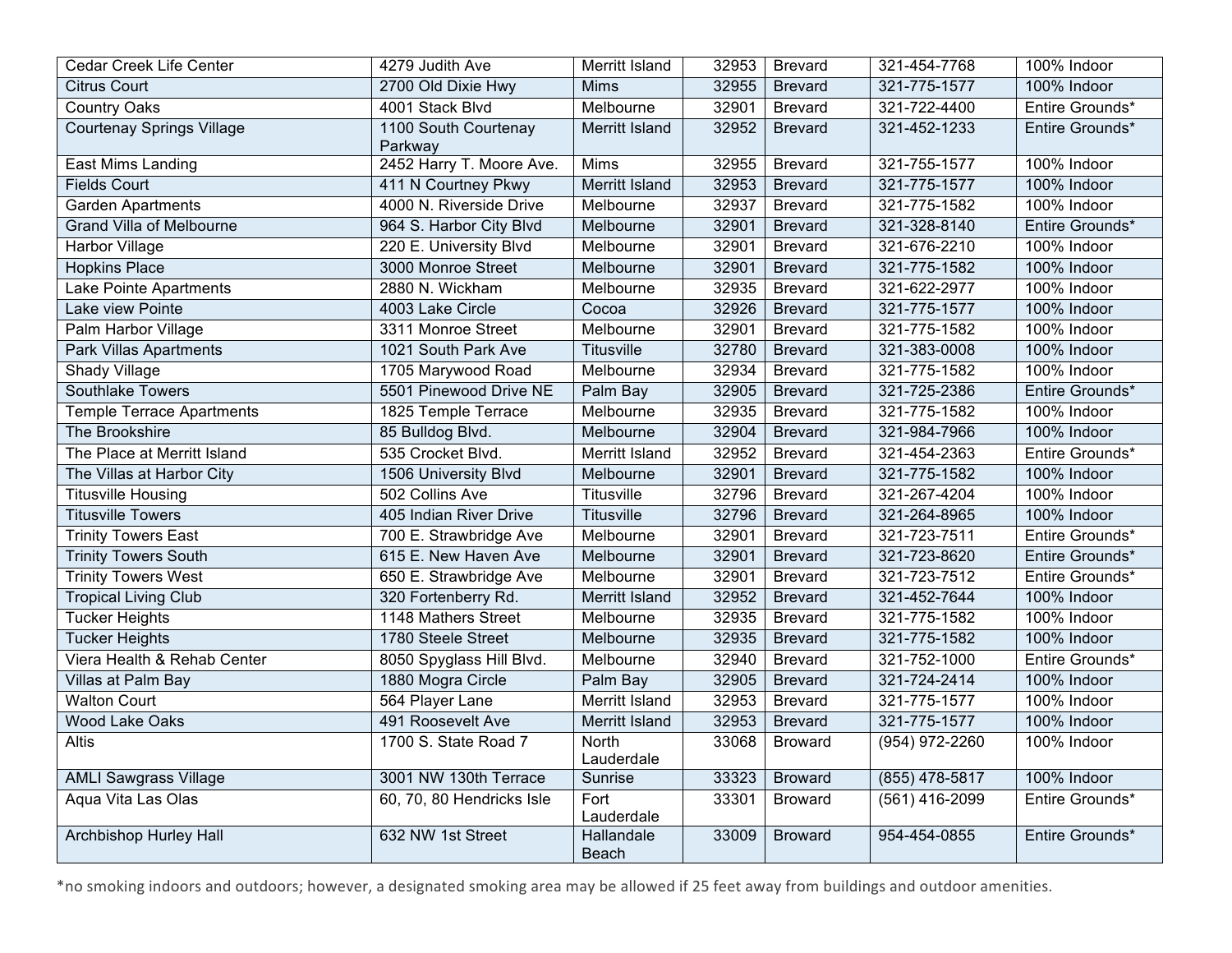| Avana Cypress Creek                        | 1700 S. State Road 7               | <b>North</b><br>Lauderdale     | 33068 | <b>Broward</b> | $(954)$ 332-3600   | 100% Indoor     |
|--------------------------------------------|------------------------------------|--------------------------------|-------|----------------|--------------------|-----------------|
| Betty Jean, Inc.                           | 2140 NE 42 Street                  | Lighthouse<br>Point            | 33064 | <b>Broward</b> | 954-781-8005       | Entire Grounds* |
| Blu on Marina Boulevard                    | 1401 Marina Mile<br>Boulevard      | Fort<br>Lauderdale             | 33315 | <b>Broward</b> | $(954)$ 463-1243   | Entire Grounds* |
| <b>Broward Housing Solutions Cluster 2</b> | 309-313 SW 16th Street             | Fort<br>Lauderdale             | 33315 | <b>Broward</b> | $(954) 764 - 2800$ | 100% Indoor     |
| Courtyard at Broward                       | 1800 SW 81st Avenue                | <b>North</b><br>Lauderdale     | 33068 | <b>Broward</b> | $(954) 722 - 7808$ | 100% Indoor     |
| <b>Crystal Lake</b>                        | 2900 N. 24th Avenue                | Hollywood                      | 33020 | <b>Broward</b> | (954) 920-2620     | 100% Indoor     |
| Crystal Riviyera                           | 3801 Crystal Lake Drive            | Deerfield<br>Beach             | 33064 | <b>Broward</b> | $(954)782 - 7740$  | 100% Indoor     |
| Fort Lauderdale Retirement Homes           | 401 SE 12TH Court                  | Fort<br>Lauderdale             | 33316 | <b>Broward</b> | $(954) 524 - 3312$ | 100% Indoor     |
| <b>Gateway Terrace Apartments</b>          | 1943 NE 6th Court                  | Fort<br>Lauderdale             | 33304 | <b>Broward</b> | $(954)$ 463-6721   | Entire Grounds* |
| <b>Hawaiian Palms</b>                      | 3540 NW 50th Avenue                | Lauderdale<br>Lakes            | 33319 | <b>Broward</b> | $(954)$ 484-6900   | 100% Indoor     |
| <b>Hillmont Gardens</b>                    | 2001 NW 9th Avenue                 | $\overline{For}$<br>Lauderdale | 33311 | <b>Broward</b> | 954-462-2310       | Entire Grounds* |
| <b>Horizons Retirement Home</b>            | 1900 NW 21st Street                | Fort<br>Lauderdale             | 33311 | <b>Broward</b> | $(954) 532 - 1543$ | 100% Indoor     |
| John Knox Retirment Home                   | 651 SW 6th Street                  | Pompano<br>Beach               | 33060 | <b>Broward</b> | $(954) 783 - 4040$ | Entire Grounds* |
| Life Care Center of Inverrary              | 4300 Rock Island Road              | Lauderhill                     | 33319 | <b>Broward</b> | $(954)$ 485-6144   | 100% Indoor     |
| Metropolitan                               | 1220 NE 24th Street                | Wilton<br>Manors               | 33305 | <b>Broward</b> | 305-812-6095       | Entire Grounds* |
| Midtown 24 Apartments                      | 700 SW 78th Avenue                 | Plantation                     | 33324 | <b>Broward</b> | $(954)$ 476-5656   | Entire Grounds* |
| Montage City Center/Mordera                | 10170 SW 7th Street                | Pembroke<br>Pines              | 33025 | <b>Broward</b> | 954-447-1400       | 100% Indoor     |
| Mordera at Miramar                         | 11338 SW 45th Place                | Miramar                        | 33025 | <b>Broward</b> | (877)2750866       | 100% Indoor     |
| Mosaic at Miramar Town Center              | 11575 City Hall<br>Promenade       | Miramar                        | 33025 | <b>Broward</b> | $(954)$ 499-0502   | Partial         |
| <b>Nexus Sawgrass Apartments</b>           | 2903 NW 130th Avenue               | Sunrise                        | 33323 | <b>Broward</b> | (954) 678-2509     | Entire Grounds* |
| <b>One Plantation</b>                      | 1650 SW 78 Avenue                  | Plantation                     | 33324 | <b>Broward</b> | $(954)$ 473-5199   | Entire Grounds* |
| <b>Plantations Gardens Apartments</b>      | 7616 NW 5th Street                 | Plantation                     | 33324 | <b>Broward</b> | $(954)$ 473-5050   | 100% Indoor     |
| Port Royale                                | 3300 N Port Royale Dr. N           | Fort<br>Lauderdale             | 33308 | <b>Broward</b> | $(844)$ 317-1079   | 100% Indoor     |
| <b>Residences at Bayview Apartments</b>    | 1631 S Federal Highway             | Pompano<br>Beach               | 33062 | <b>Broward</b> | $(954) 784 - 1444$ | Entire Grounds* |
| Sea Tower Apartments                       | 2840 Ocean Boulevard<br>Unit # 305 | Fort<br>Lauderdale             | 33308 | <b>Broward</b> | 954 566-2632       | Entire Grounds* |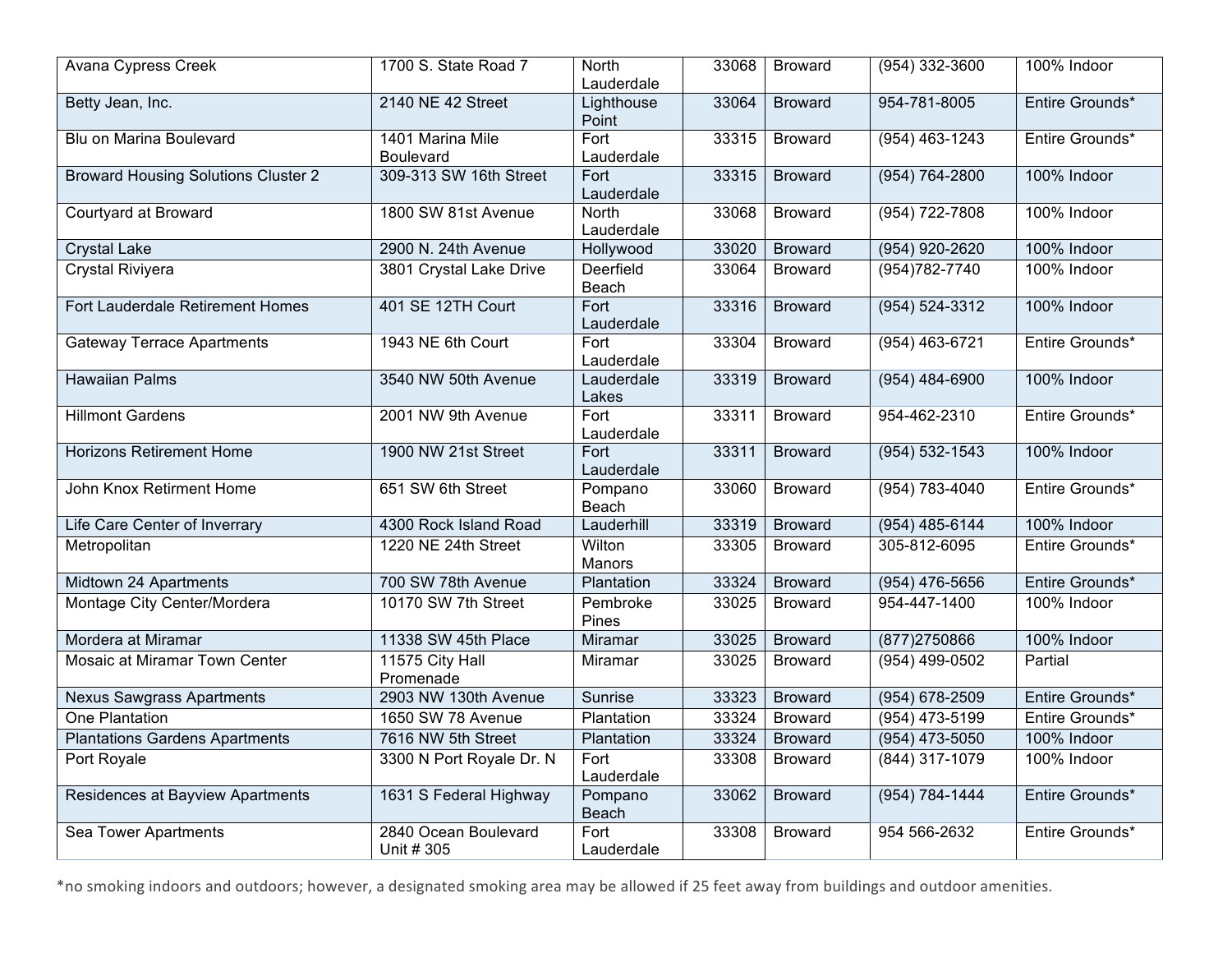| Solano at Miramar                                  | 11700 SW 25 Street                           | Miramar             | 33025 | <b>Broward</b> | $(954)$ 438-0115   | 100% Indoor     |
|----------------------------------------------------|----------------------------------------------|---------------------|-------|----------------|--------------------|-----------------|
| <b>St Andrew Towers</b>                            | 2700 NW 99 Avenue                            | Coral<br>Springs    | 33065 | <b>Broward</b> | 954-752-3960       | Entire Grounds* |
| <b>St Boniface Gardens</b>                         | 8200 Johnson Street                          | Pembroke<br>Pines   | 33024 | <b>Broward</b> | 954-433-3899       | Entire Grounds* |
| St Elizabeth Gardens                               | 801 NE 33rd Street                           | Pompano<br>Beach    | 33064 | <b>Broward</b> | 954-941-4597       | Entire Grounds* |
| <b>St Joseph Towers</b>                            | 3475 NW 30th Street                          | Lauderdale<br>Lakes | 33311 | <b>Broward</b> | 954-485-5150       | Entire Grounds* |
| <b>Summit Palms</b>                                | 44491 NW 19th Street                         | Lauderhill          | 33312 | <b>Broward</b> | (888) 358-2239     | 100% Indoor     |
| The Edge at Flagler Village                        | 475 North Federal<br>Highway                 | Fort<br>Lauderdale  | 33301 | <b>Broward</b> | 954-527-0409       | Entire Grounds* |
| The Marquesa                                       | 145 Southwest 117th<br>Terrace               | Pembroke<br>Pines   | 33025 | <b>Broward</b> | $(954)$ 437-9614   | Entire Grounds* |
| The Pennisula Assisted Living                      | 5100 W. Hallandale Beach<br><b>Boulevard</b> | Hollywood           | 33023 | <b>Broward</b> | (954) 893 7755     | 100% Indoor     |
| The Renaissance Assisted and<br>Independent Living | 1050 Southwest 24th<br>Avenue                | Deerfield<br>Beach  | 33442 | <b>Broward</b> | $(954)$ 360-7667   | 100% Indoor     |
| The Resort at Pembroke Pine Apartment<br>Homes     | 11801 Pembroke Road                          | Pembroke<br>Pines   | 33025 | <b>Broward</b> | (954) 435-9997     | 100% Indoor     |
| Verona View                                        | 10900 N.W. 17th Street.                      | Plantation          | 33322 | <b>Broward</b> | $(904) 868 - 9032$ | 100% Indoor     |
| Westchester at Sunrise                             | 9701 W. Oakland Park<br><b>Boulevard</b>     | Sunrise             | 33351 | <b>Broward</b> | $(954) 572 - 4444$ | 100% Indoor     |
| <b>Whispering Palms</b>                            | 4540 NW 36th Street                          | Lauderdale<br>Lakes | 33319 | <b>Broward</b> | $(954) 739-0330$   | 100% Indoor     |
| Willow wood                                        | 2855 West Commercial<br><b>Boulevard</b>     | Fort<br>Lauderdale  | 33309 | <b>Broward</b> | $(954) 739 - 4200$ | 100% Indoor     |
| Avondale                                           | 330/332 Avondale Drive                       | Pompano<br>Beach    | 33060 | <b>Broward</b> | $(954) 764 - 2800$ | 100% Indoor     |
| <b>Broward Housing Solutions Cluster 1</b>         | 300 SW 14th Street                           | Fort<br>Lauderdale  | 33315 | <b>Broward</b> | $(954) 764 - 2800$ | 100% Indoor     |
| <b>Broward Housing Solutions Cluster 10</b>        | 213 SW 20th Street                           | Fort<br>Lauderdale  | 33315 | <b>Broward</b> | $(954) 764 - 2800$ | 100% Indoor     |
| <b>Broward Housing Solutions Cluster 11</b>        | 940 SW 29th Street                           | Fort<br>Lauderdale  | 33315 | <b>Broward</b> | $(954) 764 - 2800$ | 100% Indoor     |
| <b>Broward Housing Solutions Cluster 3</b>         | 330-344 NW 43rd Street                       | Oakland<br>Park     | 33309 | <b>Broward</b> | $(954) 764 - 2800$ | 100% Indoor     |
| <b>Broward Housing Solutions Cluster 4</b>         | 8800 NW 38th Drive                           | Coral<br>Springs    | 33065 | <b>Broward</b> | $(954) 764 - 2800$ | 100% Indoor     |
| <b>Broward Housing Solutions Cluster 5</b>         | 7441-7465 SW 10th Street                     | North<br>Lauderdale | 33068 | <b>Broward</b> | $(954) 764 - 2800$ | 100% Indoor     |
| <b>Broward Housing Solutions Cluster 6</b>         | 10100 NW 35th Street                         | Coral<br>Springs    | 33065 | <b>Broward</b> | $(954) 764 - 2800$ | 100% Indoor     |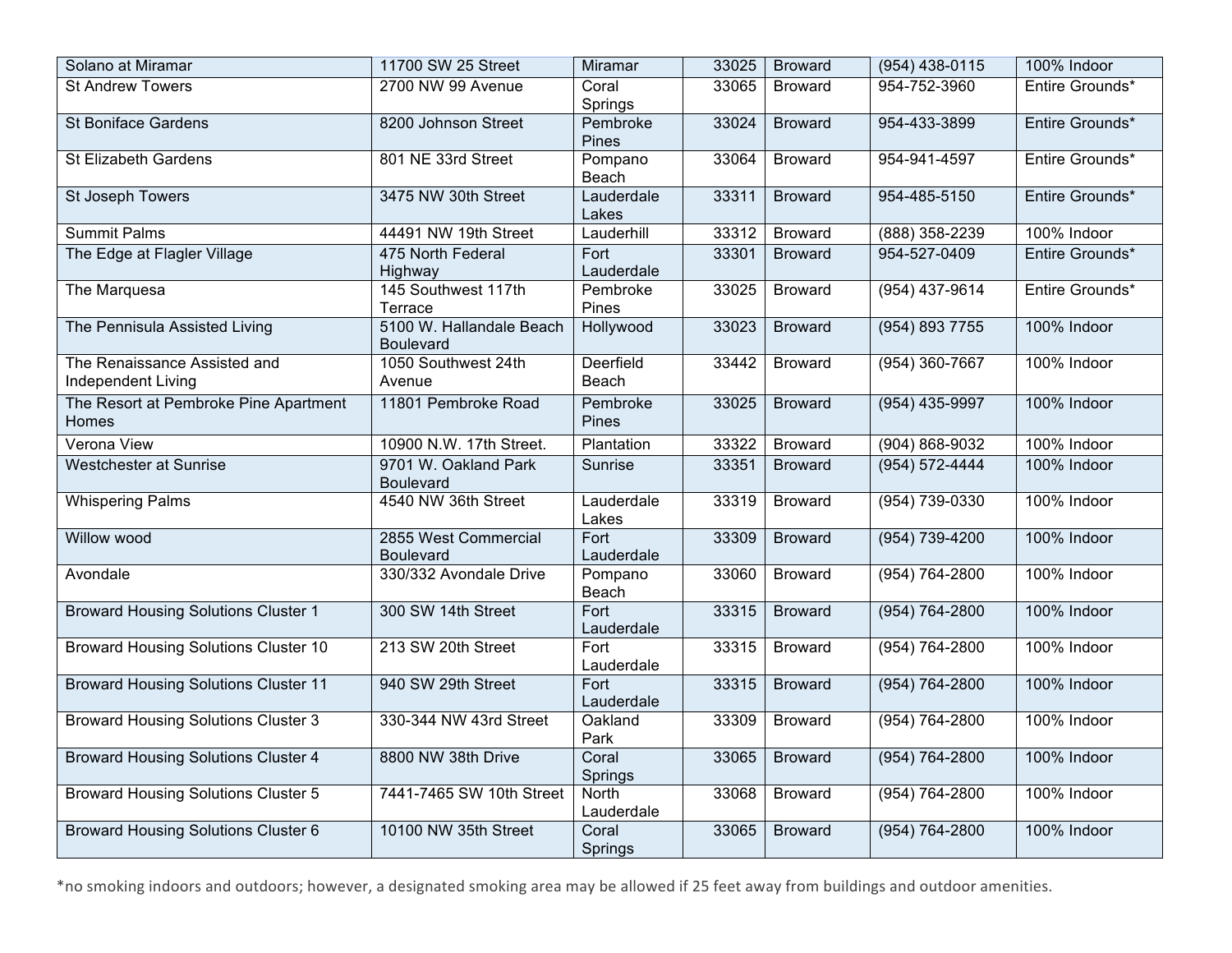| <b>Broward Housing Solutions Cluster 8</b> | 313 SW 14th Street                       | Fort<br>Lauderdale  | 33315 | <b>Broward</b> | $(954) 764 - 2800$     | 100% Indoor     |
|--------------------------------------------|------------------------------------------|---------------------|-------|----------------|------------------------|-----------------|
| <b>Broward Housing Solutions Cluster 9</b> | 212-216 SW 20th Street                   | Fort<br>Lauderdale  | 33315 | <b>Broward</b> | $(954) 764 - 2800$     | 100% Indoor     |
| Idylwoods                                  | 301/305/309 SW 14th<br><b>Street</b>     | Fort<br>Lauderdale  | 33315 | <b>Broward</b> | (954) 764-2800         | 100% Indoor     |
| North Beach Condominium                    | 4201 N Ocean Drive                       | Hollywood           | 33019 | <b>Broward</b> | 954-609-0055           | 100% Indoor     |
| Palm Trace Landings                        | 6351 Palm Trace<br><b>Landings Drive</b> | Davie               | 33314 | <b>Broward</b> | 954-327-7256           | Entire Grounds* |
| <b>Palmaire Gardens</b>                    | 4221 West McNab Road                     | Pompano<br>Beach    | 33065 | <b>Broward</b> | $(954) 764 - 2800$     | 100% Indoor     |
| Pompano 4-Plex                             | 1860 SE 4th Street                       | Pompano<br>Beach    | 33065 | <b>Broward</b> | $(954) 764 - 2800$     | 100% Indoor     |
| Riverside                                  | 1921 SW 4th Street                       | Fort<br>Lauderdale  | 33312 | <b>Broward</b> | $(954) 764 - 2800$     | 100% Indoor     |
| Sailboat Bend                              | 425 SW 4th Avenue                        | Fort<br>Lauderdale  | 33315 | <b>Broward</b> | 954-556-4100 x<br>1406 | 100% Indoor     |
| St. Andrews at Winston Park                | 5400 Lyons Road                          | Coconut<br>Creek    | 33073 | <b>Broward</b> | 954-426-0909           | Entire Grounds* |
| The Atlantic Cypress Creek Apartments      | 3700 Pacific Point Place                 | Lauderdale<br>Lakes | 33309 | <b>Broward</b> | $(954)$ 271-4750       | 100% Indoor     |
| The Berkley South Condo Association, Inc.  | 3015 North Ocean<br><b>Boulevard</b>     | Fort<br>Lauderdale  | 33308 | <b>Broward</b> | $(954) 561 - 2284$     | Entire Grounds* |
| Triplex                                    | 1411 SW 3rd Avenue                       | Fort<br>Lauderdale  | 33315 | <b>Broward</b> | $(954) 764 - 2800$     | 100% Indoor     |
| <b>Wilson Gardens</b>                      | 1629 Wilson Street                       | Hollywood           | 33020 | <b>Broward</b> | (954) 764-2800         | 100% Indoor     |
| <b>Woodland Meadows</b>                    | 5801 NW 57th Court                       | Tamarac             | 33319 | <b>Broward</b> | $(954) 721 - 7940$     | 100% Indoor     |
| <b>Woodside Gardens</b>                    | 4124 Woodside Drive                      | Coral<br>Springs    | 33065 | <b>Broward</b> | $(954) 764 - 2800$     | 100% Indoor     |
| No Properties                              |                                          |                     |       | Calhoun        |                        |                 |
| 629-8660                                   | 2305 Aaron St                            | Port<br>Charlotte   | 33952 | Charlotte      | 941-629-0043           | 100% Indoor     |
| Charleston Caye                            | 23450 Charleston Circle                  | Port<br>Charlotte   | 33950 | Charlotte      | 941-623-0123           | Entire Grounds* |
| <b>Charlotte Crossing</b>                  | 520 Rio de Janeiro Ave                   | Punta Gorda         | 33983 | Charlotte      | 941-787-5584           | 100% Indoor     |
| <b>Englewood Escape Villas</b>             | 2021 Pennsylvania Ave                    | Englewood           | 34224 | Charlotte      | 941-249-5263           | Entire Grounds* |
| <b>Fiddler's Green</b>                     | 6800 Placida Rd                          | Englewood           | 34224 | Charlotte      |                        | Entire Grounds* |
| <b>Grove City Manor</b>                    | 6433 Gasparilla Pines<br><b>B</b> lve    | Englewood           | 34224 | Charlotte      | 941-697-4677           | 100% Indoor     |
| <b>Hampshire House</b>                     | 2296 Aaron St                            | Port<br>Charlotte   | 33952 | Charlotte      | 941-629-8660           | 100% Indoor     |
| Hampton Points Apt                         | 2511 Luther Rd                           | Port<br>Charlotte   | 33983 | Charlotte      | 941-979-1001           | 100% Indoor     |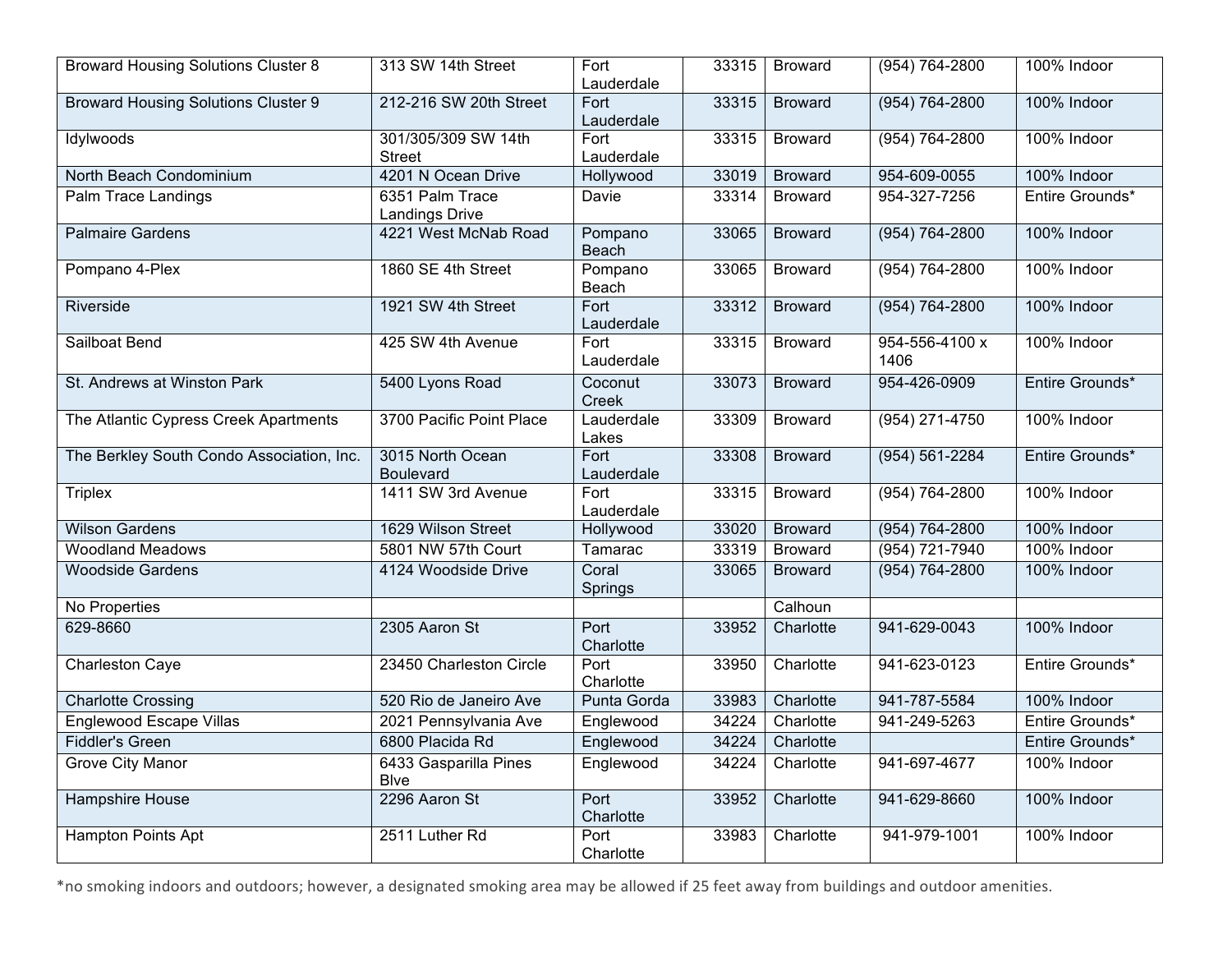| <b>Marion Manor</b>                     | 4200 Lister St                                | Port<br>Charlotte        | 33980 | Charlotte     | 941-391-5661 | 100% Indoor     |
|-----------------------------------------|-----------------------------------------------|--------------------------|-------|---------------|--------------|-----------------|
| Oak Tree Village                        | 340 Gulf Breeze Ave                           | Punta Gorda              | 33950 | Charlotte     | 941-639-4344 | Entire Grounds* |
| Rotonda Lakes Apt                       | 100 Rotonda Lakes Circle,<br>Rotonda FL 33947 | Englewood                | 33947 | Charlotte     |              | 100% Indoor     |
| Springs at Port Charlotte               | 24151 Beatrix Blvd                            | Port<br>Charlotte        | 33954 | Charlotte     | 262-510-0502 | Partial         |
| The Courtyard                           | 26455 Rampart Blvd                            | Punta Gorda              | 33983 | Charlotte     | 941-624-2225 | 100% Indoor     |
| The Verandas                            | Taylor St                                     | Punta Gorda              | 33950 | Charlotte     | 941-639-4344 | Entire Grounds* |
| Villa San Carlos II                     | Vick St,                                      | Port<br>Charlotte        | 33950 | Charlotte     |              | 100% Indoor     |
| Action Rental Management Realty Inc.    | 417 NE 2nd Street                             | <b>Crystal River</b>     | 34423 | Citrus        | 352-795-7368 | 100% Indoor     |
| Always There Assisted Living, LLC       | 1321 Lakeview Dr                              | Inverness                | 34450 | <b>Citrus</b> | 352-586-9497 | 100% Indoor     |
| Always There Assisted Living, LLC       | 9418 N. Gentle Breeze<br>Loop                 | <b>Citrus</b><br>Springs | 34434 | Citrus        | 352-586-9497 | 100% Indoor     |
| <b>Brentwood Retirement Community</b>   | 1900 W Alpha Ct                               | Lecanto                  | 34461 | Citrus        | 352 746 6611 | 100% Indoor     |
| <b>Brookdale Senior Living</b>          | 2341 W. Norvell Bryant<br>Hwy                 | Lecanto                  | 34461 | Citrus        | 352-746-2273 | 100% Indoor     |
| <b>Candlewood Court</b>                 | 307 Washington Ave                            | Inverness                | 34450 | Citrus        | 352 344 1010 | 100% Indoor     |
| <b>CASA</b>                             | 1100 E. Turner Camp<br>Road                   | Inverness                | 34453 | Citrus        | 352-344-8111 | 100% Indoor     |
| <b>Cedar Creek Assisted Living</b>      | 231 NW US Hwy 19                              | <b>Crystal River</b>     | 34428 | <b>Citrus</b> | 352-564-2446 | 100% Indoor     |
| <b>Crown Court</b>                      | 109 N. Seminole Ave                           | Inverness                | 34450 | Citrus        | 352-344-5555 | 100% Indoor     |
| <b>Crystal River Apartments</b>         | 6161 W. Olive Branch<br>Loop                  | <b>Crystal River</b>     | 34429 | <b>Citrus</b> | 352-795-1700 | 100% Indoor     |
| <b>Floral Oaks Apartments</b>           | 8092 S Floral Oaks                            | <b>Floral City</b>       | 34436 | Citrus        | 352 860 0829 | 100% Indoor     |
| <b>Forest Ridge Senior Res</b>          | 2757 N Forest Ridge Blvd                      | Hernando                 | 34442 | Citrus        | 352 513 3850 | Entire Grounds* |
| <b>Grand Living at Citrus Hills</b>     | 850 W. Norvell Bryant<br>Hwy                  | Hernando                 | 34442 | Citrus        | 352-301-8500 | Entire Grounds* |
| <b>Health Center of Brentwood</b>       | 2333 N Brentwood Circle                       | Lecanto                  | 34461 | <b>Citrus</b> | 352 746 6600 | 100% Indoor     |
| <b>Inverness Club Senior Apartments</b> | 518 Ella Ave                                  | Inverness                | 34450 | Citrus        | 352-344-8477 | Entire Grounds* |
| <b>Key Vista Apartments</b>             | 222 Pleasant Grove Rd                         | Inverness                | 34450 | <b>Citrus</b> | 352-341-1168 | 100% Indoor     |
| <b>Key Vista Apartments</b>             | 210 N. Seminole Avenue                        | Inverness                | 34450 | Citrus        | 352-341-1169 | 100% Indoor     |
| <b>Key Vista Apartments</b>             | 409 E. Vine Street                            | Inverness                | 34450 | <b>Citrus</b> | 352-341-1170 | 100% Indoor     |
| <b>Knollwood Townhouses</b>             | 1719 Druid Road                               | Inverness                | 34452 | Citrus        | 352 344 1010 | 100% Indoor     |
| <b>Landmark Realty</b>                  | 311 W Main Street                             | Inverness                | 34450 | <b>Citrus</b> | 352 726 5263 | 100% Indoor     |
| Life Care Center Citrus                 | 3325 W Jewayne Lane                           | Lecanto                  | 34461 | Citrus        | 352 746 4434 | 100% Indoor     |
| Magnolia Village                        | 2355 W. Silverhill                            | Lecanto                  | 34461 | <b>Citrus</b> | 352-746-0373 | 100% Indoor     |
| Marina Del Ray                          | 265 Fathom Loop                               | <b>Beverly Hills</b>     | 34465 | Citrus        | 352-527-6990 | Entire Grounds* |
| New Horizon Senior Citizens Home        | 1745 Forest Drive                             | <b>Inverness</b>         | 34453 | <b>Citrus</b> | 352-726-5466 | Entire Grounds* |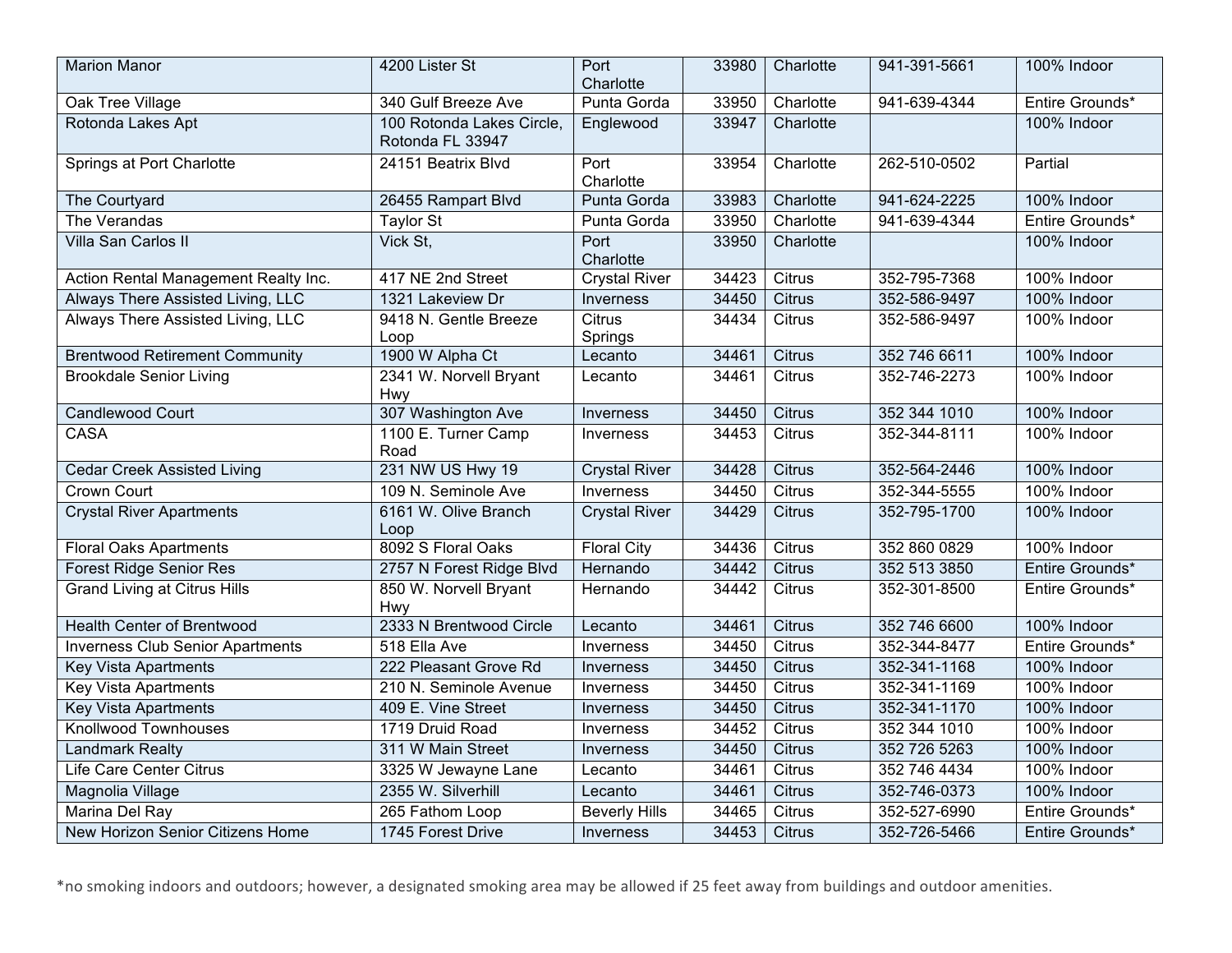| <b>Pearl Apartments</b>                         | 5321 S Pleasant Grove<br>Road         | Inverness                    | 34452 | Citrus        | 352 726 2471 | Entire Grounds* |
|-------------------------------------------------|---------------------------------------|------------------------------|-------|---------------|--------------|-----------------|
| <b>Plantation Realty and Plantation Rentals</b> | 1250 N. County Club Drive             | <b>Crystal River</b>         | 34429 | <b>Citrus</b> | 352-634-0129 | Entire Grounds* |
| <b>Rainbow Gardens Apartments</b>               | 11850 Rainbow Gardens<br>Circle       | Dunnellon                    | 34432 | Citrus        | 352-465-3309 | Entire Grounds* |
| <b>Raintree Apartments</b>                      | 201 E Hill Street                     | Inverness                    | 34452 | <b>Citrus</b> | 352 201 3387 | 100% Indoor     |
| <b>River Reach Apartments</b>                   | 2151 N River Reach Circle             | <b>Crystal River</b>         | 34428 | Citrus        | 352 795 8024 | 100% Indoor     |
| <b>Seven Rivers Apartments</b>                  | 10940 W. Tidewater Circle             | <b>Crystal River</b>         | 34428 | <b>Citrus</b> | 352-795-3719 | Entire Grounds* |
| Sugar Mill Manor                                | 8985 S. Suncoast Blvd                 | Homosassa                    | 34446 | Citrus        | 352-382-2531 | Entire Grounds* |
| Sunflower Springs                               | 8733 West Yulee Drive                 | Homosassa                    | 34446 | Citrus        | 352-621-8017 | Entire Grounds* |
| <b>Sunshine Gardens</b>                         | 311 4th Ave NE                        | <b>Crystal River</b>         | 34429 | Citrus        | 352-563-0235 | Entire Grounds* |
| Superior Residences of Lecanto                  | 4865 W Gulf to Lake Hwy               | Lecanto                      | 34461 | <b>Citrus</b> | 352-746-5483 | Entire Grounds* |
| The Mission in Citrus                           | 2472 & 2488 North<br>Pennsylvania Ave | <b>Crystal River</b>         | 34428 | Citrus        | 352-794-3825 | Entire Grounds* |
| The Path                                        | 27 S. Melbourne Street                | <b>Bevely Hills</b>          | 34465 | Citrus        | 352-527-6500 | Entire Grounds* |
| The Royal Dalton House                          | 5445 West Oak Park Blvd               | Homosassa                    | 34446 | Citrus        | 352 765 3259 | Entire Grounds* |
| Ventura Village Apartments                      | 3580 E Wood Knoll Lane                | Hernando                     | 34442 | <b>Citrus</b> | 352 637 6349 | 100% Indoor     |
| Cobblestone at Eagle Harbor                     | 1717 County Road 220                  | Fleming<br>Island            | 32003 | Clay          | 904.204.3667 | Entire Grounds* |
| <b>Diamond Assisted Living</b>                  | 3339 US Hwy 17                        | <b>Green Cove</b><br>Springs | 32043 | Clay          | 904.863.3000 | 100% Indoor     |
| <b>Pinewood Apartments</b>                      | 1000 Pinewood Ct                      | Green Cove<br>Springs        | 32043 | Clay          | 904.284.3548 | 100% Indoor     |
| <b>Villages at Oakleaf Plantation</b>           | 573 Oakleaf Plantation<br>Pkwy        | Orange Park                  | 32065 | Clay          | 904.406.7488 | Entire Grounds* |
| Amberton                                        | 2201 Dream Catcher<br>Circle          | <b>Naples</b>                | 34119 | Collier       | 239-348-0008 | 100% Indoor     |
| Arbor Glen                                      | 1000 Arbor Lake Drive                 | <b>Naples</b>                | 34110 | Collier       | 239-598-2929 | 100% Indoor     |
| <b>Aston Gardens</b>                            | 4800 Aston Gardens Way                | <b>Naples</b>                | 34109 | Collier       | 239-593-1923 | 100% Indoor     |
| Autumn Blossom                                  | 1010 Fifth Avenue South,<br>Suite 303 | <b>Naples</b>                | 34102 | Collier       | 239-529-6300 | Entire Grounds* |
| <b>Barrington Terrace</b>                       | 5175 Tamiami Trail East               | <b>Naples</b>                | 34113 | Collier       | 239-775-5050 | 100% Indoor     |
| <b>Bayshore Memory Care</b>                     | 1260 Creekside Boulevard<br>East      | <b>Naples</b>                | 34108 | Collier       | 239-213-9370 | 100% Indoor     |
| <b>Beach House of Naples</b>                    | 1000 Airport Pulling Road<br>South    | <b>Naples</b>                | 34104 | Collier       | 239-307-1800 | 100% Indoor     |
| <b>Bradford Square</b>                          | 3555 Vanderbilt Beach<br>Road         | <b>Naples</b>                | 34109 | Collier       | 239-455-9999 | 100% Indoor     |
| <b>Bromelia Place</b>                           | 612 N 11th Street                     | Immokalee                    | 34142 | Collier       | 844-796-3474 | 100% Indoor     |
| <b>Brookdale North Naples</b>                   | 1710 SW Health Parkway                | <b>Naples</b>                | 34109 | Collier       | 239-232-1538 | 100% Indoor     |
| <b>Brookdale Senior Living</b>                  | 770 N Goodlette Road                  | <b>Naples</b>                | 34102 | Collier       | 239-430-3535 | 100% Indoor     |
| <b>Deauville Apartments</b>                     | 266 3rd Avenue South                  | <b>Naples</b>                | 34102 | Collier       | 239-293-7730 | 100% Indoor     |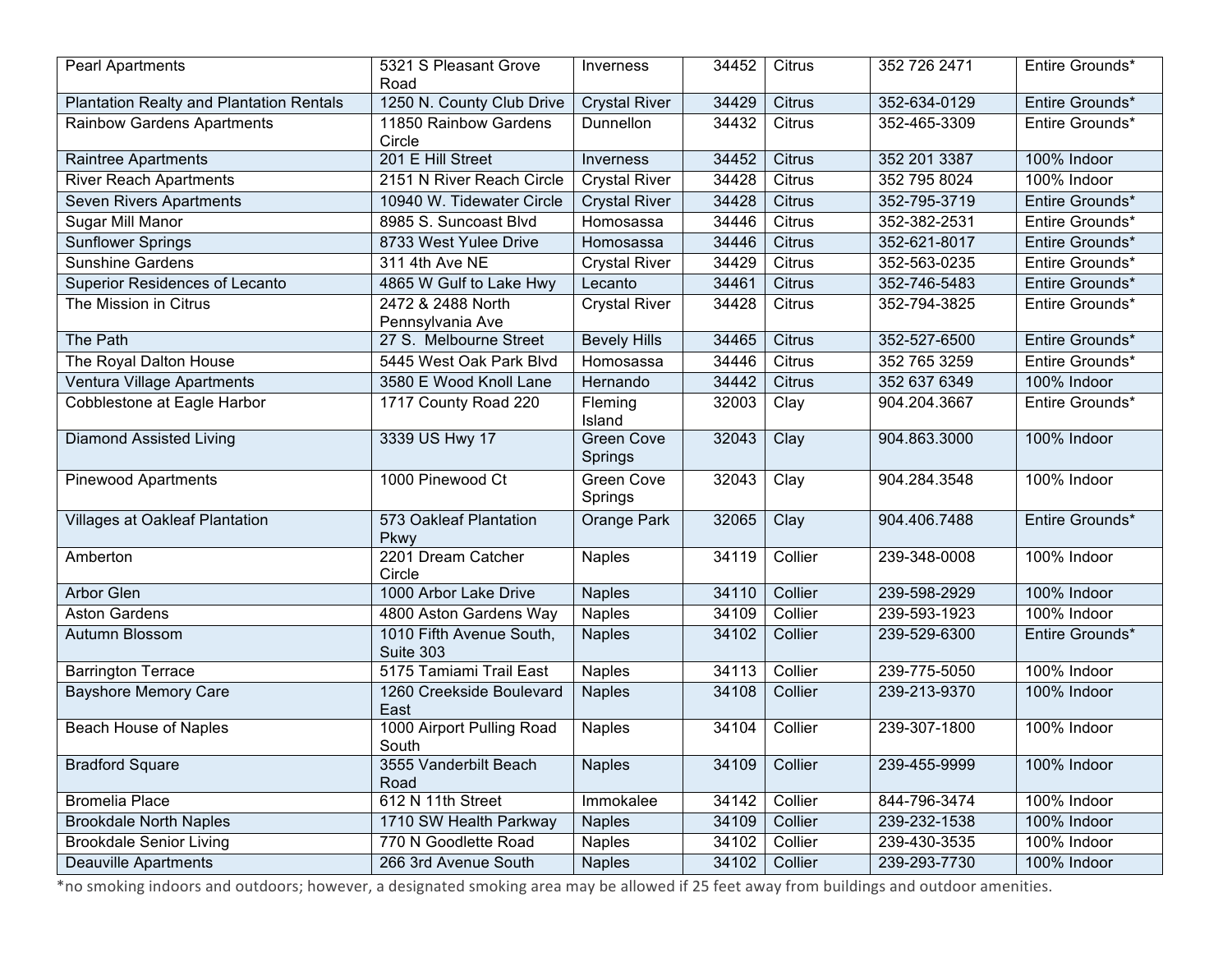| Discovery Village at Naples                                        | 8417 Sierra Meadows<br><b>Boulevard</b>   | <b>Naples</b> | 34113 | Collier | 239-438-4706 | 100% Indoor     |
|--------------------------------------------------------------------|-------------------------------------------|---------------|-------|---------|--------------|-----------------|
| <b>Eagles Nest Beach Resort</b>                                    | 410 South Collier<br><b>Boulevard</b>     | Marco Island  | 34145 | Collier | 239-394-0514 | Entire Grounds* |
| <b>Gondolier Apartments</b>                                        | 407 8th Avenue South                      | <b>Naples</b> | 34102 | Collier | 239-262-4858 | 100% Indoor     |
| Gulfside                                                           | 4005 Gulf Shore<br><b>Boulevard North</b> | <b>Naples</b> | 34103 | Collier | 239-261-5779 | 100% Indoor     |
| <b>Harbor Chase of Naples</b>                                      | 7801 Airport Pulling Road                 | <b>Naples</b> | 34109 | Collier | 239-566-8077 | 100% Indoor     |
| High Point Country Club, Group Twelve                              | 1 High Point Circle West<br>#101          | <b>Naples</b> | 34103 | Collier | 239-649-5526 | Entire Grounds* |
| <b>High Point County Club, Group Eleven</b><br>Association         | 37 High Point Circle                      | <b>Naples</b> | 34103 | Collier | 239 649-5216 | Entire Grounds* |
| High Point County Club, Group Fourteen<br>Association              | 57 High Point Circle                      | <b>Naples</b> | 34103 | Collier | 239-403-7991 | Entire Grounds* |
| Juniper Village                                                    | 1155 Encore Way                           | <b>Naples</b> | 34110 | Collier | 239-598-1368 | 100% Indoor     |
| Le Ciel Venetian Towers                                            | 3971 Gulf Shore<br><b>Boulevard</b>       | <b>Naples</b> | 34103 | Collier | 239-261-1157 | Entire Grounds* |
| Marbella Lakes Condominium                                         | 6708 Marbella Lane                        | <b>Naples</b> | 34105 | Collier | 239-430-5690 | 100% Indoor     |
| <b>Meadow Brook Preserve</b>                                       | 1130 Turtle Creek<br><b>Boulevard</b>     | <b>Naples</b> | 34110 | Collier | 239-514-4449 | 100% Indoor     |
| <b>Milano Lakes</b>                                                | 3713 Milano Lakes Cir                     | <b>Naples</b> | 34114 | Collier | 239-227-2455 | 100% Indoor     |
| Moorings Park at Grey Oaks                                         | 2406 Grey Oaks Drive<br><b>North</b>      | <b>Naples</b> | 34105 | Collier | 239-919-1711 | 100% Indoor     |
| <b>Orchid Run Apartments</b>                                       | 10991 Lost Lake Drive                     | <b>Naples</b> | 34105 | Collier | 239-775-3000 | 100% Indoor     |
| Orchid Terrace at Moorings Park                                    | 120 Moorings Park Drive                   | <b>Naples</b> | 34105 | Collier | 239-643-9175 | 100% Indoor     |
| Ospreys Landing                                                    | 100 Ospreys Landing<br>Circle             | <b>Naples</b> | 34104 | Collier | 239-261-5454 | 100% Indoor     |
| <b>Palm Bay Villas</b>                                             | 1950 Gulf Shore Blvd N                    | <b>Naples</b> | 34102 | Collier | 239-262-4204 | 100% Indoor     |
| Princeton Place at Wiggins Bay<br>Condominium One Association, Inc | 300 Horsecreek Drive                      | <b>Naples</b> | 34110 | Collier | 239-596-1031 | Entire Grounds* |
| Sandalwood Village                                                 | 3511 Vanderbilt Beach<br>Road             | <b>Naples</b> | 34109 | Collier | 239-260-5455 | 100% Indoor     |
| Sierra Grande at Naples                                            | 6975 Sierra Club Circle                   | <b>Naples</b> | 34113 | Collier | 239-494-3240 | 100% Indoor     |
| <b>Terracina Grand</b>                                             | 6825 Davis Boulevard                      | <b>Naples</b> | 34112 | Collier | 239-455-1459 | 100% Indoor     |
| The Carlisle of Naples                                             | 6945 Carlisle Court                       | <b>Naples</b> | 34109 | Collier | 239-591-2200 | 100% Indoor     |
| The Mariner Apartments/Motel                                       | 1295 Gulfshore Boulevard<br>South         | <b>Naples</b> | 34102 | Collier | 239-261-7313 | 100% Indoor     |
| <b>Timber Ridge at Sanders Pines</b>                               | 2449 Sander Pine Circle.                  | Immokalee     | 34142 | Collier | 239-658-3315 | Entire Grounds* |
| Tuscan Isle                                                        | 8650 Weir Drive                           | <b>Naples</b> | 34104 | Collier | 239-304-3668 | 100% Indoor     |
| <b>Tuscany Villa</b>                                               | 8901 Tamiami Trail East                   | <b>Naples</b> | 34113 | Collier | 239-775-2233 | 100% Indoor     |
| Vanderbilt TowersOf Naples II                                      | 3 Bluebill Avenue                         | <b>Naples</b> | 34108 | Collier | 239-595-1521 | Entire Grounds* |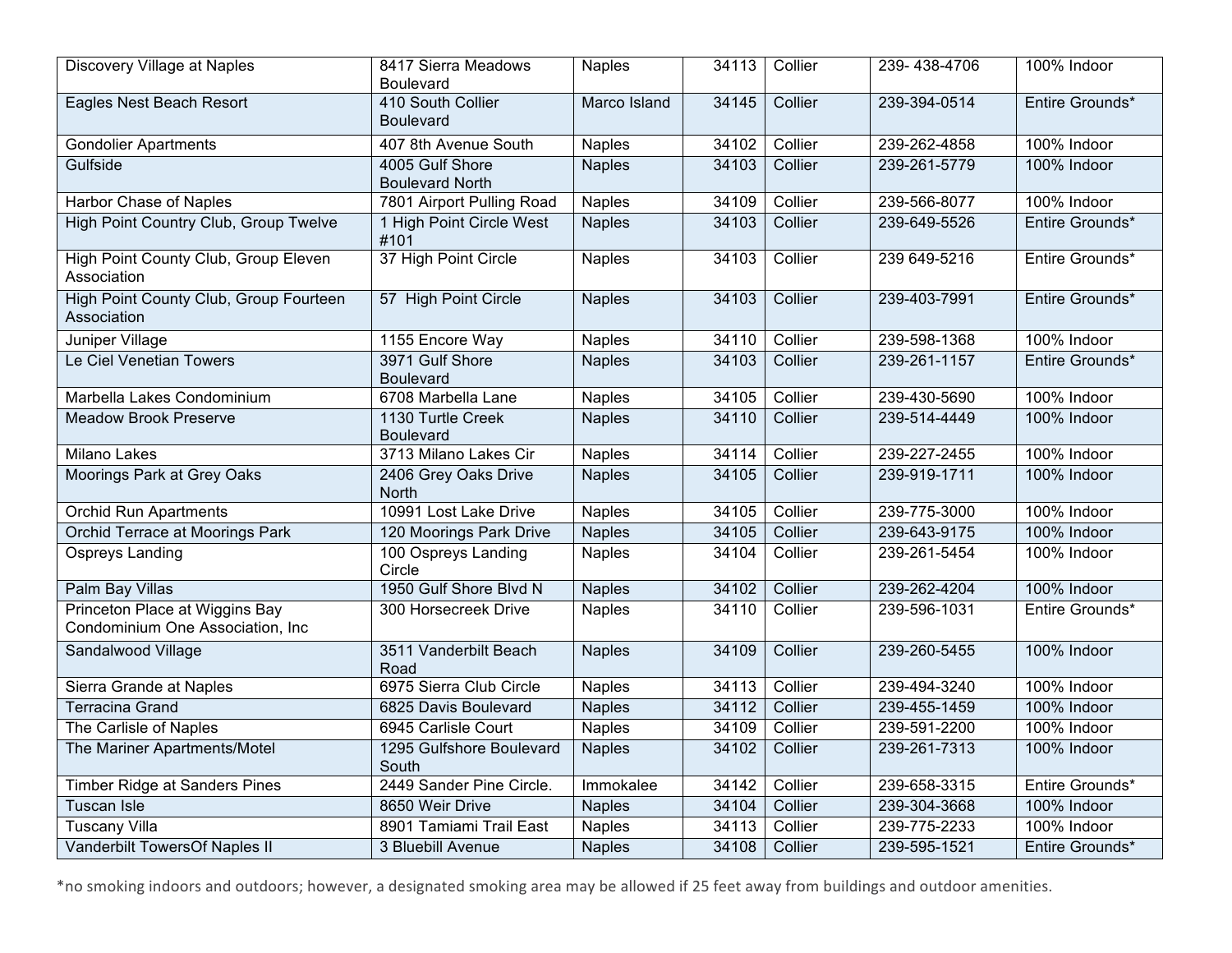| Vi at Bentley Village                  | 704 Village Circle                          | <b>Naples</b>    | 34110 | Collier       | 239-597-1121       | Partial         |
|----------------------------------------|---------------------------------------------|------------------|-------|---------------|--------------------|-----------------|
| Villa at Terracina Grand               | 6855 Davis Boulevard                        | <b>Naples</b>    | 34104 | Collier       | 239-354-8000       | 100% Indoor     |
| Wolfe Apartments - St. Matthew's House | 4630 16th Place<br>Southwest #306           | <b>Naples</b>    | 34116 | Collier       | 239-353-8746       | Entire Grounds* |
| <b>Avalon Healthcare Center</b>        | 1270 SW Main Blvd.                          | Lake City        | 32025 | Columbia      | 386-752-7900       | 100% Indoor     |
| Baya Pointe Rehabilitation             | 587 SE Ermine Ave.                          | Lake City        | 32025 | Columbia      | 386-752-7800       | 100% Indoor     |
| <b>Blessed Hope</b>                    | 2251 SW Grandview St.                       | Lake City        | 32055 | Columbia      | 386-466-0005       | 100% Indoor     |
| <b>Brandywine Apartments</b>           | 730 SW Brandywine Drive                     | Lake City        | 32025 | Columbia      | 386-752-3033       | 100% Indoor     |
| Eastside CARE-ALF                      | 152 SE Defender Dr.                         | Lake City        | 32025 | Columbia      | 386-755-4487       | 100% Indoor     |
| Eastside CARE-ALF                      | 152 SE Defender Dr.                         | Lake City        | 32025 | Columbia      | 386-755-4487       | 100% Indoor     |
| <b>Plantation Assisted Living</b>      | 147 SW Summers Ln.                          | Lake City        | 32025 | Columbia      | 386-755-2737       | Partial         |
| <b>Public Housing Authority</b>        | 498 SW Juniper Way,                         | Lake City        | 32025 | Columbia      | 386-752-4227       | 100% Indoor     |
| <b>Spring Street Group Home</b>        | 930 SW Spring Ln.                           | Lake City        | 32025 | Columbia      | 386-755-4637       | 100% Indoor     |
| <b>Still Waters Assisted Living</b>    | 507 NW Hall Of Fame Dr.                     | Lake City        | 32055 | Columbia      | 386-755-6560       | 100% Indoor     |
| The Grove                              | 384 SW Dexter Circle                        | Lake City        | 32025 | Columbia      | 386-752-8788       | 100% Indoor     |
| The Health Center of Lake City         | 560 SW McFarlane Ave<br>Lake City, FL 32025 | Lake City        | 32025 | Columbia      | 386-758-4777       | 100% Indoor     |
| Willowbrook Assisted Living            | 1580 S Marion Ave.                          | <b>Lake City</b> | 32025 | Columbia      | 386-752-4454       | 100% Indoor     |
| <b>Arcadia Housing Authority</b>       | 7 Booker T. Washington<br><b>RD</b>         | Arcadia          | 34266 | DeSoto        | 863-494-4320       | 100% Indoor     |
| Arcadia Oaks Assisted Living           | 1013 East Gibson Street                     | Arcadia          | 34266 | <b>DeSoto</b> | (863) 993-9760     | 100% Indoor     |
| DeSoto Care - Nocatee                  | 2605 SouthWest Baldwin<br><b>Street</b>     | Nocatee          | 34268 | DeSoto        | (863) 993-0612     | 100% Indoor     |
| DeSoto Care ALF                        | 1711 SW County Road<br>760A                 | Nocatee          | 34268 | <b>DeSoto</b> | (863) 494-2552     | 100% Indoor     |
| M& R Personal Care Inc.                | 1289 SW Hillsborough<br>Avenue              | Arcadia          | 34266 | <b>DeSoto</b> | $(863)$ 494-0099   | 100% Indoor     |
| <b>Parker Apartments</b>               | 715 East Magnolia Street                    | Arcadia          | 34267 | DeSoto        | (863) 494-3775     | 100% Indoor     |
| Hordor's Suwannee Pointe Retreat       | 106 Hwy 349                                 | Suwannee         | 32692 | <b>Dixie</b>  | 352-542-0704       | 100% Indoor     |
| Weidengers Suwannee Cove Condo         | 54 SE 910 Ave.                              | Suwannee         | 32692 | <b>Dixie</b>  | 352-542-0704       | 100% Indoor     |
| 5 Thousand Town                        | 5000 Big Island Drive                       | Jacksonville     | 32246 | Duval         | (904) 645-0051     | Entire Grounds* |
| <b>Addison Landing</b>                 | 9455 103rd St.                              | Jacksonville     | 32210 | Duval         | (904) 908-9500     | Entire Grounds* |
| <b>Anders Park</b>                     | 10770 Anders Blvd.                          | Jacksonville     | 32246 | Duval         | (904) 727-7691     | Entire Grounds* |
| Arelia James Island                    | 10880 Angelfish Way                         | Jacksonville     | 32256 | Duval         | (904) 685-8634     | Entire Grounds* |
| Avesta Homes                           | 4295 Sunbeam Rd                             | Jacksonville     | 32257 | Duval         | (904) 257-0644     | Entire Grounds* |
| <b>Baldwin Apartments</b>              | 9500 103rd Street                           | Jacksonville     | 32210 | Duval         | (904) 771-4321     | Entire Grounds* |
| <b>Bell Deerwood Park</b>              | 4435 Touchton Road                          | Jacksonville     | 32246 | Duval         | (904) 996-0034     | 100% Indoor     |
| <b>Blodgett Villas</b>                 | 1301 Davis Street                           | Jacksonville     | 32209 | Duval         | $(904) 630 - 0350$ | Entire Grounds* |
| <b>Brentwood Lakes</b>                 | 761 Village Center Drive                    | Jacksonville     | 32206 | Duval         | $(904)$ 353-1338   | 100% Indoor     |
| Carlyle at Bartram Park                | 14701 Bartram Park Blvd.                    | Jacksonville     | 32258 | Duval         | (904) 236-4386     | Entire Grounds* |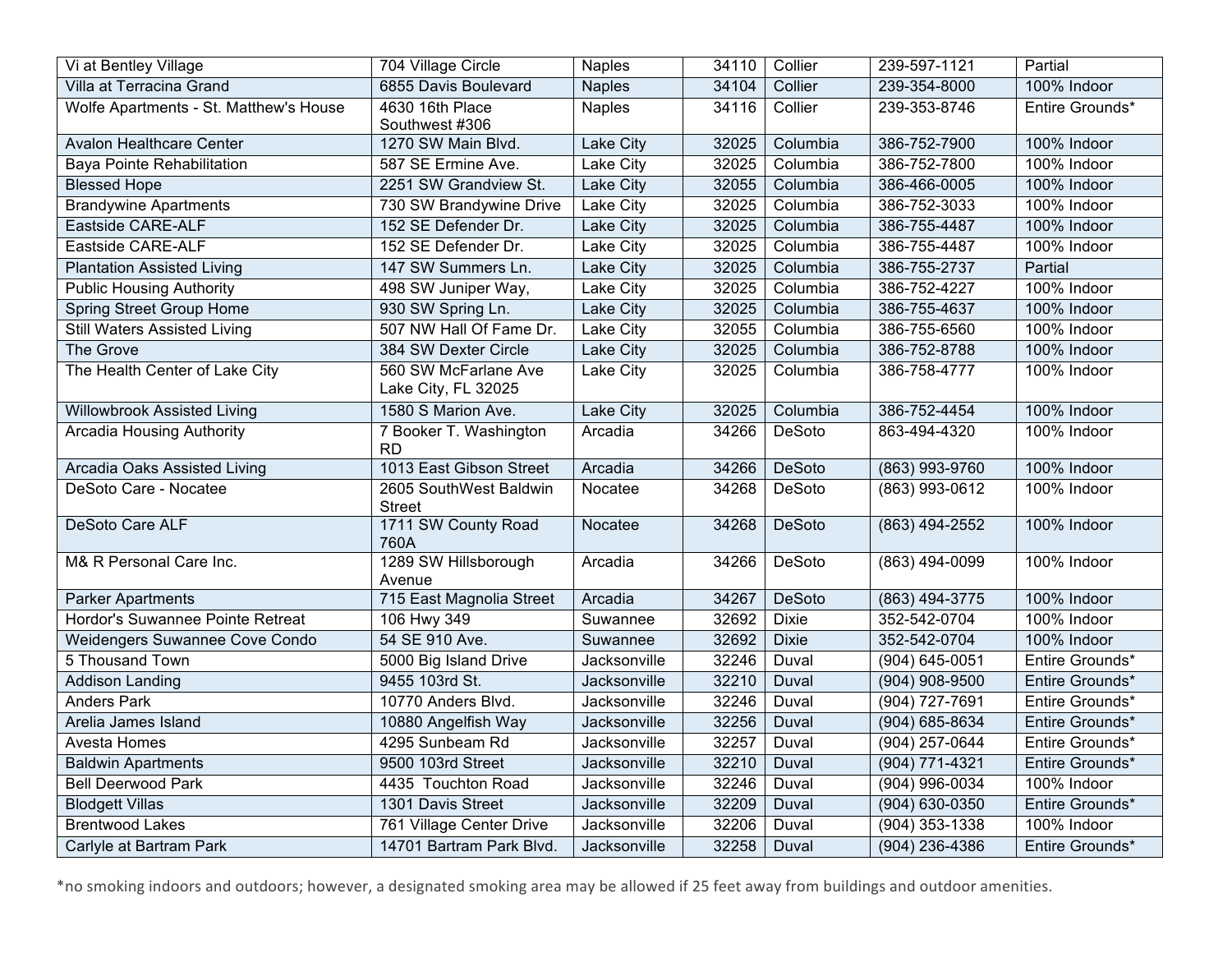| <b>Carrington Place Apartments</b> | 11815 Alden Road         | Jacksonville | 32246 | Duval    | (904) 232-8313     | Entire Grounds* |
|------------------------------------|--------------------------|--------------|-------|----------|--------------------|-----------------|
| <b>Centennial Tower</b>            | 230 East 1st Street      | Jacksonville | 32210 | Duval    | (904) 630-0342     | Entire Grounds* |
| <b>Centennial Townhouses East</b>  | 900-1000 Liberty Street  | Jacksonville | 32206 | Duval    | (904) 630-0589     | Entire Grounds* |
| <b>Centennial Townhouses West</b>  | 1261-1 Broad Street      | Jacksonville | 32202 | Duval    | (904) 630-0589     | Entire Grounds* |
| <b>Colonial Village</b>            | 9500 103rd Street        | Jacksonville | 32210 | Duval    | $(904) 771 - 4321$ | Entire Grounds* |
| <b>Fairway Oaks</b>                | 5570 Golfbrook Dr.       | Jacksonville | 32208 | Duval    | (904) 713-0118     | Entire Grounds* |
| <b>Forest Meadows East</b>         | 1935 Forest Blvd.        | Jacksonville | 32246 | Duval    | (904) 727-7691     | 100% Indoor     |
| <b>Forest Meadows West</b>         | 4890 Richard Street      | Jacksonville | 32207 | Duval    | (904) 727-7691     | 100% Indoor     |
| <b>Hogan Creek Towers</b>          | 1320 North Broad Street  | Jacksonville | 32202 | Duval    | (904) 366-3437     | Entire Grounds* |
| <b>Hurley Manor Apartments</b>     | 3333 University Blvd.    | Jacksonville | 32277 | Duval    | (904) 744-9348     | Entire Grounds* |
| Jacksonville Beach Apartments      | 123 South 9th Street     | Jacksonville | 32250 | Duval    | (904) 249-4444     | Entire Grounds* |
| Lantern Square/Kendall Lake        | 1140 Kendall Town Blvd   | Jacksonville | 32225 | Duval    | (904) 724-7040     | Entire Grounds* |
| Monterey at Beach Boulevard        | 12171 Beach Blvd         | Jacksonville | 32246 | Duval    | (904) 642-3504     | 100% Indoor     |
| North Lake Apprtments              | 2445 Dunn Ave.           | Jacksonville | 32218 | Duval    | 904-757-8842       | Entire Grounds* |
| Oaks at Durkeeville                | 1605 North Myrtle Ave.   | Jacksonville | 32209 | Duval    | (904) 632-4532     | Entire Grounds* |
| Oasis at Mandarin                  | #10<br>3355 Claire Lane  | Jacksonville | 32223 | Duval    | (904) 262-3355     | Entire Grounds* |
| Peppertree Lane                    | 2800 University Blvd.    | Jacksonville | 32216 | Duval    | $(904) 724 - 7594$ | Entire Grounds* |
|                                    | South                    |              |       |          |                    |                 |
| <b>PSI Mandarin Center</b>         | 3933 Pritmore Road       | Jacksonville | 32257 | Duval    | (904) 268-6571     | Entire Grounds* |
| <b>River City Place Apartments</b> | 1275 Dunn Ave            | Jacksonville | 32218 | Duval    | 904-437-4588       | 100% Indoor     |
| <b>Riviera Apartments</b>          | 1700 Blanding Apartments | Jacksonville | 32205 | Duval    | $(904)$ 387-2933   | Entire Grounds* |
| San Jose Manor Apartments I and II | 3630 Galicia Road        | Jacksonville | 32217 | Duval    | (904) 739-0444     | Entire Grounds* |
| <b>Scattered Sites</b>             | 1085 Golfair Blvd.       | Jacksonville | 32209 | Duval    | (904) 366-3422     | Entire Grounds* |
| <b>Seagrass Apartment Homes</b>    | 1701 San Pablo Road S    | Jacksonville | 32224 | Duval    | (904) 221-6808     | Entire Grounds* |
| <b>Southwind Villas</b>            | 8711 Newton Road         | Jacksonville | 32216 | Duval    | $(904) 641 - 4533$ | Entire Grounds* |
| <b>Strand Apartments</b>           | 1401 Riverplace Blvd.    | Jacksonville | 32207 | Duval    | (866) 322-7339     | Entire Grounds* |
| <b>Tattersall at Tapestry Park</b> | 9734 Tapestry Park       | Jacksonville | 32246 | Duval    | (904) 997-3211     | 100% Indoor     |
| The Carling/11 East Forsyth        | 11 East Forsyth Street   | Jacksonville | 32202 | Duval    | (904) 358-6464     | 100% Indoor     |
| The Commona Jacksonville           | 1721 Anniston Rd,        | Jacksonville | 32246 | Duval    | (904) 725-6100     | Entire Grounds* |
| The District on Kernan             | 3601 Kernan Blvd. S.     | Jacksonville | 32224 | Duval    | (888) 864-0356     | 100% Indoor     |
| <b>Twin Towers</b>                 | 617-621 West 44th Street | Jacksonville | 32208 | Duval    | (904) 768-3515     | Entire Grounds* |
| Valencia                           | 4300 South Beach         | Jacksonville | 32250 | Duval    | $(904)$ 273-9891   | 100% Indoor     |
|                                    | Parkway                  | Beach        |       |          |                    |                 |
| <b>Victory Pointe</b>              | 6750 Ramona Blvd.        | Jacksonville | 32205 | Duval    | (904) 786-6633     | Entire Grounds* |
| <b>Villages of Baymeadows</b>      | 7915 Baymeadows Cir E    | Jacksonville | 32256 | Duval    | 604-739-1013       | 100% Indoor     |
| Vintage at Plantation Bay          | 7740 Plantation Bay Dr   | Jacksonville | 32244 | Duval    | 904-771-7576       | Entire Grounds* |
| <b>Westland Park Apartments</b>    | 6710 Collins Rd          | Jacksonville | 32244 | Duval    | 904-778-4445       | Entire Grounds* |
| 6th and 8th Avenue                 |                          | Pensacola    |       | Escambia | 850.438.8561       | 100% Indoor     |
| <b>Attucks Court</b>               | 1300 W. Cervantes Street | Pensacola    | 32501 | Escambia | 850.438.8561       | 100% Indoor     |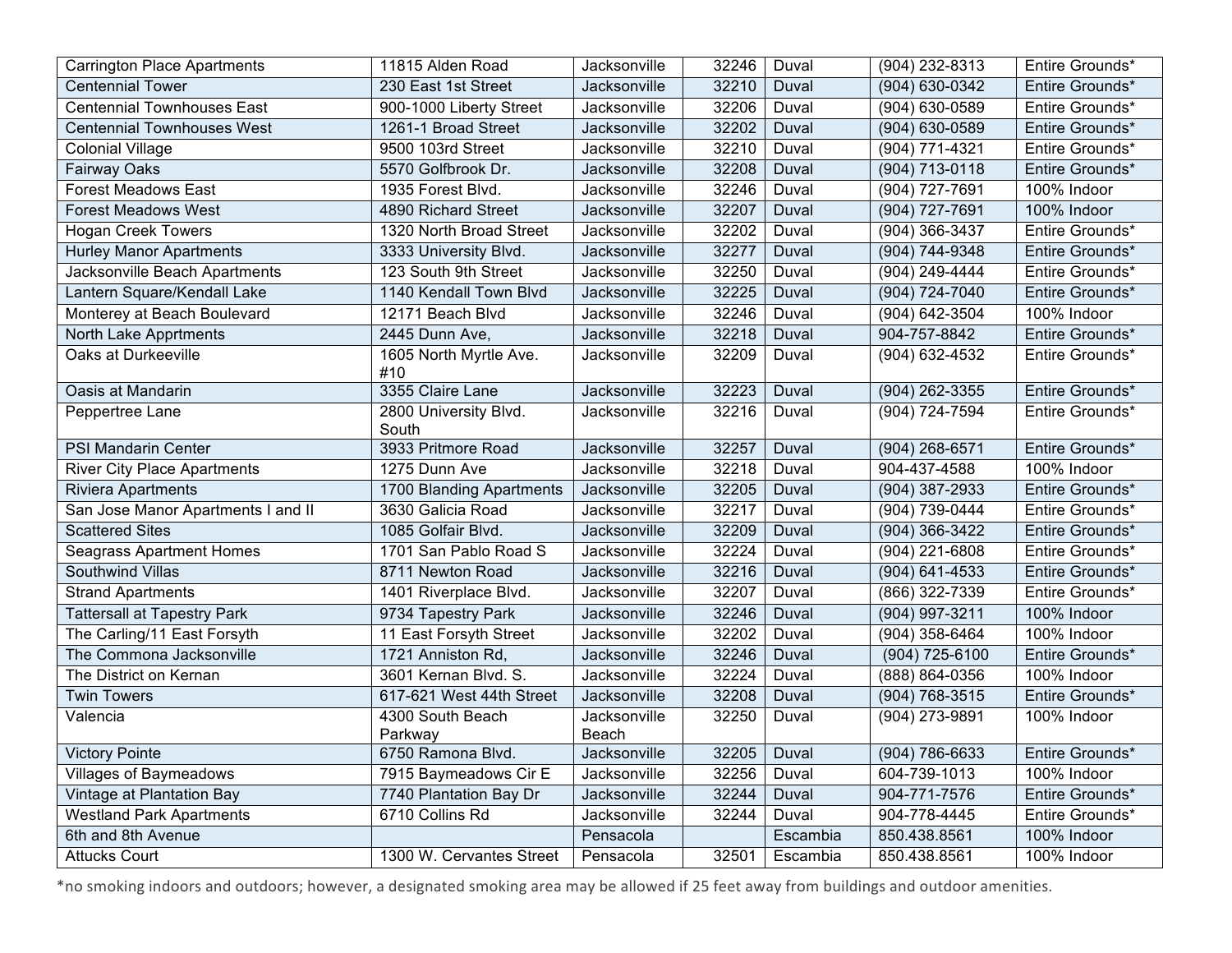| Camelia Court                     | 3806 N. 9th Avenue       | Pensacola    | 32503 | Escambia  | 850.438.8561       | 100% Indoor     |
|-----------------------------------|--------------------------|--------------|-------|-----------|--------------------|-----------------|
| College Vue                       | 9823 Utopia Dr,          | Pensacola    | 32514 | Escambia  | 850.477.3555       | 100% Indoor     |
|                                   | Pensacola, FL 32514      |              |       |           |                    |                 |
| CountryWood At Blue Angel         | 9885 North Loop Road     | Pensacola    | 32507 | Escambia  | 850.492.9669       | Entire Grounds* |
| Godfrey St. Duplex                |                          | Pensacola    |       | Escambia  | 850.438.8561       | 100% Indoor     |
| <b>Gonzalez Court</b>             | 3806 N. 9th Avenue       | Pensacola    | 32503 | Escambia  | 850.438.8561       | 100% Indoor     |
| <b>Granda Apartments</b>          | 3806 N. 9th Avenue       | Pensacola    | 32503 | Escambia  | 850.438.8561       | 100% Indoor     |
| Hayne St. Apartments              | 3806 N. 9th Avenue       | Pensacola    | 32503 | Escambia  | 850.438.8561       | 100% Indoor     |
| Heritage Apartments               | 6115 North Davis Highway | Pensacola    | 32504 | Escambia  | 850.476.9203       | 100% Indoor     |
| J. Street                         | 1303-1345 N. J. Street   | Pensacola    | 32502 | Escambia  | 850.438.8561       | 100% Indoor     |
| John Pharr Triplex                | 3014 E. Cervantes St     | Pensacola    | 32503 | Escambia  | 850.435.8844       | 100% Indoor     |
| Landing of Pensacola Condominiums | 665 Palomar Drive        | Pensacola    | 32507 | Escambia  | 850.456.0331       | 100% Indoor     |
| <b>Marina Villas</b>              | 1275 Mahogany Mill Road  | Pensacola    | 32507 | Escambia  | 850.450.0433       | 100% Indoor     |
| Moreno Court                      | 900 S. Old Corry Field   | Pensacola    | 32507 | Escambia  | 850.438.8561       | 100% Indoor     |
|                                   | Road                     |              |       |           |                    |                 |
| <b>Moriss Court</b>               |                          | Pensacola    |       | Escambia  | 850.438.8561       | 100% Indoor     |
| Pensacola Grand                   | 9091 Airway Drive        | Pensacola    | 32514 | Escambia  | 850.203.9150       | 100% Indoor     |
| Pensacola Grand                   | 9091 Airway Drive        | Pensacola    | 32514 | Escambia  | 850.542.7908       | 100% Indoor     |
| R and Belmont                     | 1401 W. Lloyd Street     | Pensacola    | 32501 | Escambia  | 850.438.8561       | 100% Indoor     |
| <b>Robins Place</b>               | 416 Robins Road          | Pensacola    | 32514 | Escambia  | 850.698.5248       | 100% Indoor     |
| Sanchez Court                     | 1401 W. Lloyd Street     | Pensacola    | 32501 | Escambia  | 850.438.8561       | 100% Indoor     |
| Section 8 Housing                 | 1920 W. Garden Street    | Pensacola    | 32502 | Escambia  | 850.438.8561       | 100% Indoor     |
| Tanglewood                        | 4470 Spanish Trail       | Pensacola    | 32504 | Escambia  | 850.438.7709       | 100% Indoor     |
| The Crossings at Milestone        | 1431 W. Nine Mile Rd.    | Pensacola    | 32534 | Escambia  | 850.474.0077       | 100% Indoor     |
| The Next                          | 10080 Hillview Drive     | Pensacola    | 32514 | Escambia  | 850.390.4000       | 100% Indoor     |
| <b>Three Angels Apartments</b>    | 3564 Milford Road        | Pensacola    | 32526 | Escambia  | 850.456.6044       | 100% Indoor     |
| Village at Southern Oaks          | 7111 North Blue Angel    | Pensacola    | 32526 | Escambia  | 850.941.4212       | 100% Indoor     |
|                                   | Parkway                  |              |       |           |                    |                 |
| <b>Westminster Village</b>        | 1700 North L Street      | Pensacola    | 32501 | Escambia  | 850.433.5035       | 100% Indoor     |
| <b>Westwood Homes</b>             | 4400 Westover Avenue     | Pensacola    | 32506 | Escambia  | 850.438.8561       | 100% Indoor     |
| <b>Woodclif Apartment Homes</b>   | 4301 Creighton Rd.       | Pensacola    | 32504 | Escambia  | 850.477.3677       | 100% Indoor     |
| <b>Briarwood</b>                  | 1040 E Olive Rd.         | Pensacola    | 32514 | Escambia  | 850.477.2940       | 100% Indoor     |
| Carrabelle Cove Apartments, Ltd   | 802 Gray Avenue Apt 33   | Carrabelle   | 32322 | Franklin  | 850-697-2017       | Entire Grounds* |
| <b>Eastpoint Apartments</b>       | 45 Begonia Street        | Eastpoint    | 32328 | Franklin  | 850-670-4024       | Entire Grounds* |
| <b>Heritage Villas</b>            | 398 24th Avenue          | Apalachicola | 32320 | Franklin  | 850-653-9277       | Entire Grounds* |
| <b>Southern Villas</b>            | 401 24th Avenue          | Apalachicola | 32320 | Franklin  | 850-653-9277       | Entire Grounds* |
| Magnolia House                    | 1125 Strong Rd.          | Quincy       | 32351 | Gadsden   | (850) 875-1334     | 100% Indoor     |
| <b>Riverchase Care Center</b>     | 1017 Strong Rd.          | Quincy       | 32351 | Gadsden   | (850) 875-3711     | 100% Indoor     |
| <b>Riverside Apartments</b>       | 110 W 16th Ave.          | Havana       | 32333 | Gadsden   | $(850) 539 - 5620$ | Entire Grounds* |
| <b>Ayers Rehabilitation</b>       | 606 NE 7th Street        | Trenton      | 32693 | Gilchrist | (352) 463-7101     | Entire Grounds* |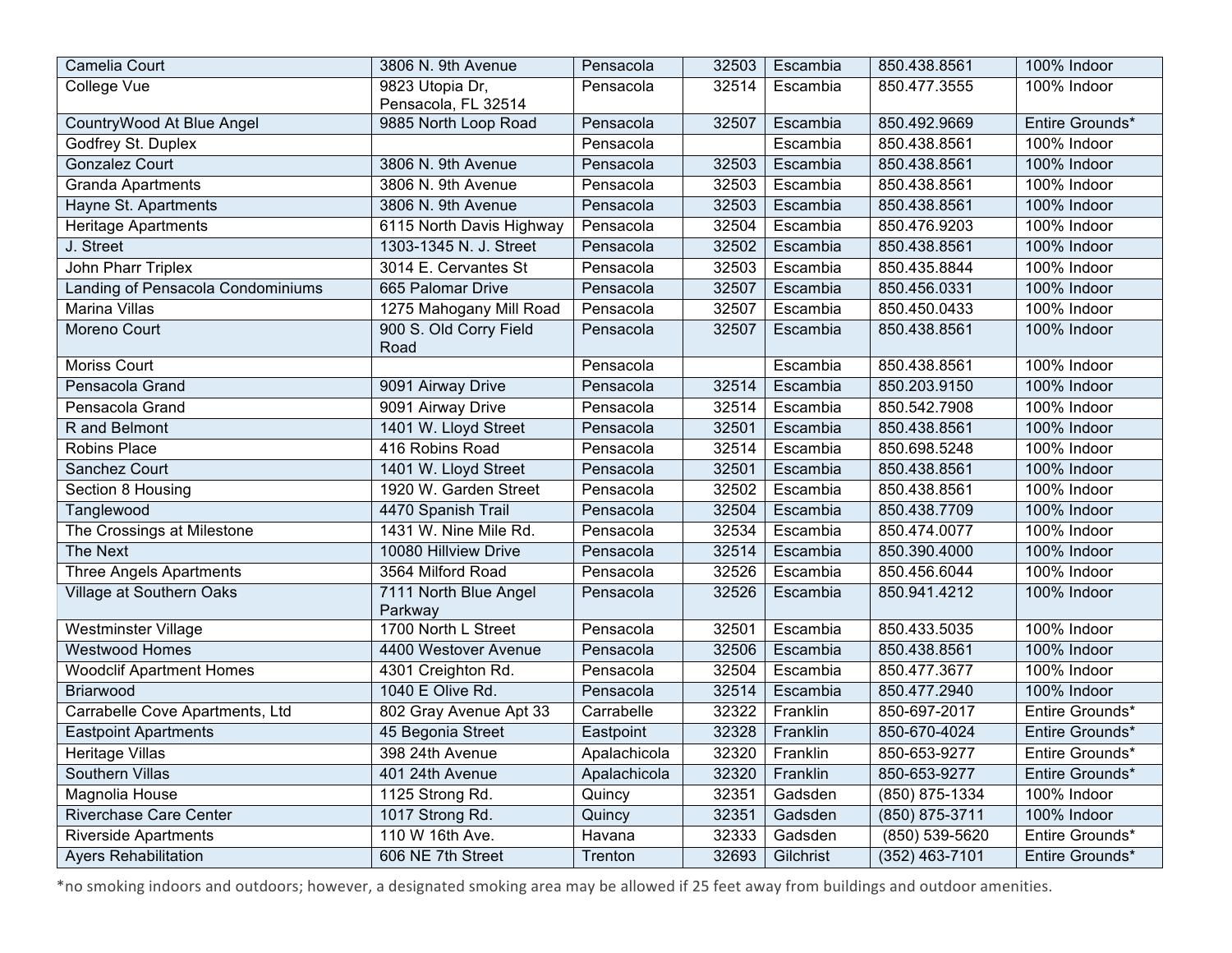| <b>NO NAME</b>                           | 1439 N Paris St.                     | Bell               | 32619 | Gilchrist        | 352-463-9001             | 100% Indoor     |
|------------------------------------------|--------------------------------------|--------------------|-------|------------------|--------------------------|-----------------|
| <b>Tri-County Nursing</b>                | 7280 Hwy 26                          | Trenton            | 32693 | Gilchrist        | (352)463-1222            | 100% Indoor     |
| No Properties                            |                                      |                    |       | Glades           |                          |                 |
| <b>Moss Creek Apartments</b>             | 126 Amy Cir                          | Wewahitchka        | 32465 | Gulf             | 844-871-3207             | 100% Indoor     |
| <b>Pine Ridge Apartments</b>             | 125 Venus Dr                         | Port St Joe        | 32456 | Gulf             | 850-227-7451             | 100% Indoor     |
| No Properties                            |                                      |                    |       | Hamilton         |                          |                 |
| No Properties                            |                                      |                    |       | Hardee           |                          |                 |
| No Properties                            |                                      |                    |       | Hendry           |                          |                 |
| Ann's House                              | 4407 Millwood Road                   | <b>Spring Hill</b> | 34608 | Hernando         | 352-556-5357             | 100% Indoor     |
| <b>Carey's Courtyard Apartments</b>      | 10450 Northcliffe Blvd.              | <b>Spring Hill</b> | 34608 | Hernando         | 352-686-2891 ext.<br>203 | 100% Indoor     |
| <b>Forest Oaks Villas</b>                | 8125 Forest Oaks Villas<br>Circle    | <b>Spring Hill</b> | 34606 | Hernando         | 352-686-9257             | 100% Indoor     |
| <b>Freedom Gardens Apartments</b>        | 634 W. Jefferson Street              | <b>Brooksville</b> | 34601 | Hernando         | 352-777-4675             | 100% Indoor     |
| <b>Glen Oaks</b>                         | 8245 Omaha Circle                    | <b>Spring Hill</b> | 34609 | Hernando         | 352-686-3002             | 100% Indoor     |
| <b>Hammock Ridge</b>                     | 8274 Omaha Circle                    | <b>Spring Hill</b> | 34609 | Hernando         | 352-233-5234             | 100% Indoor     |
| <b>Hibiscus Springs</b>                  | 3454 Suncoast Villa Way              | <b>Spring Hill</b> | 34609 | Hernando         | 352-592-7368             | 100% Indoor     |
| <b>Madison Reserve</b>                   | 10363 Quality Drive                  | <b>Spring Hill</b> | 34609 | Hernando         | 352-688-2224             | 100% Indoor     |
| Magnolia Gardens                         | 20180 Barnett Road                   | <b>Brooksville</b> | 34601 | Hernando         | 352-848-1053             | 100% Indoor     |
| <b>Mariners Cay</b>                      | 4253 Central Park Drive              | <b>Spring Hill</b> | 34608 | Hernando         | 352-263-2310             | 100% Indoor     |
| <b>NSP Family Rentals</b>                | 20 North Main Street-Rm<br>#161      | <b>Brooksville</b> | 34601 | Hernando         | 352-540-4338             | 100% Indoor     |
| <b>Residence at Timber Pines</b>         | 3140 Forest Road                     | Spring Hill        | 34606 | Hernando         | 352-683-9009             | 100% Indoor     |
| Vista Grand at Spring Hill               | 10380 Quality Drive                  | Spring Hill        | 34609 | Hernando         | 352-556-0012             | 100% Indoor     |
| <b>Balmoral Assisted Living Facility</b> | 93 Balmoral Drive                    | <b>Lake Placid</b> | 33852 | Highlands        | 863-465-6584             | 100% Indoor     |
| <b>Citrus Terrace</b>                    | 1219 Citrus Terrace Dr.              | Sebring            | 33870 | Highlands        | 863-382-4664             | Entire Grounds* |
| <b>Crown Pointe of Sebring</b>           | 5005 Sun N Lake Blvd                 | Sebring            | 33872 | <b>Highlands</b> | 863-386-1060             | 100% Indoor     |
| Fair Havens Village                      | 3015 Spinks Rd.                      | Sebring            | 33870 | Highlands        | 863-471-0072             | 100% Indoor     |
| <b>Herons Landing</b>                    | 1 Herons Landing Lane                | Lake Placid        | 33852 | Highlands        | 863-699-2899             | Entire Grounds* |
| <b>Highlands Village</b>                 | 3000 Villa Rd                        | Sebring            | 33870 | Highlands        | 863-385-1242             | Entire Grounds* |
| <b>Magnolia Retirement Home</b>          | 149 Magnolia Ave                     | Sebring            | 33870 | Highlands        | 863-382-2116             | 100% Indoor     |
| <b>Placid Arms</b>                       | 108 Arron Dr                         | Lake Placid        | 33852 | Highlands        | 863-465-6676             | Entire Grounds* |
| <b>Ridgedal LLC</b>                      | 723 Fairview Terr                    | <b>Avon Park</b>   | 33825 | Highlands        | 863-452-4432             | 100% Indoor     |
| Southern Lifestyles ALF                  | 1297 US 27 S                         | Lake Placid        | 33852 | Highlands        | 863-465-0658             | 100% Indoor     |
| <b>Sunny Hills</b>                       | 3600 Commerce Center<br>Dr           | Sebring            | 33870 | Highlands        | 863-382-7779             | 100% Indoor     |
| The Palms of Sebring                     | 725 S. Pine Street                   | Sebring            | 33870 | Highlands        | 863-385-0161             | 100% Indoor     |
| C. Blythe Andrews Townhomes              | 2201 E. Osborne Ave                  | Tampa              | 33610 | Hillsborough     | $(813)$ 232-1980         | Entire Grounds* |
| <b>Camden Westchase</b>                  | 12112 Sugarloaf Key<br><b>Street</b> | Tampa              | 33626 | Hillsborough     | $(813)$ 925-0500         | Entire Grounds* |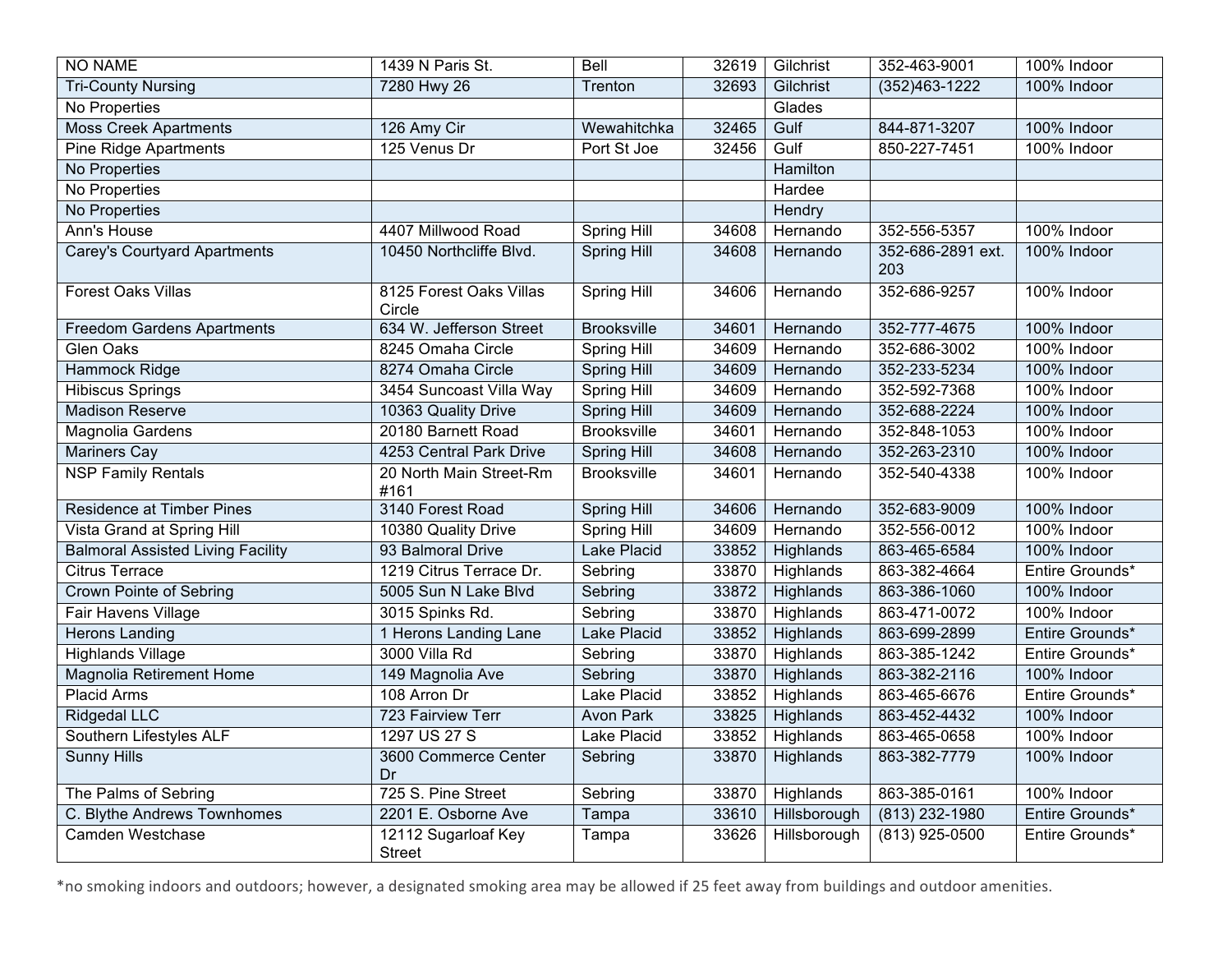| <b>Cynthia Gardens Apts</b>                       | 505 Whitehall Street           | <b>Plant City</b> | 33563 | Hillsborough | (844) 691-3073   | 100% Indoor     |
|---------------------------------------------------|--------------------------------|-------------------|-------|--------------|------------------|-----------------|
| Georgetown Apts                                   | 603 N. Dort Street             | <b>Plant City</b> | 33563 | Hillsborough | (844) 862-3342   | 100% Indoor     |
| <b>Grady Square</b>                               | 2615 N. Grady Ave              | Tampa             | 33607 | Hillsborough | 1(844) 820-4700  | Entire Grounds* |
| <b>Moses White Estates</b>                        | 4900 Moses White Square        | Tampa             | 33610 | Hillsborough | (813) 253-0551   | Entire Grounds* |
| Saint Louis/St. Conrad Apartments                 | 2310 W. St Louis St.           | Tampa             | 33607 | Hillsborough | (813) 341-9124   | Entire Grounds* |
| Seminole Park Apartments                          | 4706 Muskogee Ct               | Tampa             | 33610 | Hillsborough | (813) 977-4967   | Entire Grounds* |
| Squire Villa                                      | 918 N Rome Ave                 | Tampa             | 33603 | Hillsborough | (813) 977-4967   | Entire Grounds* |
| The Village at University Square                  | 11725 N. 17th Street           | Tampa             | 33612 | Hillsborough | (844) 840-8941   |                 |
| 2 Bayshore                                        | 101 W. Beach Place             | Tampa             | 33606 | Hillsborough | (888) 487-9825   | Entire Grounds* |
| Azola Apartments                                  | 9303 Cobalt Drive              | Riverview         | 33578 | Hillsborough | (813) 370-1359   | Entire Grounds* |
| <b>Azzarelli Apartments</b>                       | 5038 E. Temple Heights<br>Road | Tampa             | 33617 | Hillsborough | (813) 977-5812   | Entire Grounds* |
| <b>Bay Vista Apartments</b>                       | 4002 S. Manhattan Ave          | Tampa             | 33611 | Hillsborough | (813) 835-1325   | 100% Indoor     |
| <b>Bay Vista Apartments</b>                       | 2916 Bay Vista Ave             | Tampa             | 33611 | Hillsborough | (813) 254-0372   | 100% Indoor     |
| <b>Cedar Pointe</b>                               | 6926 Temple Palms Ave          | Tampa             | 33617 | Hillsborough | (813) 341-9131   | Entire Grounds* |
| Century Crosstown                                 | 9712 Bosque Creek Circle       | Tampa             | 33619 | Hillsborough | (813) 304-2334   | Entire Grounds* |
| Circa at Fishhawk Ranch                           | 13930 Spector Road             | Lithia            | 33547 | Hillsborough | (813) 601-8733   | Entire Grounds* |
| Ella At Encore                                    | 1210 Ray Charles Blvd.         | Tampa             | 33602 | Hillsborough | (813) 227-9570   | Entire Grounds* |
| <b>Estrella Apartments</b>                        | 2812 Estrella Street           | Tampa             | 33629 | Hillsborough | (813) 254-0372   | 100% Indoor     |
| GoodWill Freedom Villages II                      | 5002 S. Bridge Street          | Tampa             | 33611 | Hillsborough | (813) 831-6988   | 100% Indoor     |
| Hope House                                        | 1514 N. Florida Ave            | Tampa             | 33602 | Hillsborough | (813) 224-9207   | Entire Grounds* |
| <b>Hospitality House</b>                          | 1603 N. Florida Ave            | Tampa             | 33602 | Hillsborough | (813) 224-9207   | Entire Grounds* |
| J.L. Young Garden Apartments                      | 8220 N Florida Ave             | Tampa             | 33604 | Hillsborough | (813) 341-9129   | Entire Grounds* |
| Lala Place                                        | 1710 W. Hills Ave              | Tampa             | 33606 | Hillsborough | (813) 254-0372   | 100% Indoor     |
| Magnolia Place Tampa                              | 4216 S. Manhattan Ave          | Tampa             | 33611 | Hillsborough | (813) 835-1325   | 100% Indoor     |
| Metro510                                          | 510 E. Harrison Street         | Tampa             | 33602 | Hillsborough | (813) 221-0510   | Entire Grounds* |
| Mezzo Apartments                                  | 15210 Amberly Drive            | Tampa             | 33647 | Hillsborough | (813) 978-8300   | 100% Indoor     |
| Modera Westshore                                  | 4504 W. Spruce Street          | Tampa             | 33607 | Hillsborough | $(813)$ 314-0100 | Entire Grounds* |
| <b>Mosaic Westshore Apartments</b>                | 110 S. Hoover Blvd.            | Tampa             | 33609 | Hillsborough | $(813)$ 287-6400 | Entire Grounds* |
| Novus Westshore                                   | 4310 West Spruce Street        | Tampa             | 33607 | Hillsborough | (813) 442-5652   | Entire Grounds* |
| Palm Terrace                                      | 5121 East Serena Drive         | Tampa             | 33617 | Hillsborough | (813) 988-0033   | Entire Grounds* |
| Park Terrace                                      | 4121 Royal Banyan Drive        | Tampa             | 33610 | Hillsborough | (813) 413-6787   | Entire Grounds* |
| Park West                                         | 3215 W. Swann Ave              | Tampa             | 33609 | Hillsborough | (813) 254-0372   | 100% Indoor     |
| <b>River Chase</b>                                | 6900 Aruba Ave                 | Temple<br>Terrace | 33637 | Hillsborough | (866) 628-0287   | Partial         |
| Robles Park Village                               | 3814 N Central Ave             | Tampa             | 33603 | Hillsborough | (813) 341-9123   | Entire Grounds* |
| Rosecastle Delaney Creek Lodge Assisted<br>Living | 320 S. Lakewood Drive          | <b>Brandon</b>    | 33511 | Hillsborough | (813) 655-8858   | 100% Indoor     |
| San Juan Villas                                   | 3311 San Juan Street           | Tampa             | 33629 | Hillsborough | (813) 254-0372   | 100% Indoor     |
| Sanctuary at James Shimberg Estates               | 1314 W. Sligh Ave              | Tampa             | 33604 | Hillsborough | $(813)$ 253-0551 | Entire Grounds* |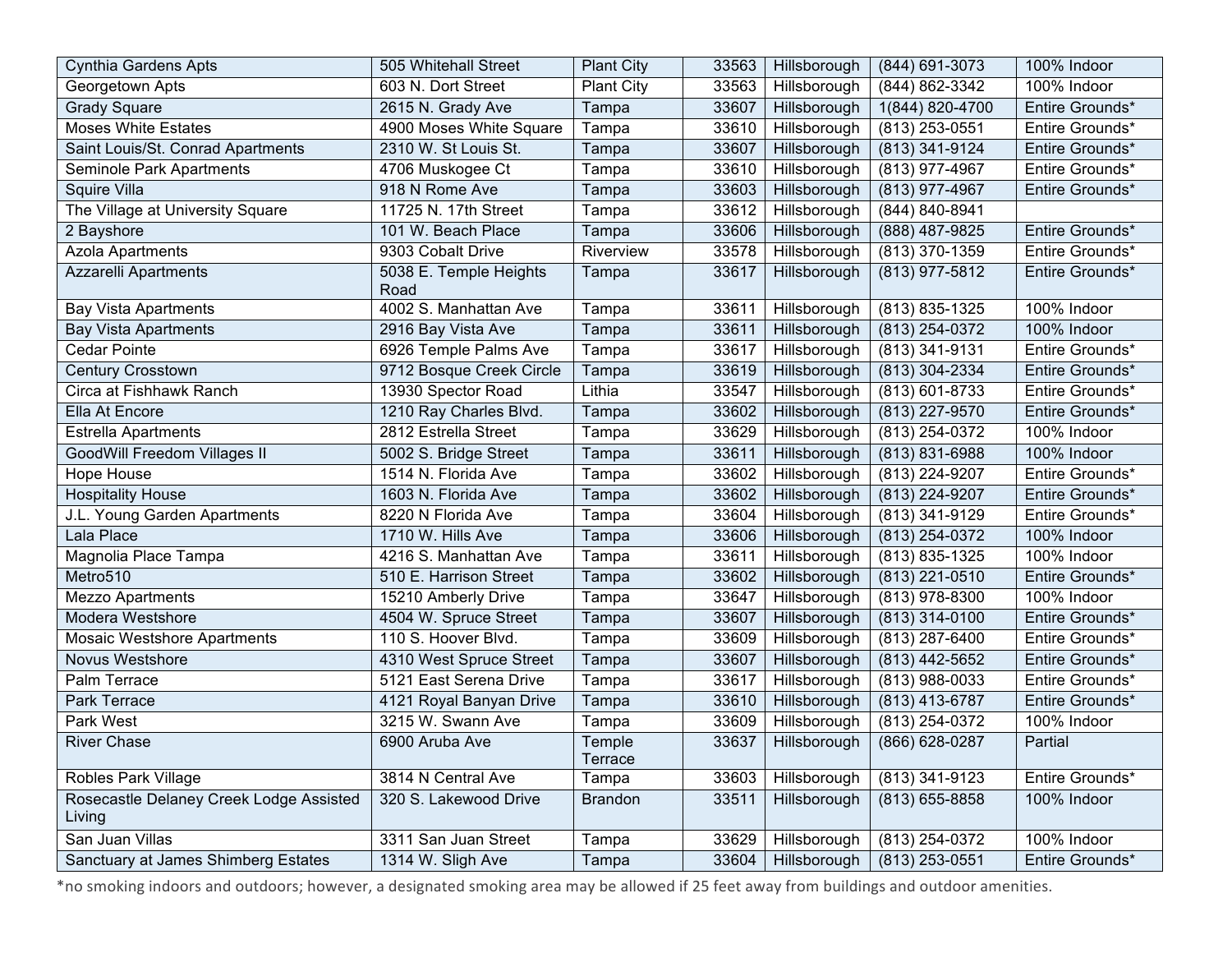| Scruggs Manor                                                    | 11201 N. 22nd Street                | Tampa             | 33612 | Hillsborough        | (813) 977-4967     | Entire Grounds* |
|------------------------------------------------------------------|-------------------------------------|-------------------|-------|---------------------|--------------------|-----------------|
| <b>Society Westshore</b>                                         | 2202 N Lois Ave,                    | Tampa             | 33607 | Hillsborough        | (813) 940-4344     | Entire Grounds* |
| The Addison at Tampa Oaks                                        | 13052 Tampa Oaks                    | Temple            | 33637 | Hillsborough        | (855) 938-6478     | Entire Grounds* |
|                                                                  | <b>Boulevard</b>                    | Terrace           |       |                     |                    |                 |
| The Bonaventure                                                  | 2915 W. Estrella Street             | Tampa             | 33626 | Hillsborough        | (813) 254-0372     | 100% Indoor     |
| The Capri                                                        | 1303 Gunby Ave                      | Tampa             | 33606 | Hillsborough        | (813) 254-0372     | 100% Indoor     |
| The Carlyle                                                      | 2103 W. Hills Ave                   | Tampa             | 33606 | Hillsborough        | (813) 254-0372     | 100% Indoor     |
| The Carlyle at Crosstown                                         | 1820 Crosstown Club<br>Place        | Tampa             | 33619 | Hillsborough        | (813) 344-2274     | Entire Grounds* |
| The Columns at Brandon                                           | 10011 BaLaye Run Drive              | <b>Brandon</b>    | 33619 | Hillsborough        | (866) 319-4488     | 100% Indoor     |
| The Dakota                                                       | 901 Dakota Ave                      | Tampa             | 33606 | Hillsborough        | (813) 254-0372     | 100% Indoor     |
| The Element                                                      | 808 N. Franklin Street              | Tampa             | 33602 | Hillsborough        | $(813)$ 330-2605   | Entire Grounds* |
| The Georgian                                                     | 2104 W. Hills Ave                   | Tampa             | 33606 | Hillsborough        | (813) 254-0372     | 100% Indoor     |
| The Leslie                                                       | 1813 Hills Ave                      | Tampa             | 33606 | Hillsborough        | (813) 254-0372     | 100% Indoor     |
| The Lorenzo                                                      | 1408 Lorenzo Ave                    | Tampa             | 33629 | Hillsborough        | (813) 254-0372     | 100% Indoor     |
| The Palms at Cedar Trace                                         | 2200 Cedar Trace Circle             | Tampa             | 33613 | Hillsborough        | (813) 972-2924     | 100% Indoor     |
| The Slade                                                        | 1190 E. Washington<br><b>Street</b> | Tampa             | 33602 | Hillsborough        | $(813)$ 330-2144   | Entire Grounds* |
| <b>Townsgate Apartments</b>                                      | 1211 Goldfinch Drive                | <b>Plant City</b> | 33563 | Hillsborough        | (813) 754-2200     | Partial         |
| Trio At Encore                                                   | 1101 Ray Charles Blvd.              | Tampa             | 33602 | Hillsborough        | (813) 225-4267     | Entire Grounds* |
| Varela Westshore                                                 | 1701 North Lois Ave                 | Tampa             | 33607 | Hillsborough        | (813) 871-1905     | Entire Grounds* |
| Villa Siena                                                      | 1806 W. Hills Ave                   | Tampa             | 33606 | Hillsborough        | $(813)$ 254-0372   | 100% Indoor     |
| <b>Villas at Deer Park</b>                                       | 15420 Livingston Ave                | Lutz              | 33559 | Hillsborough        | (813) 910-0077     | 100% Indoor     |
| Bonifay Nursing and Rehab Center                                 | 306 West Brock Avenue               | Bonifay           | 32425 | Holmes              | (850) 547-9289     | 100% Indoor     |
| Dogwood Inn Assisted Living                                      | 108 Wagner Road                     | <b>Bonifay</b>    | 32425 | Holmes              | (850) 547-3868     | 100% Indoor     |
| F.A.R.M. (Faith-based Addiction<br><b>Regeneration Ministry)</b> | 1861 Hwy 177                        | Bonifay           | 32425 | Holmes              | $(850) 547 - 1880$ | Entire Grounds* |
| <b>Happy Acres Assisted Living</b>                               | 700 Anderson Drive                  | Bonifay           | 32425 | <b>Holmes</b>       | (850) 547-3708     | 100% Indoor     |
| <b>Teen Challenge</b>                                            | 1213 Hope Lane                      | Bonifay           | 32425 | <b>Holmes</b>       | $(850) 547 - 9011$ | Entire Grounds* |
| <b>ACTS Retirement Life</b>                                      | 2250 Indian Creek Blvd              | Vero Beach        | 32966 | <b>Indian River</b> | (772) 539-4255     | Partial         |
| <b>Brennity of Vero Beach</b>                                    | 7975 17 Lane                        | Vero Beach        | 32960 | <b>Indian River</b> | (772) 299-7907     | Entire Grounds* |
| <b>Courtyard Villas</b>                                          | 1055 Royal Palm<br><b>Boulevard</b> | Vero Beach        | 32960 | <b>Indian River</b> | $(772)$ 473-4855   | 100% Indoor     |
| Dixie Oak Manor                                                  | 6410 Old Dixie Highway              | Vero Beach        | 32967 | <b>Indian River</b> | (772) 564-9393     | 100% Indoor     |
| Florida Baptist Retirement Center                                | 1006 33rd Street                    | Vero Beach        | 32960 | <b>Indian River</b> | (772) 567-5248     | Entire Grounds* |
| <b>Green Gables ALF</b>                                          | 1924 22nd Avenue                    | Vero Beach        | 32966 | <b>Indian River</b> | $(772) 794 - 1277$ | 100% Indoor     |
| <b>Horizon Bay ALF</b>                                           | 2425 20th Street                    | Vero Beach        | 32960 | <b>Indian River</b> | (772) 770-2401     | 100% Indoor     |
| John's Island House                                              | 1 John's Island Drive               | Vero Beach        | 32963 | Indian River        | (772) 231-0900     | 100% Indoor     |
| Palms at Vero Beach                                              | 1210 4th Terr                       | Vero Beach        | 32960 | <b>Indian River</b> | (772) 567-5545     | 100% Indoor     |
| Reserve at Vero Beach                                            | 6045 20th Street                    | Vero Beach        | 32966 | <b>Indian River</b> | (772) 321-1990     | 100% Indoor     |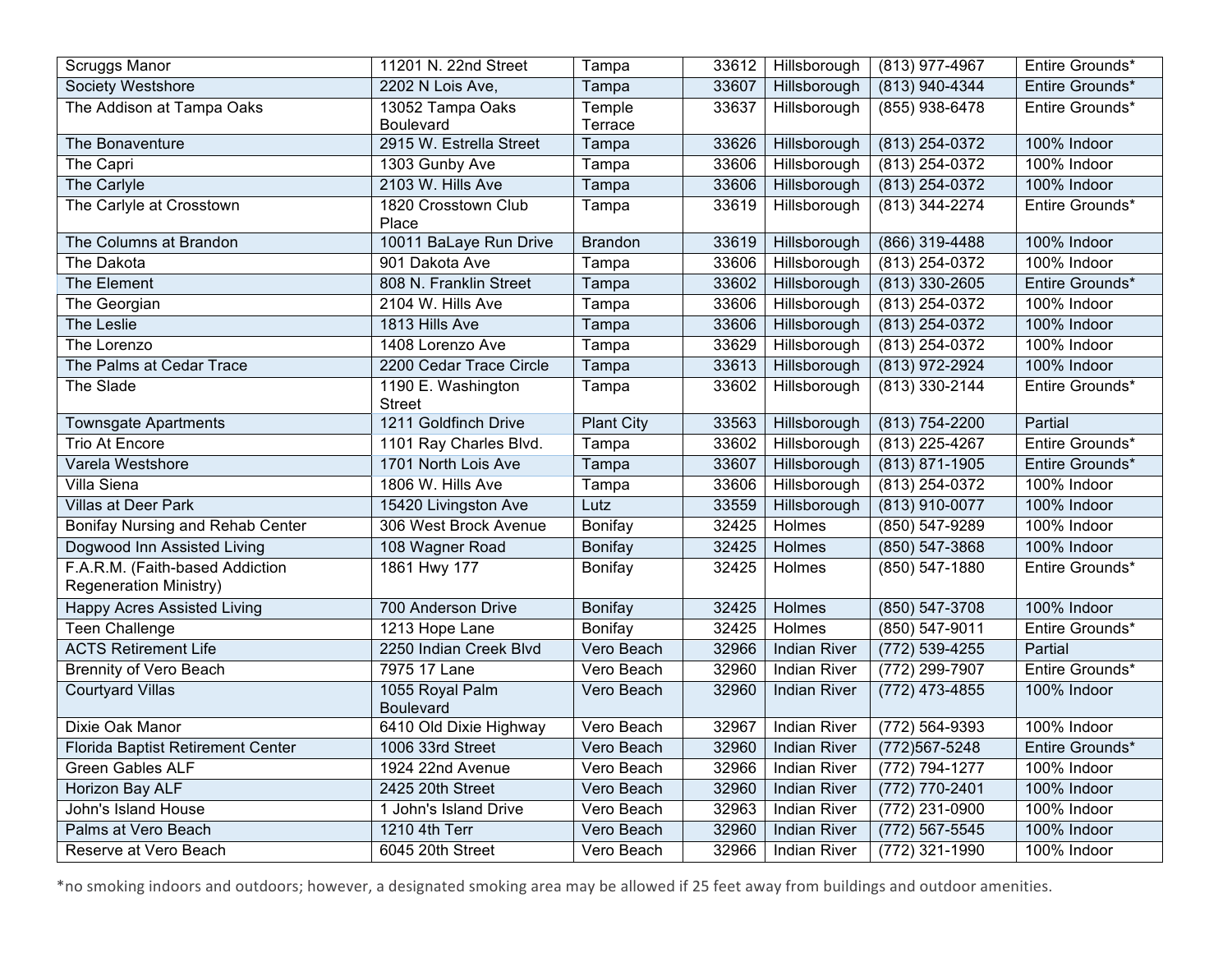| Royal Palm Apartments                | 746 Royal Palm Boulevard              | Vero Beach        | 32960 | <b>Indian River</b> | (772) 480-0977 | Entire Grounds* |
|--------------------------------------|---------------------------------------|-------------------|-------|---------------------|----------------|-----------------|
| St. Francis Manor                    | 1750 20th Avenue                      | Vero Beach        | 32960 | <b>Indian River</b> | (772) 562-8575 | 100% Indoor     |
| St. George Apartments                | 1895 40th Ave                         | Vero Beach        | 32960 | <b>Indian River</b> | (772) 480-0977 | Entire Grounds* |
| The Place at Vero Beach              | 3855 Indian River<br><b>Boulevard</b> | Vero Beach        | 32960 | <b>Indian River</b> | (772) 770-3796 | 100% Indoor     |
| Unnamed Triplex, Suncoast Management | 720 18th Place                        | Vero Beach        | 32960 | <b>Indian River</b> | (772) 480-0977 | Entire Grounds* |
| Unnamed Triplex, Suncoast Management | 724 18th Place                        | Vero Beach        | 32960 | <b>Indian River</b> | (772) 480-0977 | Entire Grounds* |
| Veta's We Care                       | 510 Sebastian Crossing                | Sebastian         | 32958 | <b>Indian River</b> | (772) 581-8744 | Entire Grounds* |
| <b>Harrison Park</b>                 | 2912 Albert Street                    | Marianna          | 32448 | Jackson             | 850-482-3512   | Entire Grounds* |
| Langston Park                        | 2927 Hannah Street                    | Marianna          | 32448 | Jackson             | 850-482-3512   | Entire Grounds* |
| <b>Weatherspoon Park</b>             | 2823 Booker Street                    | Marianna          | 32448 | Jackson             | 850-482-3512   | Entire Grounds* |
| <b>Charlo's Country Living</b>       | 2431 Sapp Rd.                         | Cottondale        | 32431 | Jackson             | (850) 209-8847 | 100% Indoor     |
| Jackson County Convalescent Ctr.     | 1083 Sanders Ave.                     | Graceville        | 32440 | Jackson             | (850) 263-4447 | 100% Indoor     |
| <b>Nursing Pavilion-CRC</b>          | 4294 Third Ave.                       | Marianna          | 32446 | Jackson             | (850) 526-3191 | Entire Grounds* |
| The Baptist College of Florida       | 5400 College Drive                    | Graceville        | 32440 | Jackson             | (850) 263-3261 | Entire Grounds* |
| Jefferson Arms Apartments            | 425 E. Clark Ave.                     | Monticello        | 32344 | Jefferson           | 850-997-2743   | Entire Grounds* |
| Partridge House                      | 640 E. Washington St.                 | Monticello        | 32344 | Jefferson           | 850-251-6314   | Entire Grounds* |
| Payne Apartments                     | 470 W Dogwood St.                     | Monticello        | 32345 | Jefferson           | 850-251-6314   | 100% Indoor     |
| Homewood Lodge                       | 430 S.E. Mills Street                 | Mayo              | 32066 | Lafayette           | 386-294-2273   | Entire Grounds* |
| Le Chateau Apartments                | 136 N Fletcher Ave                    | Mayo              | 32066 | Lafayette           | 386-364-8101   | 100% Indoor     |
| Oakridge Assisted Living             | 297 CR 300                            | Mayo              | 32066 | Lafayette           | 386-294-5050   | 100% Indoor     |
| Avante at Mount Dora                 | 3050 Brown Avenue                     | <b>Mount Dora</b> | 32757 | Lake                | 352-383-4161   | Entire Grounds* |
| <b>Bridgewater</b>                   | 255 Waterman Avenue                   | Mount Dora        | 32757 | Lake                | 352-383-0051   | Entire Grounds* |
| <b>Colony Court</b>                  | 801 Mount Homer Road                  | Eustis            | 32726 | Lake                | 352-589-8224   | Entire Grounds* |
| <b>Eustis Housing Authority</b>      | 1000 Wall Street Eustis<br>#60        | Eustis            | 32726 | Lake                | 352-357-4851   | Entire Grounds* |
| <b>Franklin House</b>                | 2400 Kurt Street #314                 | Eustis            | 34726 | Lake                | 352-483-1303   | Entire Grounds* |
| <b>Grand Court Tavares</b>           | 1211 Caroline Street East             | <b>Tavares</b>    | 32778 | Lake                | 352-336-8383   | Entire Grounds* |
| <b>Hunters Trace</b>                 | 1363 W. Lakeshore Drive               | Clermont          | 34711 | Lake                | 352-348-9969   | 100% Indoor     |
| Lake Region Homes, Inc.              | 2016 Tally Road                       | Leesburg          | 34748 | Lake                | 352-360-6622   | 100% Indoor     |
| LifeStream Behavioral                | 2018 Tally Road                       | Leesburg          | 34748 | Lake                | 352-315-7470   | Entire Grounds* |
| Lyn Terrace Apartments               | 1651 County Rd 19A                    | Eustis            | 32726 | Lake                | 352-357-7332   | 100% Indoor     |
| <b>Orchard Heights</b>               | 3650 S. Hwy 27                        | Clermont          | 34711 | Lake                | 352-242-2235   | 100% Indoor     |
| <b>Pepper Tree Apartments</b>        | 2503 South Street #106                | Leesburg          | 34748 | Lake                | 352-728-1500   | 100% Indoor     |
| Samaritan Inn                        | 108 N. 14th Street                    | Leesburg          | 34748 | Lake                | 352-434-1832   | 100% Indoor     |
| Scottish Highlands Condominiums      | 1 Scottish Highlands Blvd             | Leesburg          | 34788 | Lake                | 352-742-3367   | 100% Indoor     |
| Serenty at Leesburg                  | 712 W. Oak Terrace Drive              | Leesburg          | 34748 | Lake                | 352-360-0041   | Entire Grounds* |
| Silver Pointe at Leesburg            | 2400 Silver Pointe Circle             | Leesburg          | 34748 | Lake                | 352-323-1756   | 100% Indoor     |
| Springs of Lady Lake                 | 630 Griffin Avenue                    | Lady Lake         | 32159 | Lake                | 352-259-0016   | 100% Indoor     |
| Sun Dance Apartment                  | 1601 Johns Lake Road                  | Clermont          | 34711 | Lake                | 352-243-5318   | Entire Grounds* |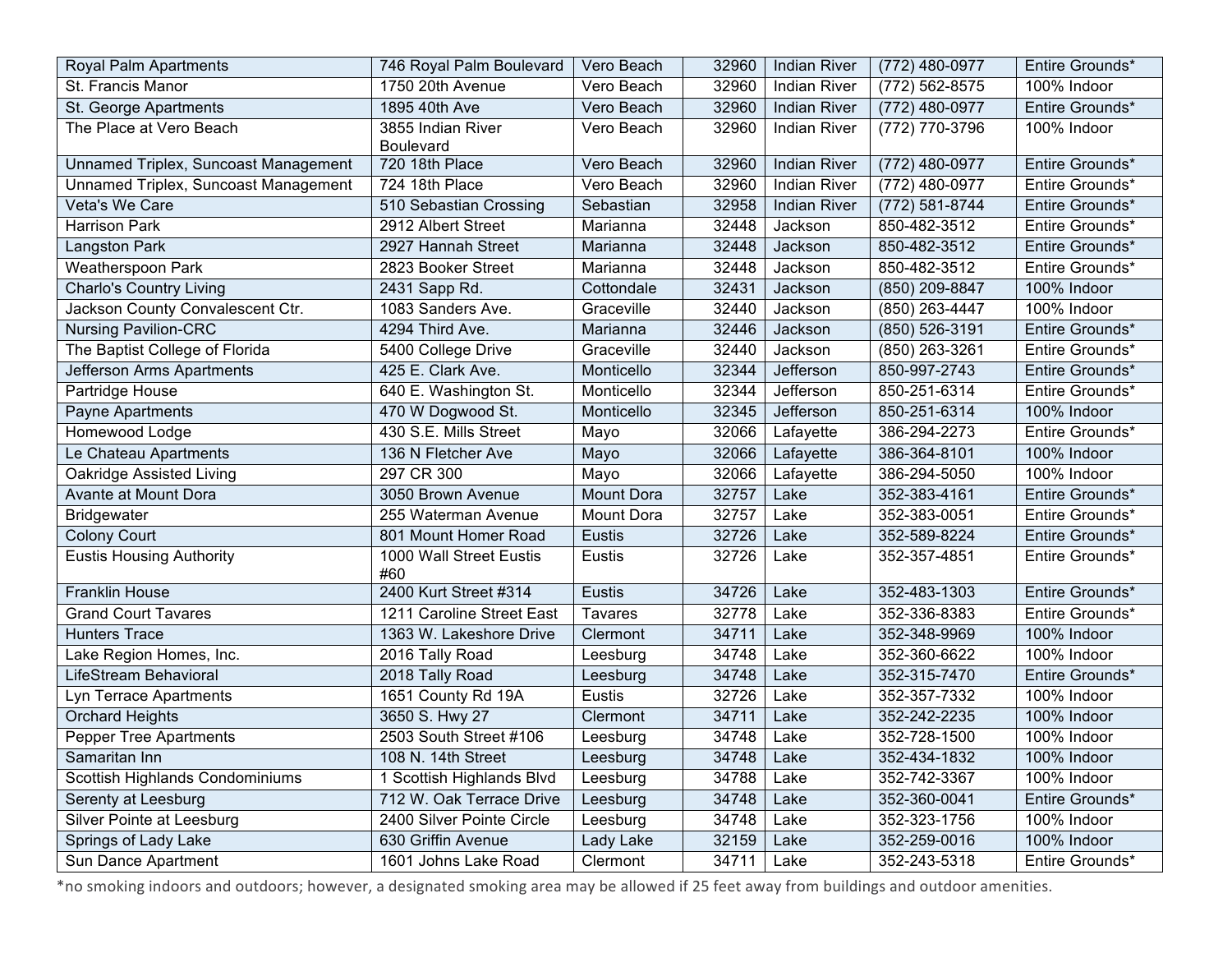| Sun Village                                       | 829 Villages Circle                    | Groveland                | 34736 | Lake | 352-429-4571     | 100% Indoor     |
|---------------------------------------------------|----------------------------------------|--------------------------|-------|------|------------------|-----------------|
| <b>Tall Pines</b>                                 | 1000 Wall Street Eustis                | Eustis                   | 32726 | Lake | 352-357-4851     | Entire Grounds* |
| The Iron Block                                    | 113 N. Bay Street                      | Eustis                   | 32726 | Lake | 352-406-1990     | Entire Grounds* |
| The Vineyards at Hammock Ridge                    | 1480 Hammock Ridge<br>Road             | Clermont                 | 34711 | Lake | 352-708-5633     | Partial         |
| Valencia Grove                                    | 551 Huffstetler Drive                  | Eustis                   | 32726 | Lake | 352-877-9332     | Entire Grounds* |
| Veve at Castle Hill                               | 13600 Hartle Groves<br>Place           | Clermont                 | 34711 | Lake | 352-241-8600     | Entire Grounds* |
| <b>Villas of Mount Dora</b>                       | 3001 Javens Circle                     | <b>Mount Dora</b>        | 32757 | Lake | 352-383-0466     | Entire Grounds* |
| <b>Woodwinds Apartments</b>                       | 151 South Grand Highway                | Clermont                 | 34711 | Lake | 352-404-6659     | Entire Grounds* |
| Amavida                                           | 7650 Gladiolus Drive                   | <b>Fort Myers</b>        | 33908 | Lee  | $(239)$ 237-0501 | Entire Grounds* |
| <b>Auduban Cove Apartments</b>                    | 14179-7991 Georgian Cir                | <b>Fort Myers</b>        | 33912 | Lee  | 239-236-5093     | 100% Indoor     |
| Barrington Terrace of Ft. Myers                   | 9731 Commerce Center<br>Court          | Fort Myers               | 33908 | Lee  | 239-334-2500     | Entire Grounds* |
| <b>Biscayne Hall FGCU</b>                         | 10501 FGCU Blvd. South                 | <b>Fort Myers</b>        | 33965 | Lee  | 844-819-5833     | Entire Grounds* |
| Blessed Pope John 23 Villas13251<br>Apalossa Lane |                                        | <b>Fort Myers</b>        | 33912 | Lee  | 239-561-3535     | 100% Indoor     |
| <b>Bonair Towers</b>                              | 1915 Halgrim Avenue                    | Fort Myers               | 33901 | Lee  | 239-278-7268     | 100% Indoor     |
| <b>Broadway Apartments</b>                        | 2909 & 2929 Broadway<br>Ave            | Fort Myers               | 33901 | Lee  | 239-332-6840     | 100% Indoor     |
| Campo Felice                                      | 2500 Edwards Drive                     | <b>Fort Myers</b>        | 33901 | Lee  | 855-989-5000     | Entire Grounds* |
| <b>Coastal Village Apartments</b>                 | 19401 Skidmore Way                     | Fort Myers               | 33967 | Lee  | 239-274-9042     | 100% Indoor     |
| Coconut Cove                                      | 1221 & 1225 SE 8th<br>Terrace          | Cape Coral               | 33912 | Lee  | 239-344-3220     | 100% Indoor     |
| Coral Woods, Waters & Rock Apt.                   | 7310 Penzance Blvd #602                | <b>Fort Myers</b>        | 33966 | Lee  | 239-206-2797     | 100% Indoor     |
| <b>Coralina Apartments</b>                        | 3305 Grant Cove Circle                 | Cape Coral               | 33909 | Lee  | 239-540-7274     | Entire Grounds* |
| <b>Covington Meadows</b>                          | 1400 Parkwood Palm Blvd                | <b>Lehigh Acers</b>      | 33936 | Lee  | 239-344-3220     | 100% Indoor     |
| <b>Diamond Oaks Village Apartments</b>            | 24110 South Tamiami<br>Trail           | <b>Bonita</b><br>Springs | 34134 | Lee  | 888-311-4614     | Entire Grounds* |
| Encore Senior Village at Ft. Myers                | 9461 HealthPark Circle                 | Fort Myers               | 33908 | Lee  | 239-437-5511     | 100% Indoor     |
| <b>Estero Oaks</b>                                | 20041 S Tamiami Trail,                 | Estero                   | 33928 | Lee  | 239-205-3900     | Entire Grounds* |
| <b>Green Tee Apartments</b>                       | 1840 Maravilla Ave Apt<br>816          | Fort Myers               | 33901 | Lee  | 239-936-1107     | 100% Indoor     |
| <b>Greens Edge Apartments</b>                     | 4463 Greens Edge Blvd                  | <b>Fort Myers</b>        | 33916 | Lee  | $(239)$ 939-3800 | 100% Indoor     |
| Heron Pond 1                                      | 1232-1238 Village Lakes<br><b>Blvd</b> | <b>Lehigh Acers</b>      | 33972 | Lee  | 844-473-3173     | 100% Indoor     |
| <b>Heronwood Apartment</b>                        | 13809 Heronwood Lane                   | Fort Myers               | 33919 | Lee  | 239-240-8784     | 100% Indoor     |
| <b>Horizons Apartments</b>                        | 5360 Summerlin Road                    | Fort Myers               | 33919 | Lee  | 239-344-3220     | 100% Indoor     |
| Juniper Village                                   | 4920 Viceroy Court                     | Cape Coral               | 33904 | Lee  | 239-542-3121     | 100% Indoor     |
| Longitude 81                                      | 11221 Everblades<br>Parkway            | Estero                   | 33928 | Lee  | 239-236-5006     | 100% Indoor     |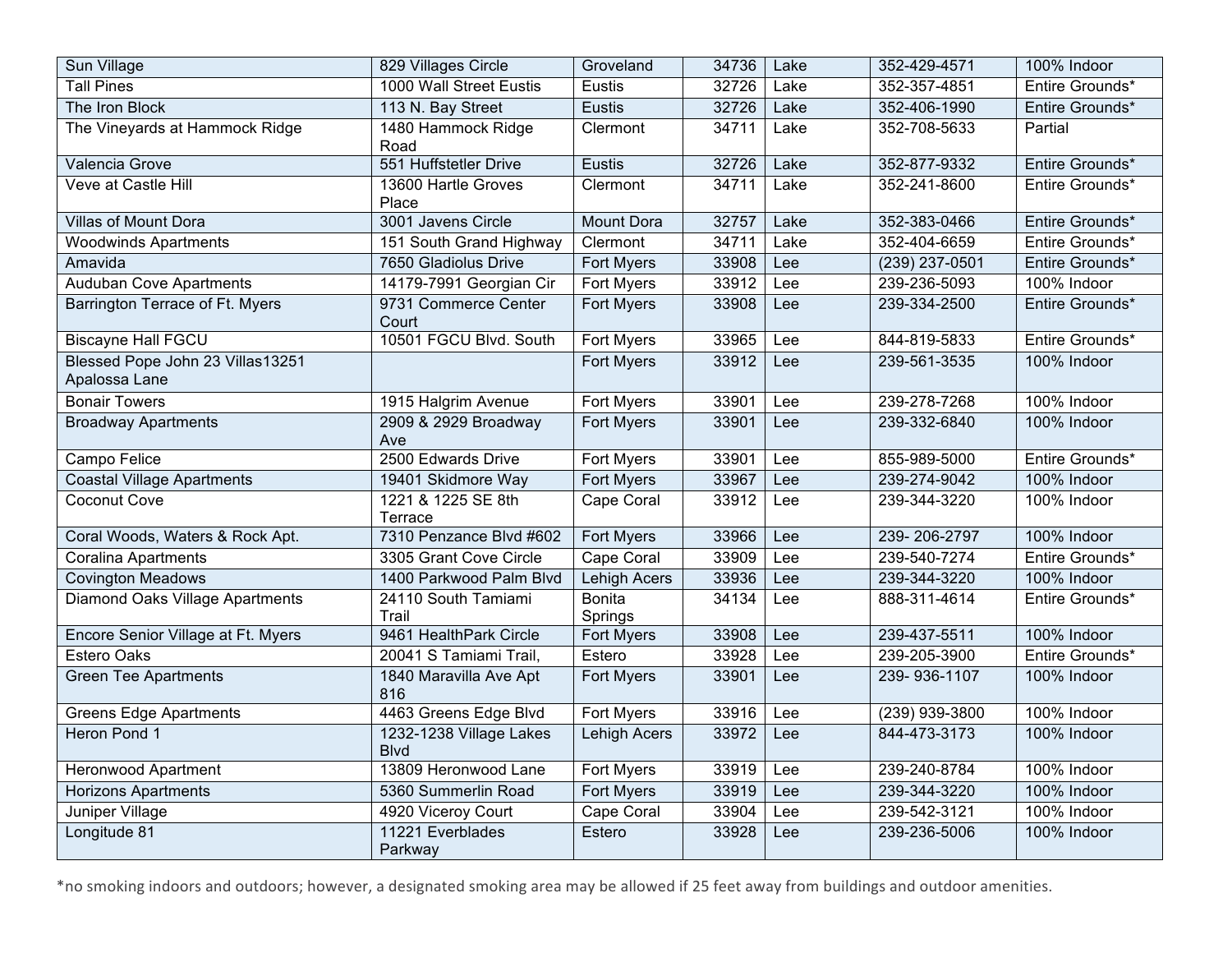| <b>Maple Crest Apartments</b>                                  | 367 Crestwood Lake Ave               | <b>Fort Myers</b> | 33901 | Lee  | 239-936-6628   | 100% Indoor     |
|----------------------------------------------------------------|--------------------------------------|-------------------|-------|------|----------------|-----------------|
| Nova Eagle Communities                                         | 8372 Beacon Blvd                     | Fort Myers        | 33907 | Lee  | 786-953-7486   | Entire Grounds* |
| Oxford House                                                   | 3580 Central Avenue                  | Fort Myers        | 33901 | Lee  | 239-936-6092   | 100% Indoor     |
| Palm Harbor Apartments                                         | 1081 Palm Ave                        | Fort Myers        | 33903 | Lee  | 239-995-2171   | 100% Indoor     |
| Palm Terrace Apartments                                        | 3333 Estero Blvd                     | Fort Myers        | 33931 | Lee  | 239-765-5783   | 100% Indoor     |
|                                                                |                                      | Beach             |       |      |                |                 |
| <b>Pinnacle Apartments</b>                                     | 7131 Pinnacle Drive                  | Fort Myers        | 33907 | Lee  | (239) 936-5464 | 100% Indoor     |
| Portofina Cove                                                 | 4180 Umbria Lane                     | Fort Myers        | 33916 | Lee  | (239) 963-2600 | 100% Indoor     |
| Royal Palm Towers                                              | 2424 Edwards Drive                   | Fort Myers        | 33901 | Lee  | 239-344-3220   | 100% Indoor     |
| Southward Village                                              | 2990 Edison Ave                      | Fort Myers        | 33916 | Lee  | 239-344-3220   | 100% Indoor     |
| <b>Spectra Apartments</b>                                      | 5500 Spectra Circle                  | Fort Myers        | 33908 | Lee  | 239-687-2270   | Entire Grounds* |
| Stella                                                         | 2720 Royal Palm Avenue               | Fort Myers        | 33901 | Lee  | 239-344-3220   | 100% Indoor     |
| <b>Sunterra Apartments</b>                                     | 3541 Evans Ave, Fort<br><b>Myers</b> | Fort Myers        | 33901 | Lee  | 239-936-6865   | 100% Indoor     |
| The Fountains at Forestwood Apartments                         | 1735 Brantley Road                   | Fort Myers        | 33907 | Lee  | (239) 275-7668 | 100% Indoor     |
| The Lakes at College Point                                     | 9000 Colby Dr,                       | Fort Myers        | 33919 | Lee  | 239-240-8825   | 100% Indoor     |
| The Reef Apartments                                            | 9903 Gulf Coast Main                 | Fort Myers        | 33913 | Lee  | 305-791-5177   | 100% Indoor     |
|                                                                | Street,                              |                   |       |      |                |                 |
| <b>Venetian Apartments</b>                                     | 4051 Winkler Ave                     | Fort Myers        | 33916 | Lee  | (239) 301-5223 | Entire Grounds* |
| <b>West Chase Apartments</b>                                   | 3810 Metro Parkway                   | Fort Myers        | 33916 | Lee  | 239-240-8821   | 100% Indoor     |
| <b>Westwood Apartments</b>                                     | 3739 Metro Pkwy                      | <b>Fort Myers</b> | 33916 | Lee  | 239-236-5103   | 100% Indoor     |
| Alexan Southwood                                               | 2000 Merchants Row Blvd              | Tallahassee       | 32311 | Leon | 850-298-6284   | Entire Grounds* |
| Alight West Tennessee (formerly known as<br>University trails) | 2566 W Tennessee St                  | Tallahassee       | 32304 | Leon | 850-574-0003   | 100% Indoor     |
| Aqua Club (formerly Osceola Ridge and<br>Suites)               | 1001 Ocala Rd                        | Tallahassee       | 32304 | Leon | 850-575-5001   | 100% Indoor     |
| Aqua Palms (formerly The Park at<br>Midtown)                   | 1600 Old Bainbridge Rd               | Tallahassee       | 32304 | Leon | 850-222-3696   | 100% Indoor     |
| Arbor Crossing at Buck Lake                                    | 3659 Mahan Dr                        | Tallahassee       | 32308 | Leon | 850-656-0020   | 100% Indoor     |
| <b>Arbor Station</b>                                           | 619 Arbor Station Lane               | Tallahassee       | 32312 | Leon | 850-386-1900   | 100% Indoor     |
| <b>Arbor View</b>                                              | 2750 Old Saint Augustine<br>Rd       | Tallahassee       | 32301 | Leon | 850-942-3602   | 100% Indoor     |
| <b>Ashburn Hills</b>                                           | 1610 Belle Vue Way                   | Tallahassee       | 32304 | Leon | 850-576-9226   | 100% Indoor     |
| <b>Ashford Club</b>                                            | 2055 Thomasville Rd                  | Tallahassee       | 32308 | Leon | 850-386-8186   | Entire Grounds* |
| Avenue 29                                                      | 2915 Sharer Road                     | Tallahassee       | 32312 | Leon | 850-354-5728   | 100% Indoor     |
| Azalea Place                                                   | 600 Victory Garden                   | Tallahassee       | 32301 | Leon | 855-839-1206   | 100% Indoor     |
| Bainbridge Place (formerly Sweet Bay<br>Club)                  | 2309 Old Bainbridge Rd               | Tallahassee       | 32303 | Leon | 850-445-2159   | 100% Indoor     |
| <b>Bethel Towers</b>                                           | 324 N Martin Luther King<br>Jr Blvd  | Tallahassee       | 32301 | Leon | 850-224-2486   | Entire Grounds* |
| Capital Walk                                                   | 850 Capital Walk Dr                  | Tallahassee       | 32303 | Leon | 850-576-7368   | Partial         |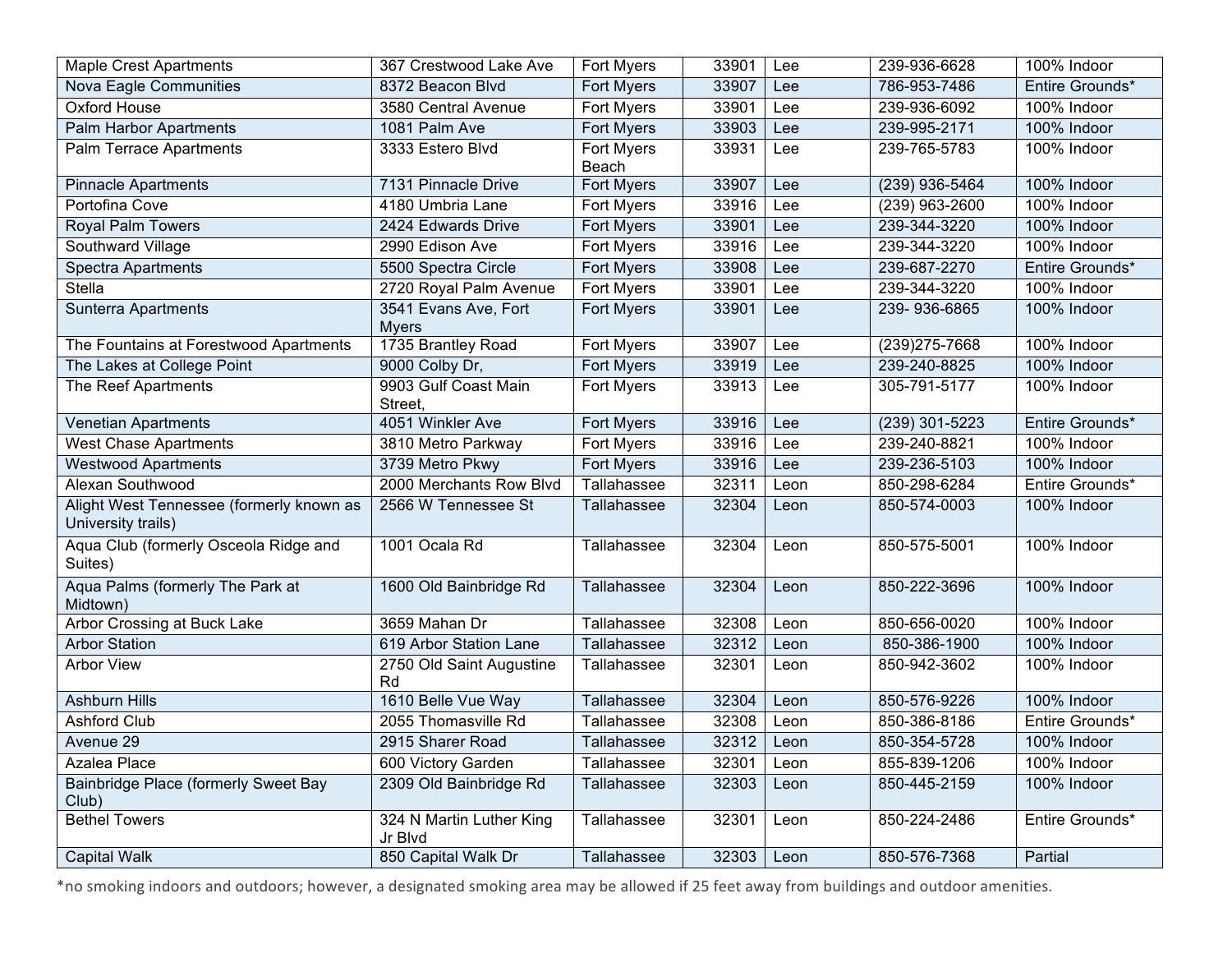| Casa Calderon                                           | 800 W Virginia St             | Tallahassee | 32304 | Leon | 850-222-4026 | Entire Grounds* |
|---------------------------------------------------------|-------------------------------|-------------|-------|------|--------------|-----------------|
| <b>Castle Apartments</b>                                | 2902-A Battle Mountain<br>Rd  | Tallahassee | 32301 | Leon | 850-942-5929 | Entire Grounds* |
| College Plaza                                           | 405 W College Ave             | Tallahassee | 32301 | Leon | 850-224-5611 | Entire Grounds* |
| <b>Collegewood Apartments</b>                           | 434 W Jefferson St            | Tallahassee | 32301 | Leon | 850-224-5611 | Entire Grounds* |
| Dwell Tallahassee (formerly known as Villa<br>Del Lago) | 2700 W Pensacola St           | Tallahassee | 32304 | Leon | 850-296-1906 | 100% Indoor     |
| Eagles Landing                                          | 1655 Eagles Landing Blvd      | Tallahassee | 32308 | Leon | 855-707-5541 | Partial         |
| <b>Florida Towers</b>                                   | 472 W Jefferson St            | Tallahassee | 32301 | Leon | 850-224-5611 | Entire Grounds* |
| Forum Tallahassee                                       | 2525 W Tennessee St           | Tallahassee | 32304 | Leon | 850-765-1103 | 100% Indoor     |
| Heritage Grove                                          | 1900 Heritage Grove<br>Circle | Tallahassee | 32304 | Leon | 850-270-5236 | 100% Indoor     |
| <b>Hillwood Apartments</b>                              | 2353 Mission Rd               | Tallahassee | 32304 | Leon | 850-583-2909 | 100% Indoor     |
| Jefferson Arms                                          | 502 W Jefferson St            | Tallahassee | 32301 | Leon | 850-224-5611 | Entire Grounds* |
| Jefferson Towers                                        | 516 W Jefferson St            | Tallahassee | 32301 | Leon | 850-224-5611 | Entire Grounds* |
| <b>Legacy Suites</b>                                    | 415 Chapel Dr                 | Tallahassee | 32304 | Leon | 850-222-2525 | 100% Indoor     |
| Miccosukee Hills Apartments                             | 3201 Miccosukee Rd            | Tallahassee | 32308 | Leon | 850-878-5844 | Entire Grounds* |
| <b>Mission Grove Apartments</b>                         | 2616 Mission Rd               | Tallahassee | 32304 | Leon | 850-270-0419 | 100% Indoor     |
| <b>Onyx Apartments</b>                                  | 444 W College Ave             | Tallahassee | 32301 | Leon | 850-303-0001 | 100% Indoor     |
| Parkway Square                                          | 2855 Apalachee Parkway        | Tallahassee | 32301 | Leon | 850-601-2024 | Entire Grounds* |
| Polo Club                                               | 1000 High Rd                  | Tallahassee | 32304 | Leon | 850-580-8078 | 100% Indoor     |
| <b>Rolling Hills Apartments</b>                         | 280 John Knox Rd              | Tallahassee | 32303 | Leon | 844-303-2662 | 100% Indoor     |
| <b>Seminole Flatts</b>                                  | 1817 W Call St                | Tallahassee | 32304 | Leon | 850-270-5140 | 100% Indoor     |
| Seminole Trails                                         | 205 White Dr                  | Tallahassee | 32304 | Leon | 850-575-1773 | 100% Indoor     |
| <b>Star Suites Student Living</b>                       | 1560 High Rd                  | Tallahassee | 32304 | Leon | 850-576-5100 | 100% Indoor     |
| <b>Steeple Club Apartments</b>                          | 2131 N. Meridian Rd           | Tallahassee | 32303 | Leon | 850-765-2878 | 100% Indoor     |
| <b>Sterling House of Tallahassee</b>                    | 1780 Hermitage Blvd           | Tallahassee | 32308 | Leon | 850-422-3397 | 100% Indoor     |
| The Cottages at Magnolia                                | 2205 E Magnolia Circ          | Tallahassee | 32301 | Leon | 850-580-7444 | 100% Indoor     |
| The Hub at Tallahassee                                  | 1303 Ocala Rd                 | Tallahassee | 32304 | Leon | 850-576-2183 | 100% Indoor     |
| The Landing at Appleyard                                | 475 Appleyard Dr              | Tallahassee | 32304 | Leon | 850-576-7500 | 100% Indoor     |
| The Meridian Apartments                                 | 1111 High Road                | Tallahassee | 32304 | Leon | 850-224-0011 | 100% Indoor     |
| The Monroe                                              | 2677 Old Bainbridge Rd        | Tallahassee | 32303 | Leon | 850-514-4000 | 100% Indoor     |
| The Osceola                                             | 500 Chapel Drive              | Tallahassee | 32304 | Leon | 850-299-2474 | 100% Indoor     |
| The Pines Apartments                                    | 3801 Mission Trace Blvd       | Tallahassee | 32303 | Leon | 850-562-7441 | 100% Indoor     |
| The Preserve                                            | 1560 San Luis Rd              | Tallahassee | 32304 | Leon | 850-513-1300 | 100% Indoor     |
| The Social at Tallahassee                               | 1327 High Rd                  | Tallahassee | 32304 | Leon | 850-222-8496 | 100% Indoor     |
| The Venetian Student Living                             | 235 South Ocala Road          | Tallahassee | 32304 | Leon | 850-226-5295 | Entire Grounds* |
| Twin Oaks at Southwood                                  | 2599 Merchants Row Blvd       | Tallahassee | 32311 | Leon | 850-386-4800 | 100% Indoor     |
| <b>University Courtyard</b>                             | 3025 S Adams St               | Tallahassee | 32301 | Leon | 850-878-0300 | Partial         |
| Villa San Michelle                                      | 1694 Baldwin Park Dr.         | Tallahassee | 32304 | Leon | 850-580-0020 | 100% Indoor     |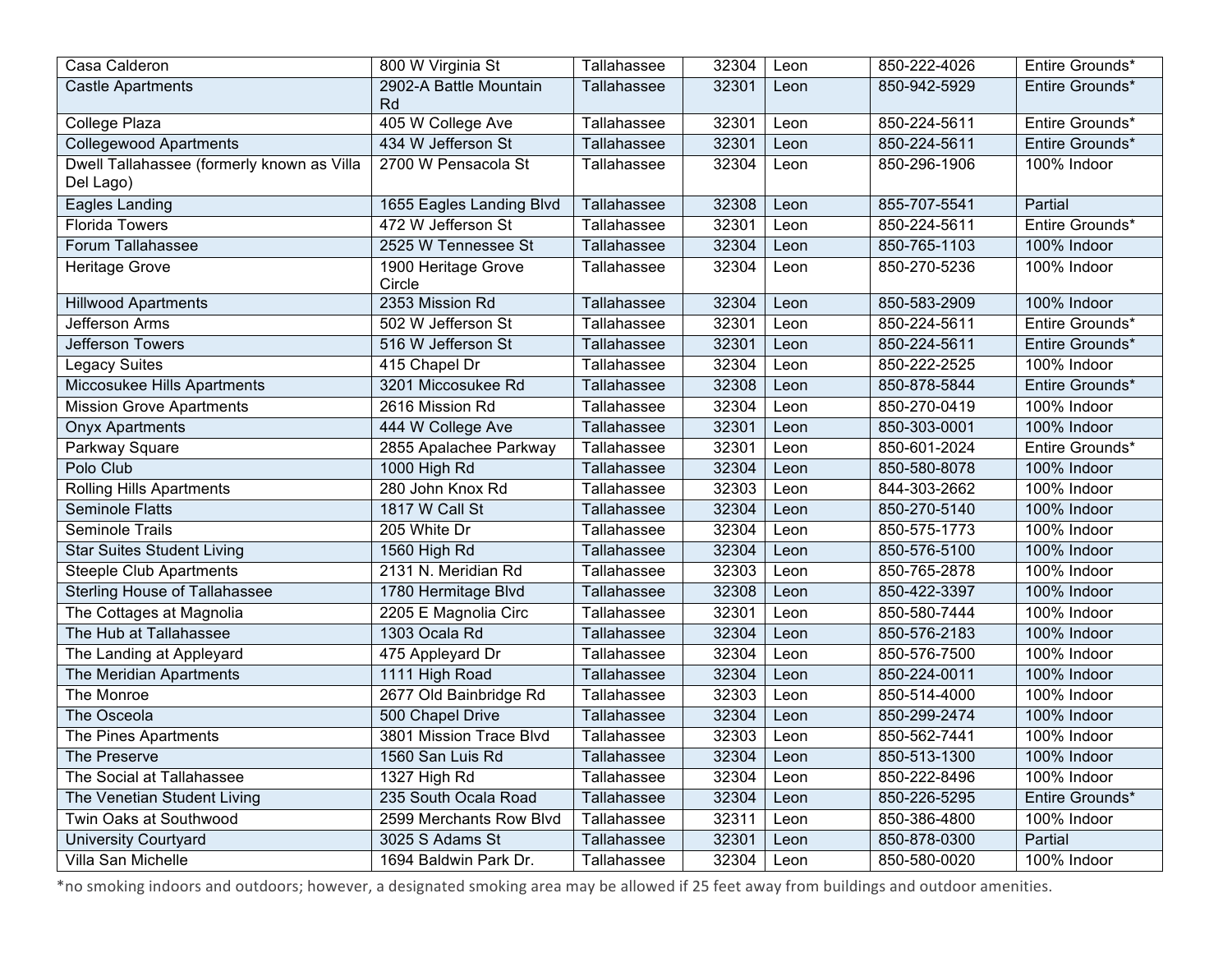| West 10 Apartments                        | 2614 W Tennessee St       | Tallahassee       | 32304 | Leon    | 850-574-5900         | 100% Indoor     |
|-------------------------------------------|---------------------------|-------------------|-------|---------|----------------------|-----------------|
| Cedar Cove Beach and Yacht Club           | 192 E. 2nd St.            | Cedar Key         | 32625 | Levy    | (352) 543-5332       | 100% Indoor     |
| <b>Manatee Springs Apartments</b>         | 500 West Park Ave.        | Chiefland         | 32626 | Levy    | $(352) - 493 - 1488$ | Entire Grounds* |
| Nature's Landing Condominium              | 7041 Depot St.            | Cedar Key         | 32625 | Levy    | (352)543-9900        | 100% Indoor     |
| North Central Florida Regional Housing    | 611 S. Pine St.           | <b>Bronson</b>    | 32621 | Levy    | (352)486-5420        | 100% Indoor     |
| Authority                                 |                           |                   |       |         |                      |                 |
| Old Fenimore Mill Rentals                 | 10 Old Mill Dr.           | Cedar Key         | 32625 | Levy    | $(352)543 - 9803$    | 100% Indoor     |
| <b>Park Place Condos</b>                  | 211 2nd St.               | Cedar Key         | 32625 | Levy    | (352) 543-5737       | 100% Indoor     |
| <b>Riverside Marina and Cottages</b>      | 6451 Riverside Dr.        | Yankeetown        | 34498 | Levy    | (352)447-5888        | 100% Indoor     |
| Sea Spray Townhouses at Cedar Key         | 509 First St.             | Cedar Key         | 32625 | Levy    | $(352)543 - 5556$    | 100% Indoor     |
| <b>Whitman Point Townhouses</b>           | 951 6th St.               | Cedar Key         | 32625 | Levy    | (877) 832-9161       | 100% Indoor     |
| <b>Williston Highland Apartments</b>      | 15651 NE 8th Place        | Williston         | 32696 | Levy    | (352) 528-6558       | 100% Indoor     |
| No Properties                             |                           |                   |       | Liberty |                      |                 |
| Cambridge Manor                           | 404 SW Sumatra Avenue     | Madison           | 32340 | Madison | (850) 973-3786       | Entire Grounds* |
| Gardina Square                            | 363 SW Parramore Street   | Madison           | 32340 | Madison | (850) 973-2393       | Entire Grounds* |
| Southern Villas                           | 315 SW Lawson Circle      | Madison           | 32340 | Madison | (850) 973-8582       | Entire Grounds* |
| <b>Beneva Oakes</b>                       | 640 N Beneva Road         | Sarasota          | 34232 | Manatee | 941-365-3524         | 100% Indoor     |
| <b>Bradenton Housing Authority</b>        | 2002 9th Ave East         | <b>Bradenton</b>  | 34208 | Manatee | 941-748-5568         | 100% Indoor     |
| <b>Brookdale Bradenton Gardens</b>        | 5612 26th Street West     | <b>Bradenton</b>  | 34209 | Manatee | 941-441-2911         | 100% Indoor     |
| Brookdale Palma Sola                      | 450 67th Street West      | <b>Bradenton</b>  | 34209 | Manatee | 941-441-2912         | 100% Indoor     |
| <b>Brookdale Pointe West</b>              | 6101 Pointe West Blvd     | <b>Bradenton</b>  | 34209 | Manatee | 941-584-5039         | Entire Grounds* |
| <b>Champions Walk</b>                     | 4148 53rd Ave W           | <b>Bradenton</b>  | 34210 | Manatee | 941-739-6700         | 100% Indoor     |
| <b>Cortez Plaza Apartments</b>            | 4507 9th St. West         | <b>Bradenton</b>  | 34207 | Manatee | 941-751-9076         | 100% Indoor     |
| <b>Creekside Resort Apartments</b>        | 11510 Ranch Creek         | Lakewood          | 34211 | Manatee | 941-251-4073         | 100% Indoor     |
|                                           | Terrace                   | Ranch             |       |         |                      |                 |
| Echo Lake Apartments at Lakewood<br>Ranch | 11502 Echo Lake Circle    | <b>Bradenton</b>  | 34211 | Manatee | 941-803-1767         | Entire Grounds* |
| <b>Fountain Lake Apartments</b>           | 5620 Fountain Lake Circle | <b>Bradenton</b>  | 34207 | Manatee | 941-462-4399         | Partial         |
| Freedom Village at Bradenton              | 6410 21st Ave West        | <b>Bradenton</b>  | 34209 | Manatee | 941-244-4762         | Entire Grounds* |
| <b>Holy Cross Manor I</b>                 | 510 26th Street West      | Palmetto          | 34221 | Manatee | 941-729-2063         | Partial         |
| <b>Holy Cross Manor II</b>                | 540 26th Street West      | Palmetto          | 34221 | Manatee | 941-729-2111         | 100% Indoor     |
| Lost Creek Resort                         | 11140 Lost Creek Ter.     | Lakewood<br>Ranch | 34211 | Manatee | 941-567-4008         | Partial         |
| <b>Manatee Housing Authority</b>          | 5631 11th Street East     | <b>Bradenton</b>  | 34203 | Manatee | 941-756-3974         | 100% Indoor     |
| Mira Lagos Apartments                     | 358 34th Ave Dr E         | <b>Bradenton</b>  | 34208 | Manatee | 941-748-6680         | 100% Indoor     |
| <b>Oakleaf Village</b>                    | 900 21st St E             | Palmetto          | 34221 | Manatee | 941-729-1059         | 100% Indoor     |
| Oaks at Ellenton                          | 1651 36th Ave E           | Ellenton          | 34222 | Manatee | 941-729-9574         | 100% Indoor     |
| Oakwood Apartment Homes                   | 6720 15th St E            | Sarasota          | 34243 | Manatee | 888-701-0426         | 100% Indoor     |
| <b>Palm Cove</b>                          | 4550 47th St W            | <b>Bradenton</b>  | 34210 | Manatee | 941-462-3523         | 100% Indoor     |
| ParkCrest Landings                        | 5725 1st Avenue East      | <b>Bradenton</b>  | 34208 | Manatee | 941-345-4913         | 100% Indoor     |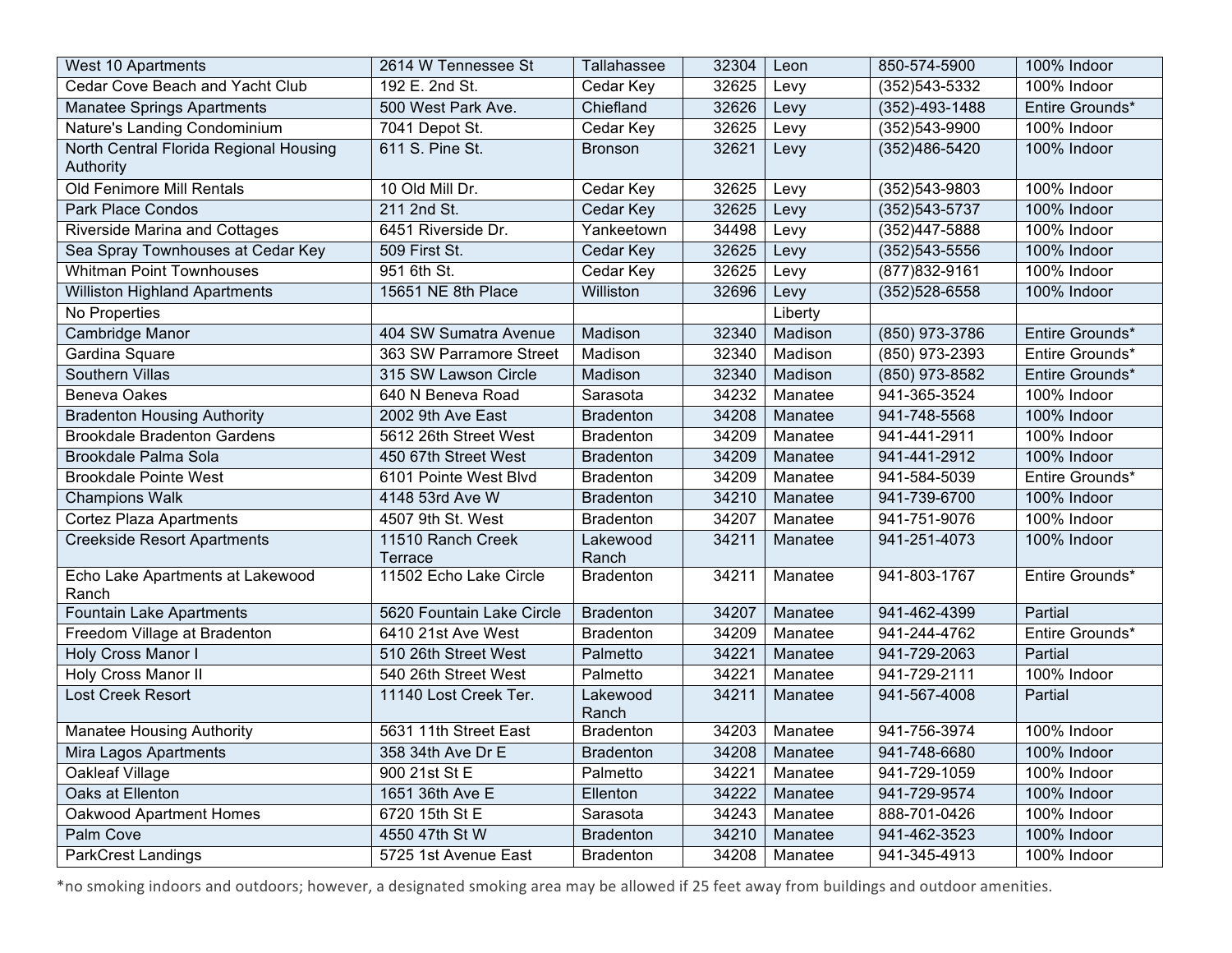| <b>Royal Palms Apartments</b>      | 1912-2002 7th Ave W                 | <b>Bradenton</b>  | 34205 | Manatee | 844-820-9094       | 100% Indoor     |
|------------------------------------|-------------------------------------|-------------------|-------|---------|--------------------|-----------------|
| Sawgrass Cove                      | 4801 47th Avenue West               | <b>Bradenton</b>  | 34210 | Manatee | 941-794-8009       | 100% Indoor     |
| Solana Vista Apartments            | 5801 Fishermans Drive               | <b>Bradenton</b>  | 34208 | Manatee | 941-462-3610       | 100% Indoor     |
| The Courtney                       | 699 Haben Blvd                      | Palmetto          | 34221 | Manatee | 941-772-5119       | 100% Indoor     |
| The Point at Bella Grove           | 3415 Broadway Ave                   | Sarasota          | 34243 | Manatee | 941-210-0742       | 100% Indoor     |
| The Sheridan at Lakewood Ranch     | 11705 Evening Walk Drive            | Lakewood<br>Ranch | 34211 | Manatee | 941-216-4464       | 100% Indoor     |
| The Venue at Lakewood Ranch        | 8240 Lakewood Ranch<br><b>B</b> lvd | Lakewood<br>Ranch | 34202 | Manatee | 866-482-2889       | 100% Indoor     |
| Treesdale                          | 1818 9th Ave E                      | <b>Bradenton</b>  | 34208 | Manatee | 941-421-0501       | 100% Indoor     |
| <b>Water's Edge</b>                | 1901 31st Avenue West               | <b>Bradenton</b>  | 34205 | Manatee | 941-748-7797       | Entire Grounds* |
| Yacht Club at Heritage Harbour     | 6510 Anchor Loop                    | <b>Bradenton</b>  | 34212 | Manatee | 941-219-4772       | 100% Indoor     |
| <b>Adams Village</b>               | 2037 NE 2nd St.                     | Ocala             | 34470 | Marion  | $(352)$ 351-0055   | 100% Indoor     |
| <b>Arborgate Apartments</b>        | 2821 NE 3rd St.                     | Ocala             | 34470 | Marion  | (352) 732-8350     | 100% Indoor     |
| Avalon                             | 3415 W Anthony Rd                   | Ocala             | 34475 | Marion  | (352) 291-2222     | 100% Indoor     |
| <b>Carriage House Apartments</b>   | 2701 NE 7th St                      | Ocala             | 34470 | Marion  | (352) 620-2629     | 100% Indoor     |
| <b>Cascade Oaks Apartments</b>     | 1660 NE 2nd St.                     | Ocala             | 34470 | Marion  | $(352)$ 732-4464   | Entire Grounds* |
| <b>Century Oaks Apartments</b>     | 2801 NE 8th Ter                     | Ocala             | 34470 | Marion  | (352) 622-3222     | 100% Indoor     |
| <b>Citrus Park Apartments</b>      | 1920 SE 40 St. Rd.                  | Ocala             | 34480 | Marion  | $(352)$ 351-0808   | 100% Indoor     |
| Deer Run                           | 2804 NE 4th Court                   | Ocala             | 34470 | Marion  | 352-369-2636       | Entire Grounds* |
| Evangeline Booth Garden Apartments | 2921 NE 14th St.                    | Ocala             | 34470 | Marion  | (352) 671-2870     | Entire Grounds* |
| Heritage Oaks of Ocala             | 2820 SW 34th St.                    | Ocala             | 34474 | Marion  | (352) 854-1515     | Entire Grounds* |
| <b>Hickory Oaks Apartments</b>     | 3470 SW 34 Cir.                     | Ocala             | 34474 | Marion  | $(352)$ 351-0055   | 100% Indoor     |
| <b>Lindsay Apartments</b>          | 2621 SW 33rd St.                    | Ocala             | 34474 | Marion  | (352) 732-8350     | 100% Indoor     |
| <b>Moonshadow Apartments</b>       | 1655 SW 5th Ave.                    | Ocala             | 34474 | Marion  | $(352)$ 351-0055   | 100% Indoor     |
| Oak Terrace Apartments             | 2016 E. Silver Springs<br>Blvd.     | Ocala             | 34470 | Marion  | (352) 732-8350     | 100% Indoor     |
| <b>Palm Lake Apartments</b>        | 1890 NW 40th Avenue Rd              | Ocala             | 34482 | Marion  | 352-438-1100       | 100% Indoor     |
| <b>Pavilion Oaks</b>               | 2203 NW 1st Avenue                  | Ocala             | 34475 | Marion  | 352-369-2636       | Entire Grounds* |
| <b>Pine Gardens</b>                | 515 SW 2nd Avenue                   | Ocala             | 34471 | Marion  | 352-369-2636       | Entire Grounds* |
| Rainbow Gardens Apartments, LTD.   | 11850 Rainbow Gardens<br>Cir.       | Dunnellon         | 34432 | Marion  | (352)465-3309      | Entire Grounds* |
| Shadow Ridge                       | 1748 NE 3rd St                      | Ocala             | 34470 | Marion  | $(352) 622 - 3222$ | 100% Indoor     |
| Shady Hollow                       | 802 SW 19th Avenue<br>Road          | Ocala             | 34471 | Marion  | 352-369-2636       | Entire Grounds* |
| <b>Sunbrite Apartments</b>         | 612 NE 26th Ave.                    | Ocala             | 34470 | Marion  | (352) 732-4464     | Entire Grounds* |
| Trinity Villas, Inc.               | 3728 NE 8th Pl.                     | Ocala             | 34470 | Marion  | (352) 694-5507     | Entire Grounds* |
| <b>Tuscany Place Apartments</b>    | 3240 SW 34t St.                     | Ocala             | 34474 | Marion  | (352) 873-7477     | 100% Indoor     |
| <b>Woodside Apartments</b>         | 6745 SE 107 Street A-2              | <b>Belleview</b>  | 34420 | Marion  | (352) 245-0328     | Entire Grounds* |
| Arium Jensen Beach                 | 1010 NW Fresco Way                  | Jensen<br>Beach   | 34957 | Martin  | (772) 245-4510     | 100% Indoor     |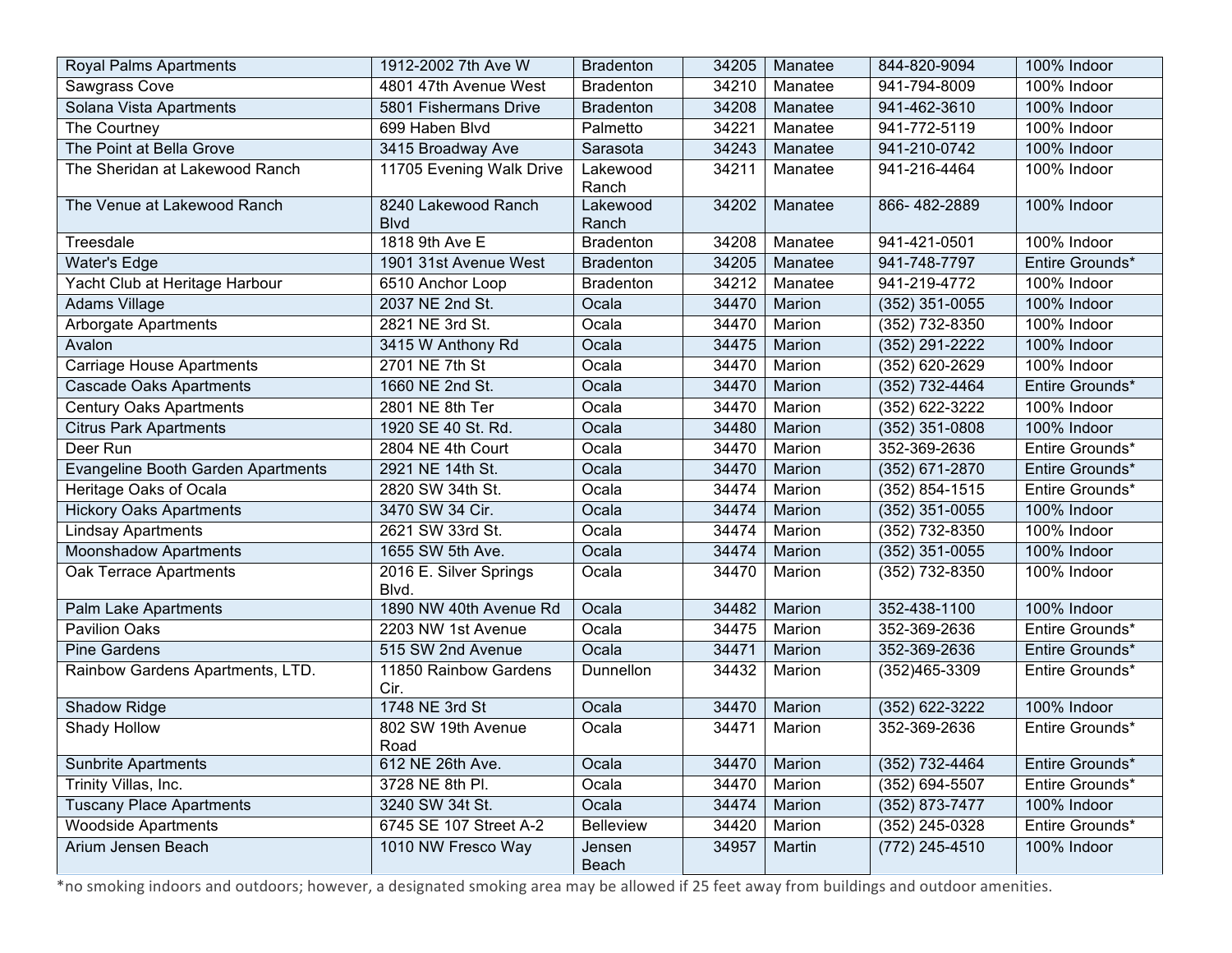| Beach Club Colony                          | Hutchinson Island (No<br>Office)     | Stuart            | 34996 | Martin        |                   | Entire Grounds* |
|--------------------------------------------|--------------------------------------|-------------------|-------|---------------|-------------------|-----------------|
| <b>Edgewater Manor</b>                     | 9555 SE Federal Highway              | <b>Hobe Sound</b> | 33455 | Martin        | (772) 546-5800    | 100% Indoor     |
| <b>Emeritus at Jensen Beach</b>            | 1700 NE Indian River<br><b>Drive</b> | Jensen<br>Beach   | 34957 | Martin        | $(772)$ 225-1355  | 100% Indoor     |
| <b>Family Manors</b>                       | 3385 SE Evergreen Street             | Stuart            | 34997 | Martin        | $(772)$ 288-4781  | 100% Indoor     |
| <b>Fifth Street Building</b>               | 212 SW Fifth Street                  | Stuart            | 34994 | Martin        | 772--485-6673     | 100% Indoor     |
| <b>Grand Oaks</b>                          | 3550 SW Corporate<br>Parkway         | Palm City         | 34990 | Martin        | (772) 529-6002    | Entire Grounds* |
| <b>Harbor House</b>                        | 45 SW Seminole Street                | Stuart            | 34994 | Martin        | 772--485-6673     | 100% Indoor     |
| <b>Maple Leaf Assisted Living</b>          | 24 Mead Place                        | <b>Stuart</b>     | 34997 | <b>Martin</b> | (772) 781-6249    | 100% Indoor     |
| Salerno Bay Manor                          | 4801 SE Cove Road                    | Stuart            | 34997 | Martin        | (772) 286-9440    | Entire Grounds* |
| Sandcastle Apartments                      | 25 SE Seminole Street                | Stuart            | 34994 | Martin        | 772--485-6673     | 100% Indoor     |
| Sandhill Cove                              | 1500 SW Capri Street                 | Palm City         | 34990 | Martin        | (772) 220-1090    | Entire Grounds* |
| <b>Sterling House of Stuart</b>            | 3401 SE Aster Lane                   | <b>Stuart</b>     | 34994 | Martin        | (772) 287-6001    | 100% Indoor     |
| <b>Stuart Lodge</b>                        | 1301 SE Palm Beach<br>Road           | Stuart            | 34994 | Martin        | $(727)$ 205-0361  | Entire Grounds* |
| <b>Stuart Nursing and Restorative Care</b> | 1500 Palm Beach Road                 | <b>Stuart</b>     | 34994 | Martin        | $(772)$ 283-5887  | 100% Indoor     |
| <b>Stuart Public Housing Authority</b>     | 611 Church Street                    | Stuart            | 34994 | Martin        | (772) 287-0496    | Entire Grounds* |
| Symphony at Stuart                         | 5050 SE Willoughby Blvd.             | <b>Stuart</b>     | 34997 | Martin        | $(772)$ 618-1565  | Entire Grounds* |
| The Allegro at Willoughby                  | 3400 SE Aster Lane                   | Stuart            | 34994 | Martin        | (772) 678-4800    | 100% Indoor     |
| The Colorado                               | 211 Colorado Avenue                  | Stuart            | 34994 | Martin        | $(772)$ 485-6673  | 100% Indoor     |
| The Place at Stuart                        | 860 SE Central Parkway               | Stuart            | 34994 | Martin        | (772) 287-9909    | 100% Indoor     |
| The Residence of Stuart                    | 1048 N. Fork Road                    | <b>Stuart</b>     | 34994 | Martin        | (772) 692-2577    | 100% Indoor     |
| <b>AHEPA 421 Apartments</b>                | 350 NE 141 ST                        | North Miami       | 33161 | Miami-Dade    | (305)899-8587     | Entire Grounds* |
| <b>Allapattah Community Development</b>    | 1628 NW 43rd Street                  | Miami             | 33142 | Miami-Dade    | (786) 357-2357    | 100% Indoor     |
| Alta Mira                                  | 12016 NE 16 Ave                      | Miami             | 33161 | Miami-Dade    | (786) 615-3360    | 100% Indoor     |
| <b>Altis Kendall Square</b>                | 16950 SW 93rd St                     | Miami             | 33196 | Miami-Dade    | $(305)$ 383-9660  | Partial         |
| Archbishop Carroll Manor                   | 3667 South Miami Av.                 | Miami             | 33133 | Miami-Dade    | $(305)854 - 8953$ | 100% Indoor     |
| <b>Archbishop McCarthy Residence</b>       | 13201 NW 28th Ave.                   | Miami             | 33054 | Miami-Dade    | $(305)688 - 2700$ | 100% Indoor     |
| Bay Parc Plaza                             | 1756 N. Bayshore Dr.                 | Miami             | 33132 | Miami-Dade    | (786) 245-4760    | Entire Grounds* |
| <b>Bay Shore Grove</b>                     | 2655 S. Bayshore Dr.                 | Miami             | 33133 | Miami-Dade    | (305) 856-9709    | 100% Indoor     |
| Brisas del Mar                             | 556 West Flagler St                  | Miami             | 33130 | Miami-Dade    | (305) 377-2020    | 100% Indoor     |
| Casa Devon                                 | 11250 SW 197th Street                | Miami             | 33157 | Miami-Dade    | $(305)$ 255-6402  | Entire Grounds* |
| City 24 Condos                             | 350 NW 24th street                   | Miami             | 33137 | Miami-Dade    | $(305)438 - 1433$ | Entire Grounds* |
| <b>Council Towers North</b>                | 1040 N.Collins Avenue                | Miami             | 33139 | Miami-Dade    | (305) 538-1639    | 100% Indoor     |
| <b>Council Towers South</b>                | 533 Collins Avenue                   | Miami             | 33139 | Miami-Dade    | (305) 672-8344    | 100% Indoor     |
| <b>Cutler Meadows &amp; Glen</b>           | 11100 SW 196th St                    | Miami             | 33157 | Miami-Dade    | $(305)233 - 6154$ | 100% Indoor     |
| <b>Cutler Riverside</b>                    | 21630 SW 104 Court                   | <b>Cutler Bay</b> | 33190 | Miami-Dade    | (305) 232-7368    | 100% Indoor     |
| Cynergi                                    | 2700 N. Miami Avenue                 | Miami             | 33127 | Miami-Dade    | (305) 573-9045    | 100% Indoor     |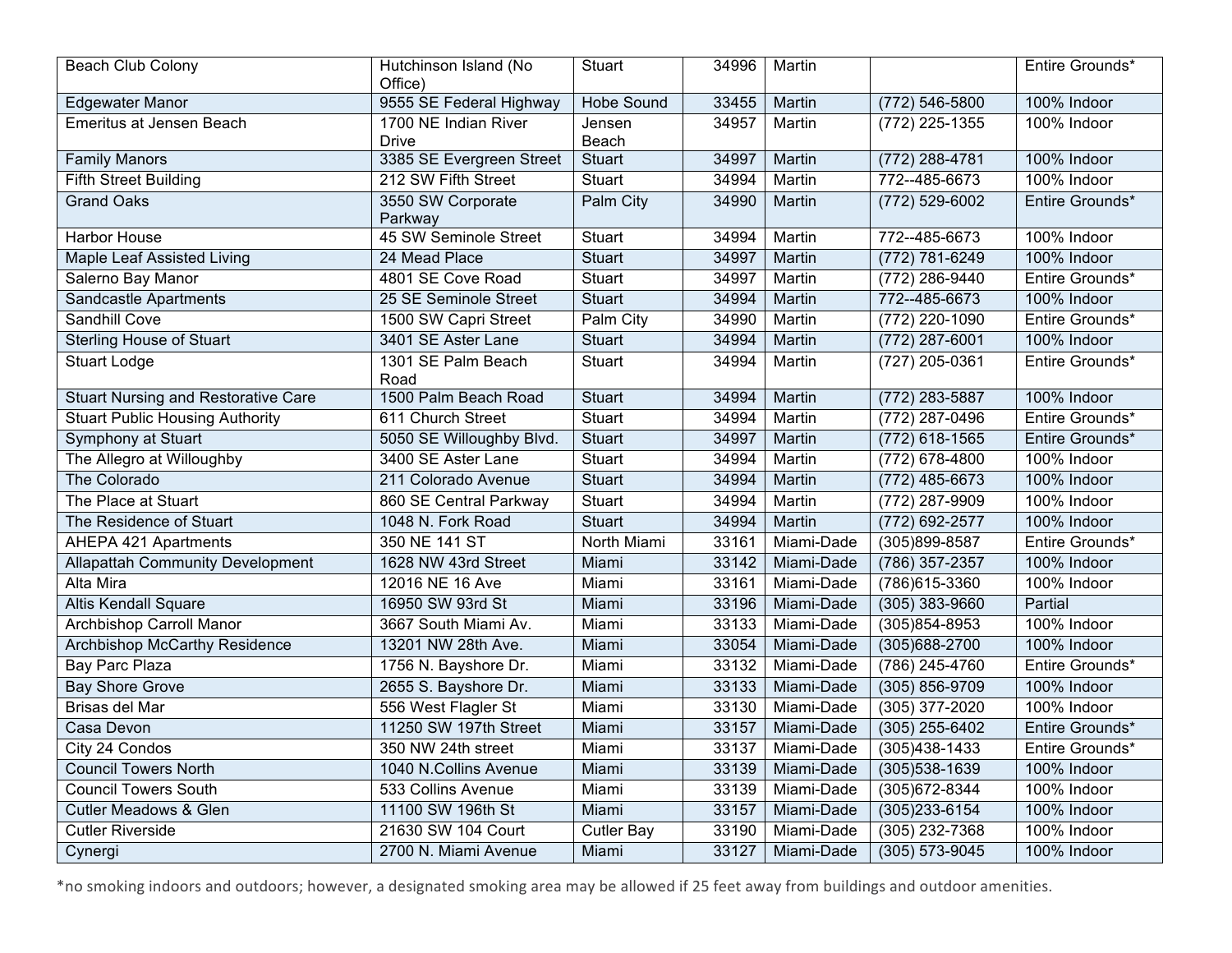| Dale G. Bennett Villas               | 2860 West 71st Street       | Hialeah             | 33016 | Miami-Dade | (305) 827-5138     | 100% Indoor     |
|--------------------------------------|-----------------------------|---------------------|-------|------------|--------------------|-----------------|
| Dante Fascell                        | 2929 NW 18th Ave            | Miami               | 33142 | Miami-Dade | $(305)$ 381-0438   | 100% Indoor     |
| Deedco Gardens                       | 105 SE 12th Ave             | Homestead           | 33030 | Miami-Dade | (305) 242-8866     | 100% Indoor     |
| Divine Living in Hialeah             | 70 East 21st                | Hialeah             | 33010 | Miami-Dade | (305) 888-0779     | 100% Indoor     |
| Donald F. Scott Villas               | 425 West 25th Street        | Hialeah             | 33010 | Miami-Dade | $(305) 863 - 7785$ | 100% Indoor     |
| <b>Doral Terrace Apartment</b>       | 10825 NW 50th Street        | Miami               | 33178 | Miami-Dade | $(305) 593 - 8008$ | 100% Indoor     |
| <b>Doral West Apartments</b>         | 5400 NW 114th Avenue        | Miami               | 33178 | Miami-Dade | $(866) 567 - 2901$ | 100% Indoor     |
| Edens Gardens ALF                    | 12221 West Dixie<br>Highway | Miami               | 33161 | Miami-Dade | (305) 893-2634     | 100% Indoor     |
| <b>Fair Havens Center</b>            | 201 Curtis Parkway          | Miami               | 33166 | Miami-Dade | $(305)887 - 1565$  | 100% Indoor     |
| Flamingo South Beach North & South   | 1504 Bay Road               | Miami Beach         | 33139 | Miami-Dade | $(305)351 - 9848$  | 100% Indoor     |
| Tower                                |                             |                     |       |            |                    |                 |
| <b>Four Quarters Habitat</b>         | 8337 SW 107th Ave           | Miami               | 33173 | Miami-Dade | (305) 925-0855     | Entire Grounds* |
| <b>Gables Grand Plaza Apartments</b> | 353 Aragon Avenue           | <b>Coral Gables</b> | 33134 | Miami-Dade | $(305)$ 460-7009   | Entire Grounds* |
| Gallery Art Condo                    | 333 NE 24th Street          | Miami               | 33137 | Miami-Dade | $(305) 573 - 0809$ | Entire Grounds* |
| Gibson Plaza                         | 3160 Mundy Street           | Miami               | 33133 | Miami-Dade | $(305)446 - 2734$  | 100% Indoor     |
| <b>Golden Lakes</b>                  | 1200 NW 155 Lane            | Miami               | 33169 | Miami-Dade | (855) 240-7836     | Entire Grounds* |
| Gran Vista at Doral                  | 4400 NW 79th Avenue         | Doral               | 33166 | Miami-Dade | $(305)$ 306-8195   | 100% Indoor     |
| <b>Hammocks Place Apartments</b>     | 15280 SW 104th Street       | Miami               | 33196 | Miami-Dade | $(305)382 - 0033$  | Entire Grounds* |
| <b>Hialeah Residence</b>             |                             | Hialeah             | 33012 | Miami-Dade | $(305)$ 821-1155   | 100% Indoor     |
| <b>Hidden Cove Apartments</b>        | 1030 NW 155th Lane          | Miami               | 33196 | Miami-Dade | (305) 685-4554     | Entire Grounds* |
| <b>Hoffman Gardens</b>               | 987 West 75th Street        | Hialeah             | 33014 | Miami-Dade | (305) 827-5140     | 100% Indoor     |
| <b>Holland Hall</b>                  | 555 East 1st Street         | Hialeah             | 33010 | Miami-Dade | $(305) 884 - 5960$ | 100% Indoor     |
| <b>Jack Orr Preservation</b>         | 550 NW 5th St               | Miami               | 33128 | Miami-Dade | $(305)374 - 5754$  | 100% Indoor     |
| James Bright Villas                  | 5215 West 25th Avenue       | Hialeah             | 33016 | Miami-Dade | (305) 827-5110     | 100% Indoor     |
| Joe Moretti                          | 538 SW 5th ST               | Miami               | 33130 | Miami-Dade | (786) 502-2822     | 100% Indoor     |
| <b>Kings Colony Apartments</b>       | 8961 SW 142nd Ave           | Miami               | 33186 | Miami-Dade | (305) 386-7062     | Entire Grounds* |
| La Esperanza                         | 1770 West 44th Place        | Hialeah             | 33012 | Miami-Dade | $(305) 827 - 5121$ | 100% Indoor     |
| La Palma                             | 1040 SW 1st Street          | Miami               | 33130 | Miami-Dade | (305) 324-6634     | Entire Grounds* |
| Las Palmas II                        | 2501 NW 7th ST              | Miami               | 33125 | Miami-Dade | $(305) 643 - 6502$ | 100% Indoor     |
| Little Havana                        | 1759 SW 5th Street          | Miami               | 33135 | Miami-Dade | (305) 649-3192     | 100% Indoor     |
| Los Robles Apartments                | 11495 West Flagler Street   | Miami               | 33174 | Miami-Dade | (305) 226-2102     | 100% Indoor     |
| <b>Mar Brisas Apartments</b>         | 5200 NW 158th Terrace       | Miami<br>Gardens    | 33014 | Miami-Dade | $(305) 627 - 8100$ | 100% Indoor     |
| <b>Marian Towers</b>                 | 17505 North Bay Road        | Sunny Isles         | 33160 | Miami-Dade | $(305)932 - 1300$  | 100% Indoor     |
| <b>Metrosouth Senior Apartments</b>  | 6101 Sunset Drive           | South Miami         | 33143 | Miami-Dade | $(305)$ 359-3080   | 100% Indoor     |
| Midtown 29                           | 180 NE 29th St              | Miami               | 33137 | Miami-Dade | (305) 529-3767     | 100% Indoor     |
| Milander Manor                       | 815 West 75th Street        | Hialeah             | 33014 | Miami-Dade | 305) 827-5102      | 100% Indoor     |
| Mint at Riverfront                   | 92 SW 2nd Avenue            | Miami               | 33137 | Miami-Dade | $(305)$ 961-1620   | Entire Grounds* |
| <b>Modera Coral Gables</b>           | 2263 SW 37th Ave            | <b>Coral Gables</b> | 33145 | Miami-Dade | (855) 683-6211     | 100% Indoor     |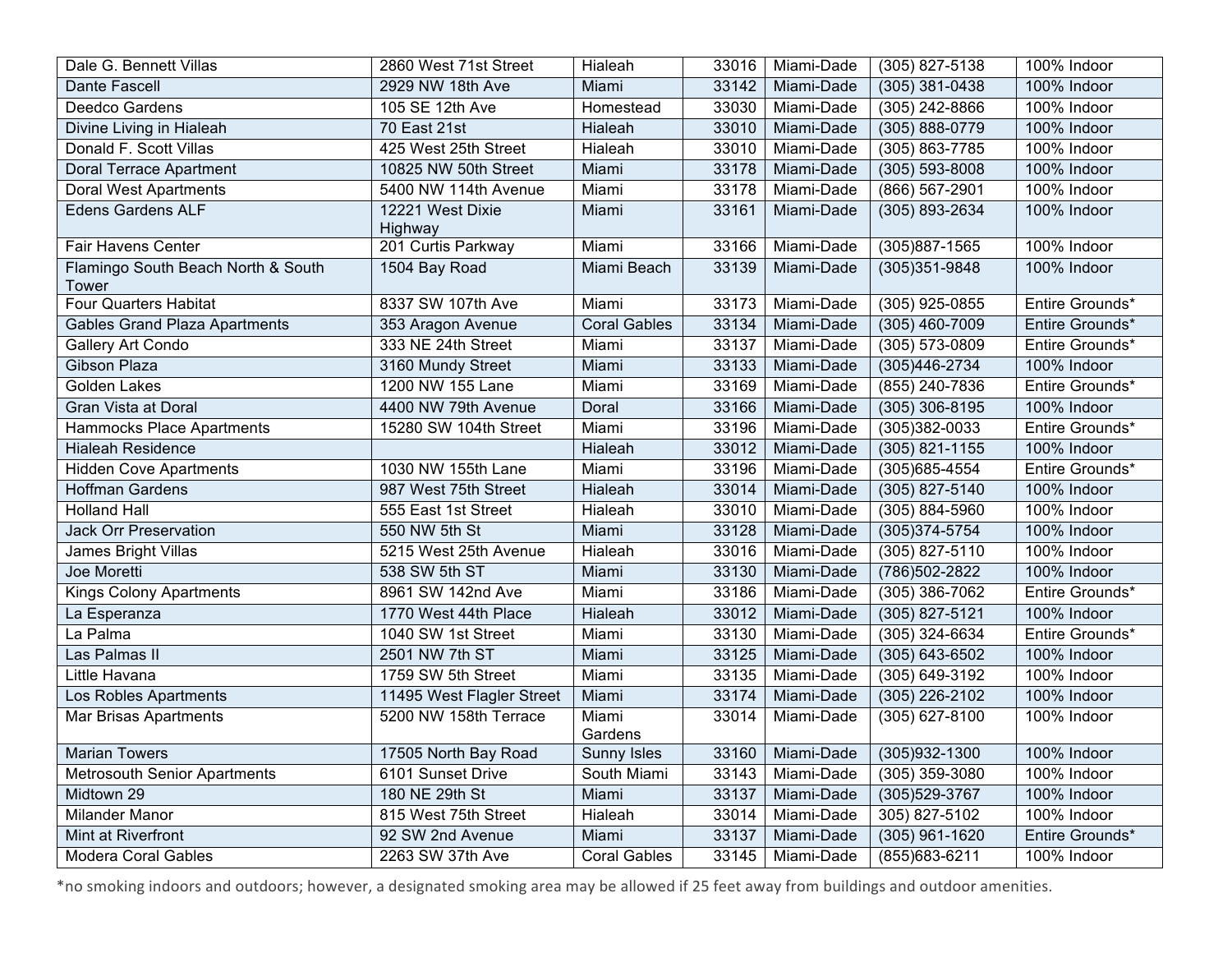| <b>Modera Douglas Station</b>             | 3760 SW 40th St                       | Miami            | 33146 | Miami-Dade | (855) 902-5593                   | Entire Grounds* |
|-------------------------------------------|---------------------------------------|------------------|-------|------------|----------------------------------|-----------------|
| <b>New Horizons Apartments</b>            | 690 NW 60th Street                    | Miami            | 33127 | Miami-Dade | $(305) 754 - 9419$               | 100% Indoor     |
| Palm Breeze at Keys Gate                  | 1140 SE 24th Road                     | Homestead        | 33035 | Miami-Dade | $(305)$ 230-9660                 | 100% Indoor     |
| <b>Palmer House</b>                       | 1225 SW 107th Ave                     | Miami            | 33174 | Miami-Dade | $(305)221 - 9566$                | 100% Indoor     |
| Pine Woods Villa                          | 8420 SW 188th Terrace                 | Miami            | 33157 | Miami-Dade | $(305)$ 235-8269                 | 100% Indoor     |
| <b>Pioneer Adult Residential Facility</b> | 2166 SW 14 Terrace                    | Miami            | 33145 | Miami-Dade | $(305) 856 - 5103$               | 100% Indoor     |
| Project 16                                | 6325 West 24th Avenue                 | Hialeah          | 33016 | Miami-Dade | $(305) 863 - 7785$               | 100% Indoor     |
| Project 21                                | 425 West 25th Street                  | Hialeah          | 33010 | Miami-Dade | (305) 863-7785                   | 100% Indoor     |
| Promenade at Aventura                     | 19680 E. Country Club<br><b>Drive</b> | Aventura         | 33180 | Miami-Dade | (866) 915-3321                   | 100% Indoor     |
| <b>Revival Home ALF</b>                   | 68 W. 7 St                            | Hialeah          | 33010 | Miami-Dade | $(305) 887 - 0808$               | 100% Indoor     |
| <b>Richmond Pine</b>                      | 14700 Booker T.<br>Washington         | Miami            | 33176 | Miami-Dade | $(305)$ 234-6104                 | 100% Indoor     |
| <b>Royal Coast Apartments</b>             | 9061 SW 156th Street                  | Palmetto Bay     | 33157 | Miami-Dade | (305) 232-9494                   | Entire Grounds* |
| Ruth A. Tinsman Pavilion                  | 6545 West 24th Avenue                 | Hialeah          | 33016 | Miami-Dade | $(305)$ 827-5124                 | 100% Indoor     |
| Santa Clara Apartments II                 | 1250 NW 21st                          | Miami            | 33142 | Miami-Dade | $(305) 548 - 3811$               | 100% Indoor     |
| South Dade Nursing and Rehab Center       | 17475 South Dixie<br>Highway          | Palmetto Bay     | 33157 | Miami-Dade | $(305)255 - 1045$                | 100% Indoor     |
| South Miami Plaza                         | 6701 SW 62nd Ave                      | Miami            | 33143 | Miami-Dade | $(305) 661 - 5980$               | 100% Indoor     |
| St. Anne's Gardens                        | 11800 Quail Roost Drive               | Miami            | 33126 | Miami-Dade | (305) 234-1994                   | 100% Indoor     |
| St. Dominic Gardens                       | 5849 NW 7 St                          | Miami            | 33126 | Miami-Dade | $(305)$ 262-0962                 | 100% Indoor     |
| St. Martin's Place                        | 1128 NW 7 Avenue                      | Miami            | 33136 | Miami-Dade | (786) 953-8123                   | 100% Indoor     |
| St. Mary Towers                           | 7615 NW 2nd Ave                       | Miami            | 33150 | Miami-Dade | (305) 757-3190                   | 100% Indoor     |
| St. Monica Gardens                        | 3425 NW 189 St                        | Miami<br>Gardens | 33056 | Miami-Dade | $(305) 628 - 2500$               | 100% Indoor     |
| St. Vincent De Paul Gardens               | 10160 NW 19th Ave                     | Miami            | 33147 | Miami-Dade | (305)693-1590                    | 100% Indoor     |
| <b>Stella Maris House</b>                 | 8638 Harding Avenue                   | Miami Beach      | 33141 | Miami-Dade | $(305) 865 - 6841$               | 100% Indoor     |
| Stirrup Plaza                             | 3150 Mundy St                         | Miami            | 33133 | Miami-Dade | $(786)$ 452-0302                 | 100% Indoor     |
| Sunny Hills of Homestead                  | 25268 SW 134 Ave                      | Princeton        | 33032 | Miami-Dade | $(305)$ 258-2222                 | 100% Indoor     |
| <b>Sunset Gardens</b>                     | 7400 SW 107th Ave                     | Miami            | 33173 | Miami-Dade | $(305)$ 279-6611                 | 100% Indoor     |
| The Corridor Apartments                   | 760 NE 85th ST                        | Miami<br>Shores  | 33138 | Miami-Dade | $(305)$ 787-3633                 | 100% Indoor     |
| The Heights at Coral Town Park            | 14401 SW 268 ST                       | Miami            | 33032 | Miami-Dade | (786) 601-2179                   | 100% Indoor     |
| The Landings at Coral Town Park           | 14361 SW 268 ST                       | Miami            | 33032 | Miami-Dade | (786) 601-2788                   | Entire Grounds* |
| The Pearl Apartments                      | 3380 NW 17 Ave                        | Miami            | 33142 | Miami-Dade | (305)636-4490                    | Entire Grounds* |
| <b>Tuscan Place</b>                       | 600 NW 6th ST                         | Miami            | 33136 | Miami-Dade | (305)371-0028                    | 100% Indoor     |
| <b>Tuscan View</b>                        | 670 NW 6th ST                         | Miami            | 33136 | Miami-Dade | $(305)371 - 0028$                | 100% Indoor     |
| Veranda Apartments                        | 28355 SW 152 Ave.                     | Homestead        | 33033 | Miami-Dade | $(305)$ 246-7096                 | Entire Grounds* |
| Vernon Ashley Plaza                       | 70 East 7th Street                    | Hialeah          | 33010 | Miami-Dade | $(305) 888 - 9744,$<br>ext. 1049 | 100% Indoor     |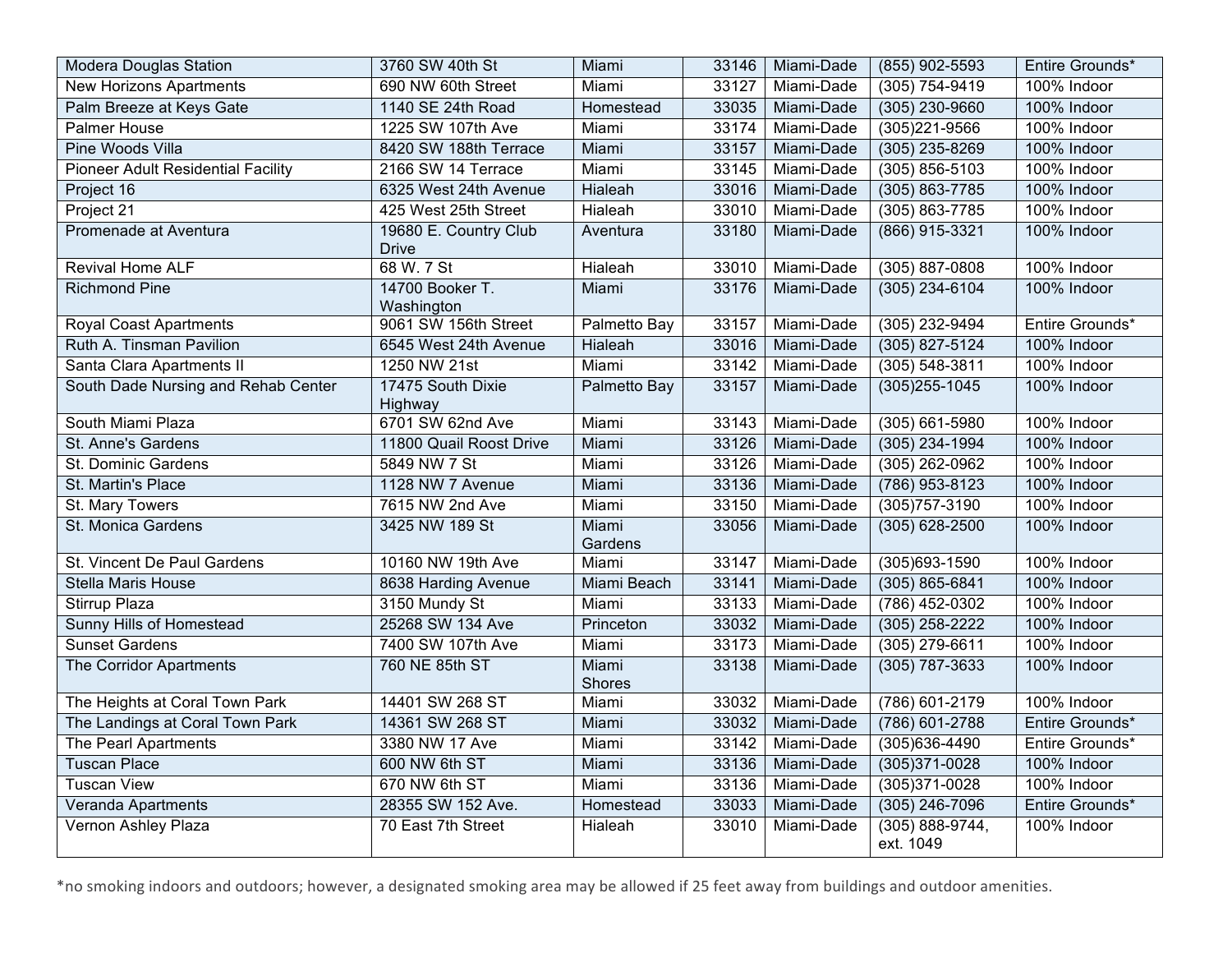| Village at the Falls                   | 13120 SW 92nd Avenue             | Miami                      | 33176 | Miami-Dade | (305) 251-2527          | 100% Indoor     |
|----------------------------------------|----------------------------------|----------------------------|-------|------------|-------------------------|-----------------|
| <b>Vivian Villas</b>                   | 4650 West 12th Avenue            | Hialeah                    | 33012 | Miami-Dade | $(305)$ 827-5125        | 100% Indoor     |
| Waterford Apartments at Aventura       | 19580 West Dixie<br>Highway      | North Miami<br>Beach       | 33180 | Miami-Dade | $(786)320 - 6231$       | 100% Indoor     |
| <b>Waterways Village</b>               | 3609 NE 207th Street             | Miami                      | 33180 | Miami-Dade | $(305)$ 925-3323        | Entire Grounds* |
| X Miami Apartments                     | 230 NE 4th St                    | Miami                      | 33128 | Miami-Dade | (786) 749-0909          | 100% Indoor     |
| Yacht Club at Brickell Apartments      | 1111 Brickell Bay Dr             | Miami                      | 33131 | Miami-Dade | $(305)$ 925-0851        | Entire Grounds* |
| 1800 Atlantic Accommodations           | 1722 N Roosevelt Blvd            | <b>Key West</b>            | 33040 | Monroe     | 305-294-8877            | 100% Indoor     |
| <b>Banyan Grove Apartments</b>         | 5455 MacDonald Ave               | <b>Key West</b>            | 33040 | Monroe     | 305-396-7473            | Entire Grounds* |
| Flagler Village                        | 5300 MacDonald Ave.              | <b>Key West</b>            | 33040 | Monroe     | 305-294-2299            | Entire Grounds* |
| <b>Habitat's Eisenhower Apartments</b> | Eisenhower and Newton            | <b>Key West</b>            | 33040 | Monroe     | 305-684-1308            | 100% Indoor     |
| <b>Habitat's Third Street</b>          | 5503 Third Street                | <b>Key West</b>            | 33040 | Monroe     | 305-684-1308            | 100% Indoor     |
| <b>Heron House</b>                     | 1320 Coco Plumb Dr.              | Marathon                   | 33050 | Monroe     | 305-743-4129            | 100% Indoor     |
| <b>Keys Lakes Villas</b>               | 106003 Overseas<br>Highway -     | Key Largo                  | 33037 | Monroe     | 305-735-4192            | Entire Grounds* |
| <b>Lagoon Landing</b>                  | 5901 College Road                | <b>Key West</b>            | 33040 | Monroe     | 305-296-9081            | 100% Indoor     |
| <b>Little Torch Cottages</b>           | 28501 Channel View Dr.           | <b>Little Torch</b><br>Key | 33042 | Monroe     | 305-872-4700            | 100% Indoor     |
| <b>Meridian West</b>                   | 6701 Shrimp Road                 | <b>Key West</b>            | 33040 | Monroe     | 305-295-9390            | 100% Indoor     |
| Monroe County Bayshore Manor           | 5200 College Road                | <b>Key West</b>            | 33040 | Monroe     | 305-294-4966            | 100% Indoor     |
| Moon Bay Condominiums                  | 104350 Overseas<br>Highway       | <b>Key Largo</b>           | 33037 | Monroe     | 305-451-0186            | 100% Indoor     |
| <b>Murphy House</b>                    | 130 Ocean Bay Dr                 | Key Largo                  | 33037 | Monroe     | 305-451-5141            | 100% Indoor     |
| Ocean Reef Club Employee Housing       | 35 Ocean Reef Drive Suite<br>200 | <b>Key Largo</b>           | 33037 | Monroe     | 305-501-5506            | 100% Indoor     |
| <b>Peacock Apartments</b>              | Spaulding Court,                 | <b>Key West</b>            | 33040 | Monroe     | 305-295-8693            | 100% Indoor     |
| <b>Plantation Villa Condominium</b>    | 40 High Point Rd Ste 41,         | Tavernier                  | 33070 | Monroe     | 305-852-4342            | 100% Indoor     |
| Poinciana Royale                       | 1341 McCarthy Lane Key           | <b>Key West</b>            | 33040 | Monroe     | 305-293-8277            | 100% Indoor     |
| Royal Plum Condominiums                | 133 Coco Plum Dr,                | Marathon                   | 33050 | Monroe     | 305-289-1102            | 100% Indoor     |
| Santa Clara Condominium                | 3312 Northside Dr,               | <b>Key West</b>            | 33040 | Monroe     | 305-296-0940            | 100% Indoor     |
| Sea Grapes                             | 7159 Overseas Hwy,               | Marathon                   | 33050 | Monroe     | 863-647-4628            | 100% Indoor     |
| <b>Tarpon Harbour</b>                  | 6973 Overseas Hwy                | Marathon                   | 33050 | Monroe     | 305-743-2640            | 100% Indoor     |
| The Lime Tree Apartments               | 113 Mastic Street                | Islamorada                 | 33036 | Monroe     | 305-664-5018            | 100% Indoor     |
| Atlantis on Amelia                     | 3420 S. Fletcher Ave.            | Fernandina<br>Beach        | 32034 | Nassau     | 904-261-4400            | 100% Indoor     |
| Ketch Courtyard                        | 3150 S. Fletcher Ave.            | Fernandina<br>Beach        | 32034 | Nassau     | 904-261-0677            | 100% Indoor     |
| <b>Sand Dollar Villas</b>              | 3056 S. Fletcher Ave.            | Fernandina<br>Beach        | 32034 | Nassau     | 904-310-6715            | 100% Indoor     |
| <b>Bob Hope Village</b>                | 30 Holly Ave                     | Shalimar                   | 32579 | Okaloosa   | $(850)651-2797$<br>x311 | 100% Indoor     |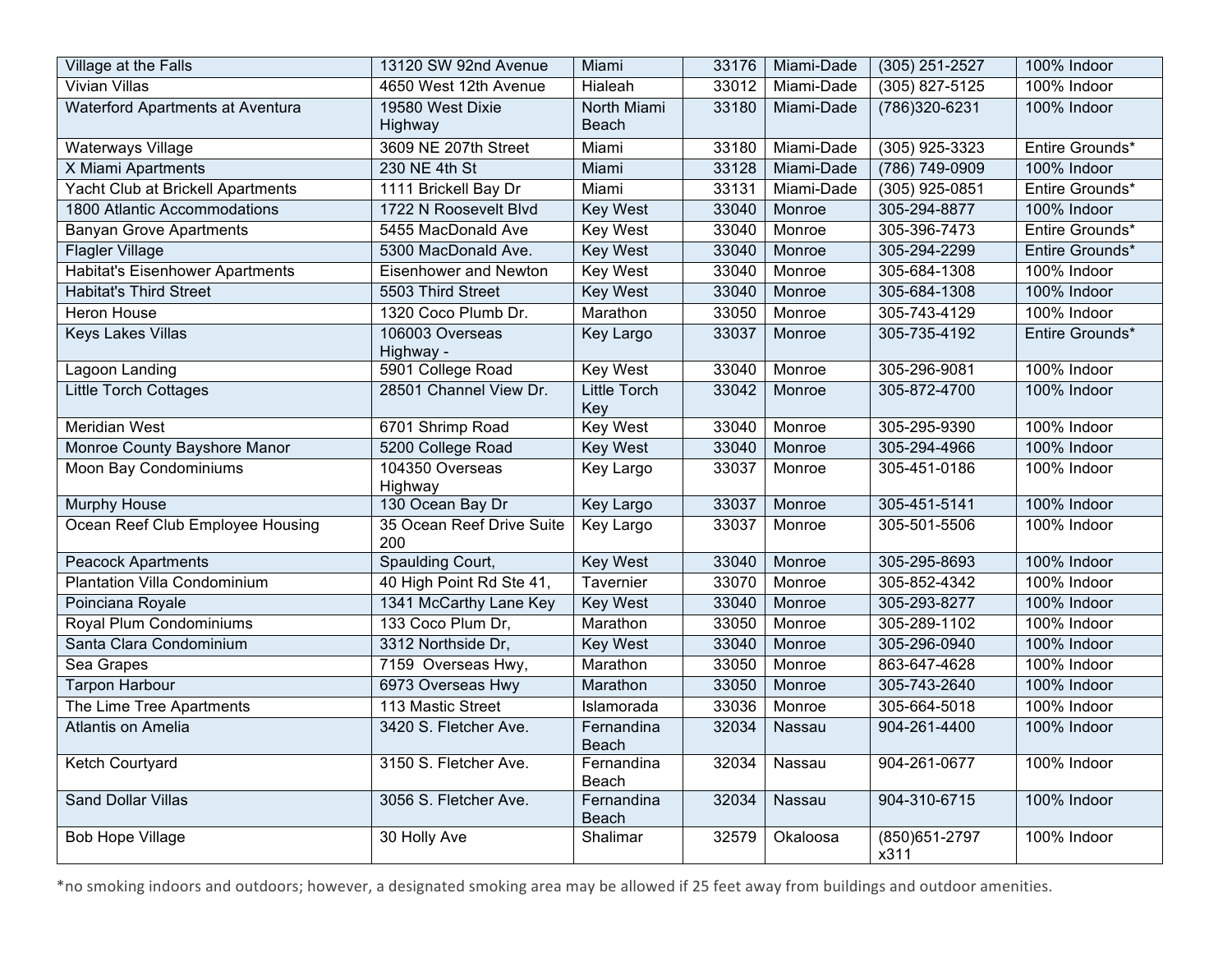| <b>Green Meadows Condos</b>                | 719 Green St                           | Fort Walton<br>Beach | 32547 | Okaloosa   | (850)862-5200     | 100% Indoor     |
|--------------------------------------------|----------------------------------------|----------------------|-------|------------|-------------------|-----------------|
| <b>Heather Glenn Apartments</b>            | 1600 Hunt Club Street                  | Fort Walton<br>Beach | 32548 | Okaloosa   | (850) 796-3100    | 100% Indoor     |
| <b>Madison Parc</b>                        | 1861 Stella Lane                       | Fort Walton<br>Beach | 32548 | Okaloosa   | (850)315-5005     | 100% Indoor     |
| Manor at Blue Water Bay                    | 1500 N White Point Rd.                 | Niceville            | 32578 | Okaloosa   | (850) 897-5592    | Entire Grounds* |
| <b>Oak Tree Park Apartments</b>            | 320 Clifford Street                    | Fort Walton<br>Beach | 32547 | Okaloosa   | (850)862-5200     | 100% Indoor     |
| Sound View                                 | 1100 Pippin Dr                         | Mary Esther          | 32569 | Okaloosa   | $(850)581 - 1515$ | 100% Indoor     |
| <b>Sugarloaf Luxury Apartment</b>          | 955 Airport Rd                         | Destin               | 32541 | Okaloosa   | $(850)635 - 0660$ | 100% Indoor     |
| The Alexandrian at 105                     | 105 Wright Parkway                     | Fort Walton<br>Beach | 32547 | Okaloosa   | $(850)243 - 7411$ | 100% Indoor     |
| The Preserves at Henderson                 | 4131 Commons Drive W                   | <b>Destin</b>        | 32541 | Okaloosa   | (850) 650-3676    | Partial         |
| <b>Westminister Manor</b>                  | 40 Windham Ave                         | Fort Walton<br>Beach | 32548 | Okaloosa   | (850) 224-7162    | 100% Indoor     |
| <b>Grand Oaks Assisted Living Facility</b> | 203 SE 2nd Avenue                      | Okeechobee           | 34974 | Okeechobee | 863-824-6770      | 100% Indoor     |
| <b>Heritage Assisted Living Facility</b>   | 608 NE 2nd Avenue                      | Okeechobee           | 34974 | Okeechobee | 863-763-1700      | 100% Indoor     |
| <b>Quail Creek Plantation</b>              | 12399 Northeast 224th<br><b>Street</b> | Okeechobee           | 34974 | Okeechobee | 863-763-2529      | 100% Indoor     |
| <b>Samantha's Gardens</b>                  | 1102 SW 2nd Avenue                     | Okeechobee           | 34974 | Okeechobee | 863-467-9250      | 100% Indoor     |
| The Oaks at Shannon's Crossing             | 833 Hwy 441 SE                         | Okeechobee           | 34974 | Okeechobee | 863-467-0275      | 100% Indoor     |
| The Utah Apartments                        | 214 NE 11th Street                     | Okeechobee           | 34974 | Okeechobee | 863-763-0111      | 100% Indoor     |
| 420 East Apartments                        | 420 East Church Street                 | Orlando              | 32801 | Orange     | 407-420-1400      | Entire Grounds* |
| Adara World Gateway                        | 15050 Ember Springs<br>Circle          | Orlando              | 32821 | Orange     | 407-603-3505      | Entire Grounds* |
| <b>Addison at Windermere</b>               | 13644 Tortona Lane                     | Windermere           | 34786 | Orange     | 855-888-3917      | Entire Grounds* |
| Alexan Crossroads                          | 7261 Crossroads Garden<br><b>Drive</b> | Orlando              | 32821 | Orange     | 407-982-2443      | Entire Grounds* |
| <b>Altis Sand Lake</b>                     | 7118 Altis Way                         | Orlando              | 32836 | Orange     | 407-363-5211      | Entire Grounds* |
| Arbors at Maitland Summit                  | 8636 Villa Point Pt                    | Orlando              | 32810 | Orange     | 407-734-2800      | Entire Grounds* |
| <b>Aspire Apartments</b>                   | 111 Washington Street                  | Orlando              | 32801 | Orange     | 407-770-0111      | 100% Indoor     |
| <b>Azul Baldwin Park</b>                   | 4460 Lower Park Road                   | Orlando              | 32814 | Orange     | 407-423-2985      | Entire Grounds* |
| <b>Azure Winter Park</b>                   | 3650 Summer Wind Drive                 | <b>Winter Park</b>   | 32792 | Orange     | 407-671-2400      | Entire Grounds* |
| <b>Bella Lake</b>                          | 2100 W Oak Ridge Road                  | Orlando              | 32809 | Orange     | 407-855-5695      | 100% Indoor     |
| <b>Bocage Village Apartments</b>           | 3502 Bocage Drive                      | Orlando              | 32812 | Orange     | 407-281-4134      | 100% Indoor     |
| <b>Camden Waterford Lakes</b>              | 1301 Waterford Oak Drive               | Orlando              | 32828 | Orange     | 407-381-3500      | Partial         |
| <b>Canopy Villas Apartments</b>            | 5762 Folkstone Lane                    | Orlando              | 32822 | Orange     | 407-282-6190      | 100% Indoor     |
| Carlyle Court                              | 5924 Curry Ford Road                   | Orlando              | 32822 | Orange     | 888-740-6069      | 100% Indoor     |
| Casa Mirella                               | 101 Casa Mirella                       | Windermere           | 34786 | Orange     | 407-993-9400      | Entire Grounds* |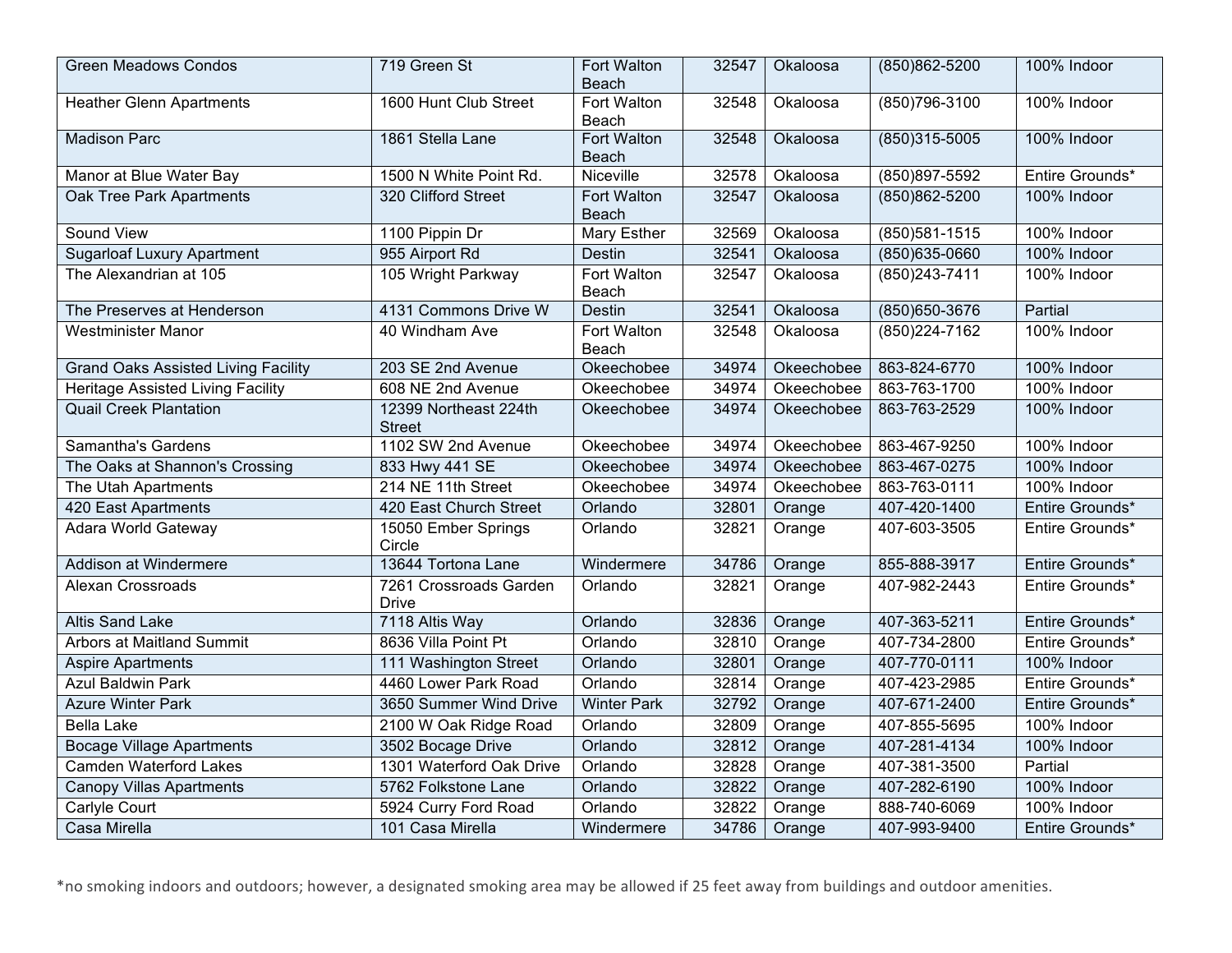| Century Millenia                      | 5100 Millenia Waters<br>Drive        | Orlando            | 32839 | Orange | 407-362-2195       | Entire Grounds* |
|---------------------------------------|--------------------------------------|--------------------|-------|--------|--------------------|-----------------|
| Citra at Windermere                   | 11353 Citra Circle                   | Orlando            | 34786 | Orange | 407-876-0807       | Entire Grounds* |
| <b>Citrus Square Apartments</b>       | 5625 Hickey Drive                    | Orlando            | 32822 | Orange | 407-282-1500       | Entire Grounds* |
| <b>Colonial Grand at Randal Lakes</b> | 9200 Randal Park Blvd                | Orlando            | 32832 | Orange | 888-445-0107       | Partial         |
| <b>Cortland Jubilee Park</b>          | 6850 Merryvaile Lane                 | Orlando            | 32822 | Orange | $321 - 251 - 3261$ | Entire Grounds* |
| Courtney at Universal Boulevard       | 9703 Avelino Avenue                  | Orlando            | 32819 | Orange | 866-891-2534       | Entire Grounds* |
| <b>Crescent Central Station</b>       | 480 N Orange Avenue                  | Orlando            | 32801 | Orange | 407-254-0045       | Entire Grounds* |
| Crest at Millenia                     | 5100 Millenia Blvd                   | Orlando            | 32839 | Orange | 407-792-4187       | Entire Grounds* |
| <b>Cumberland Park Apartments</b>     | 8024 Cumberland Park<br><b>Drive</b> | Orlando            | 32821 | Orange | 407-996-7999       | Partial         |
| <b>Dwell Nona Place</b>               | 10207 Dwell Court                    | Orlando            | 32832 | Orange | 866-899-6481       | Entire Grounds* |
| <b>Emeritus at Conway</b>             | 5501 East Michigan Street            | Orlando            | 32822 | Orange | 321-541-1957       | 100% Indoor     |
| <b>EOS</b>                            | 1221 East Colonial Drive             | Orlando            | 32826 | Orange | 855-703-8493       | Entire Grounds* |
| <b>Grand Palms</b>                    | 600 N Econlockhatchee<br>Trail       | Orlando            | 32825 | Orange | 407-529-1000       | 100% Indoor     |
| <b>Grandville at Jubilee Park</b>     | 6580 Merryvale Lane                  | Orlando            | 32822 | Orange | 321-280-2723       | Entire Grounds* |
| <b>Griffin Park Apartments</b>        | 520 Callahan Drive                   | Orlando            | 32805 | Orange | 407-422-1774       | Entire Grounds* |
| Ivey Lane Homes                       | 24 Fanfair Avenue                    | Orlando            | 32811 | Orange | 407-299-6060       | Entire Grounds* |
| Jackson Court                         | 523 W Jackson St                     | Orlando            | 32805 | Orange | 407-649-8787       | Entire Grounds* |
| Johnson Manor                         | 4775 Curry Ford                      | Orlando            | 32812 | Orange | 407-281-1074       | Entire Grounds* |
| <b>Knights Circle</b>                 | 12440 Golden Knight<br>Circle        | Orlando            | 32817 | Orange | 407-362-5095       | Entire Grounds* |
| Lake Mann Homes                       | 624 Bethune Drive                    | Orlando            | 32805 | Orange | 407-293-9231       | Entire Grounds* |
| <b>Lexington Court Apartments</b>     | 315 W Concord Street                 | Orlando            | 32801 | Orange | 407-897-4398       | Entire Grounds* |
| Life Care Center of Orlando           | 3211 Rouse Road                      | Orlando            | 32817 | Orange | 407-281-1070       | Entire Grounds* |
| Lofts at SODO                         | 100 West Grant Street                | Orlando            | 32806 | Orange | 407-996-7636       | Entire Grounds* |
| Lorna Doone Apartments                | 1617 W Central Blvd                  | Orlando            | 32805 | Orange | 407-425-1221       | Entire Grounds* |
| <b>M North Apartments</b>             | 3500 Millenia Blvd                   | Orlando            | 32839 | Orange | 407-745-4590       | Entire Grounds* |
| <b>Magnolia Towers</b>                | 100 East Anderson Street             | Orlando            | 32801 | Orange | 407-843-9591       | Entire Grounds* |
| <b>Marden Meadows</b>                 | 1541 Marden Gardens Ct               | Orlando            | 32703 | Orange | 407-886-3183       | Entire Grounds* |
| <b>Meadow Lake Apartments</b>         | 3546 Meadow Lake Lane                | Orlando            | 32808 | Orange | 407-298-5485       | Entire Grounds* |
| <b>Murchison Terrace</b>              | 3527 N Wilts Circle                  | Orlando            | 32805 | Orange | 407-293-7661       | Entire Grounds* |
| Northridge at Millenia Lake           | 4902 Millenia Blvd                   | Orlando            | 32839 | Orange | 407-818-1172       | Entire Grounds* |
| Omega Apartments                      | 2811 Gamma Drive                     | Orlando            | 32810 | Orange | 407-295-4786       | Entire Grounds* |
| Palmetto                              | 4444 S Rio Grande Ave.               | Orlando            | 32839 | Orange | 407-269-5288       | Partial         |
| Paseo at Winter Park Village          | 940 W Canton Avenue                  | <b>Winter Park</b> | 32789 | Orange | 321-397-5387       | Entire Grounds* |
| Post Lake at Baldwin Park             | 4688 New Broad St.                   | Orlando            | 32814 | Orange | 407-304-3545       | Entire Grounds* |
| Railroad Avenue                       | 600 Railroad Avenue                  | <b>Winter Park</b> | 32789 | Orange | 407-671-9696       | Entire Grounds* |
| <b>Reeves Terrace</b>                 | 200 Victor Avenue                    | Orlando            | 32801 | Orange | 407-304-3699       | Entire Grounds* |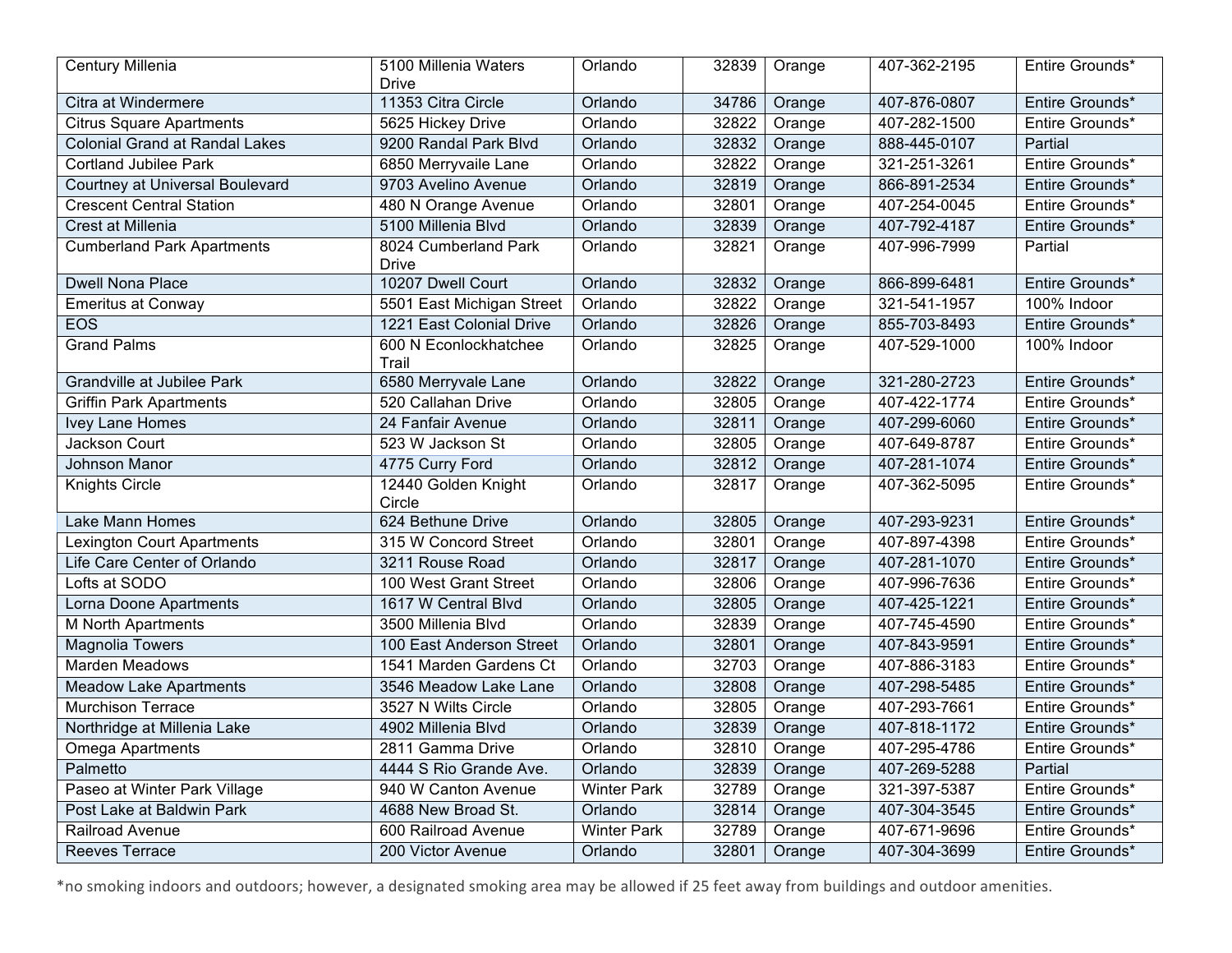| Retreat at Lake Nona                | 10203 Falcon Parc Blvd          | Orlando            | 32832 | Orange  | 866-462-7750       | Entire Grounds* |
|-------------------------------------|---------------------------------|--------------------|-------|---------|--------------------|-----------------|
| <b>Rosehill Preserve</b>            | 5870 Sundown Circle             | Orlando            | 35822 | Orange  | 407-232-7605       | Entire Grounds* |
| <b>Tealwood Parke Apartments</b>    | 4704 Lucier Court               | <b>Winter Park</b> | 32792 | Orange  | 407-679-2555       | Entire Grounds* |
| The Addison on Millenia             | 3851 Millenia Blvd              | Orlando            | 32839 | Orange  | 407-378-4936       | Entire Grounds* |
| The Beverly                         | 11822 Redman St                 | Orlando            | 32839 | Orange  | 407-269-5199       | Partial         |
| The Club at Millenia                | 5826 PGA Boulevard              | Orlando            | 32839 | Orange  | 407-268-6765       | 100% Indoor     |
| The Courtney at Lake Shadow         | 545 S Keller Road               | Orlando            | 32810 | Orange  | 321-263-0925       | Partial         |
| The Gallery at Mills Park           | 1650 N Mills Avenue             | Orlando            | 32803 | Orange  | 407-730-6935       | Entire Grounds* |
| The Landings at Carver Park         | 854 Carver Park Street          | Orlando            | 32805 | Orange  | 407-428-0307       | Entire Grounds* |
| The Mark at SoDo                    | 3435 S Orange Ave               | Orlando            | 32806 | Orange  | 407-347-4166       | 100% Indoor     |
| The Meadows                         | 718 Margaret Square             | <b>Winter Park</b> | 32789 | Orange  | 407-645-2869       | Entire Grounds* |
| The Palms at Shoreview              | 1001 Shoreview Drive            | Orlando            | 32807 | Orange  | 407-273-9270       | 100% Indoor     |
| The Place at Alafaya                | 11600 Mackay Blvd               | Orlando            | 32826 | Orange  | 407-378-0485       | Entire Grounds* |
| The Plymouth                        | 1550 Gay Road                   | <b>Winter Park</b> | 32789 | Orange  | 407-644-4551       | Entire Grounds* |
| The Reserves at Alafaya             | 3715 Alafaya Heights            | Orlando            | 32828 | Orange  | 407-704-8924       | Entire Grounds* |
|                                     | Road                            |                    |       |         |                    |                 |
| The Residences at Veranda Park      | 2121 S Hiawassee Road           | Orlando            | 32835 | Orange  | 407-8225-1952      | Entire Grounds* |
| The Rexford Waterford Lakes         | 13001 Lake Cypress<br>Circle    | Orlando            | 32828 | Orange  | 407-996-9600       | Entire Grounds* |
| The Sanctuary at Eagle Creek        | 9800 Sanctuary Approach<br>Road | Orlando            | 32832 | Orange  | 855-261-8948       | Entire Grounds* |
| The Sevens                          | 777 N Orange Ave.               | Orlando            | 32801 | Orange  | 407-650-0770       | Entire Grounds* |
| The Villas at Carver Park           | 854 Carver Park Street          | Orlando            | 32805 | Orange  | 407-304-3601       | Entire Grounds* |
| The Villas at Hampton Park          | 301 Hillside Avenue             | Orlando            | 32803 | Orange  | 407-898-3232       | Entire Grounds* |
| <b>Tranquil Terrace</b>             | 845 West Swoope Avenue          | <b>Winter Park</b> | 32789 | Orange  | 407-645-2529       | Entire Grounds* |
| <b>Tuscany at Aloma</b>             | 6999 Aloma Avenue               | <b>Winter Park</b> | 32789 | Orange  | 407-678-5450       | Entire Grounds* |
| <b>Urbana Apartments</b>            | 4301 Urbana Dr Ste 101          | Orlando            | 32827 | Orange  | 407-770-0544       | Entire Grounds* |
| Village at Baldwin Park             | 2055 Lake Baldwin Lane          | Orlando            | 32814 | Orange  | 407-478-8900       | Entire Grounds* |
| <b>Village at Rosemont Preserve</b> | 5300 Cinderlane Parkway         | Orlando            | 32808 | Orange  | 407-802-3800       | Partial         |
| <b>Watercrest Senior Living</b>     | 9682 Lake Nona Village<br>Place | Orlando            | 32832 | Orange  | 407-226-3113       | Entire Grounds* |
| <b>Westminster Winter Park</b>      | 1111 Lakemont Court             | <b>Winter Park</b> | 32792 | Orange  | 407-647-4083       | Entire Grounds* |
| Windermere Cay                      | 8200 Jayme Drive                | Winter             | 34787 | Orange  | 407-796-8001       | Entire Grounds* |
|                                     |                                 | Garden             |       |         |                    |                 |
| <b>Winter Park Oaks</b>             | 325 Balfour Drive               | <b>Winter Park</b> | 32789 | Orange  | 407-671-9696       | Entire Grounds* |
| Zen Luxury Apartments               | 9835 Namaste Loop               | Orlando            | 32836 | Orange  | 407-500-4936       | Entire Grounds* |
| Caribbean Isle Apts                 | 3503 Bonaire Blvd               | Kissimmee          | 34741 | Osceola | $(407) 749 - 1850$ | 100% Indoor     |
| Heron Lake                          | 801 Green Heron Court           | Kissimmee          | 34744 | Osceola | $(407) 870 - 0203$ | 100% Indoor     |
| St. Cloud Villas II                 | 4300 Forget Me Not Court        | St. Cloud          | 34769 | Osceola | (407) 518-6029     | Entire Grounds* |
| Arbors Of Sendera                   | 3815 Hideaway Blvd              | Kissimmee          | 34741 | Osceola | $(407)$ 329-3570   | Entire Grounds* |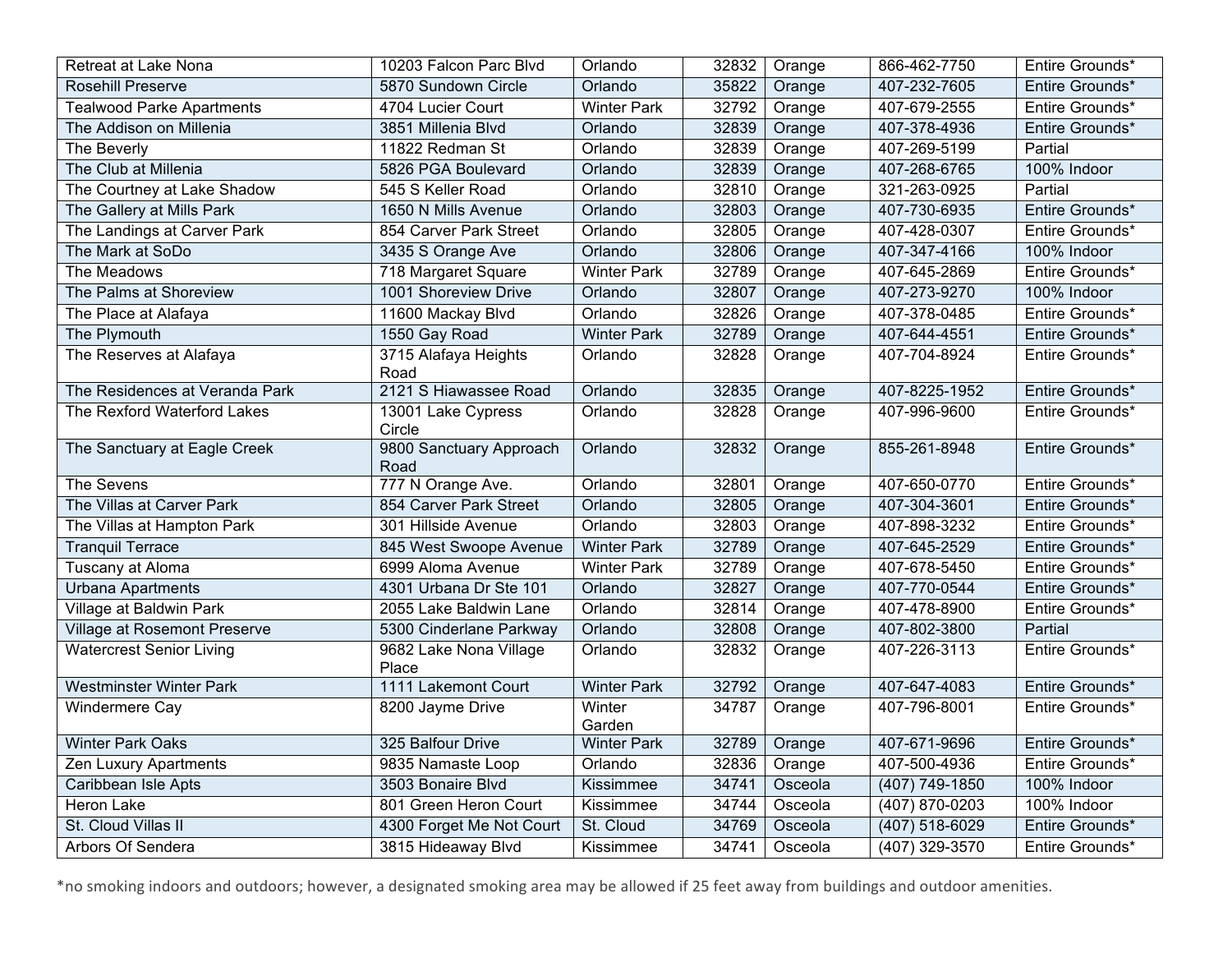| <b>Arrow Ridge Apts</b>                | 4100 Arrow Ridge Place                   | Kissimmee                        | 34741 | Osceola    | (407) 818-1533              | Entire Grounds* |
|----------------------------------------|------------------------------------------|----------------------------------|-------|------------|-----------------------------|-----------------|
| Cambria At Polos South Apartments      | 2109 Polo Club Dr                        | Kissimmee                        | 34741 | Osceola    | (321) 677-2967              | 100% Indoor     |
| <b>Camden Town Square</b>              | 2951 Mallory Circle                      | Kissimmee                        | 34747 | Osceola    | (407) 933-2244              | Partial         |
| Douglas Grand at Westside              | 3250 Douglas Grand Drive                 | Kissimmee                        | 34747 | Osceola    | (321) 251-3825              | Entire Grounds* |
| <b>Emerson at Celebration</b>          | 1831 Emerson Ridge Rd                    | Celebration                      | 34747 | Osceola    | (407) 964-4000              | Entire Grounds* |
| <b>Grande Court Apts</b>               | 1401 Grande Blvd                         | Kissimmee                        | 34743 | Osceola    | (407) 344-8400              | 100% Indoor     |
| <b>Kensington Apartments</b>           | 1700 Kenyon Circle                       | Kissimmee                        | 34741 | Osceola    | (407) 818-1070              | 100% Indoor     |
| Kissimmee Oak Leaf Landings Phase I    | 2350 N. Central Ave                      | Kissimmee                        | 34741 | Osceola    | (407) 518-6029              | Entire Grounds* |
| <b>Mirasol At Celebration</b>          | 501 Mirasol Circle                       | Kissimmee                        | 34747 | Osceola    | (321) 250-8701              | Entire Grounds* |
| <b>Pinewood Park Apts</b>              | 2351 Pine Brook Drive                    | Kissimmee                        | 34741 | Osceola    | $\overline{(407)}$ 738-4923 | 100% Indoor     |
| Tuscan Isle - Senior Living            | 4602 Marigold Avenue                     | Kissimmee                        | 34758 | Osceola    | (407) 343-5044              | Entire Grounds* |
| 101 Via Mizner                         | 101 East Camino Real                     | Boca Raton                       | 33132 | Palm Beach | 561-362-8448                | Entire Grounds* |
| 312 Northwood                          | 312 23rd Street                          | <b>West Palm</b><br><b>Beach</b> |       | Palm Beach | 561-629-3941                | 100% Indoor     |
| 5 Palms Boca Raton                     | 455 E Palmetto Park Road                 | Boca Raton                       | 33432 | Palm Beach | 561-271-4081                | Entire Grounds* |
| 500 Ocean                              | 101 N Federal highway                    | Boynton<br>Beach                 |       | Palm Beach | 321-594-6285                | Entire Grounds* |
| Alexander Lofts                        | 326 Fern St West Palm<br>Beach, FL 33401 | West Palm<br>Beach               | 33401 | Palm Beach | 407.590.8608                | 100% Indoor     |
| Altis Boca Raton                       | 5500 North Military Trail                | <b>Boca Raton</b>                | 33431 | Palm Beach | 800-527-8518                | Entire Grounds* |
| <b>Arbor Oaks</b>                      | 9817 Arbor Oaks Ln                       | Boca Raton                       | 33428 | Palm Beach | 561.483.1788                | 100% Indoor     |
| Avana Isles                            | 7132 Colony Club Drive                   | Boynton<br><b>Beach</b>          | 33463 | Palm Beach | 561-516-5133                | 100% Indoor     |
| Avesta Coronado Springs Apartments     | 550 Kirk Road                            | Lake Worth                       |       | Palm Beach | 561-513-6968                | 100% Indoor     |
| Avesta Costa del Lago                  | 2508 10th Ave N.                         | Lake Worth                       | 33461 | Palm Beach | 877.664.5278                | 100% Indoor     |
| Avesta Sedona Village                  | 2500 Springdale<br><b>Boulevard</b>      | Palm Springs                     |       | Palm Beach | 561-570-3954                | 100% Indoor     |
| <b>AXIS Wellington Green</b>           | 3409 Pomerol Drive                       | Wellington                       | 33414 | Palm Beach | 561-333-5353                | Partial         |
| <b>Balmoral Apartments</b>             | 640 SE 2nd Avenue                        | Boynton<br>Beach                 |       | Palm Beach | 844-849-4103                | 100% Indoor     |
| <b>Bell Boca Town Center</b>           | 5881 Town Bay Drive                      | <b>Boca Raton</b>                | 33486 | Palm Beach | (561) 750-0792              | 100% Indoor     |
| Bella Vista Apartments at Boca Del Mar | 6925 Town Harbour Blvd                   | Boca Raton                       | 33432 | Palm Beach | 561.368.1566                | 100% Indoor     |
| <b>Boca City Walk</b>                  | 33 SE 8th Street                         | <b>Boca Raton</b>                | 33432 | Palm Beach | 561-922-6680                | Entire Grounds* |
| <b>Boca Manor</b>                      | 2500 N Federal Highway                   | <b>Boca Raton</b>                | 33431 | Palm Beach | 561-391-5510                | 100% Indoor     |
| <b>Boca Villa</b>                      | 100 W Hidden Valley Blvd                 | <b>Boca Raton</b>                |       | Palm Beach | 561-293-4615                | 100% Indoor     |
| <b>Brandon Palm Springs</b>            | 965 Manor Drive                          | Palm Springs                     |       | Palm Beach | 561-530-3188                | 100% Indoor     |
| <b>Breakers Row One</b>                | 1 N Breakers Row                         | Palm Beach                       | 33480 | Palm Beach | 561.659.8419                | 100% Indoor     |
| <b>Bridgewater at Lake Osborne</b>     | 6116 Yellow Sun Drive                    | Lantana                          | 33462 | Palm Beach | 561-433-0222                | 100% Indoor     |
| Cambridge S Condominium Association    |                                          | West Palm<br>Beach               | 33417 | Palm Beach |                             | Entire Grounds* |
| Capri Apartments                       | 911 N Federal Highway                    | Lake Worth                       | 33460 | Palm Beach | 561-586-5829                | Partial         |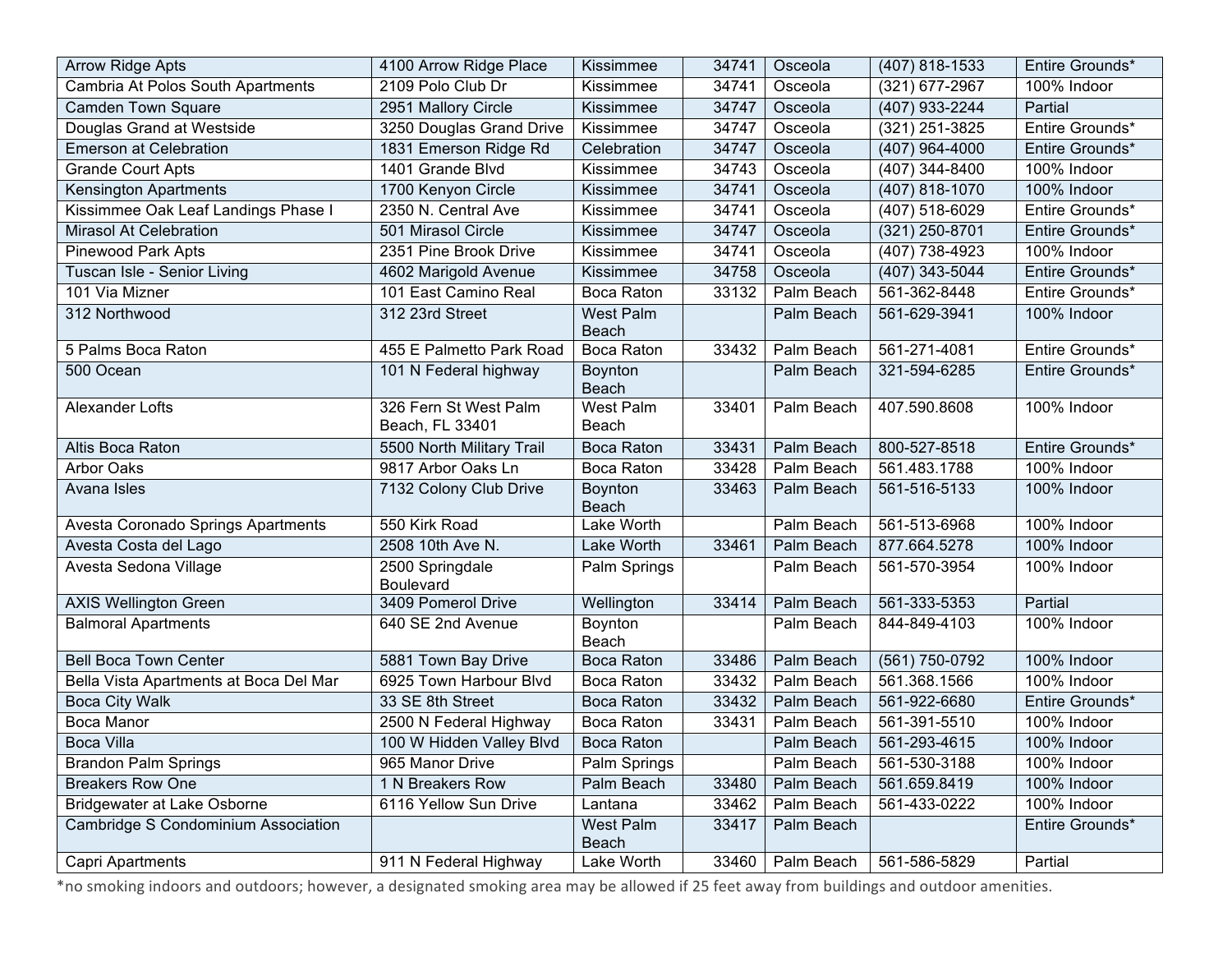| <b>Carriage Walk</b>                          | 1400 NW 13th St                         | <b>Boca Raton</b>                | 33486 | Palm Beach        | 1.866.258.9140       | 100% Indoor     |
|-----------------------------------------------|-----------------------------------------|----------------------------------|-------|-------------------|----------------------|-----------------|
| Caspian Delray Beach                          | 190 SE 5th Avenue                       | Delray<br>Beach                  | 33483 | Palm Beach        | 561-282-1365         | Entire Grounds* |
| Chatman C Condominium Association             | 54 Chatham C                            | Palm Beach                       | 33417 | Palm Beach        | 800-654-2832         | Entire Grounds* |
| <b>City Palms</b>                             | 480 Hibiscus Street                     | Palm Beach                       | 33401 | Palm Beach        | 888-676-8671         | 100% Indoor     |
| <b>City Place South Tower</b>                 | 550 Okeechobee<br><b>Boulevard</b>      | <b>West Palm</b><br>Beach        | 33401 | Palm Beach        | 561-623-8100         | Entire Grounds* |
| <b>Clear Lake Palms</b>                       | 401 Executive Center<br><b>Drive</b>    | <b>West Palm</b><br>Beach        | 33401 | Palm Beach        | 561-246-4202         | 100% Indoor     |
| <b>Clipper Cove</b>                           | 1500 Southern Cross Ln                  | Boynton<br><b>Beach</b>          | 33436 | <b>Palm Beach</b> | 561-734-3402         | 100% Indoor     |
| <b>Colony Park Apartments</b>                 | 8215 Belvedere Rd                       | <b>West Palm</b><br>Beach        | 33411 | Palm Beach        | 561-333-9500         | 100% Indoor     |
| <b>Compson Place Apartments</b>               | 1831 Renaissance<br><b>Commons Blvd</b> | Boynton<br><b>Beach</b>          |       | Palm Beach        | 561-734-2445         | 100% Indoor     |
| Courtside Villas at Mission Bay               | 10260 Courtside Lane                    | <b>Boca Raton</b>                |       | Palm Beach        | 561-451-2930         | Entire Grounds* |
| <b>Crown Court Apartments</b>                 | 1400 NW 15th Ave                        | <b>Boca Raton</b>                | 33486 | Palm Beach        | 1.866.270.2626       | 100% Indoor     |
| Davis Landing                                 | 4938 Davis Road                         | <b>Lake Worth</b>                | 33461 | Palm Beach        | 561.249.6053         | 100% Indoor     |
| <b>Drexel House Apartments</b>                | 1745 Drexel Road                        | <b>West Palm</b><br><b>Beach</b> | 33417 | Palm Beach        | 561-689-5365         | Entire Grounds* |
| <b>Dyson Circle Apartments</b>                | 4695 N. Dyson Circle                    | <b>West Palm</b><br>Beach        | 33415 | Palm Beach        | 561-689-8429         | Entire Grounds* |
| <b>Estates at Wellington Green</b>            | 2301 Wellington Green<br><b>Drive</b>   | Wellington                       | 33414 | <b>Palm Beach</b> | 561-791-7368         | Entire Grounds* |
| Evernia Place                                 | 631 Evernia St                          | Palm Beach                       | 33401 | Palm Beach        | 561.650.0110         | 100% Indoor     |
| <b>Five Star Fountainview</b>                 | 111 Executive Center Dr                 | <b>West Palm</b><br><b>Beach</b> | 33401 | Palm Beach        | 561.697.5500         | 100% Indoor     |
| Five Star Premier Residences of Boca<br>Raton | 22601 Camino Del Mar                    | <b>Boca Raton</b>                | 33433 | Palm Beach        | 561.750.7100         | 100% Indoor     |
| Fremd Village                                 | 401 Shirley Drive                       | Pahokee                          | 33476 | Palm Beach        | 561-924-8200         | Entire Grounds* |
| Gables Marbella                               | 22182 Bella Lago Dr                     | <b>Boca Raton</b>                | 33433 | Palm Beach        | 561.392.6839         | Partial         |
| <b>Glades Diamond Senior Living</b>           | 100 Downs Circle                        | <b>Belle Glade</b>               | 33430 | Palm Beach        | 561-983-4972         | 100% Indoor     |
| <b>Glades Pioneer Terrance</b>                | 200 Dorothy Wilford Circle              | <b>Belle Glade</b>               | 33430 | Palm Beach        | 561.996.2300<br>X124 | Entire Grounds* |
| <b>Golden Palms</b>                           | 373 NW 4th Diag                         | <b>Boca Raton</b>                | 33432 | <b>Palm Beach</b> | 561-394-0900         | Partial         |
| Hampshire Gardens 2552 Corporation            | 2552 South Federal<br>Highway           | Boynton<br>Beach                 | 33435 | Palm Beach        |                      | Entire Grounds* |
| <b>Harris Music Lofts</b>                     | 819 Sapodilla Ave                       | Palm Beach                       | 33401 | Palm Beach        | 561.292.3252         | 100% Indoor     |
| <b>Hidden Harbor</b>                          | 222 Kingfisher Way                      | Royal Palm<br>Beach              | 33411 | Palm Beach        | 561-790-8003         | 100% Indoor     |
| <b>Island Reach</b>                           | 9873 Lawrence Rd                        | Boynton<br><b>Beach</b>          | 33436 | <b>Palm Beach</b> | 561.738.4766         | 100% Indoor     |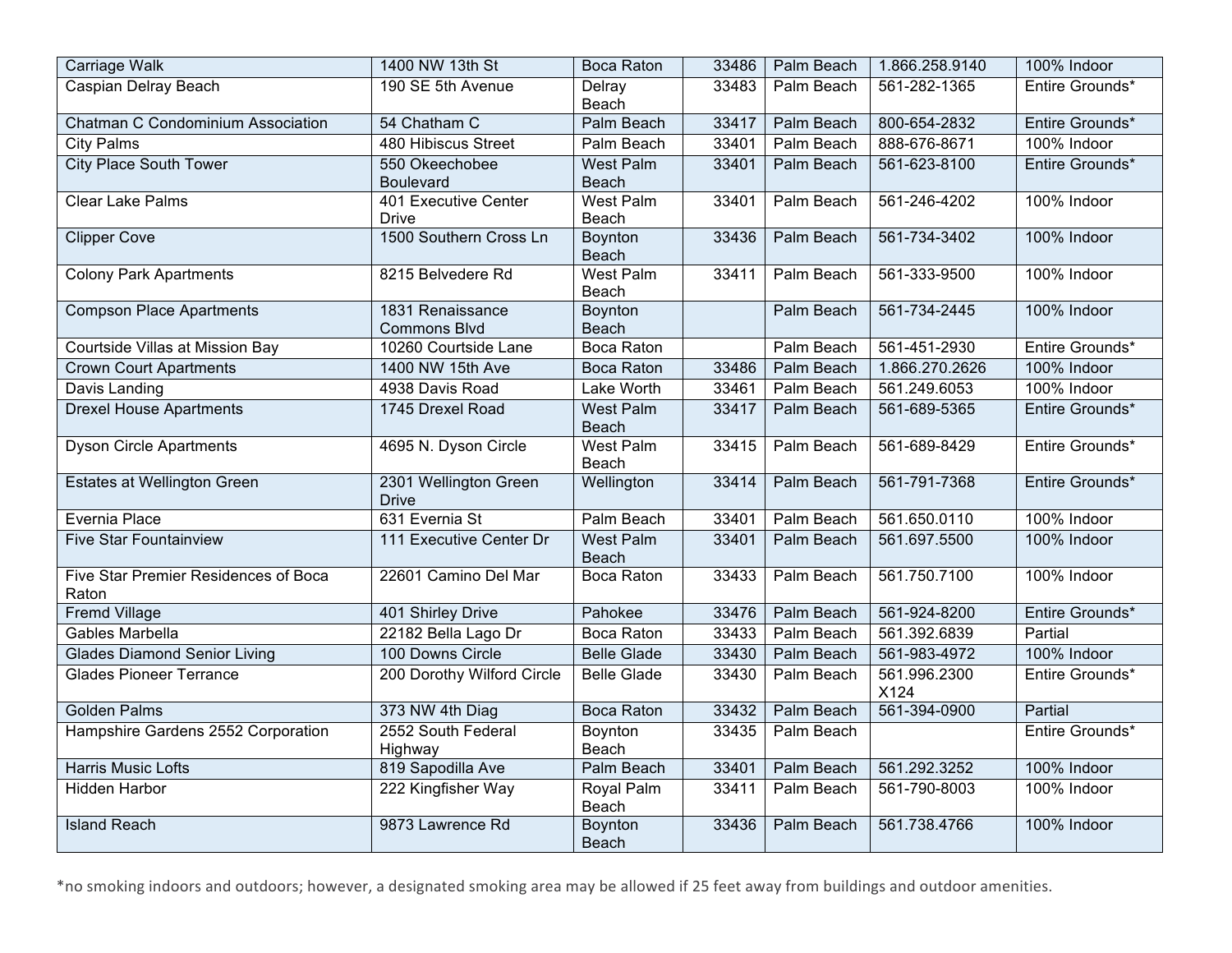| Jefferson Palm Beach                | 290 Courtney Lakes                   | <b>West Palm</b>           | 33401 | Palm Beach        | 561-471-7256     | 100% Indoor     |
|-------------------------------------|--------------------------------------|----------------------------|-------|-------------------|------------------|-----------------|
|                                     | Circle, Executive Center             | Beach                      |       |                   |                  |                 |
| Jupiter Cove                        | <b>Drive</b><br>17825 Thelma Avenue  | Jupiter                    | 33458 | Palm Beach        | 561-316-2788     | 100% Indoor     |
| Kent A Condominium Association      |                                      | <b>West Palm</b>           | 33417 | Palm Beach        |                  | Entire Grounds* |
|                                     |                                      | Beach                      |       |                   |                  |                 |
| Kent C Condominium Association      | 82 Straford F                        | <b>Palm Beach</b>          | 33417 | <b>Palm Beach</b> | 800-654-2832     | 100% Indoor     |
| <b>Kieth Gardens</b>                | 1171 NW 15th Ave                     | <b>Boca Raton</b>          | 33486 | Palm Beach        | 1.866.438.3328   | 100% Indoor     |
| <b>Kings Point</b>                  | 7000 W. Atlantic Avenue              | Delray<br><b>Beach</b>     | 33446 | Palm Beach        | 561-499-3335     | Entire Grounds* |
| Kingswood D Condominium Association | 71 Kingswood Dr                      | West Palm                  | 33417 | Palm Beach        |                  | Entire Grounds* |
|                                     |                                      | Beach                      |       |                   |                  |                 |
| La Joya Villages                    | 1105 6th Avenue South                | <b>Lake Worth</b>          | 33461 | Palm Beach        | 561.249.6053     | 100% Indoor     |
| Lake Mangonia Apartments            | 2100 N Australian Ave                | West Palm                  | 33407 | Palm Beach        | 561-832-0450     | 100% Indoor     |
|                                     |                                      | Beach                      |       |                   |                  |                 |
| <b>Lake Worth Gardens</b>           | 3927 Hadjes Dr.                      | <b>Lake Worth</b>          | 33467 | <b>Palm Beach</b> | 561.965.7277     | 100% Indoor     |
| Lakeside Commons Apartments         | 550 Executive Center<br><b>Drive</b> | <b>West Palm</b><br>Beach  | 33401 | Palm Beach        | 561-688-0656     | 100% Indoor     |
| Leisureville Condominiums           | 1111 Lake Terrace                    | Boynton<br><b>Beach</b>    | 33426 | Palm Beach        |                  | Partial         |
| Lilac Village                       | 14124 Golfers Drive                  | Palm Beach<br>Gardens      |       | Palm Beach        | 561-277-3939     | 100% Indoor     |
| <b>Loftin Place</b>                 | 805 N. Olive Avenue                  | <b>West Palm</b><br>Beach  | 33041 | Palm Beach        | 561-820-8744     | 100% Indoor     |
| <b>LUMA West Palm Beach</b>         | 7130 Okeechobee Blvd                 | <b>West Palm</b><br>Beach  |       | Palm Beach        | 561-328-2672     | Entire Grounds* |
| <b>Madison Chase</b>                | 1096 Madison Chase                   | <b>West Palm</b><br>Beach  | 33411 | <b>Palm Beach</b> | 561.790.0970     | 100% Indoor     |
| <b>Mallards Landing Apartments</b>  | 1598 QUAIL DR                        | West Palm<br>Beach         | 33409 | Palm Beach        | 561-684-3377     | 100% Indoor     |
| <b>Marina Bay Apartments</b>        | 2400 Lantana RD                      | Lake Worth                 | 33462 | Palm Beach        | 561-432-1515     | 100% Indoor     |
| Marina Key                          | 913 Lake Shore Drive                 | Lake Park                  | 33403 | Palm Beach        | 561-822-9040     | 100% Indoor     |
| <b>McClure Annex</b>                | 301 Eisenhower Road                  | Pahokee                    | 33476 | Palm Beach        | 561-924-5565     | Entire Grounds* |
| McClure Village                     | 301 Eisenhower Road                  | Pahokee                    | 33476 | Palm Beach        | 561-924-5565     | Entire Grounds* |
| <b>Meadow Reach Apartments</b>      | 1200 NW 13th Street                  | <b>Boca Raton</b>          | 33486 | Palm Beach        | $(561)$ 395-4085 | 100% Indoor     |
| <b>Mira Flores</b>                  | 11900 Valencia Gardens<br>Avenue     | Palm Beach<br>Gardens      | 33410 | Palm Beach        | 561-935-1556     | 100% Indoor     |
| Mizner Court at Broken Sound        | 6503 N. Military Trail               | <b>Boca Raton</b>          | 33496 | Palm Beach        | 954-332-3600     | 100% Indoor     |
| Montecito Palm Beach                | 616 Clearwater Park Road             | West Palm<br>Beach         | 33401 | Palm Beach        | 561-514-9800     | Entire Grounds* |
| Northport Condominiums              | 236 Castlewood Drive                 | North Palm<br><b>Beach</b> | 33408 | Palm Beach        | 561-632-9000     | Entire Grounds* |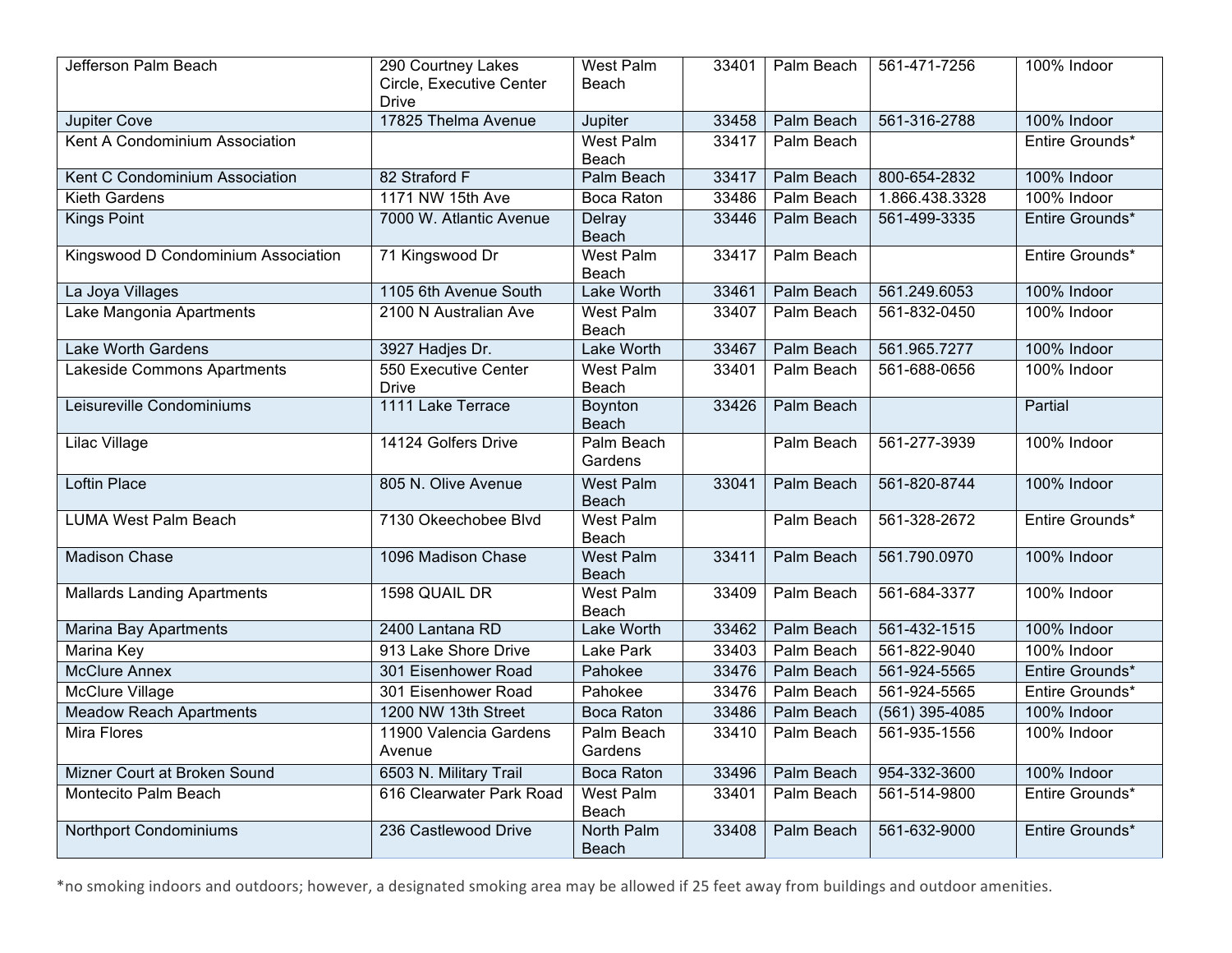| Oakwood Apartments              | 1979 NW 4th Avenue                      | Boca Raton                       | 33432 | Palm Beach        |              | 100% Indoor     |
|---------------------------------|-----------------------------------------|----------------------------------|-------|-------------------|--------------|-----------------|
| <b>Oasis Delray Beach</b>       | 5600 W. Atlantic Ave                    | Delray<br><b>Beach</b>           | 33484 | <b>Palm Beach</b> | 561-638-0920 | 100% Indoor     |
| <b>Ocean Park Apartments</b>    | 2861 S Seacreast<br>Boulevard           | Boynton<br>Beach                 | 33435 | Palm Beach        | 561-509-7783 | 100% Indoor     |
| Ocean Trail (Building 400)      | 200 Ocean Trail Way                     | Jupiter                          | 33477 | <b>Palm Beach</b> | 561-744-1144 | 100% Indoor     |
| Padgett Island                  | 899 Padgette Circle                     | Pahokee                          | 33476 | Palm Beach        | 561-924-3261 | Entire Grounds* |
| Palm Court at Wellington        | 711 Forest Club Drive                   | Drive,<br>Wellington             | 33414 | Palm Beach        | 561.526.8543 | 100% Indoor     |
| <b>Palm Gardens Apartments</b>  | 1710 4TH AVENUE<br><b>NORTH</b>         | Lake Worth                       | 33460 | Palm Beach        | 561-547-7164 | 100% Indoor     |
| <b>Palm Grove Apartments</b>    | 2100 Australian Avenue                  | <b>West Palm</b><br><b>Beach</b> | 33407 | Palm Beach        | 561-832-0450 | 100% Indoor     |
| Palm Ridge Apartments           | 2791 Florida Mango Road                 | Lake Worth                       | 33461 | Palm Beach        | 561-318-5779 | 100% Indoor     |
| <b>Palms West Apartments</b>    | 1551 Quail Drive                        | West Palm<br>Beach               | 33409 | Palm Beach        | 561-513-6890 | Partial         |
| <b>Park Aire Apartments</b>     | 570 Christina Drive                     | <b>Royal Palm</b><br>Beach       | 33414 | Palm Beach        | 561.282.0973 | Entire Grounds* |
| <b>Pleasant City</b>            | 1713 North Dixie Highway                | <b>West Palm</b><br><b>Beach</b> | 33407 | Palm Beach        | 561-655-8530 | Entire Grounds* |
| Poinsettia Club Apartments      | 251 Southern Boulevard                  | <b>West Palm</b><br>Beach        | 33405 | Palm Beach        | 561-820-0090 | Partial         |
| Ponte Verde at Palm Beach Lakes | 1401 Village Boulevard                  | <b>West Palm</b><br><b>Beach</b> | 33409 | <b>Palm Beach</b> | 561-471-8888 | 100% Indoor     |
| <b>Quiet Waters</b>             | 306 SW 10th Street                      | <b>Belle Glade</b>               | 33430 | Palm Beach        | 561-996-7040 | Entire Grounds* |
| <b>Rex Haven Apartments</b>     | 220 Henthrone Drive                     | <b>Palm Springs</b>              | 33461 | <b>Palm Beach</b> | 561-588-4408 | 100% Indoor     |
| <b>Rex Terrace</b>              | 100 Rex Avenue                          | Palm Springs                     | 33461 | Palm Beach        | 561-588-4408 | Entire Grounds* |
| <b>Robinson Villa</b>           | 905 22nd Street                         | <b>West Palm</b><br>Beach        | 33401 | Palm Beach        | 561-655-8532 | Entire Grounds* |
| Robinson Village                | 5100 45th Street                        | <b>West Palm</b><br>Beach        | 33401 | Palm Beach        | 561-655-8531 | Entire Grounds* |
| <b>Rosemary Village</b>         | 819 Sapodilla Ave                       | <b>West Palm</b><br><b>Beach</b> | 33401 | Palm Beach        | 561.833.6200 | 100% Indoor     |
| Royal Poinciana Place           | 5500 North Haverhill Rd                 | <b>West Palm</b><br>Beach        | 33407 | Palm Beach        | 561.683.2525 | 100% Indoor     |
| San Marco at Broken Sound       | 5555 N. Military Trail                  | <b>Boca Raton</b>                | 33496 | Palm Beach        | 954-332-3600 | 100% Indoor     |
| San Marco Villas Apartments     | 800 Venetian Isles Dr                   | Lake Park                        | 33403 | Palm Beach        | 561-841-5695 | 100% Indoor     |
| Santorini                       | 1645 Renaissance<br><b>Commons Blvd</b> | Boynton<br><b>Beach</b>          |       | Palm Beach        | 561-244-6650 | 100% Indoor     |
| Savannah Lakes                  | 220 Savannah Lakes<br><b>Drive</b>      | Boynton<br>Beach                 | 33436 | Palm Beach        | 561-364-8900 | 100% Indoor     |
| <b>Schall Landings</b>          | 2400 Schall Circle                      | <b>West Palm</b><br>Beach        | 33417 | Palm Beach        | 561-683-6417 | Entire Grounds* |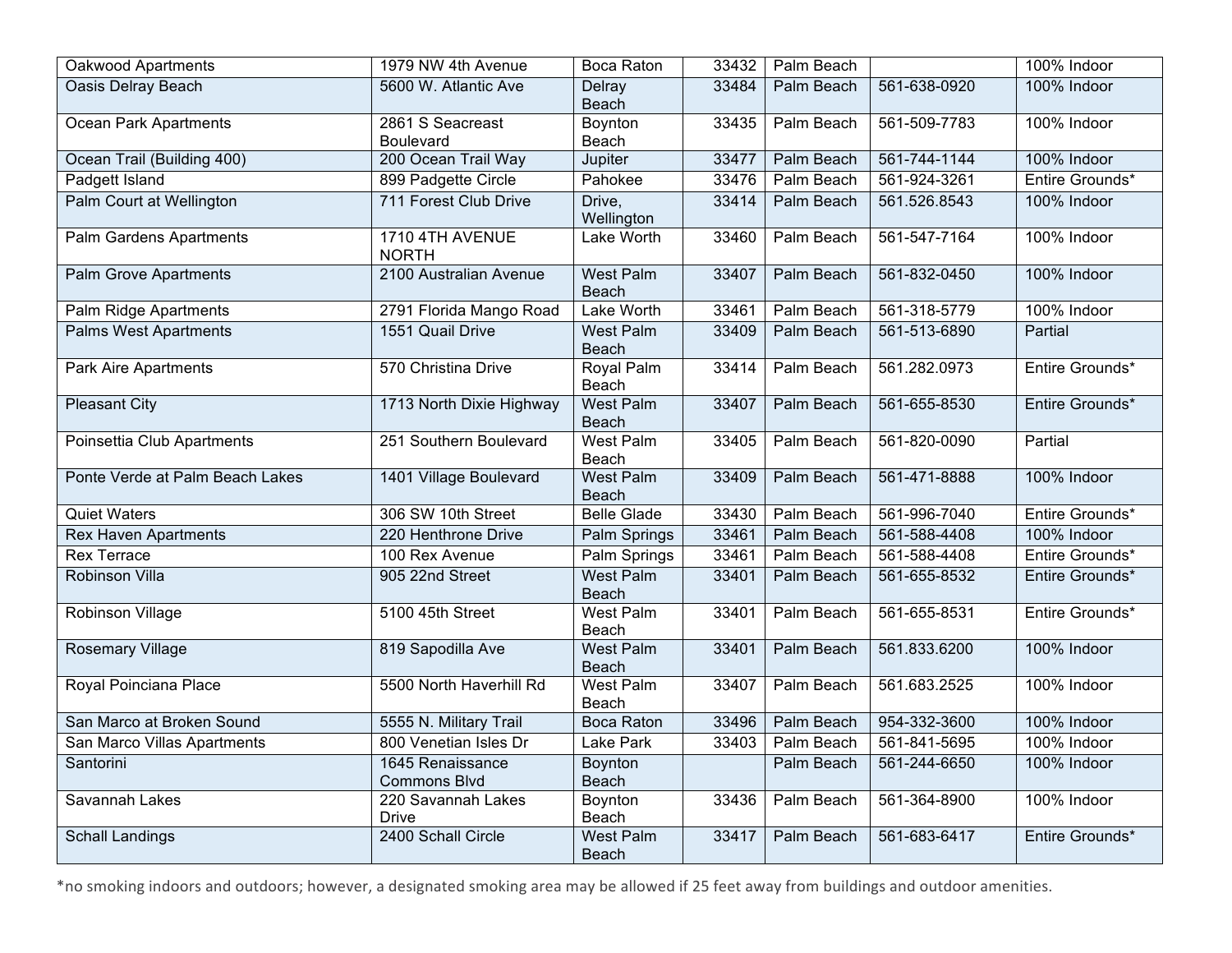| Seminole Circle Apartments           | 6388 Seminole Circle                    | Lantana                          | 33462 | Palm Beach        | 561-433-0751       | Entire Grounds* |
|--------------------------------------|-----------------------------------------|----------------------------------|-------|-------------------|--------------------|-----------------|
| <b>Serrano Apartments</b>            | 6010 Sherwood Glen Way                  | <b>West Palm</b><br><b>Beach</b> | 33415 | Palm Beach        | 561-433-3939       | 100% Indoor     |
| <b>Shadetree Apartments</b>          | 1769 Shadetree Way                      | Palm Springs                     | 33406 | Palm Beach        | 561-968-5229       | 100% Indoor     |
| <b>Shell Trace Apartments</b>        | 6705 Mallards Cove Road                 | Jupiter                          | 33458 | <b>Palm Beach</b> | 561-575-0975       | 100% Indoor     |
| Sonoma Bay                           | 3600 Sonoma Drive                       | Riviera<br>Beach                 | 33404 | Palm Beach        | 561-623-5786       | 100% Indoor     |
| Southridge                           | 3765 Georgia Avenue                     | <b>West Palm</b><br>Beach        | 33401 | Palm Beach        | 561-655-8533       | Entire Grounds* |
| Spinnaker Landing                    | 1931 W 16th Court                       | Riviera<br>Beach                 | 33404 | Palm Beach        | 561-513-6944       | Entire Grounds* |
| St. Andrews Palm Beach               | 1081 Benoist Farms Road                 | <b>West Palm</b><br>Beach        | 33411 | <b>Palm Beach</b> | 561-790-8051       | 100% Indoor     |
| St. Andrews Residence                | 208 Fern St                             | Palm Beach                       | 33401 | Palm Beach        | 561.655.1504       | 100% Indoor     |
| St. James Residence                  | 400 South Olive Ave                     | West Palm<br>Beach               | 33401 | Palm Beach        | $(561) 833 - 5269$ | 100% Indoor     |
| Stonybrook                           | 10206 Stonehedge Cir                    | Boynton<br>Beach                 | 33437 | Palm Beach        | 1.855.506.2201     | 100% Indoor     |
| <b>Sunset Place Apartments</b>       | 1001 36th Street                        | <b>West Palm</b><br>Beach        | 33407 | Palm Beach        | 561-863-6181       | 100% Indoor     |
| <b>Tequesta Terrace</b>              | 400 North US 1                          | Tequesta                         | 33469 | Palm Beach        | 561.207.6500       | 100% Indoor     |
| The Bicycle Club                     | 1908 NW 4th Ave                         | <b>Boca Raton</b>                | 33432 | Palm Beach        | 561-922-6678       | 100% Indoor     |
| The Courtyards in CityPlace          | 630 S. Sapodilla Avenue                 | West Palm<br>Beach               | 33401 | Palm Beach        | 561-837-9857       | 100% Indoor     |
| The Cove at Boynton Beach Apartments | 100 New Lake Drive                      | Boynton<br>Beach                 | 33426 | Palm Beach        | 561-735-4388       | Entire Grounds* |
| <b>The District</b>                  | 1000 Audace Ave                         | Boynton<br>Beach                 |       | Palm Beach        | 561-935-5224       | Entire Grounds* |
| The Dunes of Boca Raton              | 9410 SW 8th St                          | <b>Boca Raton</b>                | 33428 | <b>Palm Beach</b> | 1.866.272.6287     | 100% Indoor     |
| The Forum Apartments                 | 1361 S. Federal Hwy                     | <b>Boca Raton</b>                | 33432 | Palm Beach        | 561.395.9440       | 100% Indoor     |
| The Fountains Apartments             | 4120 Union Square<br><b>Boulevard</b>   | Palm Beach<br>Gardens            | 33410 | Palm Beach        | 561-622-8555       | 100% Indoor     |
| The Franklin                         | 320 Franklin Club Dr.                   | Delray<br>Beach                  | 33483 | Palm Beach        | 1.877.726.0983     | 100% Indoor     |
| The Mark at Cityscape                | 120 East Palmetto Park<br>Rd            | <b>Boca Raton</b>                | 33432 | Palm Beach        | 877.726.2772       | 100% Indoor     |
| The Melrose                          | 3200 N Haverhill Road                   | <b>West Palm</b><br>Beach        | 33417 | Palm Beach        | 561-687-1880       | 100% Indoor     |
| The Quaye at Palm Beach Gardens      | 1031 Victoria Falls<br><b>Boulevard</b> | Palm Beach<br>Garden             | 33418 | <b>Palm Beach</b> | 561-799-8899       | Entire Grounds* |
| The Quaye at Wellington              | 1058 S. State Road 7                    | Wellington                       | 33411 | Palm Beach        | 561-790-7000       | Entire Grounds* |
| The Sophia Abacoa                    | 836 University Boulevard                | Jupiter                          | 33458 | Palm Beach        | 561-612-3059       | Entire Grounds* |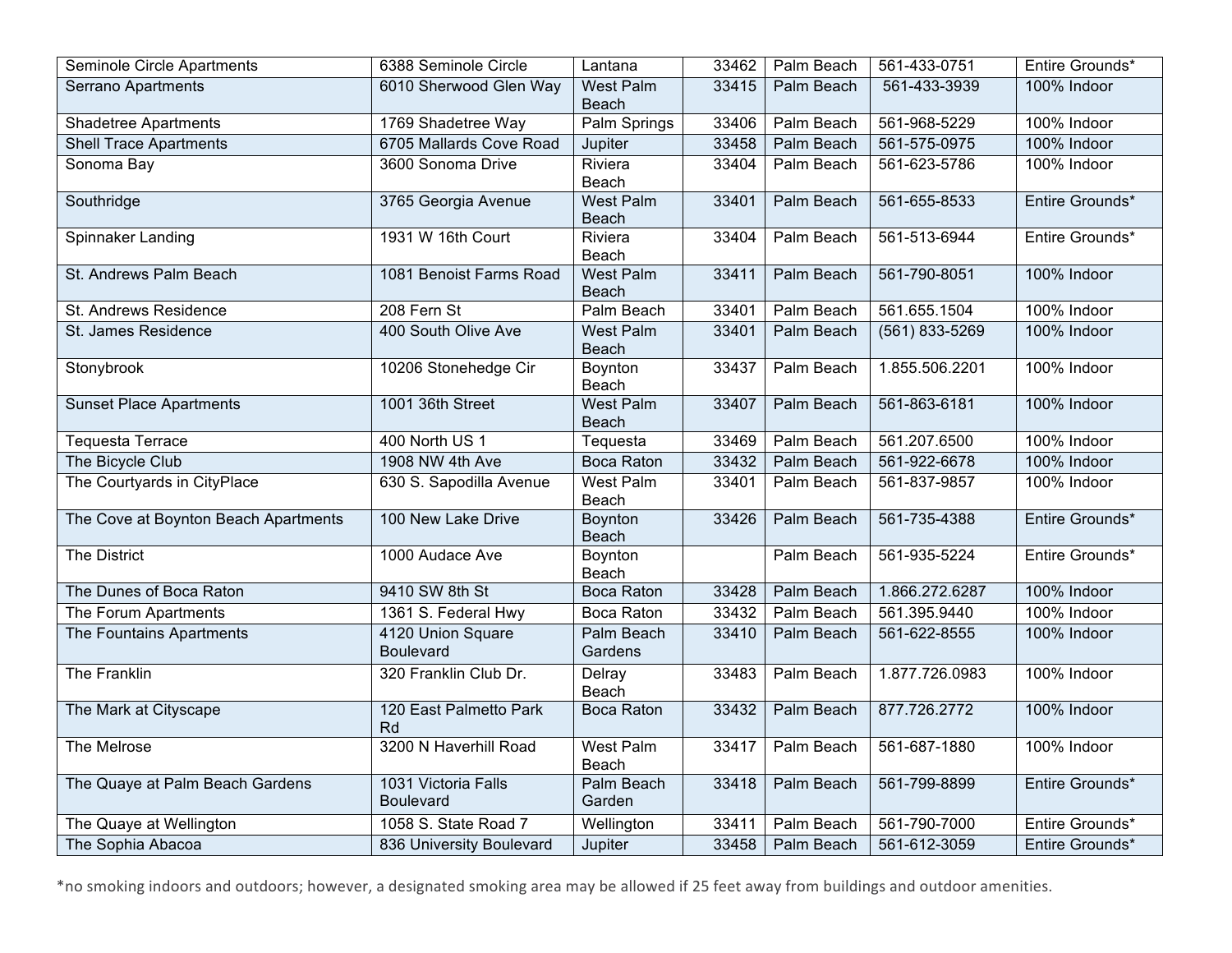| The Strand                                 | 255 Evernia Street                    | West Palm<br>Beach               | 33401 | Palm Beach        | 561-422-4095     | Entire Grounds* |
|--------------------------------------------|---------------------------------------|----------------------------------|-------|-------------------|------------------|-----------------|
| The Whitney                                | 410 Evernia Street                    | West Palm<br>Beach               | 33401 | Palm Beach        | 561-319-8484     | 100% Indoor     |
| Town Center Patio Apartments               | 701 Northwest 13th Street             | Boca Raton                       | 33486 | Palm Beach        | $(561)$ 368-5555 | 100% Indoor     |
| Trump Plaza of the Palm Beaches            | 525-529 S Flagler Drive               | <b>West Palm</b><br>Beach        | 33401 | Palm Beach        | 561-655-2555     | Entire Grounds* |
| <b>Twin Lakes</b>                          | 1200 7th Street                       | <b>West Palm</b><br>Beach        | 33401 | Palm Beach        | 561-655-8534     | Entire Grounds* |
| Viera of the Palm Beaches                  | 4860 Sand Stone Ln                    | <b>West Palm</b><br>Beach        | 33417 | Palm Beach        | 561.478.0138     | 100% Indoor     |
| Villa Franciscan Senior Apartments         | 2101 Avenue F                         | Riviera<br>Beach                 | 33404 | Palm Beach        | 561.840.0444     | 100% Indoor     |
| Villa Madonna                              | 4809 Lake Worth Road                  | <b>Green Acres</b>               | 33463 | <b>Palm Beach</b> | 561.963.1900     | 100% Indoor     |
| <b>Villa Oceana</b>                        | 2519 N. Ocean Blvd                    | <b>Boca Raton</b>                | 33431 | Palm Beach        | 866.501.1056     | 100% Indoor     |
| Villa Regina                               | 2660 Haverhill Road N.                | West Palm<br><b>Beach</b>        | 33417 | Palm Beach        | 561.478.3900     | 100% Indoor     |
| <b>Village at Lake Osborne</b>             | 2430 Lake Worth Road                  | <b>Lake Worth</b>                |       | Palm Beach        | 786-345-3468     | 100% Indoor     |
| <b>Wedgewood Apartments</b>                | 4921 WEDGEWOOD WY                     | <b>West Palm</b><br><b>Beach</b> | 33417 | Palm Beach        | 561-683-1631     | 100% Indoor     |
| <b>Wellington Club</b>                     | 9855 Herons Nest Court                | <b>Lake Worth</b>                | 33461 | Palm Beach        | 888-252-0940     | 100% Indoor     |
| <b>Wellman Trails Apartments</b>           | 4645 Wellman Trail                    | Lake Worth                       | 33463 | Palm Beach        | 561-588-4408     | Partial         |
| <b>Westgate Plaza Apartments</b>           | 4150 Westgate Ave                     | Palm Beach                       | 33409 | Palm Beach        | 561.683.2880     | 100% Indoor     |
| <b>Windsor H Condominium Association</b>   |                                       | <b>West Palm</b><br>Beach        | 33417 | Palm Beach        |                  | Entire Grounds* |
| <b>Windward Palms Retirement Community</b> | 8440 S. Military Trail                | Boynton<br>Beach                 | 33436 | Palm Beach        | 561.731.5917     | 100% Indoor     |
| <b>Woodlake Apartments</b>                 | 1749 Jog Road                         | <b>West Palm</b><br>Beach        | 33411 | Palm Beach        | 561-689-8282     | 100% Indoor     |
| <b>Worthing Place</b>                      | 32 SE 2nd Avenue                      | Delray<br>Beach                  | 33444 | Palm Beach        | 561-330-3273     | 100% Indoor     |
| <b>AHEPA 489 Senior Apartments</b>         | 6625 Rowan Road                       | <b>New Port</b><br>Richey        | 34653 | Pasco             | 727-843-0636     | 100% Indoor     |
| <b>Altis at Grand Cypress</b>              | 1901 Cypress Preserve<br><b>Drive</b> | Lutz                             | 33549 | Pasco             | 813-994-3005     | Partial         |
| American House Zephyrhills                 | 38130 Pretty Pond Road                | Zephyrhills                      | 33540 | Pasco             | 813-400-2291     | 100% Indoor     |
| <b>Arbor Villas Apartments</b>             | 8351 James Joseph Way<br>#101         | Port Richey                      | 34668 | Pasco             | 727-697-3994     | 100% Indoor     |
| <b>Ashton Oaks</b>                         | 11843 Faithful Way                    | <b>Port Richey</b>               | 34654 | Pasco             | 727-865-9005     | 100% Indoor     |
| <b>Banyan Senior Apartments</b>            | 11380 U.S. Hwy 19                     | Port Richey                      | 34668 | Pasco             | 727-835-0880     | 100% Indoor     |
| <b>Bonterra Parc</b>                       | 1945 Noor Street                      | Wesley<br>Chapel                 | 33544 | Pasco             | 813-221-4939     | 100% Indoor     |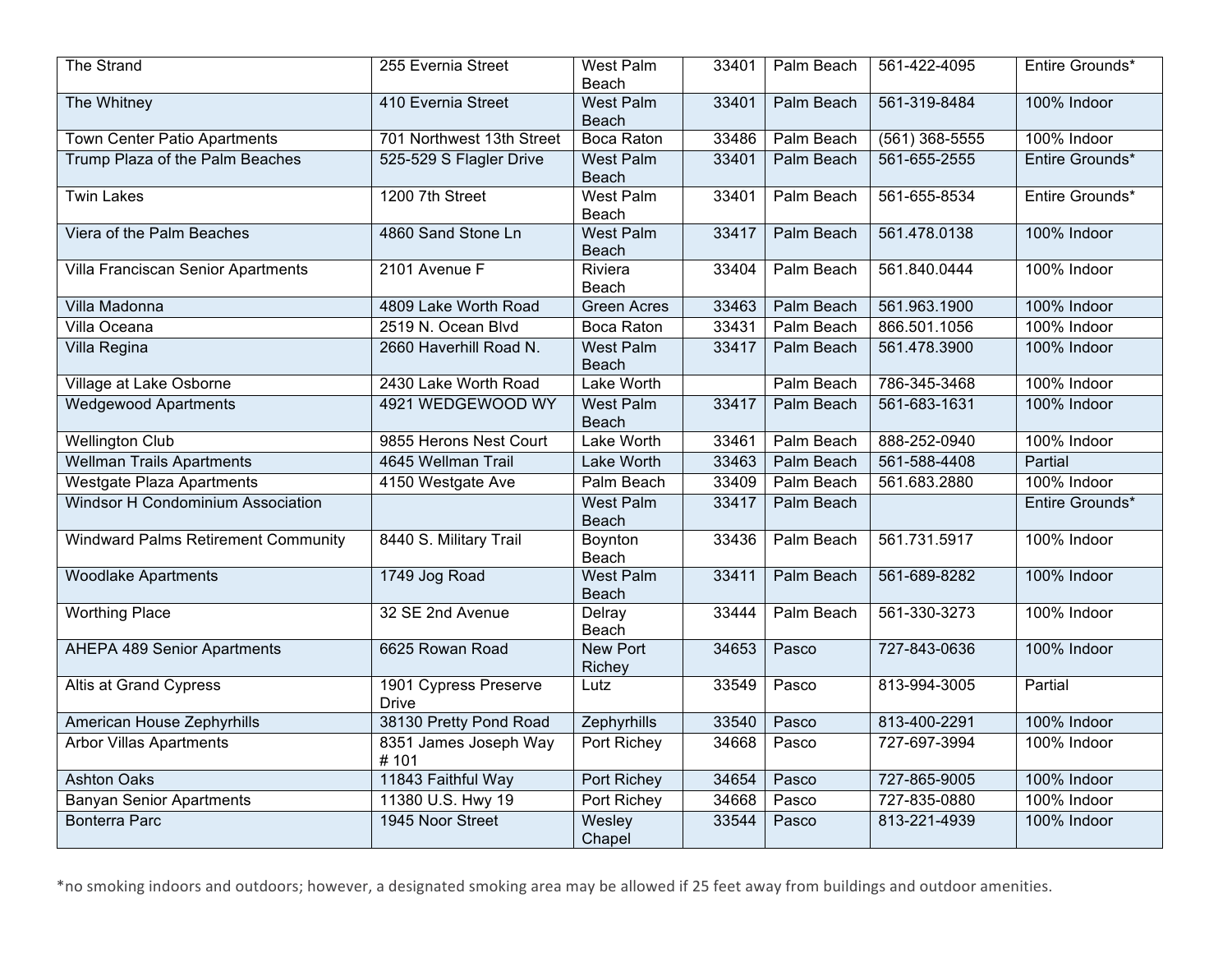| Enclave at Wesley Chapel                  | 1930 Devonwood Drive         | Wesley<br>Chapel                         | 33544 | Pasco    | 813-435-3283         | Entire Grounds* |
|-------------------------------------------|------------------------------|------------------------------------------|-------|----------|----------------------|-----------------|
| Integra Junction                          | 15175 Integra Junction       | Odessa                                   | 33556 | Pasco    | 813-563-1365         | 100% Indoor     |
| Journet Place Senior Apartments           | 8356 Journet Blvd            | New Port<br>Richey                       | 34654 | Pasco    | 727-845-1224         | Entire Grounds* |
| <b>Lantower Cypress Creek</b>             | 1810 Sweetbroom Circle       | Lutz                                     | 35593 | Pasco    | 813-909-2000         | Partial         |
| Magnolia Garden Senior Apartment<br>Homes | 20180 Barnett Road           | <b>Brooksville</b>                       | 34601 | Pasco    | 352-848-1053         | Entire Grounds* |
| <b>Magnolia Place</b>                     | 6715 Congress Street         | <b>New Port</b><br>Richey                | 34653 | Pasco    | 844-767-9757         | Entire Grounds* |
| Oak Run Apartment                         | 37728 Oak Run Circle         | Zephyrhills                              | 33541 | Pasco    | 813-715-7374         | 100% Indoor     |
| Palms at Wyndtree                         | 7335 Oconto Drive            | New Port<br>Richey                       | 34655 | Pasco    | 866-913-6922         | Partial         |
| The Columns at Bear Creek                 | 11931 Cassandra Street       | New Port<br>Richey                       | 34654 | Pasco    | 727-857-9009         | 100% Indoor     |
| The Columns at Cypress Point              | 4330 Point Cypress Blvd.     | Wesley<br>Chapel                         | 33545 | Pasco    | 813-779-7368         | 100% Indoor     |
| The Landings at Sea Forest                | 4522 Seagull Drive           | New Port<br>Richey                       | 34652 | Pasco    | 727-859-0444         | 100% Indoor     |
| The Retreat at Trinity                    | 11405 Billfish Circle        | Trinity                                  | 34655 | Pasco    | 866-373-9658         | Entire Grounds* |
| The Villas at Hunter Ridge                | 5223 Hunters Ridge Drive     | <b>New Port</b><br>Richey                | 34655 | Pasco    | 727-376-5194         | 100% Indoor     |
| <b>Westbrooke Manor</b>                   | 6701 Dairy Road              | Zephyrhills                              | 33542 | Pasco    | 813-782-4417         | 100% Indoor     |
| 430 Beacon                                | 430 3rd Ave S                | <b>St</b><br>Petersburg                  | 33701 | Pinellas | 727 350-5933         | 100% Indoor     |
| <b>AER Apartments</b>                     | 330 3RD St. S.,              | $\overline{St.}$<br>Petersburg           | 33701 | Pinellas | 727-800-9999         | Entire Grounds* |
| Ashford of Feather Sound                  | 13621 Feather Sound Cir<br>E | Clearwater                               | 33762 | Pinellas | $(727) 573 - 4601$   | 100% Indoor     |
| Aura                                      | 10980 Oak St NE              | $\overline{\mathsf{St}}$<br>Petersburg   | 33716 | Pinellas | 727 577-5800         | 100% Indoor     |
| <b>Azure Apartments</b>                   | 540 Trinity Ln               | $\overline{\mathsf{St}}$<br>Petersburg   | 33716 | Pinellas | 727-800-9804         | Entire Grounds* |
| <b>Barbee Towers</b>                      | 1100 E. Druid Rd.            | Clearwater                               | 33756 | Pinellas | 727446-1045          | Entire Grounds* |
| <b>Bayside Villas East</b>                | 1846 Shore Dr. South         | South<br>Pasadena                        | 33707 | Pinellas | 727 498-5170         | Entire Grounds* |
| <b>Broadstone Apartments</b>              | 2168 Druid Rd                | Clearwater                               | 33764 | Pinellas | 727 495-9338         | 100% Indoor     |
| Calais Park                               | 5800 Calais Lane             | $\overline{\mathsf{St}}$ .<br>Petersburg | 33714 | Pinellas | 727 526-4663         | 100% Indoor     |
| <b>Campbell Landings</b>                  | 365 6th St S                 | $\overline{\mathsf{St}}$<br>Petersburg   | 33701 | Pinellas | 941-907-4109<br>x110 | Entire Grounds* |
| <b>City Park Clearwater Apartments</b>    | 101 S. Old Coachman Rd.      | Clearwater                               | 33765 | Pinellas | 727 914-2708         | 100% Indoor     |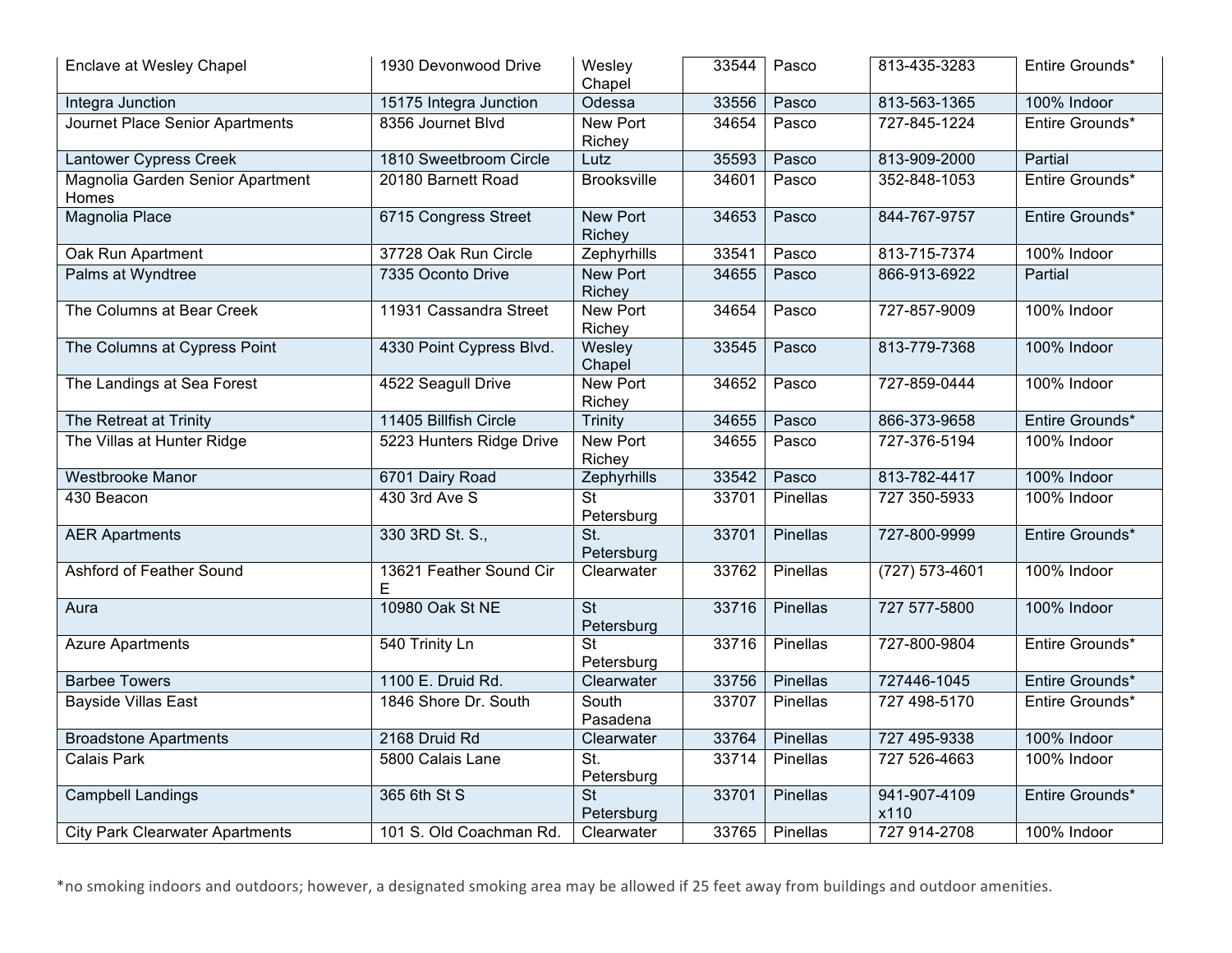| <b>Clearwater Park Apartments</b>    | 3200 37th Ave N.                 | <b>St</b><br>Petersburg                | 33713 | Pinellas       | 727 323-3171       | Entire Grounds* |
|--------------------------------------|----------------------------------|----------------------------------------|-------|----------------|--------------------|-----------------|
| <b>Columns at Allen's Creek</b>      | 2554 Oak Trails                  | Clearwater                             | 33764 | Pinellas       | 727-536-6375       | 100% Indoor     |
| Costa del Sol                        | 7700 Ridge Rd                    | Seminole                               | 33772 | Pinellas       | (727) 393-3232     | Entire Grounds* |
| <b>Cottonwood Bayview Apartments</b> | 235 Third Ave N                  | St.<br>Petersburg                      | 33701 | Pinellas       | 727 822-2355       | Entire Grounds* |
| Courtney at Bay Pines                | 4652 Miramar Dr,                 | <b>St</b><br>Petersburg                | 33708 | Pinellas       | (866) 934-8679     | Partial         |
| Coves of Brighton Bay                | 10901 Brighton Bay Blvd.         | <b>St</b><br>Petersburg                | 33716 | Pinellas       | 727-217-4000       | 100% Indoor     |
| Crescent St. Pete                    | 419 18th Ave. N.                 | <b>St</b><br>Petersburg                | 33704 | Pinellas       | 727-824-7091       | 100% Indoor     |
| Cross Bayou                          | 7200 71st Street North           | Pinellas Park                          | 33781 | Pinellas       | (727) 522-1504     | Entire Grounds* |
| <b>Crystal Cove Villas</b>           | 1801 Orange Blvd Way             | Palm Harbor                            | 34683 | Pinellas       | 727-787-2548       | 100% Indoor     |
| <b>Crystal Lake Manor</b>            | 3802 62nd Ave N,                 | <b>Pinellas Park</b>                   | 33781 | Pinellas       | 727 522-2074       | 100% Indoor     |
| <b>Disston Place Apartments</b>      | 3940 55th St. N                  | <b>St</b><br>Petersburg                | 33709 | Pinellas       | 727 323-3171       | Entire Grounds* |
| East Lake Club Apartments            | 150 Eastlake Club Dr             | Oldsmar                                | 34677 | Pinellas       | 727 771-1685       | 100% Indoor     |
| <b>Fairway Gardens</b>               | 110 & 30 Lady Mary Dr.           | Clearwater                             | 33755 | Pinellas       | 727446-1045        | 100% Indoor     |
| <b>Freedom Villages I</b>            | 7700 66th St. N.                 | <b>Pinellas Park</b>                   | 33781 | Pinellas       | (727) 541-6620     | 100% Indoor     |
| <b>Freedom Villages III</b>          | 1167 Turner St                   | Clearwater                             | 33756 | Pinellas       | (727) 443-6799     | 100% Indoor     |
| <b>Gateway Park Apartments</b>       | 9101 Dr. MLK Jr. St. N.          | St.<br>Petersburg                      | 33702 | Pinellas       | 727 323-3171       | Entire Grounds* |
| Gracewood                            | 8600 US 19 N                     | Pinellas Park                          | 33782 | Pinellas       | 727 541-7515       | Entire Grounds* |
| <b>Grand Villa</b>                   | 3600 34th St South               | <b>St</b><br>Petersburg                | 33711 | Pinellas       | 727 350-5830       | 100% Indoor     |
| Hampton at Clearwater                | 1099 N McMullen Booth<br>Rd #1   | Clearwater                             | 33759 | Pinellas       | 727-726-8861       | Entire Grounds* |
| Heritage Oaks of Palm Harbor         | 2351 Alderman Rd.                | Palm Harbor                            | 34683 | Pinellas       | $(727) 787 - 0792$ | 100% Indoor     |
| <b>Hermitage Apartment Homes</b>     | 151 7th St S                     | St.<br>Petersburg                      | 33701 | Pinellas       | 727 800-2878       | Entire Grounds* |
| Ibis Walk                            | 871 Ibis Walk Place North        | <b>St</b><br>Petersburg                | 33716 | Pinellas       | (727) 209-4247     | Entire Grounds* |
| <b>Imperial Palms</b>                | 101 Imperial Palm Dr.            | Largo                                  | 33771 | Pinellas       | 727-585-3723       | Partial         |
| Isles of Gateway                     | 10600 4th St N,                  | <b>St</b><br>Petersburg                | 33716 | Pinellas       | 727 579-4771       | 100% Indoor     |
| Jordan Park                          | 1245 Jordan Park Street<br>South | $\overline{\mathsf{St}}$<br>Petersburg |       | 33712 Pinellas | 727 323-3171       | Entire Grounds* |
| Lakeside Terrace                     | 4200 62nd Ave N                  | Pinellas Park                          | 33781 | Pinellas       | 727 521-2569       | 100% Indoor     |
| Landings at Cross Bayou              | 6835 54th Ave N                  | St.<br>Petersburg                      | 33709 | Pinellas       | 727 592-8867       | 100% Indoor     |
| <b>Lincoln Shores</b>                | 11601 4th St. N.                 | <b>St</b><br>Petersburg                | 33716 | Pinellas       | $(727)$ 577-5553   | 100% Indoor     |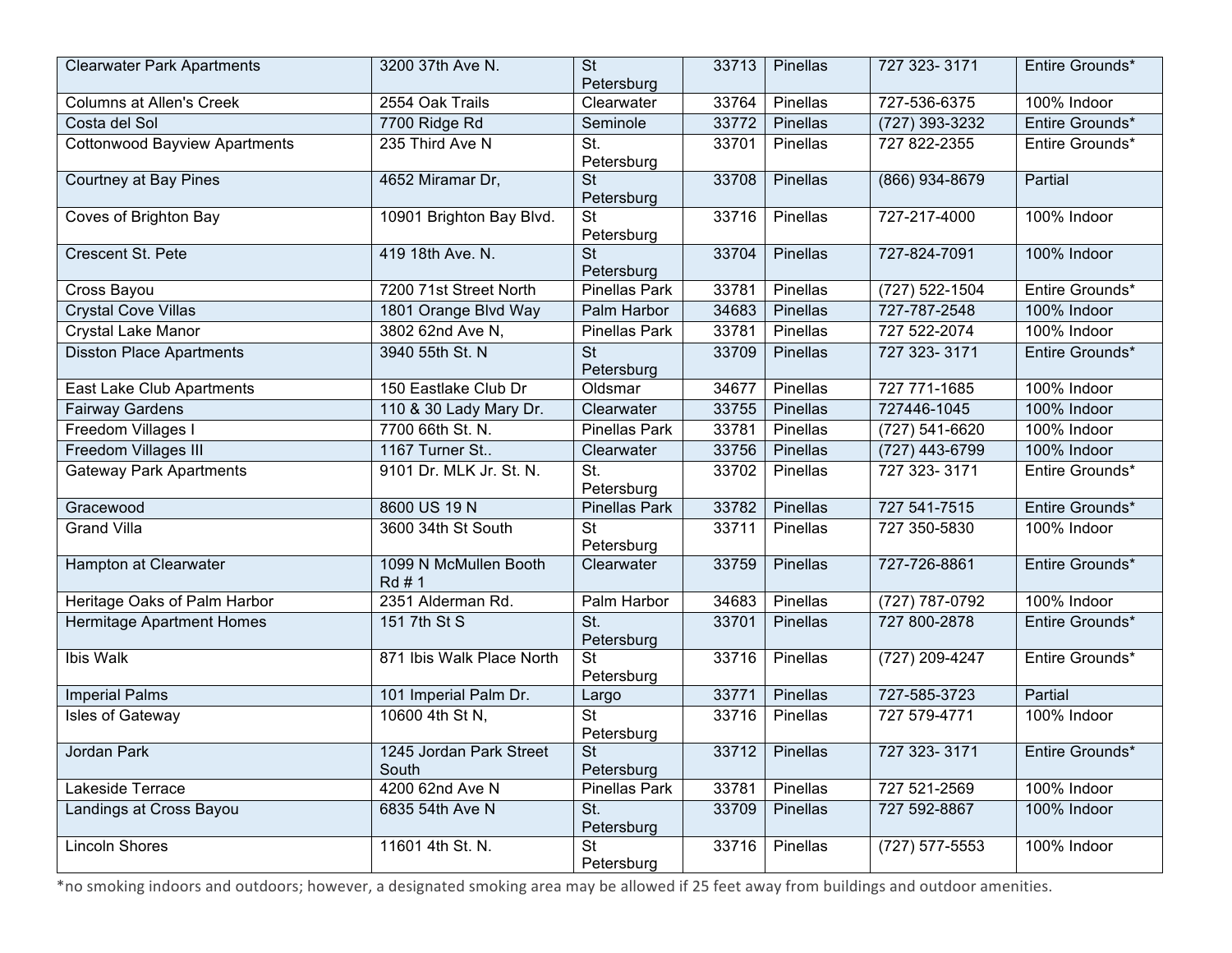| <b>Luteran Residences</b>               | 6800 Park St S.                      | South<br>Pasadena                      | 33707 | Pinellas | 727 347-9094       | 100% Indoor     |
|-----------------------------------------|--------------------------------------|----------------------------------------|-------|----------|--------------------|-----------------|
| <b>Lutheran Apartments</b>              | 550 1st Ave S.                       | $\overline{\mathsf{St}}$<br>Petersburg | 33701 | Pinellas | $(727) 896 - 3197$ | 100% Indoor     |
| <b>Madison at Roosevelt</b>             | 2738 Roosevelt Blvd                  | Clearwater                             | 33705 | Pinellas | 727 531-0426       | 100% Indoor     |
| Magnolia Gardens                        | 3800 62nd Ave N                      | <b>Pinellas Park</b>                   | 33781 | Pinellas | 727 489-6440       | 100% Indoor     |
| <b>Mainstreet Apartments</b>            | 1100 S. Missouri Ave                 | Clearwater                             | 33756 | Pinellas | 727 443-3339       | 100% Indoor     |
| Norton Apartments                       | 1450 S. Martin Luther King<br>Jr Ave | Clearwater                             | 33756 | Pinellas | 727 441-9010       | 100% Indoor     |
| Palm Lake Village                       | 1515County Road One                  | Dunedin                                | 34698 | Pinellas | 727 733-8880       | 100% Indoor     |
| <b>Palmetto Properties</b>              | 1537 & 1541 Palmetto St              | Clearwater                             | 33755 | Pinellas | $(727)$ 446-1045   | 100% Indoor     |
| <b>Palms Bayou Apartments</b>           | 1111 Cardona Lane                    | Clearwater                             | 33755 | Pinellas | 727446-1045        | 100% Indoor     |
| <b>Paradise Trail Apartments</b>        | 1111 Cardona Lane                    | Clearwater                             | 33755 | Pinellas | 727 446-1045       | 100% Indoor     |
| <b>Peridot Palms</b>                    | 10601 Gandy Blvd N                   | $\overline{\mathsf{St}}$<br>Petersburg | 33702 | Pinellas | $(727)$ 914-8004   | Entire Grounds* |
| Peterborough Apartments                 | 440 Fourth Ave N                     | $\overline{\mathsf{St}}$<br>Petersburg | 33701 | Pinellas | 727 823-5145       | 100% Indoor     |
| <b>Pinellas Heights</b>                 | 11411 Ulmerton Rd.                   | Largo                                  | 33778 | Pinellas | 727-953-9809       | Entire Grounds* |
| <b>Pineview Apartments</b>              | 1585 Greenlea Dr.                    | Clearwater                             | 33755 | Pinellas | 727 443-3339       | 100% Indoor     |
| <b>Portland Apartments</b>              | 300 8 <sup>th</sup> St. North        | <b>St</b><br>Petersburg                | 33705 | Pinellas | (727) 470-2300     | Entire Grounds* |
| Providence                              | 50 Kendra Way                        | Palm Harbor                            | 34684 | Pinellas | 727 787-7757       | 100% Indoor     |
| <b>Rainbow Village</b>                  | 12301 134th Ave N                    | Largo                                  | 33774 | Pinellas | 727 581-4793       | 100% Indoor     |
| <b>Ralph Richards Tower</b>             | 211 S. Prospect Ave                  | Clearwater                             | 33756 | Pinellas | 727 446-1045       | Entire Grounds* |
| Romayne Apartments                      | 8601 Dr. MLK Jr. St. N.              | $\overline{\mathsf{St}}$<br>Petersburg | 33702 | Pinellas | 727 323-3171       | Entire Grounds* |
| Sailpointe                              | 6740- 6742 Gulfport Blvd<br>S        | South<br>Pasadena                      | 33707 | Pinellas | 727 498-5170       | Entire Grounds* |
| Saratoga Apartments                     | 3475 32nd Ave N,                     | $\overline{St}$<br>Petersburg          | 33713 | Pinellas | 727 323-3171       | Entire Grounds* |
| Seaside Villas                          | 3205 58th St S                       | Gulfport                               | 33707 | Pinellas | 727 341-0186       | Entire Grounds* |
| Snug Harbor                             | 13655 Gulf Blvd                      | Madiera<br>Beach                       | 33708 | Pinellas | $(727)$ 395-9256   | 100% Indoor     |
| St. Charles Row                         | 1175 Pinellas Point Dr S.            | <b>St</b><br>Petersburg                | 33705 | Pinellas | 727 866-2142       | 100% Indoor     |
| St. Mark's Village                      | 2655 Nebraska Ave                    | Palm Harbor                            | 34684 | Pinellas | 727 785-2580       | Entire Grounds* |
| <b>Sunset Oaks Apartments</b>           | 4888 21st Ave N.                     | $\overline{\mathsf{St}}$<br>Petersburg | 33713 | Pinellas | 727 323-3171       | 100% Indoor     |
| <b>Tarpon Springs Housing Authority</b> | 500 S. Walton Ave                    | Tarpon<br>Springs                      | 34689 | Pinellas | $(727)$ 937-4411   | 100% Indoor     |
| <b>Urban Style Flats</b>                | 300 10th St. S.                      | $\overline{\mathsf{St}}$<br>Petersburg | 33705 | Pinellas | 727-362-7300       | 100% Indoor     |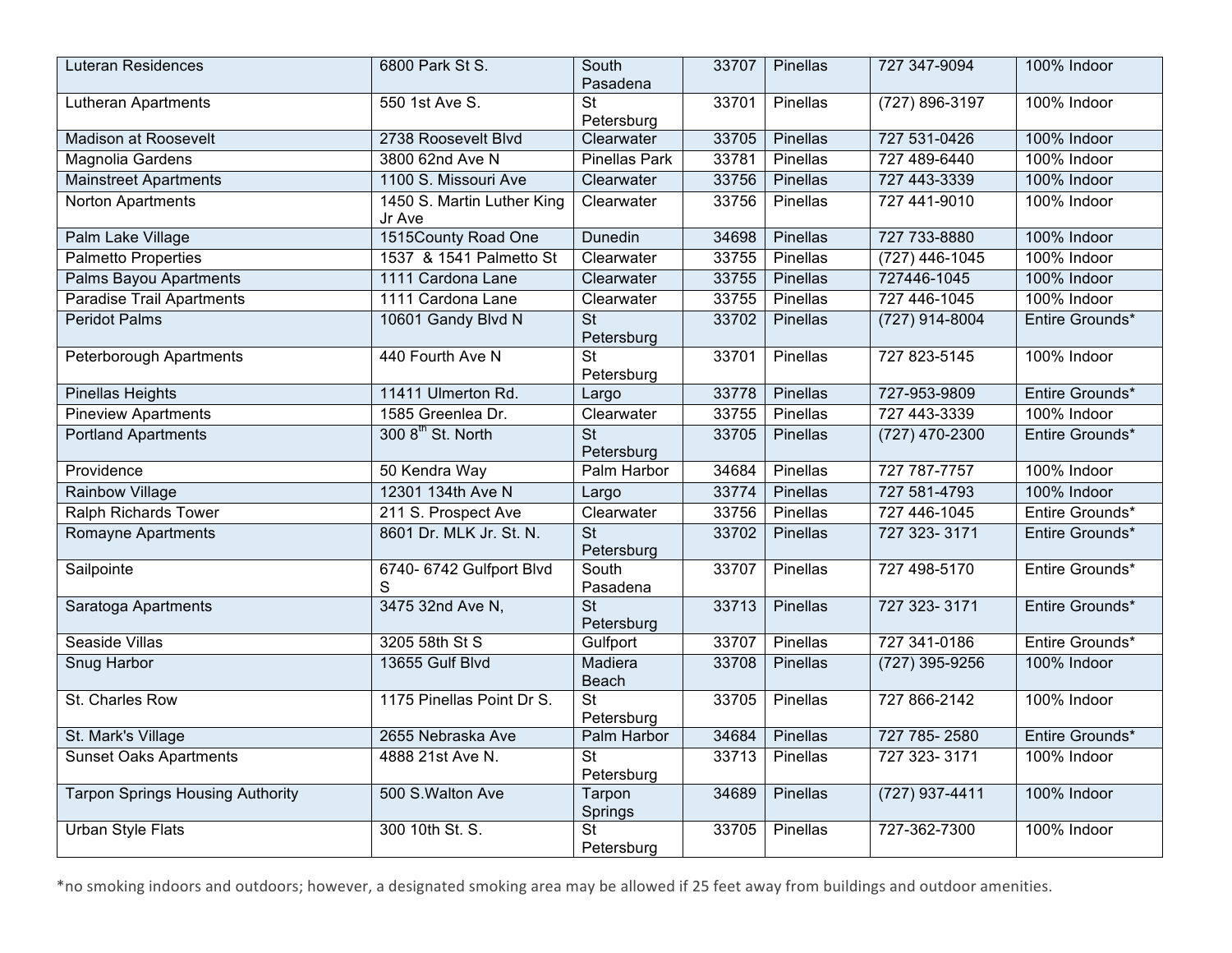| Vantage Pointe Condos                       | 10200 Gandy Blvd N                 | $\overline{\mathsf{St}}$<br>Petersburg | 33702 | Pinellas        | 727521-7005        | 100% Indoor     |
|---------------------------------------------|------------------------------------|----------------------------------------|-------|-----------------|--------------------|-----------------|
| Viridian                                    | 518 3rd Ave South                  | $\overline{\mathsf{St}}$<br>Petersburg | 33701 | Pinellas        | (727) 895-8591     | 100% Indoor     |
| Vue                                         | 1551 Flournoy Circle West          | Clearwater                             | 33765 | Pinellas        | 727 507-8587       | 100% Indoor     |
| <b>Westminster Palms</b>                    | 830 North Shore Drive NE           | <b>St</b><br>Petersburg                | 33701 | Pinellas        | 727-456-7103       | 100% Indoor     |
| <b>Westminster Shores</b>                   | 125 - 56th Ave. S.                 | <b>St</b><br>Petersburg                | 33705 | Pinellas        | 727-867-2131       | Entire Grounds* |
| <b>Westminster Suncoast</b>                 | 1095 Pinellas Point Dr. S.         | $\overline{\mathsf{St}}$<br>Petersburg | 33705 | Pinellas        | $(727) 867 - 1131$ | Entire Grounds* |
| <b>Whispering Palms</b>                     | 13200 Whispering Palms<br>Place SW | Largo                                  | 33774 | <b>Pinellas</b> | 727 596-4770       | 100% Indoor     |
| <b>Bayside Villas</b>                       | 1824 Shore Dr. South               | South<br>Pasadena                      | 33707 | Pinellas        | 727 498-5170       | Entire Grounds* |
| <b>Ariva Apartment Homes</b>                | 5190 Ariva Blvd.                   | Lakeland                               | 33812 | Polk            | 863-815-5800       | Entire Grounds* |
| <b>Brandywyne Apartments</b>                | 418 19th St SE                     | Winter<br>Haven                        | 33884 | Polk            | 863-410-0044       | 100% Indoor     |
| <b>Cambridge Cove Apartments</b>            | 1700 Cambridge Cove<br>Pass        | Lakeland                               | 33810 | Polk            | 863-858-4760       | 100% Indoor     |
| <b>Carrington Place Apartments</b>          | 1411 Kettles Ave                   | Lakeland                               | 33805 | Polk            | 863-682-7611       | Entire Grounds* |
| <b>Cecil Gober Apartments</b>               | 2626 N. Florida Ave.               | Lakeland                               | 33805 | Polk            | 863-606-5962       | Entire Grounds* |
| <b>Champions Vue Apartments</b>             | 101 Champions Vue Loop             | Davenport                              | 33897 | Polk            | 863-656-4646       | Entire Grounds* |
| <b>Colton Meadow Apartments</b>             | 1919 W 10th St                     | Lakeland                               | 33805 | Polk            | 863-284-4500       | Entire Grounds* |
| <b>Country Place Apartments</b>             | 3950 Country Place                 | Winter<br>Haven                        | 33880 | Polk            | 844-577-5801       | 100% Indoor     |
| <b>Cypress Cathedral</b>                    | 1601 Havendale Blvd NW             | Winter<br>Haven                        | 33881 | Polk            | 863-293-1528       | 100% Indoor     |
| <b>Della Vita Apartments</b>                | 4200 Mahogany Run                  | Winter<br>Haven                        | 33884 | Polk            | 863-877-3861       | 100% Indoor     |
| <b>Eastwood Apartments</b>                  | 25 S 22nd St                       | <b>Haines City</b>                     | 33844 | Polk            | 352-787-6700       | 100% Indoor     |
| <b>Emerald Run Apartments</b>               | 429 Timberlane E                   | Lakeland                               | 33801 | Polk            | 863-668-8835       | 100% Indoor     |
| <b>Episcopal-Catholic Apartments</b>        | 500 Avenue L NW                    | Winter<br>Haven                        | 33881 | Polk            | 863-299-4481       | Entire Grounds* |
| <b>Griffin Park Apartments</b>              | 1013 Griffin Rd.                   | Lakeland                               | 33805 | Polk            | 863-594-1265       | 100% Indoor     |
| <b>Haines City Apartments</b>               | 2351 E. Hinson Ave                 | <b>Haines City</b>                     | 33844 | Polk            | 863-421-2336       | Entire Grounds* |
| <b>High View Apartments</b>                 | 215 Orangeview Ln.                 | Lakeland                               | 33803 | Polk            | 863-644-1881       | 100% Indoor     |
| <b>Highland Apartments</b>                  | 4211 Hancock Ave SE                | Lakeland                               | 33812 | Polk            | 863-644-5522       | 100% Indoor     |
| <b>Key Cove Apartments</b>                  | 128 Terrace Dr.                    | Haines City                            | 33844 | Polk            | 352-787-6700       | 100% Indoor     |
| Kompleat (dba Highland Ridge<br>Apartments) | 2525 N. 10th Street                | <b>Haines City</b>                     | 33844 | Polk            | 863-422-8880       | Entire Grounds* |
| <b>Lake Mirror Apartments</b>               | 130 S. Massachusetts Ave           | Lakeland                               | 33801 | Polk            | 863-333-9350       | Entire Grounds* |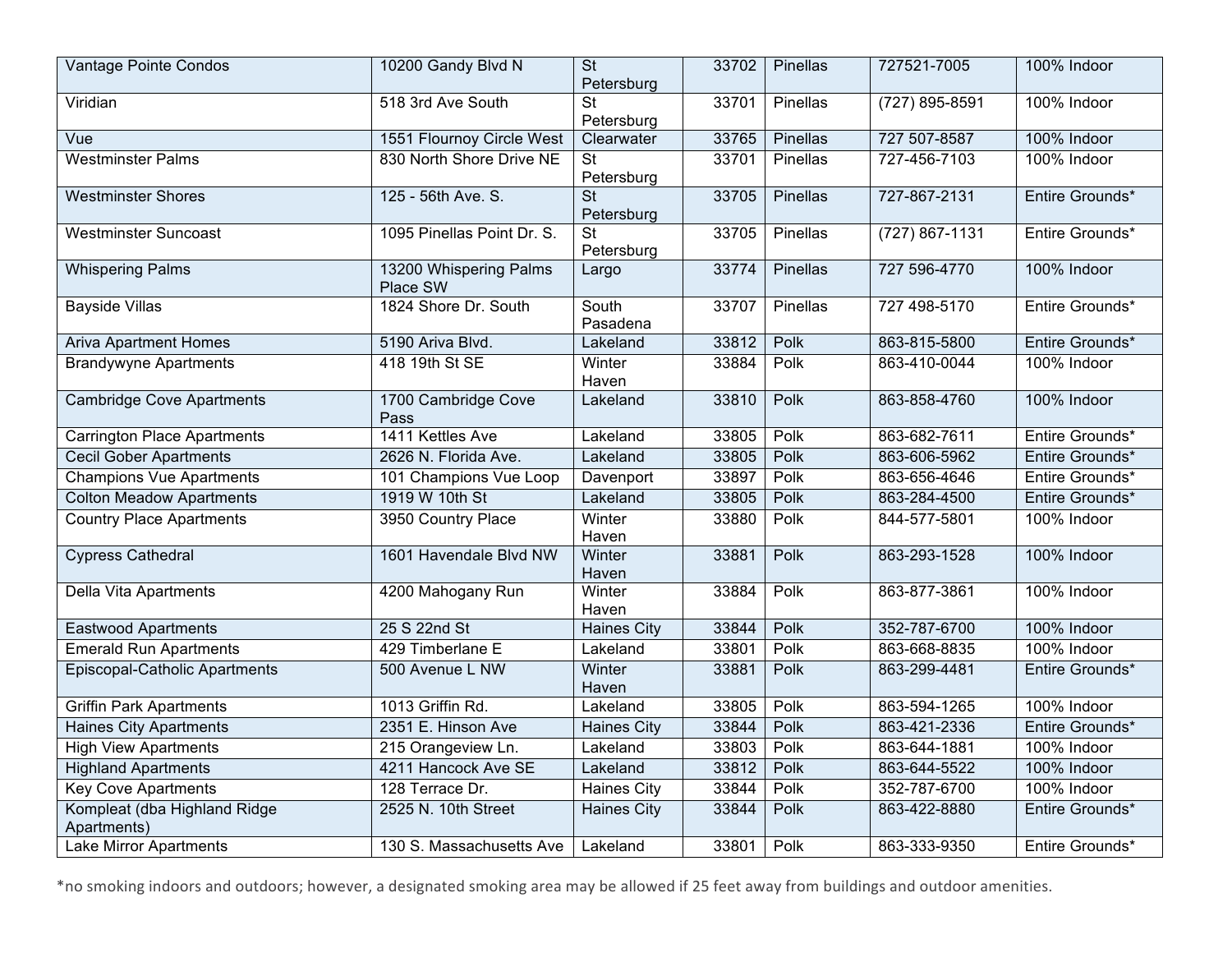| <b>Legacy Union Square</b>                    | 201 Kenbrook Way               | Davenport          | 33896 | Polk       | 888-318-7692      | Entire Grounds* |
|-----------------------------------------------|--------------------------------|--------------------|-------|------------|-------------------|-----------------|
| LeMans Apartments of Lakeland                 | 1501 Shepherd Rd.              | Lakeland           | 33811 | Polk       | 863-937-4402      | 100% Indoor     |
| <b>Manor at West Bartow</b>                   | 805 N. Gordon Ave              | <b>Bartow</b>      | 33830 | Polk       | 863-682-7611      | Entire Grounds* |
| NoBay Village                                 | 270 E. Bay Street              | Lakeland           | 33801 | Polk       | 863-333-9350      | Entire Grounds* |
| Orangemont Village & Peace River Knoll        | 401 Winston Ave.               | Lake Wales         | 33853 | Polk       | 863-295-5976      | Entire Grounds* |
| Polk City Villas                              | 201 N. Citrus Grove Blvd       | Polk City          | 33868 | Polk       | 863-984-4025      | 100% Indoor     |
| Rennaissance at Washington Ridge              | 150 West 14th Street           | Lakeland           | 33805 | Polk       | 863-682-7611      | Entire Grounds* |
| <b>Ridgewood Apartments LTD</b>               | 2201 Ridgewood Rd NW           | Winter<br>Haven    | 33881 | Polk       | 863-293-5723      | Entire Grounds* |
| <b>Sterling Place Apartments</b>              | 600 Old Combee Rd.             | Lakeland           | 33809 | Polk       | 863-858-8855      | Entire Grounds* |
| The landings apartment                        | 102 Landings Way               | Winter<br>Haven    | 33880 | Polk       | 863-508-7808      | 100% Indoor     |
| Victoria Landing                              | 3685 Victoria Manor Dr         | Lakeland           | 33805 | Polk       | 888-258-7035      | 100% Indoor     |
| <b>Villas at Lake Bonnett</b>                 | 303 N Brunell Pkwy             | Lakeland           | 33815 | Polk       | 863-413-3100      | Entire Grounds* |
| <b>West Lake Apartments</b>                   | 501 Hartsell Ave               | Lakeland           | 33815 | Polk       | 863-606-5962      | Entire Grounds* |
| <b>Whispering Pines</b>                       | 4713 Richard Drive             | <b>Bartow</b>      | 33830 | Polk       | 863-733-4807      | Entire Grounds* |
| <b>Barry Manor</b>                            | 100 Husson Ave.                | Palatka, FL        | 32177 | Putnam     | $(904)632 - 1255$ | Entire Grounds* |
| <b>Carriage Gate Apartments</b>               | 6501 St. Johns Ave             | Palatka, FL        | 32177 | Putnam     | (386) 328-5673    | Entire Grounds* |
| No Name (First Presbytarian Church<br>owners) | 205 S. 3rd Street              | Palatka, FL        | 32177 | Putnam     | (386) 385-3668    | 100% Indoor     |
| Palatka Housing Authority                     | 400 N 15th St,                 | Palatka, FL        | 32177 | Putnam     | $(386)329-0132$   | Entire Grounds* |
| <b>River Town Suites</b>                      | 916 St. John Ave.              | Palatka, FL        | 32177 | Putnam     | (386) 326-9344    | 100% Indoor     |
| Ashborough Luxury                             | 6413 Ashborough Ct             | Milton             | 32570 | Santa Rosa | 850-626-2600      | 100% Indoor     |
| <b>Breeze Apartments</b>                      | 75 Nightingale Ln              | <b>Gulf Breeze</b> | 32561 | Santa Rosa | 850-932-4473      | 100% Indoor     |
| <b>Carter Crossing</b>                        | 6208 Berry Hill Rodad          | Milton             | 32570 | Santa Rosa | 850-626-0980      | 100% Indoor     |
| <b>Country Haven</b>                          | 6151 Country Haven<br>Circle   | Milton             | 32570 | Santa Rosa | 850-626-7929      | 100% Indoor     |
| <b>Hamilton Manor</b>                         | 6246 Hamilton Bridge Rd        | Milton             | 32570 | Santa Rosa | 850-377-8360      | 100% Indoor     |
| Milton Public Housing                         | 5668 Byrom Street              | Milton             | 32570 | Santa Rosa | 850-623-8216      | 100% Indoor     |
| <b>Royal Acres Apartments</b>                 | 4065 Highway 4                 | Jay                | 32565 | Santa Rosa | 850-418-2430      | 100% Indoor     |
| The Sound at Navarre Beach                    | 7381 Navarre Pwky              | Navarre            | 32566 | Santa Rosa | 850-684-3994      | 100% Indoor     |
| <b>Woodland Run East Apartments</b>           | 3107 Woods Way                 | <b>Gulf Breeze</b> | 32563 | Santa Rosa | 850-932-5535      | 100% Indoor     |
| Advenir at Monterrey Apartments               | 1001 Center Rd                 | Venice             | 34292 | Sarasota   | 941-497-2545      | Entire Grounds* |
| Alderman Oaks Retirement Center               | 727 Hudson Avenue              | Sarasota           | 34236 | Sarasota   | 941-955-9099      | 100% Indoor     |
| <b>Applegate Apartments</b>                   | 1500 N. Lockwood Ridge<br>Road | Sarasota           | 34237 | Sarasota   | 941-955-5078      | 100% Indoor     |
| Arium on Palmer Ranch Apartments              | 4110 Winners Circle            | Sarasota           | 34238 | Sarasota   | 941-923-8002      | Partial         |
| Aston Gardens at Pelican Point                | 1000 Aston Gardens Drive       | Venice             | 34292 | Sarasota   | 941-240-1000      | Entire Grounds* |
| <b>Balmoral Court</b>                         | 4004 Fruitville Road           | Sarasota           | 34232 | Sarasota   | 941-371-7147      | 100% Indoor     |
| <b>Bay Oak Condominiums</b>                   | 6157 Midnight Pass Road        | Sarasota           | 34242 | Sarasota   | 941-349-4433      | 100% Indoor     |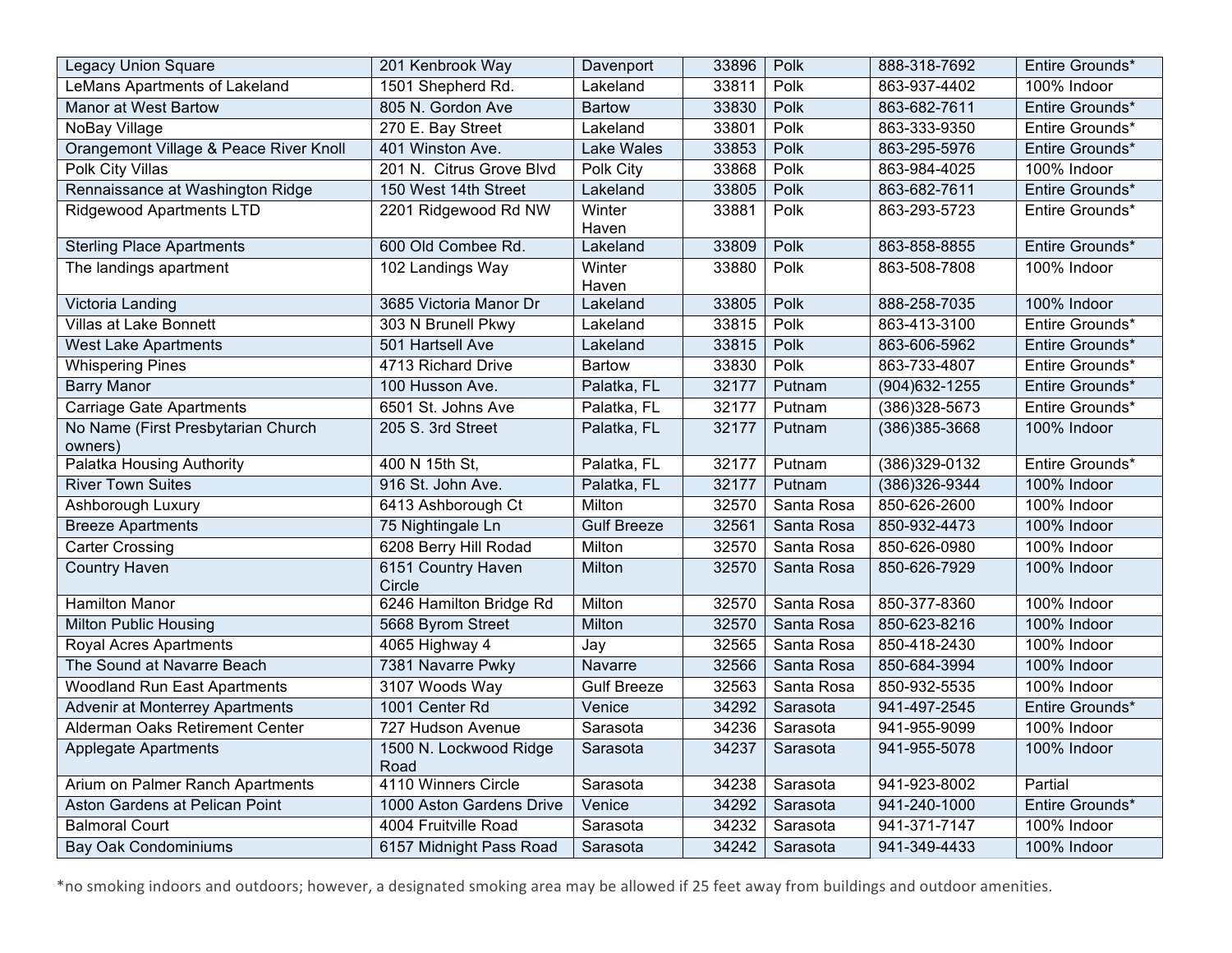| <b>Bella Sol</b>                            | 1200 Signal Pointe Circle                | Sarasota             | 34237 | Sarasota         | 941-953-5188             | 100% Indoor     |
|---------------------------------------------|------------------------------------------|----------------------|-------|------------------|--------------------------|-----------------|
| <b>Beneva Gardens Apartments</b>            | 7389 Cloister Drive                      | Sarasota             | 34231 | Sarasota         | 941-922-7550             | 100% Indoor     |
| <b>Beneva Oaks Apartments</b>               | 650 North Beneva Road                    | Sarasota             | 34232 | Sarasota         | 941-365-3524             | 100% Indoor     |
| <b>City Side Apartments</b>                 | 700 Coconut Ave                          | Sarasota             | 34236 | Sarasota         | 941-787-3333             | Entire Grounds* |
| <b>Clare Bridge of Venice</b>               | 1200 Avenida Del Circo                   | Venice               | 34285 | Sarasota         | 941-485-8885             | Entire Grounds* |
| <b>Crystal Sands Condominium Apartments</b> | 6300 Midnight Pass Road                  | Sarasota             | 34242 | Sarasota         | 941-349-7007             | Entire Grounds* |
| Desoto Beach Club Retirement                | 5201 Desoto Road                         | Sarasota             | 34235 | Sarasota         | 941-893-3092             | 100% Indoor     |
| <b>Gardens of North Port</b>                | 4900 S Sumter Boulevard                  | North Port           | 34287 | Sarasota         | 941-423-0658             | 100% Indoor     |
| Grammy's Place                              | 1765-71 Morrill Street                   | Sarasota             | 34236 | Sarasota         | 941-650-0007             | 100% Indoor     |
| <b>Gulf Horizons Condominiums</b>           | 555 The Esplande                         | $\overline{V}$ enice | 34285 | Sarasota         | 941-412-9234             | 100% Indoor     |
| Janie's Garden Apartments                   | 1446 Dr. Martin Luther<br>King Way       | Sarasota             | 34234 | Sarasota         | 941-953-2255             | 100% Indoor     |
| Lakes of North Port                         | 1015 Ohana Way                           | North Port           | 34289 | Sarasota         | $(941) 876 - 9061$       | 100% Indoor     |
| L'Estancia                                  | 3516 Coronado Dr                         | Sarasota             | 34231 | Sarasota         | 941-219-3769             | Partial         |
| <b>Marigot Bay</b>                          | 4001 N Taggart Cay                       | Sarasota             | 34233 | Sarasota         | 941-234-4671             | 100% Indoor     |
| Mary's on Bayshore Assisted Living          | 441 Bayshore Drive                       | Venice               | 34285 | Sarasota         | 941-484-3219             | Entire Grounds* |
| <b>McCowan Towers</b>                       | 1300 Boulevard of the Arts               | Sarasota             | 34236 | Sarasota         | 941-361-6210 ext.<br>225 | 100% Indoor     |
| Mrs. Gray's Place                           | 404 Julia Place                          | Sarasota             | 34236 | Sarasota         | 941-650-0007             | 100% Indoor     |
| <b>North Port Pines</b>                     | 4950 Pocatella Avenue                    | North Port           | 34287 | Sarasota         | 941-426-9175             | Entire Grounds* |
| O'Connells Historic District Apartments     | 504 Armada Road South                    | Venice               | 34285 | Sarasota         | 941-484-6022             | 100% Indoor     |
| One Plam                                    | 201 SOUTH PALM<br><b>AVENUE</b>          | Sarasota             | 34236 | Sarasota         | 844-767-4569             | Entire Grounds* |
| <b>Overture Grand Oaks</b>                  | 4 Maggie Lane                            | Sarasota             | 34232 | Sarasota         | 941-203-6901             | 100% Indoor     |
| <b>Pines of Sarasota</b>                    | 1501 North Orange<br>Avenue              | Sarasota             | 34236 | Sarasota         | 941-365-0250             | 100% Indoor     |
| Sea Crest Beach Front Apartments            | 1129 Seaside Drive                       | Sarasota             | 34242 | Sarasota         | 941-349-4200             | 100% Indoor     |
| Seven Gables                                | 405 South Osprey Avenue                  | Sarasota             | 34236 | Sarasota         | 941-650-0007             | 100% Indoor     |
| Siesta Dunes Beach Condominiums             | 6200 Midnight Pass Road                  | Sarasota             | 34242 | Sarasota         | 941-346-0210             | 100% Indoor     |
| Siesta Harbor Condominium Apartments        | 6289 Midnight Pass Road                  | Sarasota             | 34242 | Sarasota         | 941-349-2949             | 100% Indoor     |
| Siesta Royale Apartments                    | 6334 Midnight Pass Road                  | Sarasota             | 34242 | Sarasota         | 941-349-4014             | 100% Indoor     |
| <b>Silva Court Apartments</b>               | 229 South Osprey Avenue                  | Sarasota             | 34236 | Sarasota         | 941-650-0007             | 100% Indoor     |
| <b>Silva Court Cottages</b>                 | 237-45 South Osprey<br>Avenue            | Sarasota             | 34236 | Sarasota         | 941-650-0007             | 100% Indoor     |
| Springs at Bee Ridge                        | 5900 Wilkinson Rd                        | Sarasota             | 34233 | Sarasota         | 941-210-6763             | Partial         |
| <b>Summer Cove</b>                          | 7887 North Lockwood<br><b>Ridge Road</b> | Sarasota             | 34243 | Sarasota         | 941-359-0558             | 100% Indoor     |
| Sunnyside Village                           | 527 South Pineapple<br>Avenue            | Sarasota             | 34236 | Sarasota         | 941-371-2750             | 100% Indoor     |
| <b>TGM at University</b>                    | 6001 Medici Court                        | Sarasota             |       | 34243   Sarasota | 866-983-4006             | 100% Indoor     |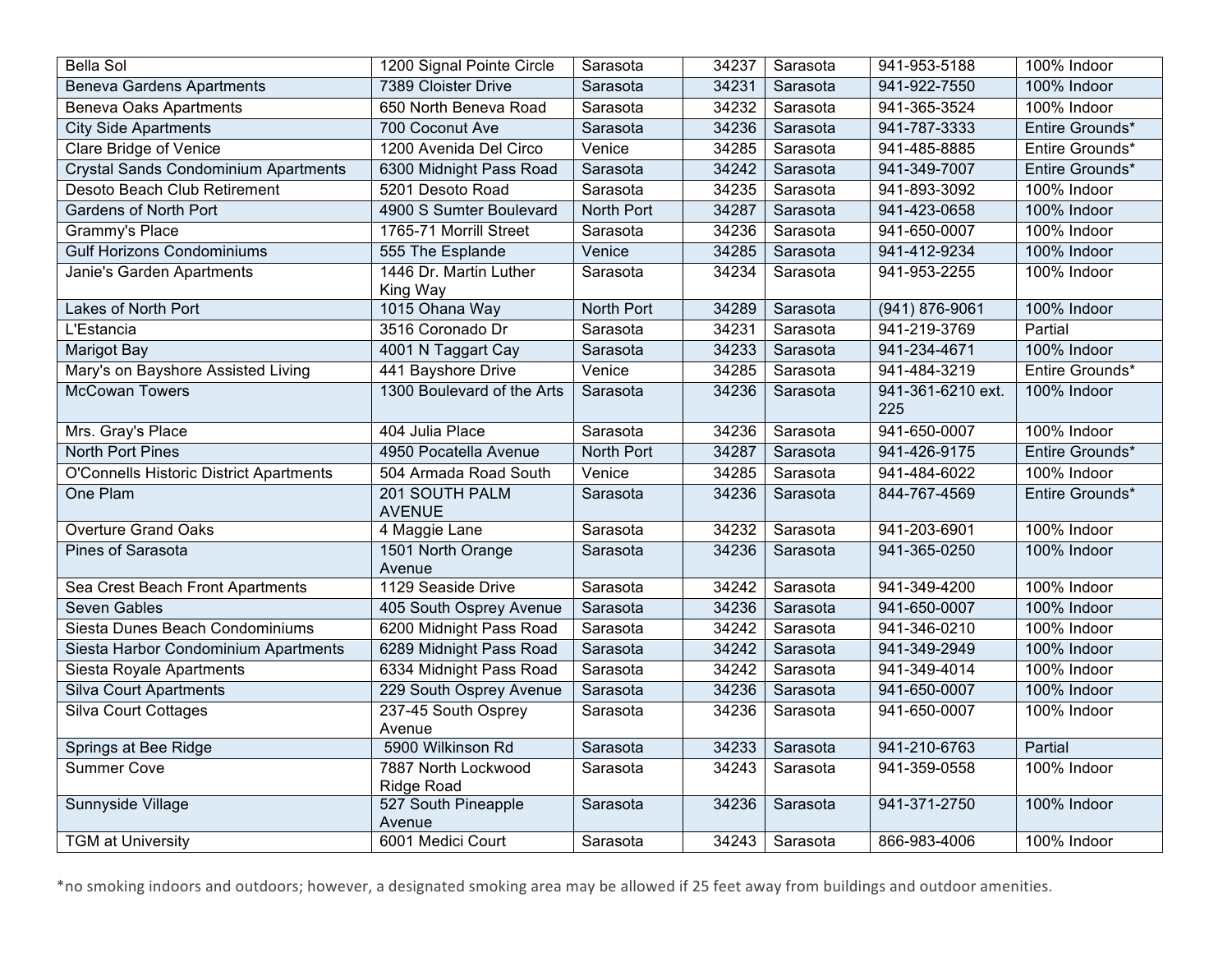| The Courts/Bertha Mitchell Apartments | 1912 North Orange<br>Avenue        | Sarasota             | 34234 | Sarasota | 941-361-6210 ext.<br>250 | 100% Indoor     |
|---------------------------------------|------------------------------------|----------------------|-------|----------|--------------------------|-----------------|
| <b>Toledo Club</b>                    | 3695 Island Drive                  | North Port           | 34288 | Sarasota | 941-423-6600             | 100% Indoor     |
| <b>Treasure Trove Apartments</b>      | 3841 Casey Key Road                | Nokomis              | 34275 | Sarasota | 941-966-3340             | 100% Indoor     |
| Village on the Isle                   | 920 Tamiami Trail S                | Venice               | 34285 | Sarasota | (941) 275-6705           | Entire Grounds* |
| Villas of North Port                  | 5200 S Biscayne Drive              | North Port           | 34287 | Sarasota | 941-257-1596             | 100% Indoor     |
| <b>Willow Creek</b>                   | 6851 Willow Creek Circle           | North Port           | 34287 | Sarasota | 941-429-2402             | Entire Grounds* |
| <b>Woodmere Apartments</b>            | 3900 Woodmere Park<br><b>B</b> lvd | Venice               | 34293 | Sarasota | 941-496-4161             | Partial         |
| <b>Yacht Club Apartments</b>          | 1325 Tarpon Center Drive           | Venice               | 34285 | Sarasota | 941-488-1336             | 100% Indoor     |
| 912 (Crescent) Gateway                | 912 Innovation Way                 | Altamonte<br>Springs | 32714 | Seminole | 407-636-9999             | Entire Grounds* |
| <b>Altamira Place Apartments</b>      | 700 Altamira Circle                | Altamonte<br>Springs | 32701 | Seminole | 844-310-4845             | 100% Indoor     |
| <b>Bell Lake Forest</b>               | 101 Integra Village Trail          | Sanford              | 32771 | Seminole | 407-395-4048             | 100% Indoor     |
| Carriage Cove                         | 500 Carriage Cove Way              | Sanford              | 32773 | Seminole | 407-323-8160             | 100% Indoor     |
| Elan Towne Center                     | 12500 Solstice Loop                | Sanford              | 32771 | Seminole | 407-915-3585             | 100% Indoor     |
| <b>Elmhurst Village</b>               | 5691 Elmhurst Cir.                 | Oviedo               | 32765 | Seminole | 407-673-7033             | 100% Indoor     |
| <b>Grandeville at River Place</b>     | 2980 Grandevill Circle             | Oviedo               | 32765 | Seminole | 321-316-5659             | 100% Indoor     |
| Heritage Village Commons              | 247 Orange Ave                     | Longwood             | 32750 | Seminole | 321-214-8083             | Entire Grounds* |
| <b>Hidden Pines Aparments</b>         | 321 Hidden Pines Circle            | Casselberry          | 32707 | Seminole | 407-699-8245             | 100% Indoor     |
| Huntington Reserve Apts.              | 2000 Rosecliff Circle              | Sanford              | 32773 | Seminole | 844-227-1264             | 100% Indoor     |
| <b>IMT Newport Colony</b>             | 1166 Pointe Newport Terr           | Casselberry          | 32707 | Seminole | 844-372-6701             | 100% Indoor     |
| Integra Lakes                         | 3160 Integra Lakes Lane-<br>#100   | Casselberry          | 32707 | Seminole | 407-951-6305             | Entire Grounds* |
| Legends of Lake Mary                  | 700 Oakland Hills Circle           | Lake Mary            | 32746 | Seminole | 407-792-1404             | Partial         |
| Logan Heights Apartment               | 1000 Logan Heights Circle          | Sanford              | 32773 | Seminole | 407-302-2263             | 100% Indoor     |
| <b>Pure Living Apartments</b>         | 740 Savory Place                   | Lake Mary            | 32746 | Seminole | 321-233-1593             | 100% Indoor     |
| Rize at Winter Springs                | 150 Doran Drive #101               | Winter<br>Springs    | 32708 | Seminole | 407-542-0041             | Entire Grounds* |
| Serenity Towers at St. Johns'         | 519 E. 1st Street                  | Sanford              | 32771 | Seminole | 407-323-4430             | 100% Indoor     |
| Solara                                | 5000 Solara Cir.                   | Sanford              | 32773 | Seminole | 407-547-6155             | Entire Grounds* |
| Sorrento Apartments                   | 2400 Howell Branch Rd.             | <b>Winter Parks</b>  | 32792 | Seminole | 884-219-7097             | 100% Indoor     |
| Spring Tree Village                   | 986 Rollingwood Loop               | Casselberry          | 32707 | Seminole | 407-699-8116             | 100% Indoor     |
| <b>Station House of Lake Mary</b>     | 188 Crystal Lake Ave.              | Lake Mary            | 32746 | Seminole | 844-300-7898             | 100% Indoor     |
| <b>Stoneridge Point Apartments</b>    | 1505 W. 25th Street                | Sanford              | 32771 | Seminole | 321-233-1158             | 100% Indoor     |
| <b>Stratford Point</b>                | 1700 Old England Loop              | Sanford              | 32771 | Seminole | 321-594-4235             | 100% Indoor     |
| The Lofts at Savannah Park            | 5724 Byron Anthony Pl              | Sanford              | 32771 | Seminole | 407-268-3303             | Entire Grounds* |
| The Lofts of Uptown Apartment         | 285 Uptown Blvd.                   | Altamonte<br>Springs | 32701 | Seminole | 407-998-1000             | 100% Indoor     |
| The Strand                            | 370 Center Lake Lane               | Oviedo               | 32765 | Seminole | 321-422-2422             | 100% Indoor     |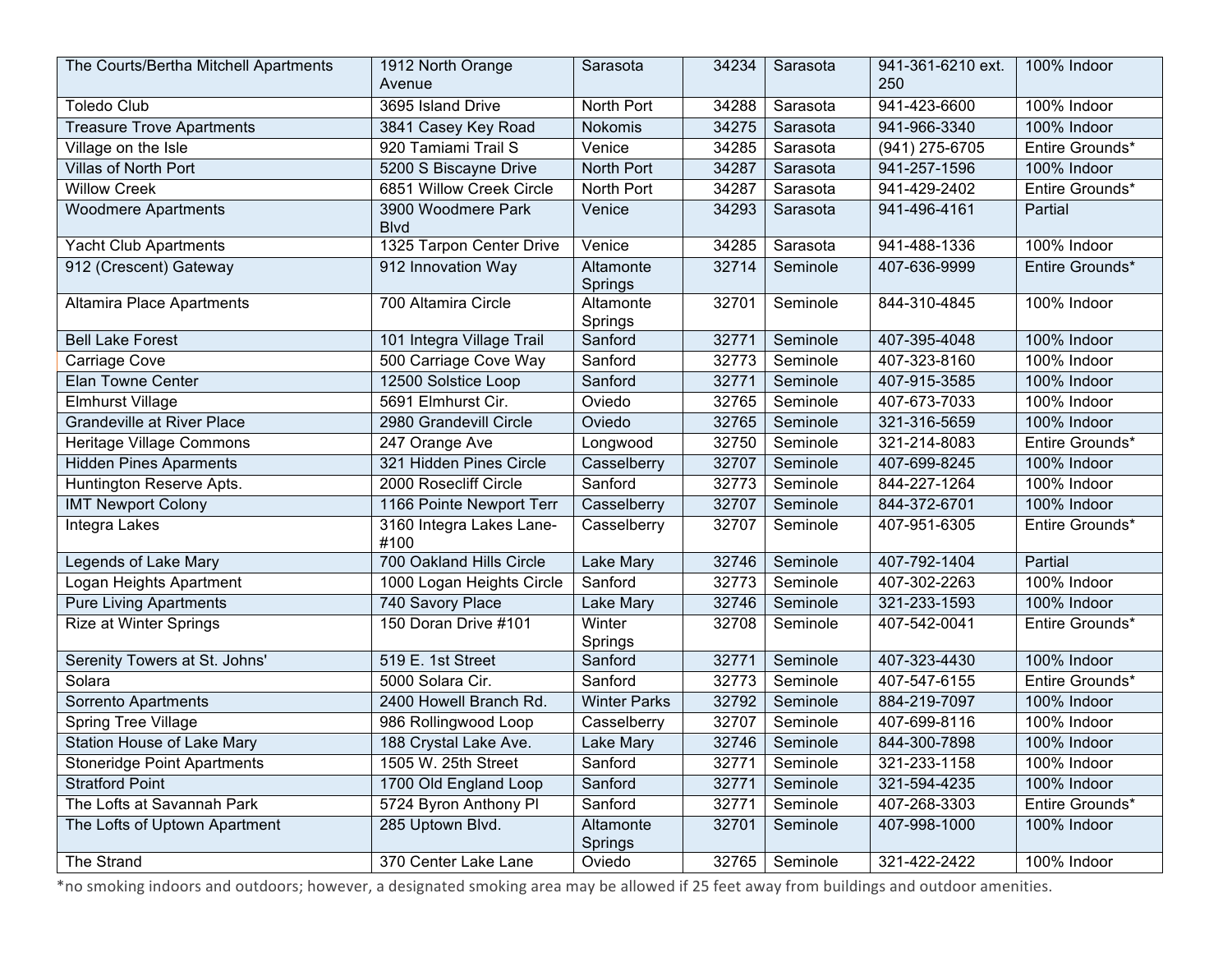| The Studios at Uptown                                          | 245 Loraine Drive                     | Altamonte<br>Springs | 32714 | Seminole          | 407-862-5333   | 100% Indoor     |
|----------------------------------------------------------------|---------------------------------------|----------------------|-------|-------------------|----------------|-----------------|
| Vera Luxury Apartments                                         | 4856 Veracity Pt.,                    | Sanford              | 32771 | Seminole          | 321-274-1775   | Entire Grounds* |
| <b>Village Lakes</b>                                           | 500 W. Airport Blvd.                  | Sanford              | 32773 | Seminole          | 844-222-4907   | 100% Indoor     |
| Vista Haven                                                    | 4100 Geranium Lane                    | Sanford              | 32771 | Seminole          | 321-233-1390   | 100% Indoor     |
| Weston Park at Longwood Station                                | 100 Myrtle Street                     | Longwood             | 32750 | Seminole          | 321-214-8083   | Entire Grounds* |
| <b>Dunes Apartments</b>                                        | 1555 A1A South                        | St. Augustine        | 32082 | St. Johns         | 844-395-3080   | 100% Indoor     |
| <b>Flamingo Apartments</b>                                     | 35 Dufferin St.                       | St. Augustine        | 32084 | St. Johns         | 855-791-5985   | 100% Indoor     |
| Seaside at Anastasia                                           | 205 Atlantis Circle                   | St. Augustine        | 32080 | St. Johns         | 904-461-0097   | 100% Indoor     |
| <b>Stone Cove</b>                                              | 630 West Pope Road                    | St. Augustine        | 32080 | St. Johns         | 904-733-2160   | 100% Indoor     |
| <b>Summer Breeze</b>                                           | 200 Summer Breeze Way                 | St. Augustine        | 32086 | St. Johns         | 904-797-1990   | 100% Indoor     |
| <b>Summerset Village</b>                                       | 200 Summer Breeze Way                 | St. Augustine        | 32086 | St. Johns         | 904-797-1990   | 100% Indoor     |
| The Coast at Ponte Vedra                                       | 611 Ponte Vedra Lakes<br><b>B</b> lvd | Ponte Vedra          | 32082 | St. Johns         | 904-559-3797   | 100% Indoor     |
| The Landing at St. Augustine                                   | 119 San Sebastian View                | St. Augustine        | 32095 | St. Johns         | 904-293-4366   | 100% Indoor     |
| Westminster at World Golf Village                              | 235 Tower Drive                       | St. Augustine        | 32092 | St. Johns         | 887-214-0962   | Entire Grounds* |
| Westminster Woods at Julington Creek                           | 25 SR 13                              | St. Johns            | 32259 | St. Johns         | 877-668-5188   | Entire Grounds* |
| <b>Brooks Manor Assisted Living</b>                            | 2043 SE Watercrest St.                | Port St.<br>Lucie    | 34984 | St. Lucie         | 772-878-2364   | 100% Indoor     |
| <b>Buell L. Brown Center</b>                                   | 707 North 7th St                      | Ft. Pierce           | 34950 | St. Lucie         | 772-465-5874   | 100% Indoor     |
| Harbor Place At St. Luc                                        | 3700 SE Jennings Rd.                  | Port St.<br>Lucie    | 34952 | St. Lucie         | 772-337-4330   | 100% Indoor     |
| Lawnwood Terrace / Lawnwood Terrace<br>Annex                   | 1009 South 17th St                    | Ft. Pierce           | 34950 | St. Lucie         | 772-461-1345   | 100% Indoor     |
| Morningside Assisted                                           | 2233 SE Morningside Blvd              | Port St.<br>Lucie    | 34952 | St. Lucie         | 772-335-0050   | 100% Indoor     |
| Park Terrace                                                   | 601 Avenue B                          | Ft. Pierce           | 34950 | St. Lucie         | 772-461-4550   | 100% Indoor     |
| <b>Pines Lakes</b>                                             | 7700 Pine Lakes Blvd                  | Port St.<br>Lucie    | 34952 | St. Lucie         | 772-336-7747   | 100% Indoor     |
| Sammy's Landing, M.I.S.S. Inc. of the<br><b>Treasure Coast</b> | 862 SW Koler Ave                      | Port St.<br>Lucie    | 34953 | St. Lucie         | 772-781-4063   | 100% Indoor     |
| Sanctuary At Winterlakes                                       | 5410 NW Rabbit Run                    | Port St.<br>Lucie    | 34986 | St. Lucie         | 772-340-4006   | 100% Indoor     |
| Terraces on the Square                                         | 2051 SE Hillmoor Drive                | Port St.<br>Lucie    | 34952 | St. Lucie         | 772-446-6350   | 100% Indoor     |
| The Palms St. Lucie W                                          | 501 NW Cashmere Blvd                  | Port St.<br>Lucie    |       | 34986   St. Lucie | 772-344-7441   | 100% Indoor     |
| Villa Seton Seton                                              | 3300 SW Chartwell Street              | Port St.<br>Lucie    | 34953 | St. Lucie         | 772-344-6969   | 100% Indoor     |
| Buffalo Ridge ALF & Memory Care                                | 3890 Wedgewood Lane                   | Oxford               | 32162 | Sumter            | 352-259-5966   | 100% Indoor     |
| <b>Bushnell Gardens</b>                                        | 200 Jumper Drive,                     | <b>Bushnell</b>      | 33513 | Sumter            | (352) 793-4838 | 100% Indoor     |
| Club Wildwood                                                  | 775 Huey Street                       | Wildwood             | 34785 | Sumter            | 352-748-6288   | 100% Indoor     |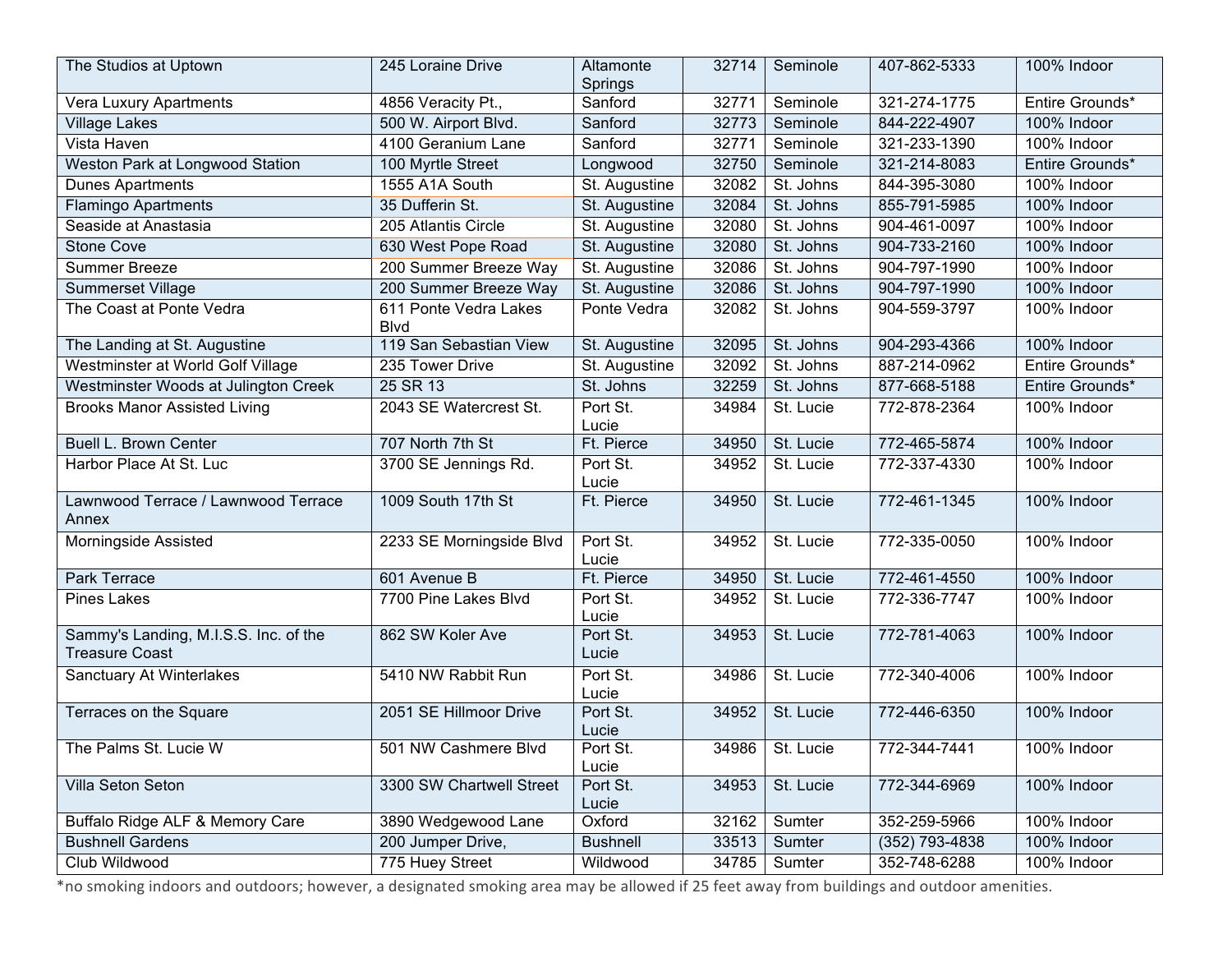| Freedom Pointe at The Villages                       | 1550 El Camino Real,     | The Villages            | 32189 | Sumter       | (866) 737-9269   | Entire Grounds* |
|------------------------------------------------------|--------------------------|-------------------------|-------|--------------|------------------|-----------------|
| <b>Mission Oaks</b>                                  | 10780 US-301             | Oxford                  | 34484 | Sumter       | 352-330-3900     | 100% Indoor     |
| PepperTree Apt Homes                                 | 3793 Peppertree Lane     | Wildwood                | 34785 | Sumter       | 352-399-2129     | Entire Grounds* |
| Providence Independent at Wildwood                   | 7676 Rio Grande Blvd,    | Wildwood                | 34785 | Sumter       | 352-748-0682     | Entire Grounds* |
| Steeplechase Retirement Living,                      | 12029 County Road 103,   | Oxford                  | 34484 | Sumter       | 352-259-0493     | Entire Grounds* |
| <b>Sumter Grand in The Villages</b>                  | 1490 Killingsworth Way   | The Villages            | 32162 | Sumter       | 352-674-3600     | 100% Indoor     |
| Sumter Place in The Villages                         | 1550 Killingsworth Way   | The Villages            | 32162 | Sumter       | 352-674-3500     | 100% Indoor     |
| The Carriage House Retirement Living,                | 4680 Bellwether Lane     | Oxford                  | 34484 | Sumter       | 352-330-5987     | Entire Grounds* |
| The Villages at Wildwood Senior<br>Resedence and ALF | 352 Bellweather Lane,    | Oxford                  | 32162 | Sumter       | 352-430-0076     | 100% Indoor     |
| The Willows at Wildwood                              | 4275 Bellweather Lane    | Oxford                  | 32162 | Sumter       | 352-430-0076     | 100% Indoor     |
| <b>Wildwood Terrace Apartments</b>                   | 500 E Gilliam Street,    | Wildwood                | 34785 | Sumter       | $(352)$ 748-0013 | Entire Grounds* |
| <b>Wildwood Terrace Townhomes</b>                    | 301 E Gulf Atlantic Hwy  | Wildwood                | 34785 | Sumter       | $(352)$ 748-0013 | Entire Grounds* |
| <b>Dacier Manor</b>                                  | 10676 Marvin Jones Blvd. | Dowling Park            | 32060 | Suwannee     | 386-658-5552     | Entire Grounds* |
| <b>Dowling Park Apartments</b>                       | 23760 Park Center Drive  | <b>Dowling Park</b>     | 32060 | Suwannee     | 386-658-5400     | 100% Indoor     |
| <b>Dowling Park Homes</b>                            | 23740 Park Center Drive  | Dowling Park            | 32060 | Suwannee     | 386-658-5400     | 100% Indoor     |
| Jasewood Apartments                                  | 13196 92nd St.           | Live Oak                | 32060 | Suwannee     | 386-688-7813     | 100% Indoor     |
| Live Oak Housing Authority                           | 406 Webb Dr              | Live Oak                | 32064 | Suwannee     | 386-362-2123     | 100% Indoor     |
| Silas Oaks                                           | 1120 Silas Dr.           | Live Oak                | 32064 | Suwannee     | 386-330-5354     | 100% Indoor     |
| Suwannee Healthcare                                  | 1620 E Helvenston St.    | Live Oak                | 32064 | Suwannee     | 386-362-7860     | 100% Indoor     |
| <b>Pineview Apartments</b>                           | 427 Puckett Road         | Perry                   | 32348 | Taylor       | 850-584-8995     | Entire Grounds* |
| <b>Stonegate Manor Apartments</b>                    | 544 Puckett Road         | Perry                   | 32348 | Taylor       | 850-584-7888     | Entire Grounds* |
| No Properties                                        |                          |                         |       | <b>Union</b> |                  |                 |
| <b>AHEPA 410 Apartments</b>                          | 575 N. Williamson Blvd   | Daytona<br><b>Beach</b> | 32114 | Volusia      | 386-258-6100     | 100% Indoor     |
| <b>Amelia Place Apartments</b>                       | 301 Arrow Wood Trail     | Deland                  | 32724 | Volusia      | 386-734-1233     | 100% Indoor     |
| <b>Ashton Place Apartments</b>                       | 300 Miller Road          | Deland                  | 32724 | Volusia      | 386-734-4949     | 100% Indoor     |
| Avante Skilled Nursing and Rehabilitation            | 170 N Kings Rd.          | Ormond<br>Beach         | 32174 | Volusia      | 386-677-7955     | Entire Grounds* |
| Casa San Pablo                                       | 401 N. Ridgewood Ave.    | Daytona<br>Beach        | 32114 | Volusia      | 386-253-2828     | 100% Indoor     |
| <b>Cedar Oaks Apartments</b>                         | 668 LPGA Blvd.           | <b>Holly Hill</b>       | 32117 | Volusia      | 386-248-0082     | Entire Grounds* |
| <b>Central Manor Apartments</b>                      | 136 Fairview Ave.        | Deland                  | 32114 | Volusia      | 386-255-2622     | 100% Indoor     |
| DeBary Villas                                        | 19 S. Woodberry Drive    | Debary                  | 32713 | Volusia      | 386-775-7972     | Entire Grounds* |
| <b>Grand Oaks Apartments</b>                         | 1800 Vic's Way           | New Smyrna              | 32168 | Volusia      | 410-474-3466     | 100% Indoor     |
| <b>Highlands Manor Apartments</b>                    | 956 Derbyshire rd.       | Daytona<br>Beach        | 32117 | Volusia      | 386-248-1556     | 100% Indoor     |
| Lyn Garden Apartments                                | 506 East Wisconsin Ave.  | Deland                  | 32724 | Volusia      | 386-734-6335     | 100% Indoor     |
| Lyn Village apartments                               | 201 S. Amelia Ave.       | Deland                  | 32724 | Volusia      | 386-738-6878     | 100% Indoor     |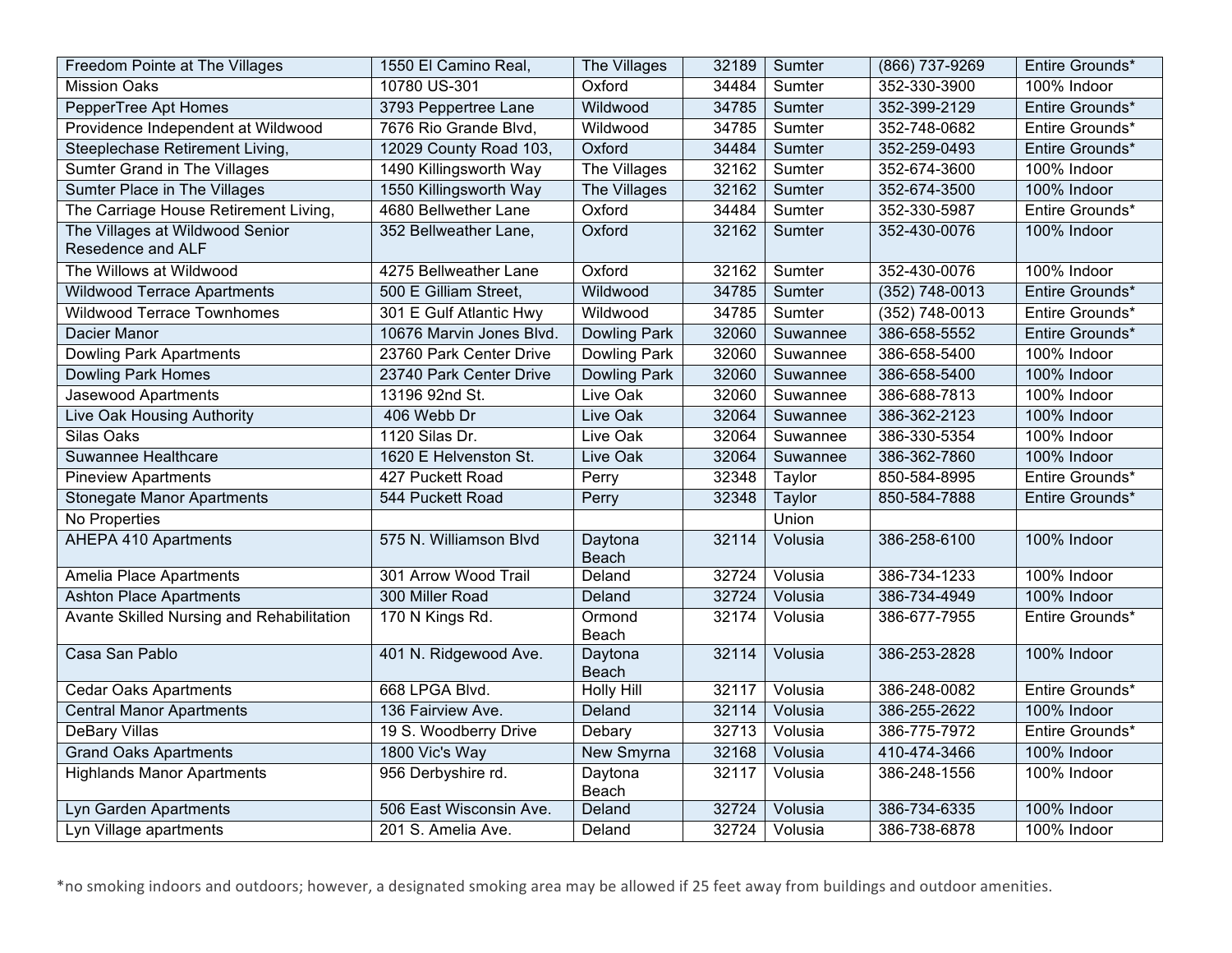| <b>Maley Apartments</b>                         | 600 S. Beach St.                     | Daytona<br>Beach           | 32114 | Volusia | 386-253-5653              | 100% Indoor     |
|-------------------------------------------------|--------------------------------------|----------------------------|-------|---------|---------------------------|-----------------|
| <b>New Britain Apartments</b>                   | 100 New Britain Ave                  | Ormond<br>Beach            | 32174 | Volusia | 386-677-2069 ext.<br>1002 | 100% Indoor     |
| <b>Olive Grove Apartments</b>                   | 765 W Granada Blvd                   | Ormond<br>Beach            | 32174 | Volusia | 386-677-1663              | 100% Indoor     |
| <b>Osprey Landings</b>                          | 1765 S. Clyde Morris Blvd.           | Port Orange                | 32119 | Volusia | 386-756-3705              | 100% Indoor     |
| <b>Ramsey Terrace Apartments</b>                | <b>Ramsey Terrace</b>                | Ormond<br><b>Beach</b>     | 32174 | Volusia | 306-677-2069 ext.<br>1002 | 100% Indoor     |
| San Marco Apartments                            | 390 Williamson Blvd.                 | Ormond<br>Beach            | 32174 | Volusia | 855-213-8722              | 100% Indoor     |
| <b>Sands Parc</b>                               | 100 Sands Parc Blvd.                 | Daytona<br>Beach           | 32117 | Volusia | 386-490-4629              | 100% Indoor     |
| The Park at Countryside Apartments              | 958 Village Trail                    | Port Orange                | 32127 | Volusia | 386-756-2877              | 100% Indoor     |
| <b>Tzadik Ridge</b>                             | 2050 S. Ridgewood Ave.               | Daytona<br>Beach           | 32119 | Volusia | 386-492-1853              | 100% Indoor     |
| Victoria Gardens Apartments                     | 5609 Victoria Gardens<br><b>Blvd</b> | Port Orange                | 32127 | Volusia | 386-756-8320              | Entire Grounds* |
| <b>Volusia Crossings</b>                        | 395 Bill France Blvd.                | Daytona<br>Beach           | 32114 | Volusia | 386-253-8041              | 100% Indoor     |
| <b>Washington Street Apartments</b>             | <b>Washington Street</b>             | Ormond<br>Beach            | 32174 | Volusia | 386-677-2069 ext.<br>1002 | 100% Indoor     |
| <b>Water Oak Apartments</b>                     | 315 Water Oak Circle #C              | <b>Orange City</b>         | 32763 | Volusia | 386-775-3992              | Entire Grounds* |
| <b>Westminster Canterbury</b>                   | 229 South Ridgewood<br>Ave.          | Daytona<br>Beach           | 32114 | Volusia | 386-255-3737              | 100% Indoor     |
| <b>Whispering Oaks Apartments</b>               | 240 Whispering Oaks Ct.              | <b>Orange City</b>         | 32763 | Volusia | 386-816-9173              | 100% Indoor     |
| <b>Windsor Apartments</b>                       | 524 S. Beach St.                     | Daytona<br>Beach           | 32114 | Volusia | 386-255-8481              | 100% Indoor     |
| <b>James Park</b>                               | 1225 S. Beach St                     | Daytona                    | 32114 | Volusia | $(305)$ 399-5313          | 100% Indoor     |
| Sactuary at West Port Apartments                | 5400 Coraci Blvd                     | Port Orange                | 32123 | Volusia | 386-310-2015              | Entire Grounds* |
| <b>Tzadik Bay</b>                               | 1229 S. Beach Street                 | Daytona<br>Beach           | 32114 | Volusia | (386) 492-1740            | 100% Indoor     |
| <b>Bridlewood Apartment</b>                     | 7 Homestretch Lane                   | Crawfordville              | 32327 | Wakulla | 850-926-1134              | 100% Indoor     |
| <b>Ariel Dunes</b>                              | 122 Seascape Blvd.                   | Miramar<br>Beach           | 32550 | Walton  | $(850)$ 986-7601          | 100% Indoor     |
| <b>Beach Crest</b>                              | 3723 E.C-30A                         | Seagrove<br>Beach          | 32459 | Walton  | $(850)$ 231-1068          | 100% Indoor     |
| Chautauqua Rehabilitation and Nursing<br>Center | 785 S. 2nd Street                    | <b>DeFuniak</b><br>Springs | 32435 | Walton  | 850-892-2176              | 100% Indoor     |
| <b>Courtyard Apartments</b>                     | 1031 US Hwy 90 W.                    | <b>DeFuniak</b><br>Springs | 32433 | Walton  | (850) 892-0157            | Partial         |